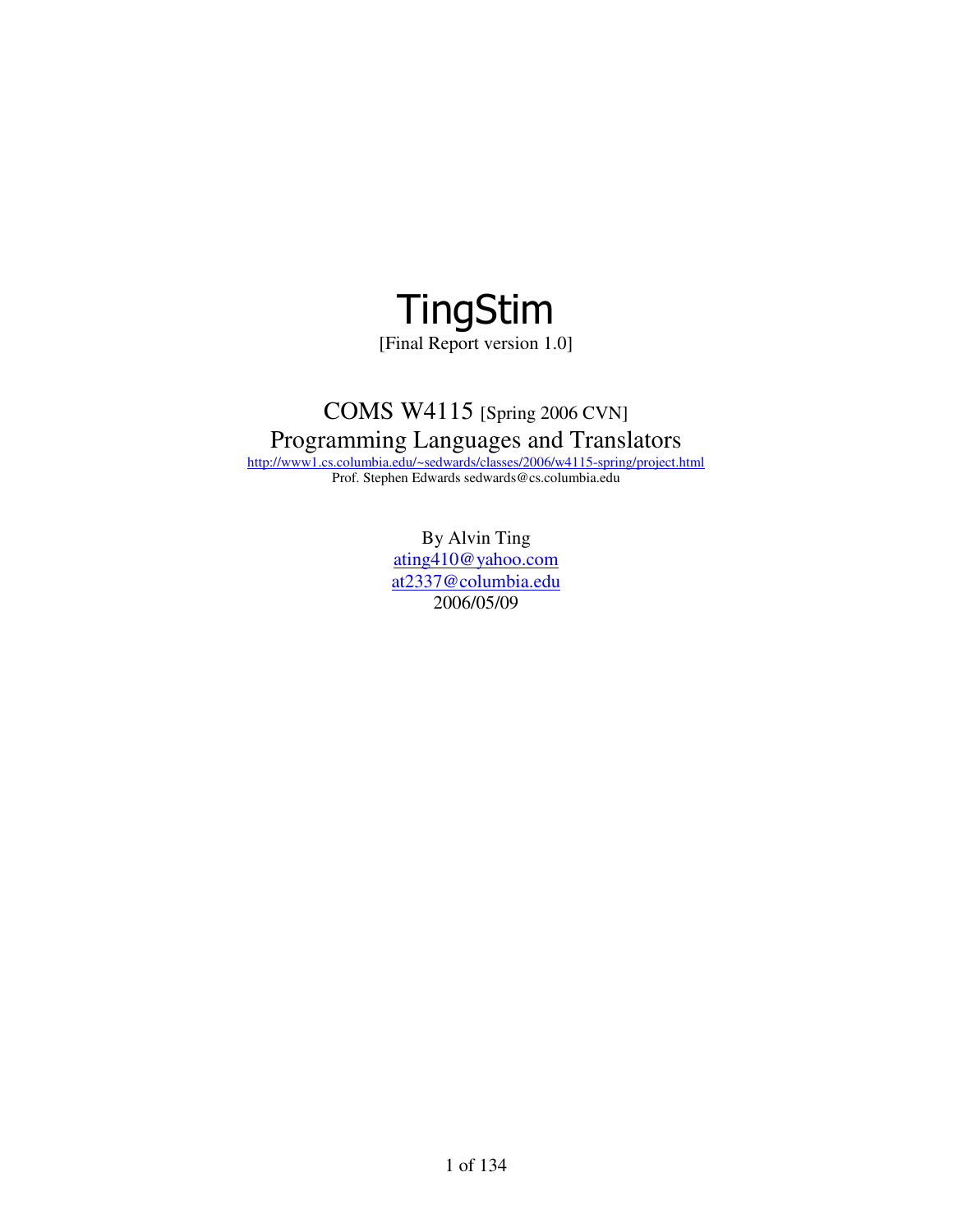# **TingStim:**

Stimulator / Interface Test Driver

# **1 Introduction**

## **1.1 Description:**

TingStim is a simple, intuitive, and efficient language for stimulating communication interfaces. TingStim is used to test point-to-point terminals such as serial equipment as well as a wide array of networked devices such as routers or autonomous computing nodes. Using the TingStim language, the programmer captures the messages to be sent across the interface of interest along with the expected response messages in a plain text file called a scenario file. The scenario file is then compiled generating the equivalent java source file which in turn is compiled and ran on the ubiquitous java runtime environment. Finally, the results recorded by the interpreter of the interaction between the device of interest and the computer running the interpreter are analyzed by the programmer and compared with the expected results to validate and qualify the behavior of the device.

# **1.2 Ease of Use**

TingStim is simple, easy to learn, and intuitive. There are no complicated constructs or recursive functions. Only basic and necessary features are included in the language in order not to confuse the programmer with too many options. Yet, the TingStim is powerful enough to stimulate even the most complex interfaces.

# **1.3 Robust**

TingStim "scenario files" are robust. For instance, if the communication interface changes from a Serial to an Ethernet connection, the original scenario file can easily be adapted by changing only a few lines in order to use the same message exchange sequence for the new interface.

# **1.4 Architecture Neutral and Portable**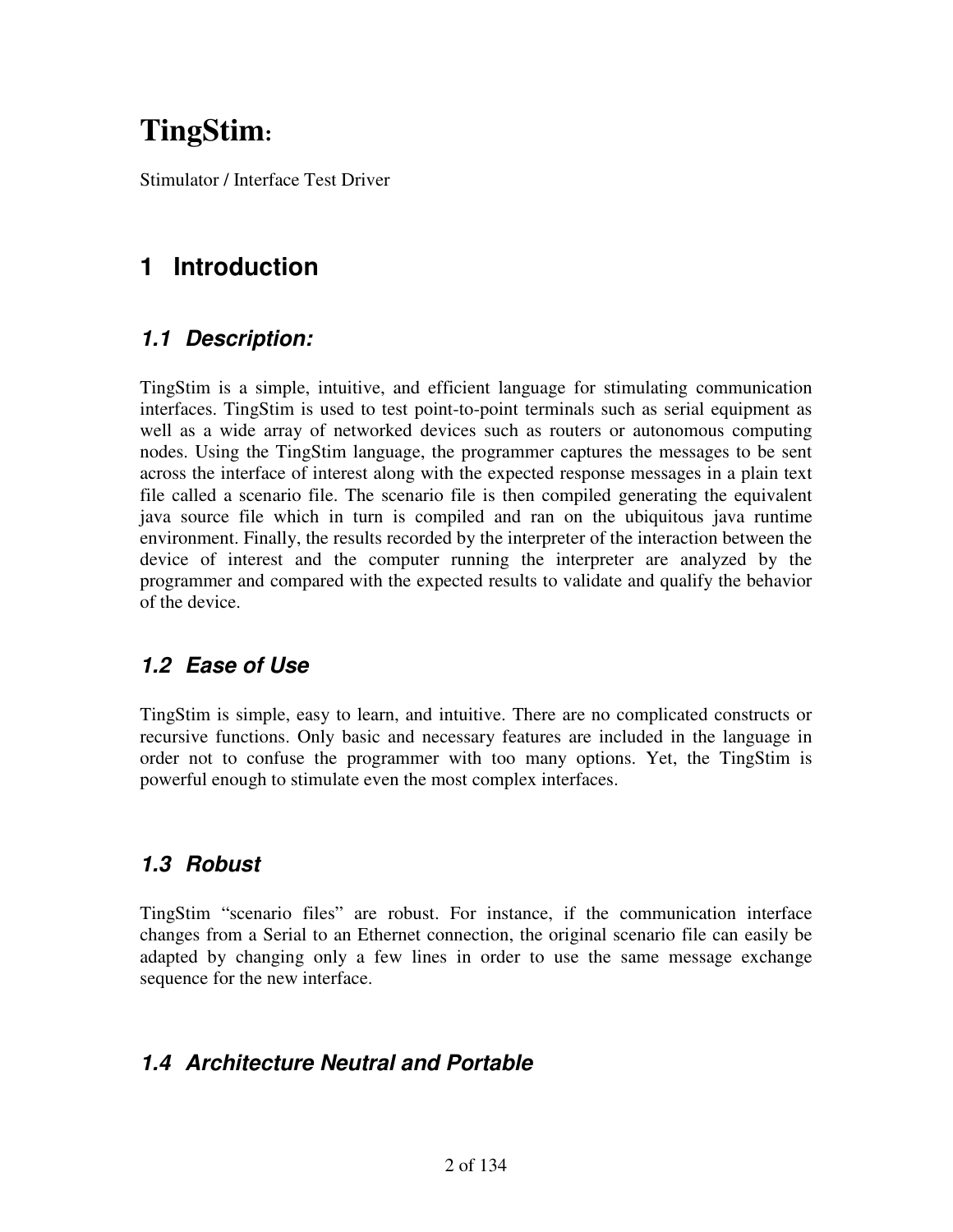TingStim is an interpreted language and since the interpreter is written in Java, TingStim is architecture neutral. Scenario files written in TingStim are just plain text files making them readable on any text editor. Compiled TingStim scenarios can be easily seamlessly ported to any platform that has Java Virtual Machine (JVM) running on it.

# **1.5 High Level**

TingStim takes care of the complicated communication port initialization, connection, reconnection, etc.; allowing the programmer more time to focus on testing the device and not have to worry about these other mundane details.

# **1.6 Automation**

TingStim scenario files, once compiled and executed by the interpreter, require no further human interaction until the completion of the entire scenario. This allows the operator the ability to run long scenarios overnight.

## **1.7 Possible functionality or extensions**

- Read canned or predefined messages from file so that scenario files can share common messages
- Inclusion of regular expressions in "expect" string matching capabilities
- Display interface messages content graphically
- Support syntax highlighting in custom or COTS editor
- Feature more interface and protocol support FTP, USB, etc.
- Validate messages automatically

# **1.8 Related Works**

LabVIEW by National Instruments is the industry-leading software tool for designing test, measurement, and control systems. It uses a graphical programming language similar to flowcharting. LabVIEW can be purchased for around \$3000.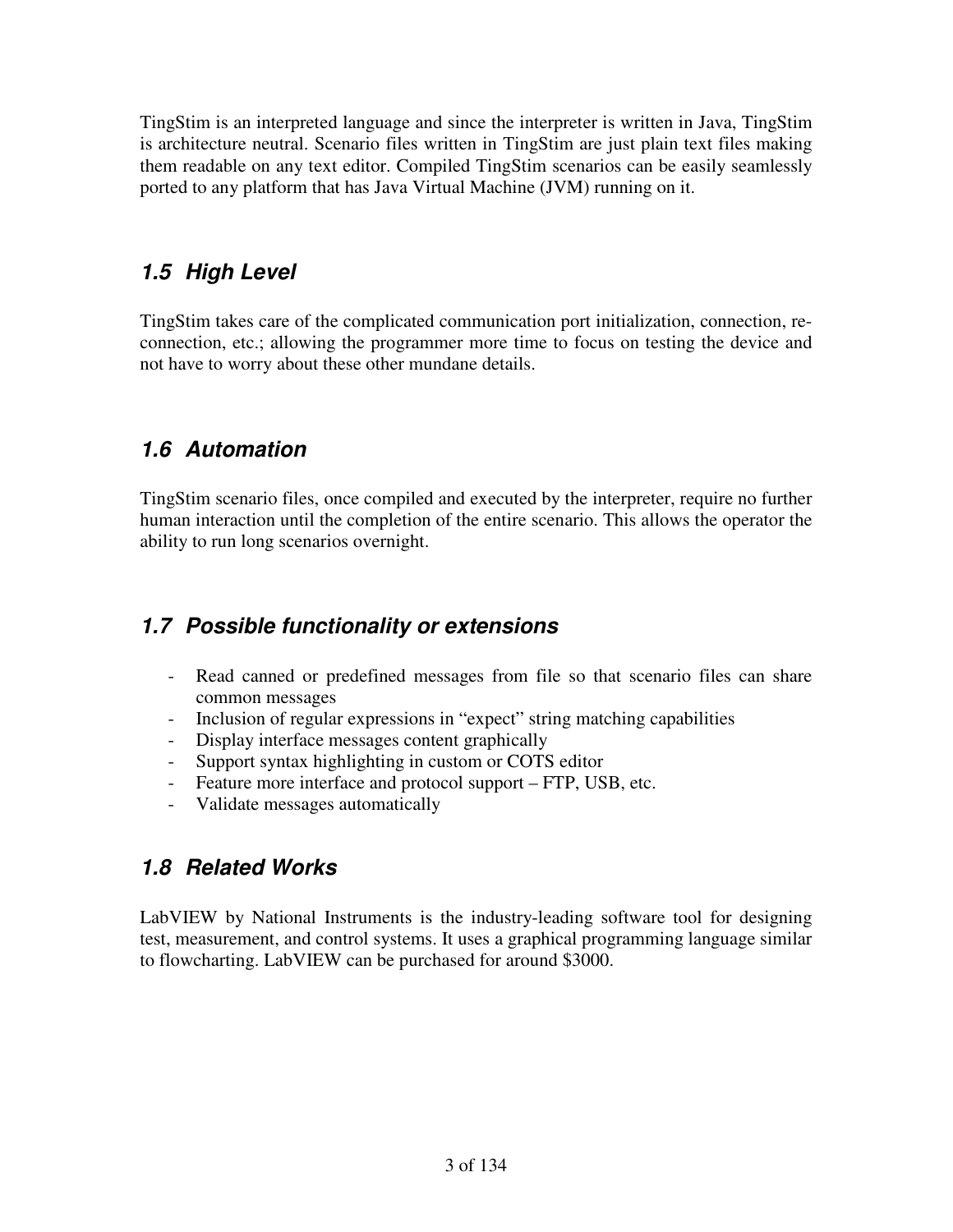# **2 Language Tutorial**

# **2.1 Example Scenario File**

```
01 /* example.scn - Tutorial */02 disp "Initializing Communications...";
03 open "Ethernet" "128.220.38.52" "9871" "9990";
04 
05 err_val = 0xDEAD;
06 err_msg = "Error reported by device.";
07 
08 disp "Press 1 to Continue";
09 interact '1' { disp "Ready to begin scenario."; };
10 
11 wait 100; // one hundred milliseconds 
12 
13 send 0b0001 0b0101 0b1111 0b0101; 
14 expect { 
15 0xF00D { send 0xDFF0 0xFFFF; }
16 err_val { 
17 // Handle error 
18 disp err_msg; 
19 } 
20 }; 
21 
22 close;
```
# **2.2 Example Scenario File Explanation**

Line 2: Simple display command to output specified literal or identifier to standard output. Display can be used to print out literals (strings, integers, and characters) or an identifier which is a container for a literal. (Reference section 3.4.6)

Line 3: The first string following the open command indicates what type of port should be opened, in this case, an Ethernet port. The remaining string and two decimal values correspond to the server address, send port number, and receive port number. Open must be called before any of the "communication statements" such as send or expect, because these statements rely on a port to be opened prior to use. (Reference section 3.4.8)

Line 5-6: Variables are declared and initialized for use later. Variables must be initialized prior to use. (Reference section 3.4.2)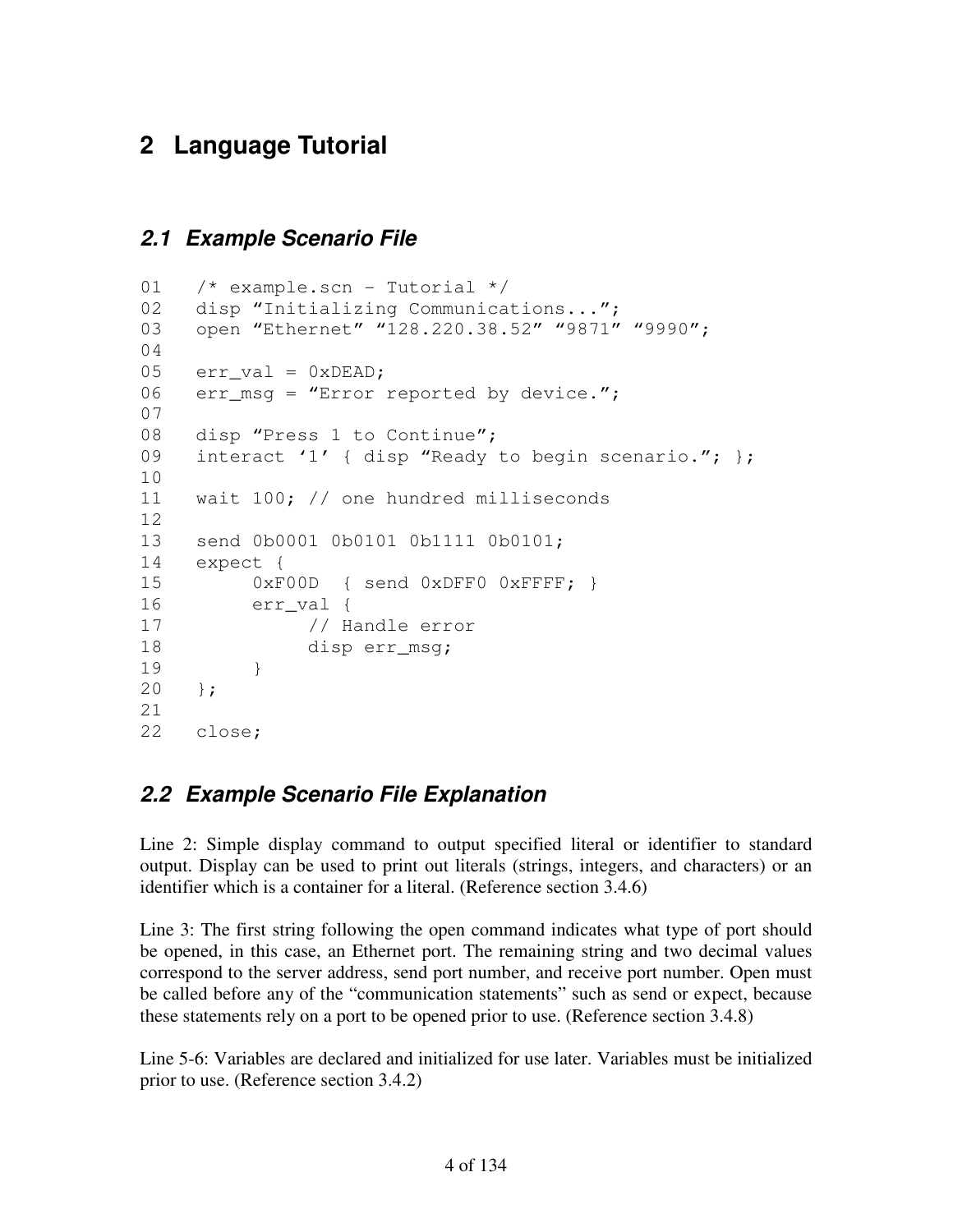Line 9: Waits for user to press a key before continuing. If the pressed key does not match the list of expected inputs, the program will issue an alert and loop until that key is pressed. (Reference 3.4.8.3)

Line 11: Pause scenario for indicated number of milliseconds. (Reference 3.4.7)

Line 13: Send binary number sequence to other device via Ethernet socket. The binary number sequence is actually concantenated to form one integer which is converted to decimal form prior to sending. Send can also take a sequence of other integer literals as well as a string literal. (Reference 3.4.8.1)

Line 14: Designated expected responses from the device and the actions to perform for each of those responses. If none of the expected responses is received, then an alert is displayed and the scenario continues. (Reference 3.4.8.2)

Line 22: End of scenario. [Optional] (Reference 3.4.8.5)

Other useful constructs are if/else and a while loop, both of these statements depend upon the evaluation of an equality expression. (Reference 3.4.3 and 3.4.4, respectively)

# **2.3 Running Example Scenario File**

Assuming you have set the necessary classpath and environment variables, you'll also need the tingstim.jar and antlr,jar. The basic idea is you write an communications/test driver program using the constructs defined in the TingStim Language Reference Manual. This scenario file is then compiled using the TingStim compiler and a java source file is generated as a result of this successful compilation. This java source file contains a single threaded application which executes the translated commands of the input scenario file as native java calls. This java source file is compiled with the usual java compiler and ran with the usual java runtime engine. Follow the steps below to build and run a scenario file:

First compile the scenario file to generate the equivalent java source file (named "example.java":

C:\> java -jar tingstim.jar example.scn

Next compile the generated java file: C:\> javac -classpath tingstim.jar example.java

To run the program, simply run it using the java interpreter: C:\> java example

For an example of two programs that communicate with one another and are written by the TingStim compiler see Section 6.3.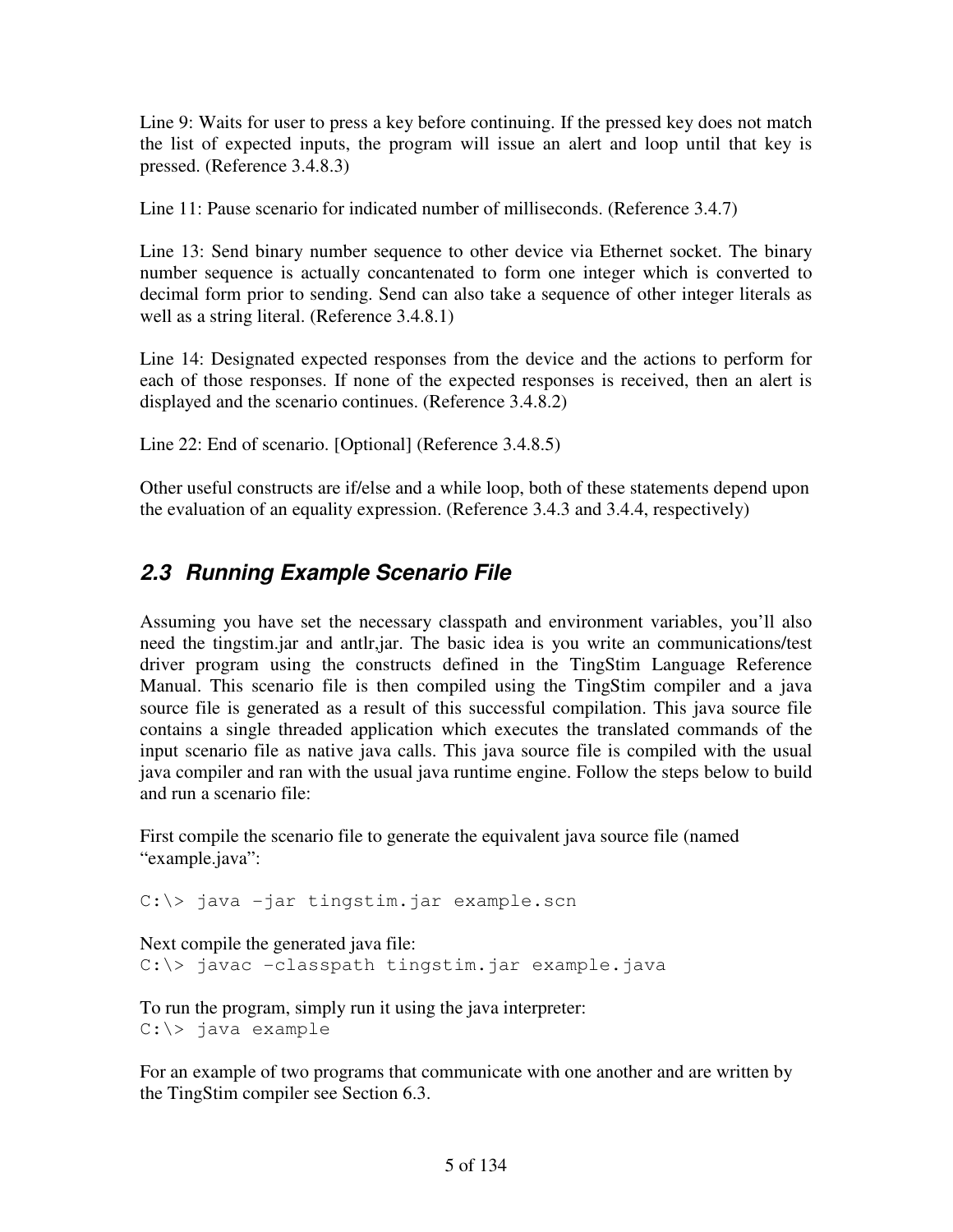# **3 Language Manual**

## **3.1 Lexical Conventions**

#### **3.1.1 Line Terminators**

Input characters are divided into lines by line terminators. Lines are terminated by the standard ASCII characters CR, or LF, or CR LF. The two characters CR immediately followed by LF are counted as one line terminator, not two.

*LineTerminator:* 

 ASCII LF character, also known as "linefeed" ASCII CR character, also known as "carriage-return" ASCII CR character followed by the ASCII LF character

*InputCharacter:* 

Is Not *LineTerminator* 

## **3.1.2 Comments**

Comments are textual descriptions and are ignored by the compiler. There are two kinds of comments:

| $/*$ text $*/$       | Multi-line comment: All the text from the ASCII characters $/$ * to |
|----------------------|---------------------------------------------------------------------|
|                      | the ASCII characters $\star$ / is ignored.                          |
| $\frac{1}{\pi}$ text | Single-line comment: All text from the ASCII characters // to the   |
|                      | end of the line is ignored.                                         |

*Comment:* 

 *MultiLineComment SingleLineComment* 

Comments do not nest. The ASCII characters  $\prime$  and  $\prime$  have no special meaning when preceded with the ASCII characters //. In turn, the ASCII characters // has no special meaning in comments that begin with /\*.

## **3.1.3 White Space**

White space is defined as the ASCII space, horizontal tab, form feed characters, and line terminators. White space will be ignored when used to terminate a comment (a line terminator).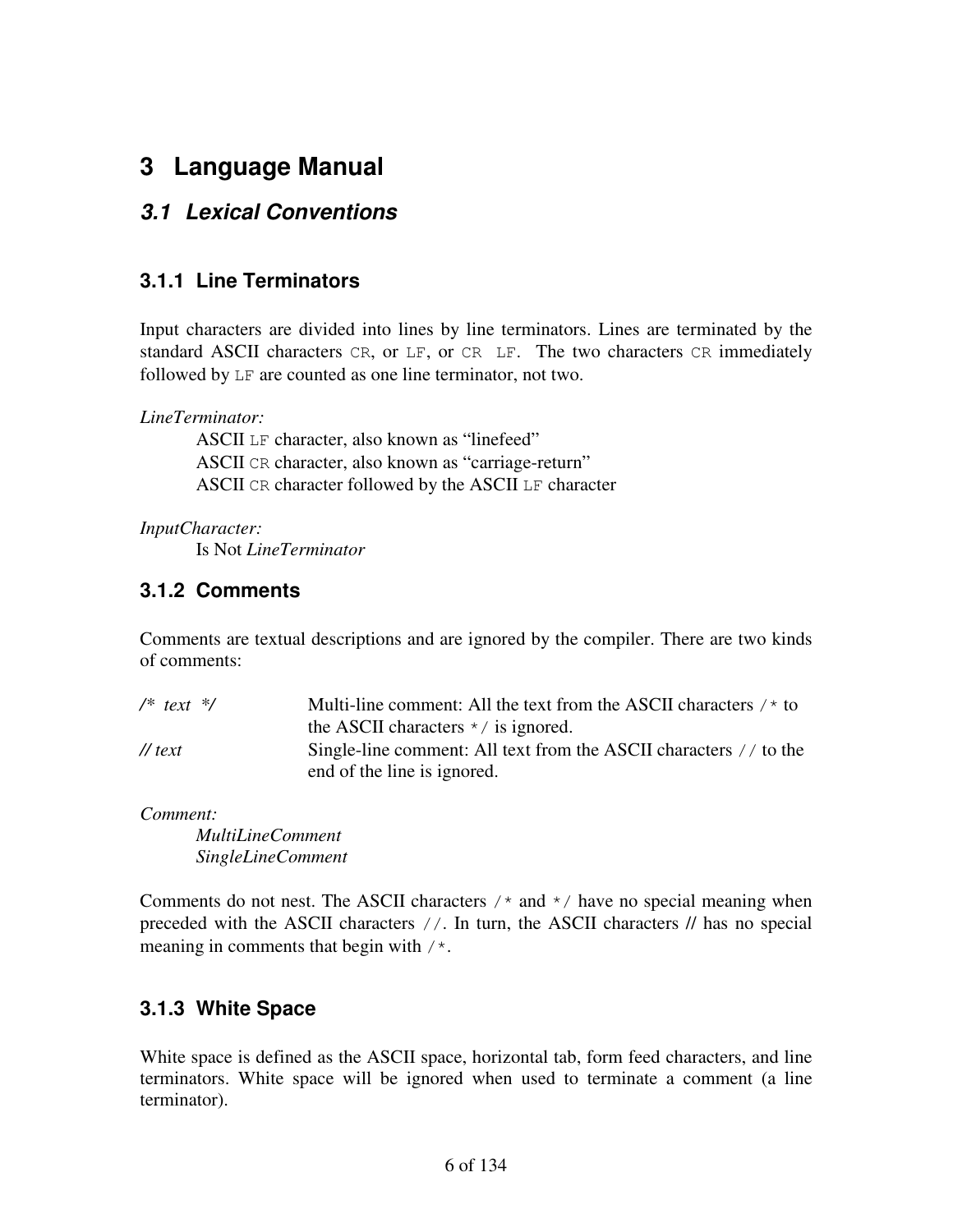*WhiteSpace:* 

 ASCII SP character, also known as "space" ASCII HT character, also known as "horizontal tab" ASCII FF character, also known as "form feed" *LineTerminator* 

#### **3.1.4 Tokens**

Tokens are subdivided into 4 classifications: identifiers, keywords, literals, separators, and operators. Tokens must be separated by white space.

*Token:* 

 *Identifier Keyword Literals Separator Operator* 

## **3.1.4.1 Identifiers**

An identifier consists of letter, digits and underscores "\_". The first character of an identifier should be a letter or underscore. Upper and lower case letters are considered different.

## **3.1.4.2 Keywords**

The following sequences of characters, formed from ASCII letters, are reserved for use as keywords and cannot be used as identifiers:

| close  | interact | true  |
|--------|----------|-------|
| catch  | if       | false |
| disp   | open     |       |
| else   | send     |       |
| expect | wait     |       |
|        | while    |       |

# **3.1.4.3 Literals**

Literal:

 IntegerLiteral StringLiteral BooleanLiteral CharacterLiteral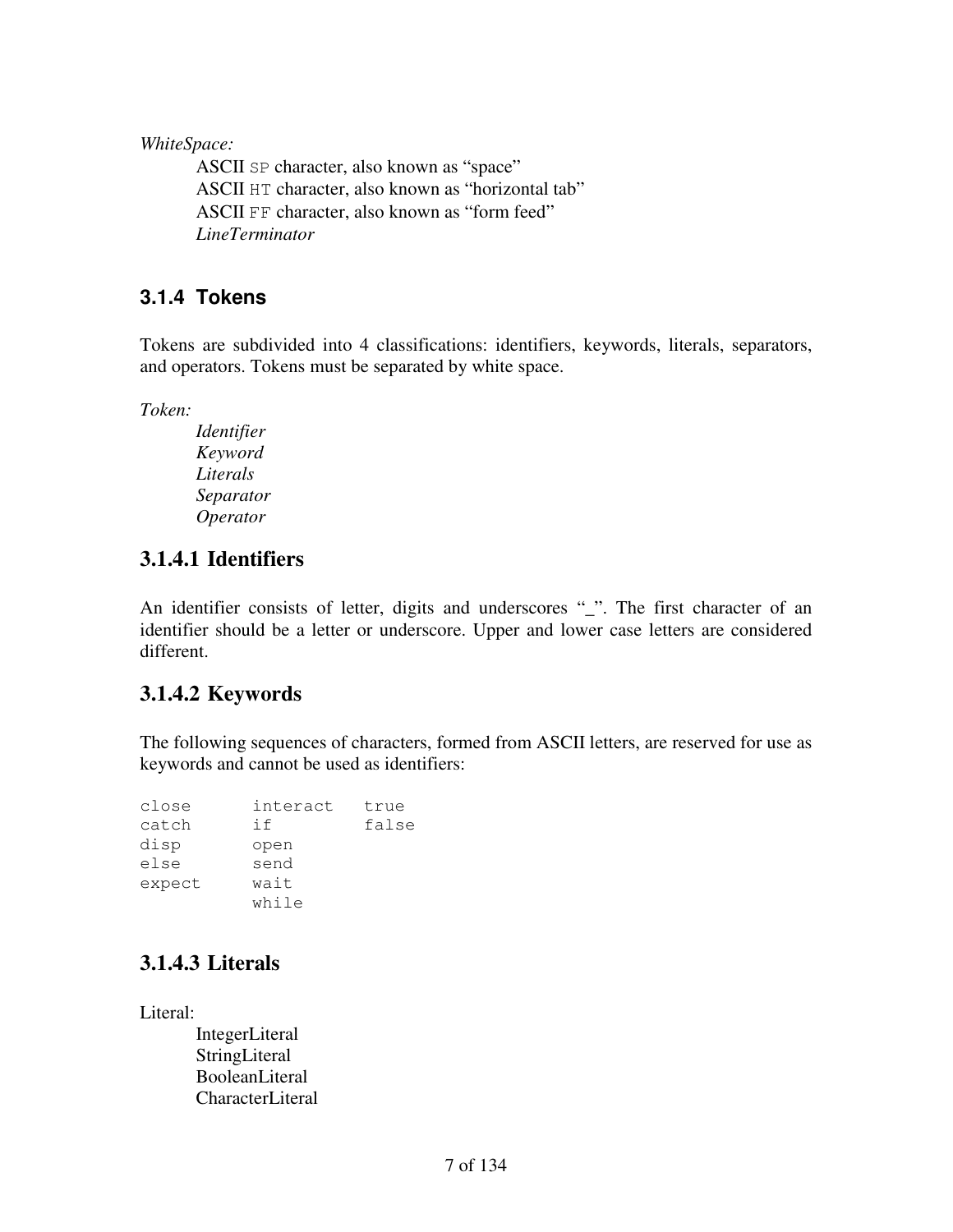#### *3.1.4.3.1 Integer Literal*

Integer literals are divided into 4 classifications relative to the base of the number system: decimal, hexadecimal, octal, or binary.

*IntegerLiteral:* 

 *DecimalLiteral HexIntegerLiteral OctalIntegerLiteral BinaryIntegerLiteral* 

#### *DecimalLiteral:*

 *DecimalNumeral* 

#### *HexIntegerLiteral:*

ASCII characters 0x followed by *HexNumeral* 

#### *OctalIntegerLiteral:*

ASCII characters 0o followed by *OctalNumeral*

*BinaryIntegerLiteral:* 

ASCII characters 0b followed by *BinaryNumeral*

#### *DecialNumeral:*

 *(0-9) one or more times* 

#### *HexNumeral:*

 *(0..9) one or (A-F) one or more times* 

#### *OctalNumeral:*

 *0..7 one or more times* 

#### *BinaryNumeral: ( 0 | 1 ) one or more times*

#### For example,

 dec: 10000214 hex: 0xDEAD octal: 0o077 binary: 0b01010101

#### *3.1.4.3.2 String Literal*

A string is a sequence of characters enclosed by ASCII double quotes "".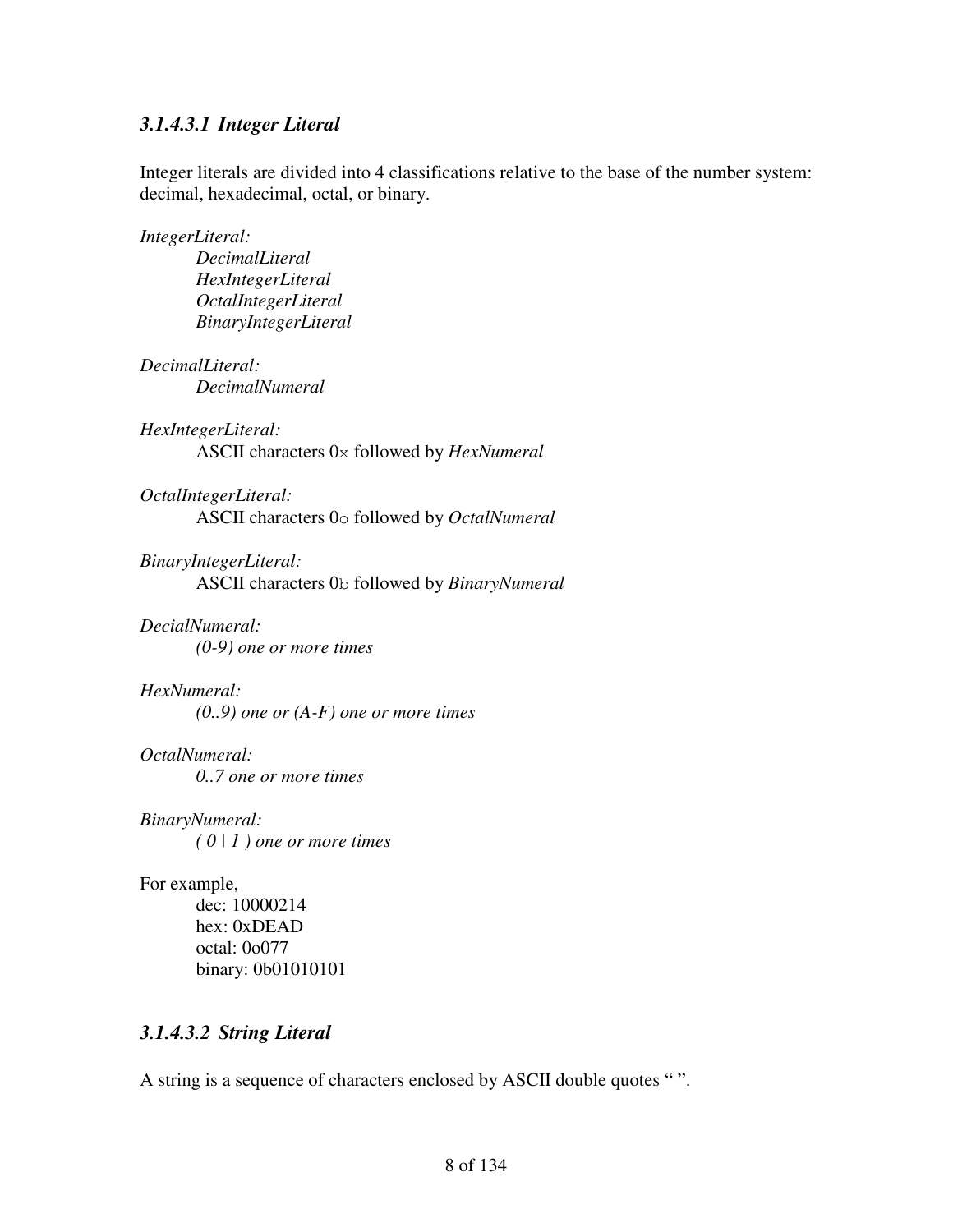*StringLiteral:*  " *StringCharacters* "

*StringCharacters: StringCharacter StringCharacters StringCharacter* 

*StringCharacter: InputCharacter* but not "

#### *3.1.4.3.3 Boolean Literal*

The boolean type has two types, represented by the literals true and false, formed from ASCII letters.

BooleanLiteral: true | false

#### *3.1.4.3.4 Character Literal*

A character literal is expressed as a character or an escape sequence, enclosed in ASCII single quotes ' '.

CharacterLiteral:

 ' SingleCharacter ' ' EscapeSequence '

SingleCharacter: InputCharacter but not ' or \

# **3.1.4.4 Separators**

The following three ASCII characters are separators (punctuators): { } ; / \$

# **3.1.4.5 Operators**

 $=$   $=$   $!=$   $!=$ 

The ASCII character  $=$  is the assignment operator. Two consecutive ASCII  $=$  characters is the equal-to operator. An ASCII character ! followed by the ASCII character = is the not equal-to operator.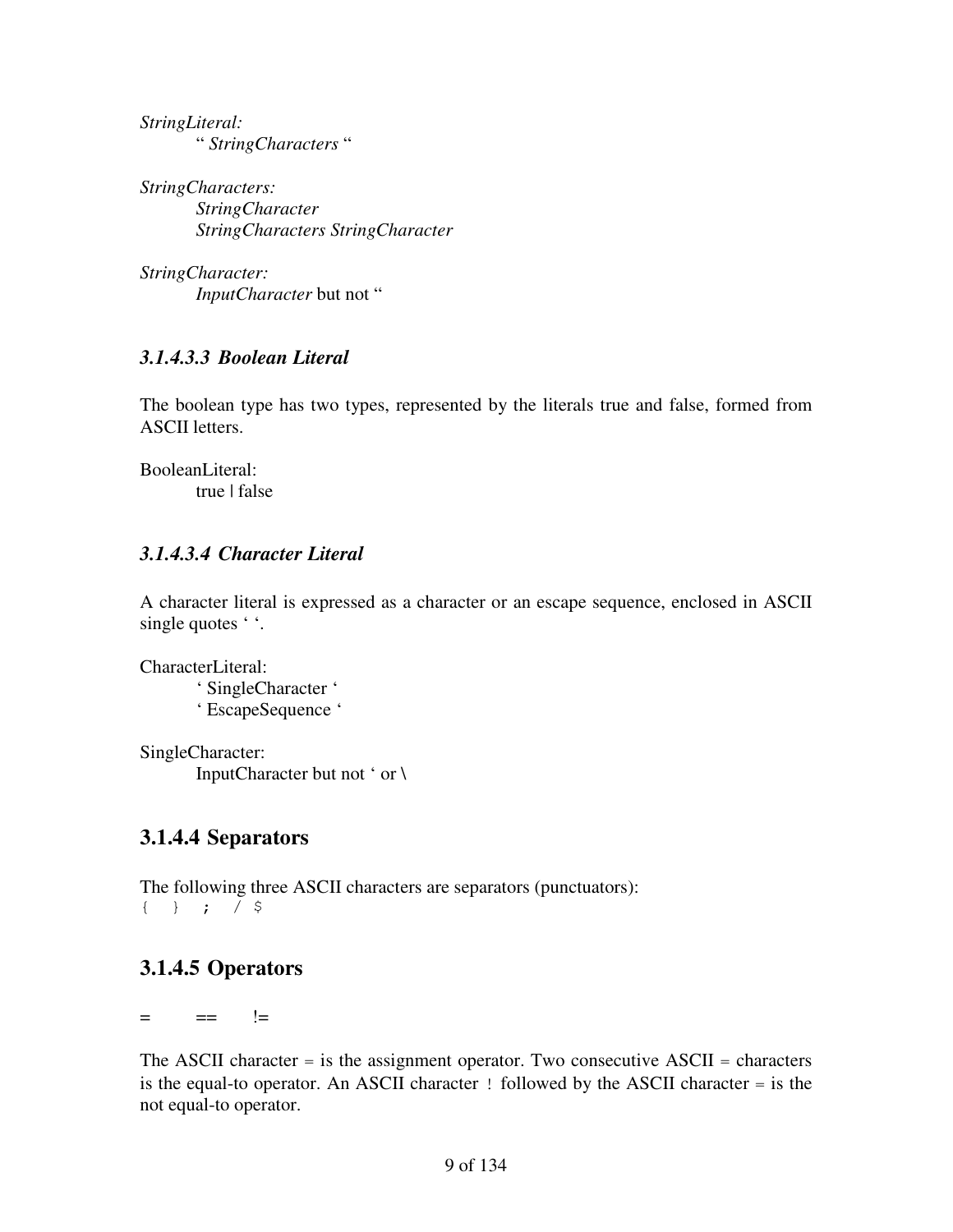# **3.2 Expressions**

Expressions consist of identifiers, literals, equality, and pattern expressions.

#### **3.2.1 Identifier**

An identifier itself is a left-value expression. It will be evaluated to some value bounded to this identifier.

## **3.2.2 Literal**

A literal is a right-value expression. It will be evaluated to the literal itself.

## **3.2.3 Equality**

The equality operators are syntactically left-associative (they group left-to-right).

*EqualityExpression:* 

 *IdentifierExpression == LiteralExpression IdentifierExpression != LiteralExpression* 

The  $==$  (equal to) and the  $!=$  (not equal to) operators are used to compare an identifier and a literal.

# **3.3 Declarations**

Variables are implicitly declared upon assignment.

# **3.4 Statements**

Statements are the basic elements of a scenario. A sequence of statements will be executed sequentially, unless flow-control statements indicate otherwise.

*Statement:* 

 *ExpressionStatement AssignmentStatement ConditionalStatement LoopStatement NullStatement*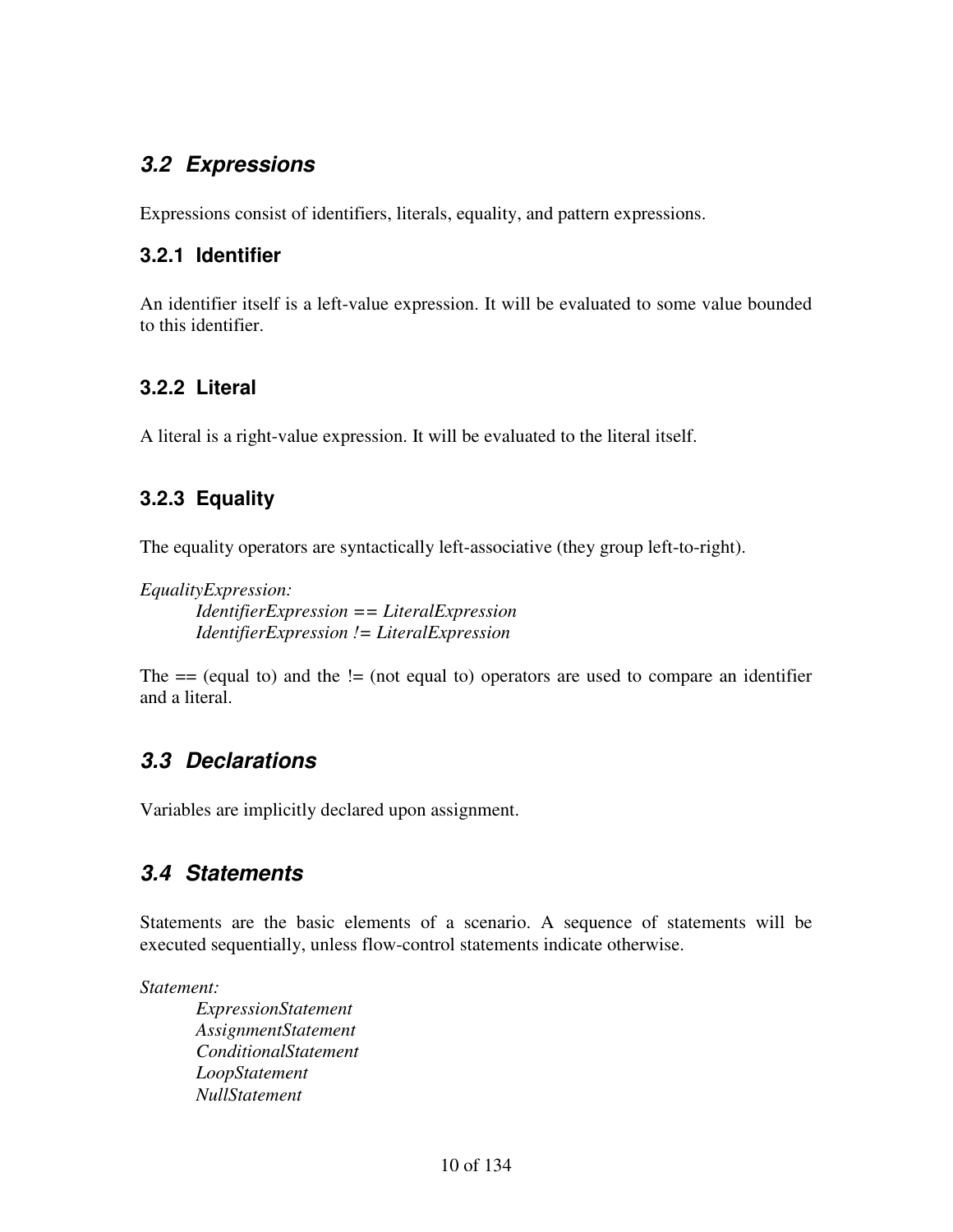*DisplayStatement CommunicationsStatement WaitStatement* 

## **3.4.1 Expression**

Expressions may be used as statements by following them with a semicolon.

```
Syntax:
         <expr>; 
Constraints: 
        - none
```
## **3.4.2 Assignment**

The assignment operator = is syntactically right-associative (they group right-to-left). The value of the left operand is set to the value of the right operand.

Syntax:

```
 <identifier-expr> = <literal-expr>; 
 <identifier-expr1> = <identifier-expr2>;
```
Constraints:

- In all cases, the left operand must be an identifier.
- The right operand may be a literal or a different identifier.

## **3.4.3 Conditional**

Conditionals are done with if (expression) statement else statement. If the equality expression returns true, the first statement is executed, otherwise the second statement is executed.

```
Syntax:
```

```
 if ( <equality-expr> ) 
 { 
       <statement-list> 
 } 
 else 
 { 
        <statement-list> 
 };
```
Constraints:

- Every "if" must have a corresponding "else."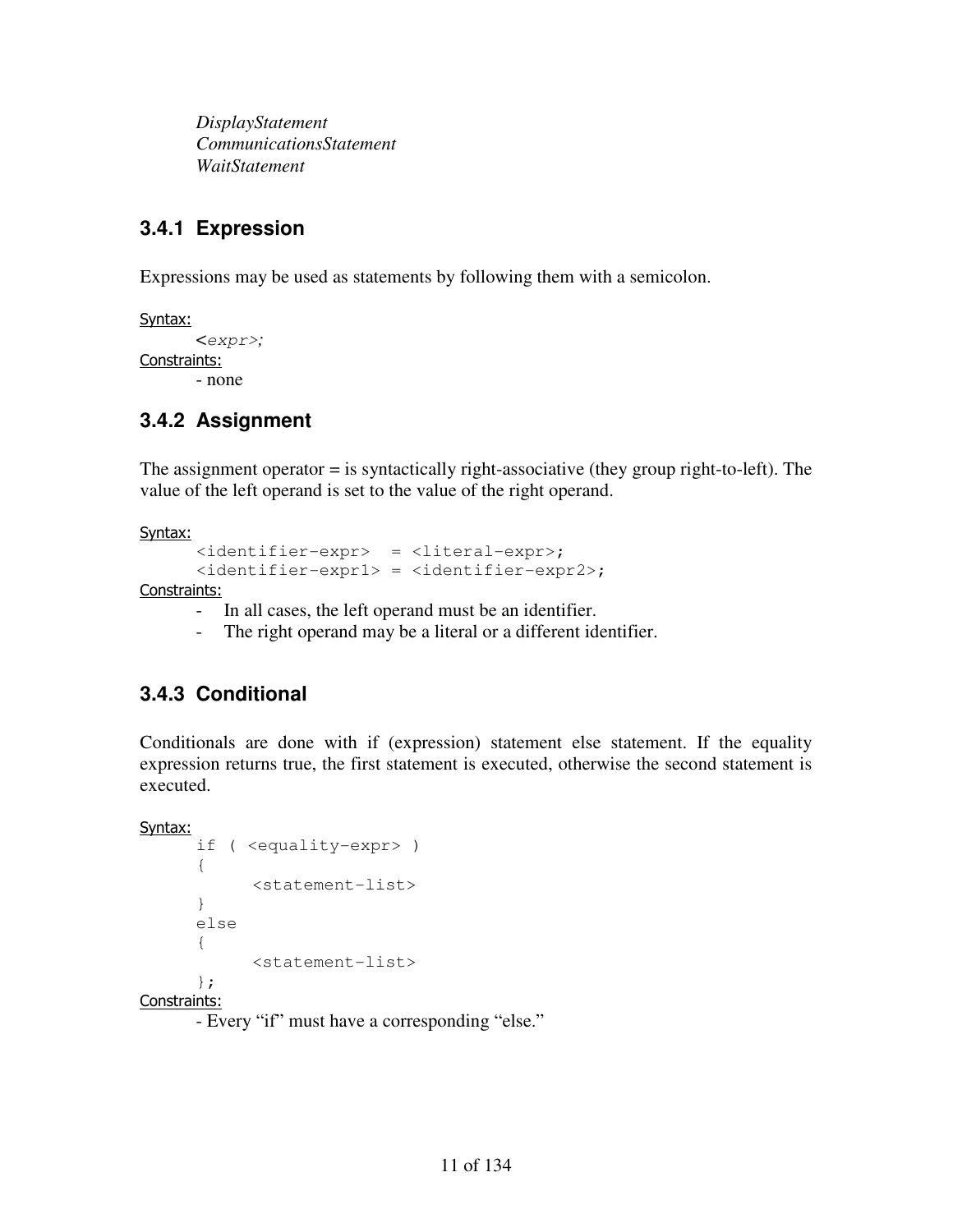#### **3.4.4 Loop**

The check is done before the execution of the statement, and will be repeated as long as the test expression is true.

Syntax:

```
 while ( <equality-expr> ) 
        { 
               <statement-list> 
        }; 
Constraints: 
        - none
```
#### **3.4.5 Null**

A null statement has no programmatic function and is stated only for completeness.

Syntax: *;* 

Constraints:

- none

# **3.4.6 Display**

The display statement is used to print the value of an identifier or literal to the standard output.

Syntax:

```
 disp <identifier-expr>; 
      disp <literal-expr>; 
Constraints: 
       - none
```
# **3.4.7 Wait**

The wait statement pauses scenario execution for the designated period of time.

Syntax:

```
 wait <time_milliseconds>;
```
where

 <time\_milliseconds>: decimal number

Constraints: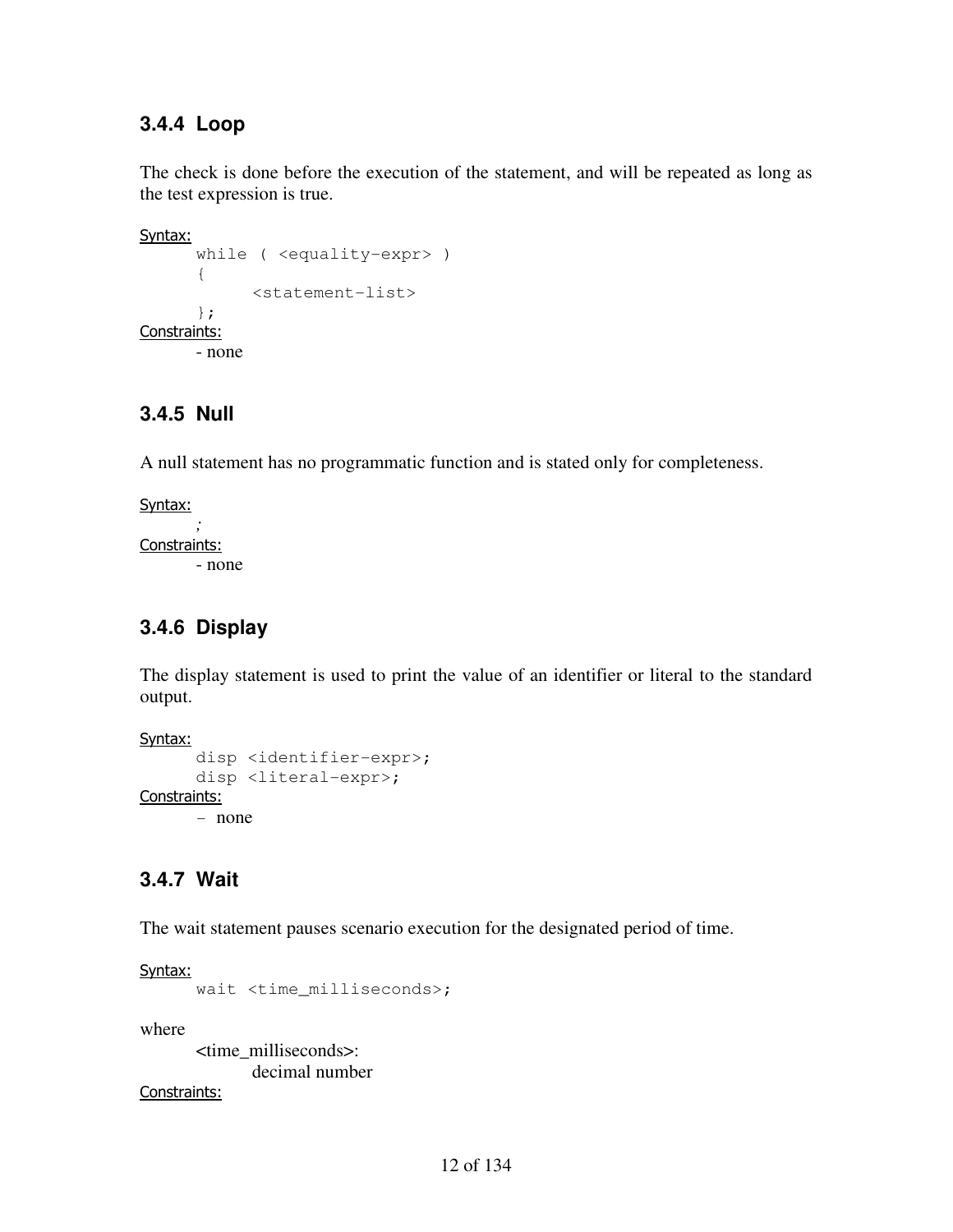- Time is limited to the largest size integer.

#### **3.4.8 Communications**

#### **3.4.8.1 Send**

The send statement writes the designated literal(s) to the communication output. In the form which takes a list of integer literals, the literals are concatenated to form one numerical value prior to sending. Integer overflow is handled by setting value to the max value. The following are all valid send statements:

```
send 2002; 
send 0b0101 0b0010 0b0001 0b0001; // integer = 21,009
send 0x001A 0xFFFF; \frac{1}{100} // integer = 1,769,471
send 0o001 0o123 0o327; \frac{1}{10} integer = 304,855
send "Hello, world";
```
Syntax:

```
send <decimal-literal>;
send <other-integer-literal-list>;
send <string-literal>;
```
where

```
 <other-integer-literal-list>: 
       HexIntegerLiteral 
       OctalIntegerLiteral 
       BinaryIntegerLiteral
```
Constraints:

- The subsequent integer literals in the list must be of the same type as the first literal specified.
- The order of list integer literals is such that the first literal contains the most significant bits and the last literal contains the least significant bits.
- The maximum integer value is equivalent to java.lang.Integer.MAX\_VALUE.

#### **3.4.8.2 Expect**

The expect statement will block on reading from the current communication input. Once an input unit has been read, it will compare the input value with one or a series of valid expressions. When the first valid expression is found, the actions associated with it will be executed and the statement is considered complete.

Syntax:

```
expect <valid-expr> { <action_list> };
```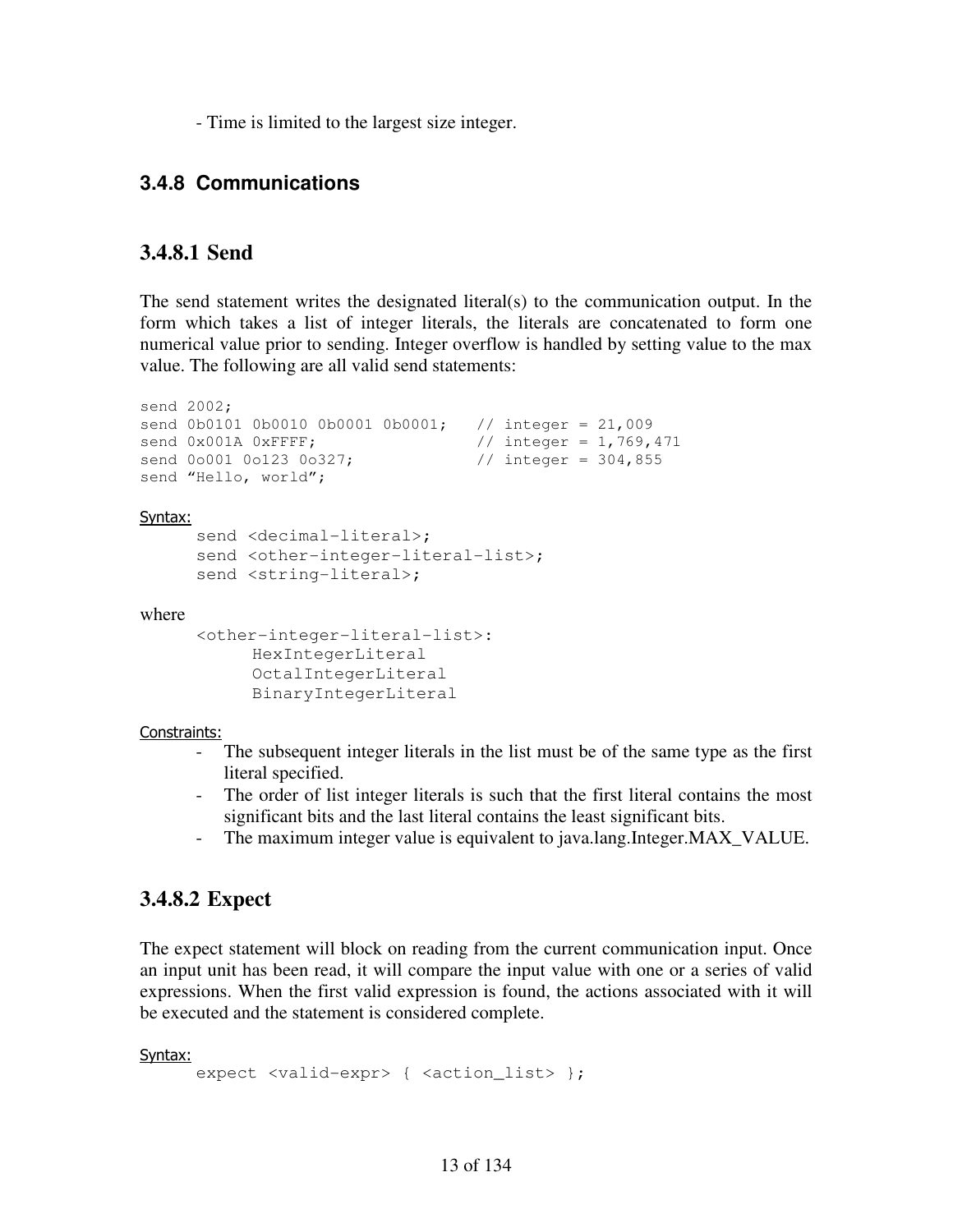```
 expect 
      { 
            <valid-expr> { <action_list> } 
            <valid-expr> { <action_list> } 
 … 
      };
```
#### where

```
 <valid-expr>: 
       DecimalLiteral 
       <other-integer-literal-list> 
       StringLiteral 
       CharacterLiteral 
       Pattern 
 <action_list>: 
       Send 
       Interact 
       Wait 
       Loop 
       Display 
       Assignment 
       Conditional
```
#### Constraints:

- Expect statements do not nest.
- <other-integer-literal-list> is the same as that defined in send statement.
- Read timeouts are currently not implemented or handled.

#### **3.4.8.3 Interact**

The interact statement is used to enable the operator to alter the flow of the scenario during execution. It will block until the operator enters a specified keystroke. The resulting keystroke is compared with the series of expected character literals. Once a matching literal is found, the associated list of actions is executed and the statement is considered complete. If no matching literal is found then an alert will be displayed and will loop until a valid keystroke is entered.

#### Syntax:

```
interact CharacterLiteral { <action list> };
      interact 
      { 
           CharacterLiteral { <action_list> }
           CharacterLiteral { <action_list> }
 … 
      }; 
Constraints:
```
 - <action\_list> is same as those in expect statement but does not include another interact statement since interacts do not nest.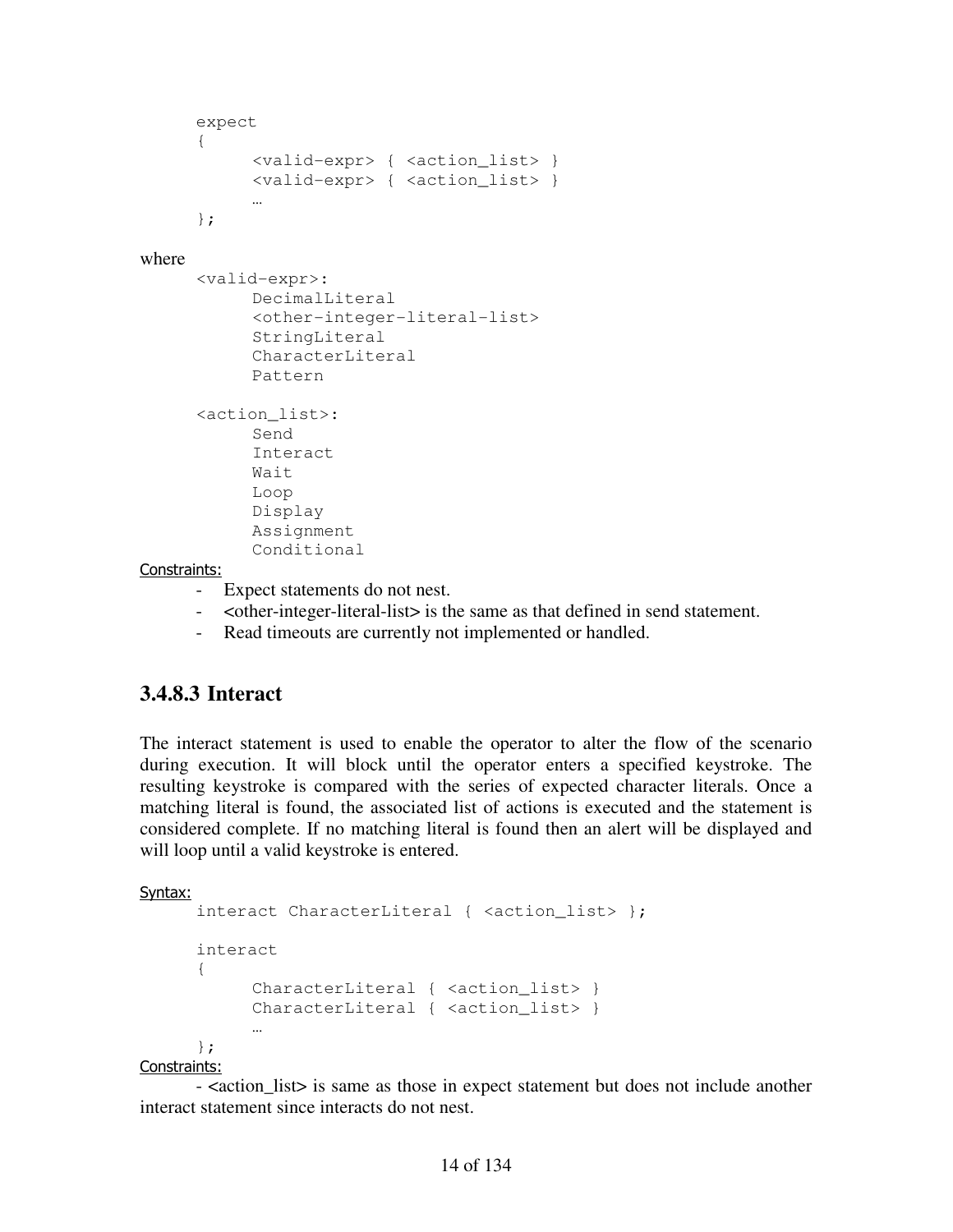#### **3.4.8.4 Open**

The open statement opens the specified communication link. Only the first open statement is executed. Any subsequent open statements are invalid and are ignored.

#### Syntax:

```
open <type_option> <dev-addr> <send-port> <recv-port>;
```
where

```
 <type_option>: 
                "RS232" (unimplemented) 
                "Ethernet" 
        <dev-addr>: 
                String literal (ex. "128.220.38.43" or "localhost") 
        <send-port> and <recv-port>: 
                Decimal literal (ex. 21 or 12904) 
Constraints: 
        - none
```
#### **3.4.8.5 Close**

The close statement closes the current communication link. It is not necessary to include the close statement and is included only for completeness.

```
Syntax:
         close; 
Constraints: 
         - none
```
## **3.5 Scope Rules**

#### **3.5.1 Lexical scope**

This language is open scope and has only a global namespace.

# **4 Project Plan**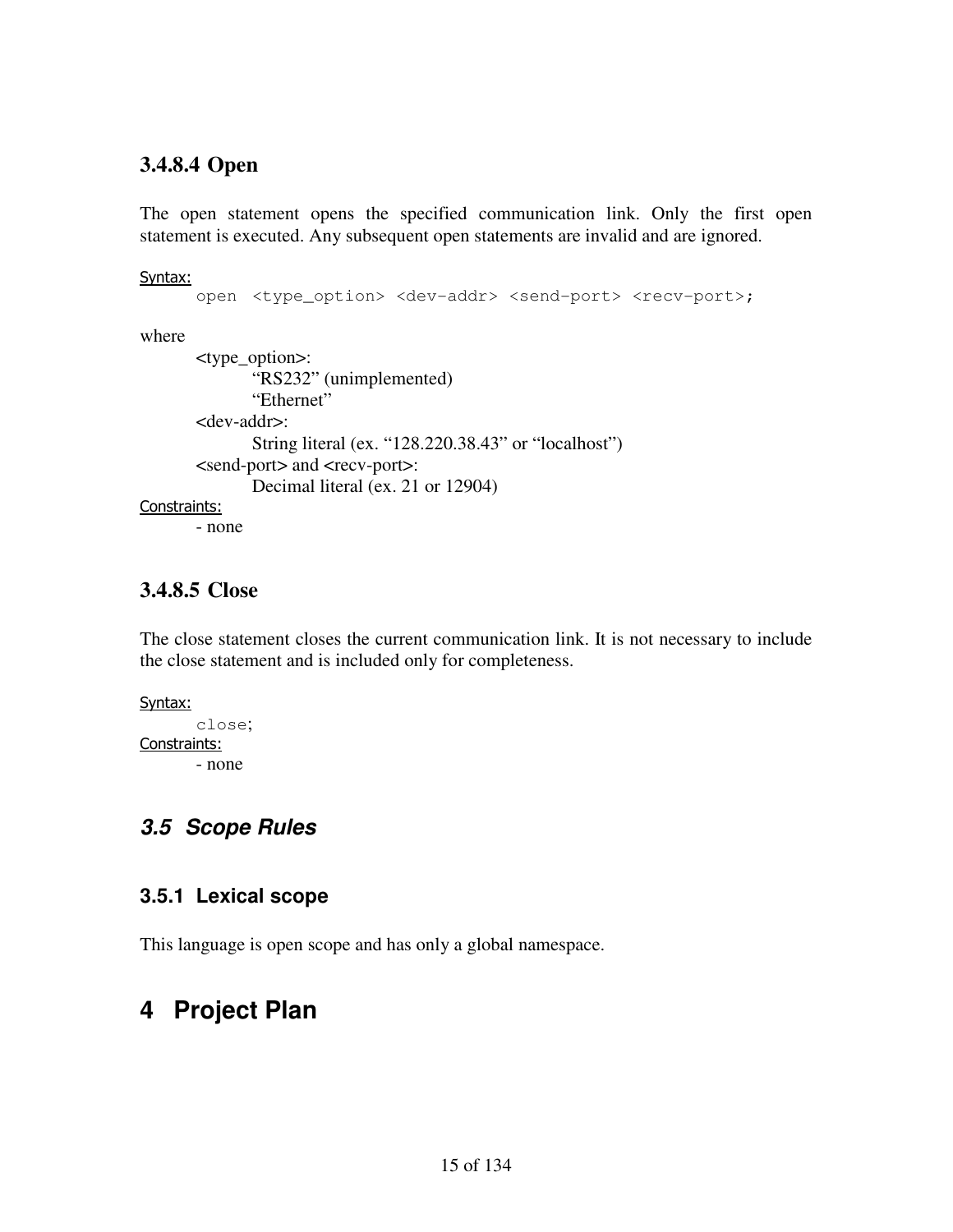#### **4.1 Project Timeline**

| Complete            | <b>Planned</b> | <b>Actual</b> | <b>Notes / Deviation Rationale</b> |
|---------------------|----------------|---------------|------------------------------------|
| White Paper         | 2006/02/07     | 2006/02/07    | On time                            |
| <b>LRM</b>          | 2006/03/02     | 2006/03/02    | On time                            |
| Lexer               | 2006/03/02     | 2006/03/02    | On time                            |
| Parser              | 2006/03/09     | 2006/03/20    | Got sick for two weeks             |
| Walker              | 2006/03/24     | 2006/04/09    | Relocated from MA to PA, job xfer. |
| Interpreter         | 2006/04/10     | 2006/04/23    | Backlog from previous tasks        |
| <b>Tests</b>        | 2006/04/24     | 2006/05/03    | Catching up                        |
| <b>Final Report</b> | 2006/05/03     | 2006/05/06    | On time                            |

The TingStim project officially began after the completion of the white paper / proposal. The language reference manual (LRM) defined TingStim grammar and further elaborated on how some of the key features of the language could be implemented using the defined constructs. The LRM naturally drove the development of the Lexer and the Parser. The Lexer development proved to be the easiest task since it was developed almost concurrently with the LRM. The Parser task proved to be more laborious for numerous reasons. The sole and lead developer / project manager (i.e. myself) suffered from flu-like symptoms for a duration of two weeks. Parser development was also impeded by the midterm review and examination. Eventually, the Parser code reached a state in which initial Walker development could occur. Unfortunately, progress was once again disrupted due to my relocation from Massachusetts to Pennsylvannia, along with a job transfer. As with most projects, these difficulties were addressed but not with some losses. Some aspects of the TingStim language were removed, such as, regular expression or pattern recognition. Java provides a regular expression package and it could possibly be easily integrated into Tingstim's "expect" statement, but this feature was sacrificed in order to have enough time for further development and testing of the key features. Relocating also caused reduction of resources. The initial plan was to use java's communications api for serial communications between two computers connected by an RS232 cable. However, one of the computers was inaccessible until it was delivered to my new residence from the storage unit. Meanwhile all development was done on my laptop. As a result, it was easier to implement the Ethernet communication since no physical connections were required and all testing could be completed on the same single machine. Despite all these adversities, all the key features of the TingStim language were implemented.

# **Software** Notes **Notes** JDK 1.5.06 Java Development Kit

### **4.2 Software Development Environment**

| <b>JDK</b> 1.5.06  | Java Development Kit                                             |
|--------------------|------------------------------------------------------------------|
| Eclipse 3.1        | IDE                                                              |
| Antlr 2.7.6        | Grammar compiler/ parser and translator generator                |
| Ant $1.6.5$        | XML based "make" for automated and customized builds             |
| Antlr Studio 1.1.0 | Eclipse plugin, syntax highlighting and antilreframmar debugging |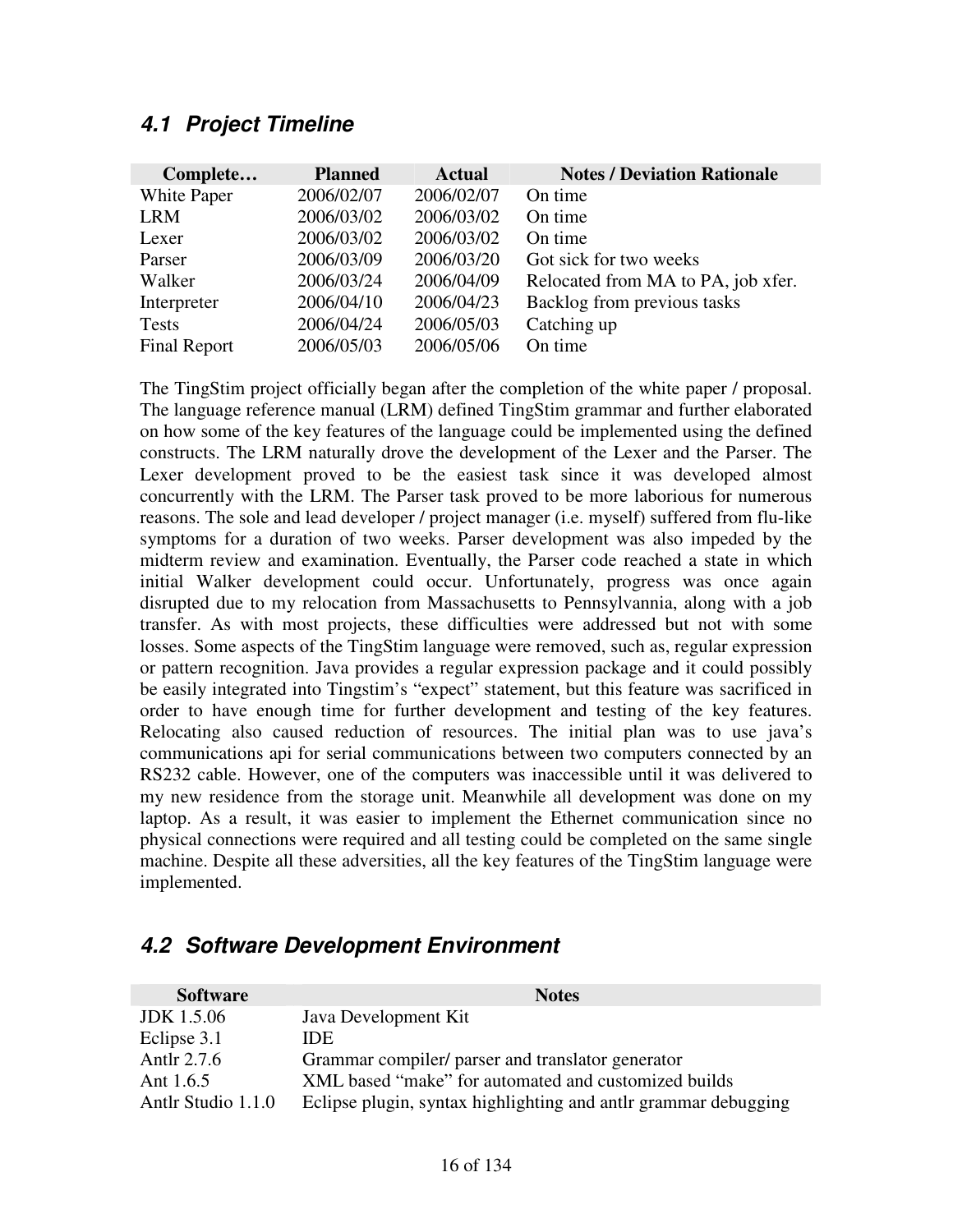Netbeans 5.0 Another IDE, used rarely, but has a nice Print HTML feature. Java2Html 5.0 Convert source files to nice syntax-highlighted html to include in this report

The latest version of the java development kit was used for TingStim development. I have used Netbeans on prior projects and was pleased with its interface and features, however, I decided to try Eclipse mainly because of the Antlr Studio plugin which made grammar development easier. I first began writing the code within the Eclipse workspace environment and running a dos batch file to issue the sequence of commands to build the appropriate grammar, java source, and test scenarios. After discovering how to integrate the Ant build.xml script I wrote for this project into the Eclipse builder framework, I started using it and builds proved to be cleaner and more flexible. I used a combination of Netbean's print HTML feature and java2html to convert the source files with the nice syntax highlighting that are included in the appendix of this document. In terms of version control, I have used "cvs" in the past, but I recently discovered that no new development would occur with this open source product anymore. Apparently, it is to be replaced by subversion aka"svn". I downloaded the svn install package which turned out to be a couple megabytes in size. Compare this to the cvs executable which is barely half a megabyte. I was against using svn because at a quick glance it did not seem as intuitive to me as cvs and I was also perplexed as to why the install file was so large. Anyway, I opted to not use either versioning system and reverted back to the old fashion procedure of ritualistically backing up all my files periodically on my flash drive. It was fortunate that I did not need to revert to a previous version of a file. A single developer small project such as this one did not suffer as much not having a more official version control system. In hindsight, I probably would have just used cvs anyway or at least created an Ant task which would automatically copy/archive the source files for me.

# **4.3 Programming Style**

## **4.3.1 Coding Standards**

Generally, adhering to a particular coding standard contributes to the successes of collaborative coding projects. Although this is a single developer project, it is still desirable to follow such a coding standard for improved readability.

#### **4.3.2 ANTLR**

- Tabs shall be set to four spaces.

- Statements shall not exceed 80 characters, those statements which do must be divided accordingly and placed in separate lines.

- When defining rules for the lexer or parser, the following format shall be used:

```
send_statement 
      : KEYWORD_SEND^
```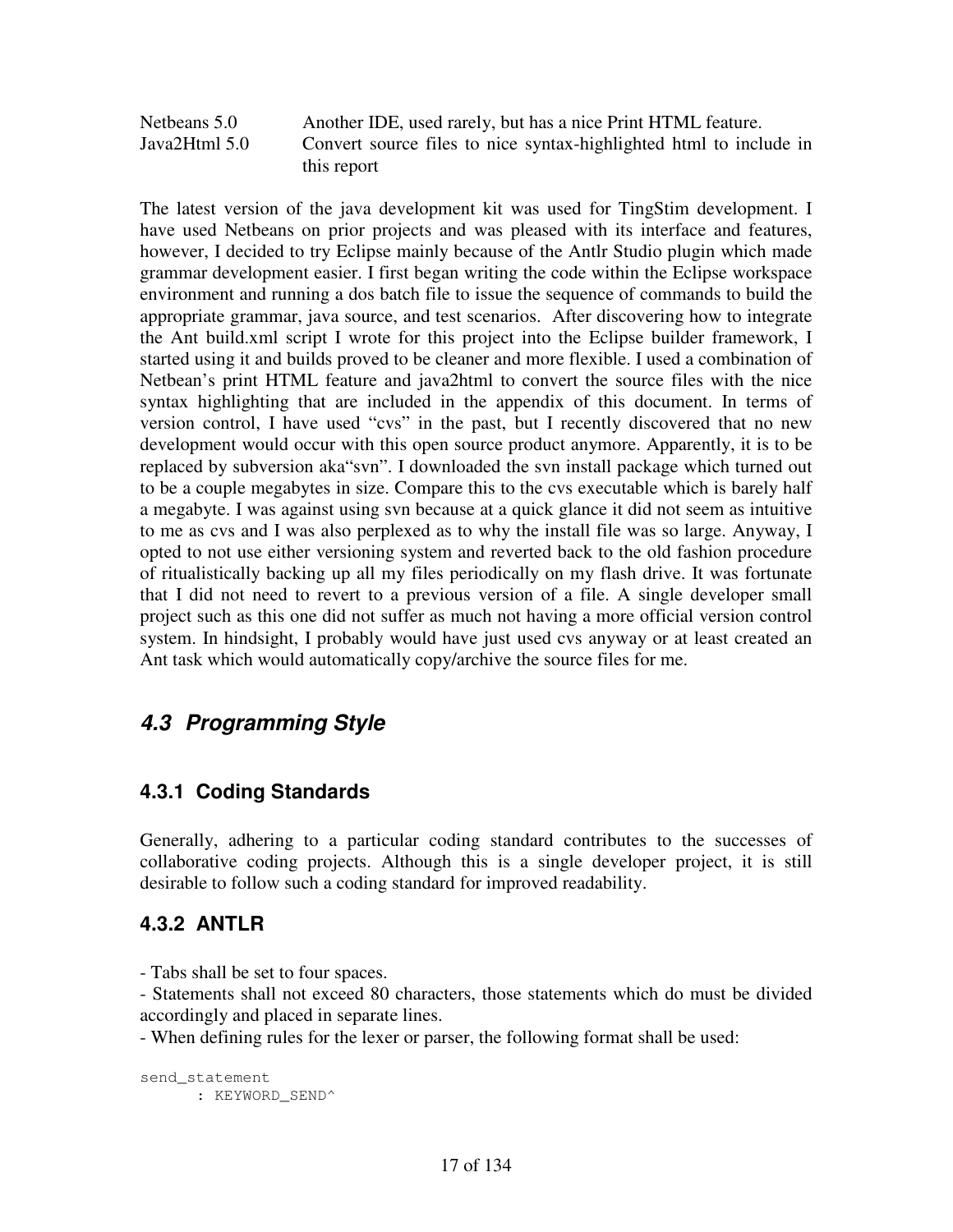```
 ( ID 
                      | STRLIT 
                      | DECLIT 
                      | (HEXLIT)+ 
                      | (OCTLIT)+ 
                      | (BINLIT)+ 
 ) 
       SEM<sub>I</sub>!
\mathcal{L}DIGIT 
      : ('0'.'.'9');
```
The first line of a rule definition is the rule name. The second line consists of the colon and part of the rule. Judicious use tabs to justify the inner expressions of the rule shall be employed to clearly distinguish blocks. The last line consists of the semicolon and optionally a single line comment indicating the name of the rule – this helps readability for very long rules.

#### **4.3.3 Java**

- Tabs shall be set to four spaces.

- Statements shall not exceed 80 characters, those statements which do must be divided accordingly and placed in separate lines.

- Javadoc comments shall be used whenever possible

- The following format shall be used when dealing with blocked statements:

```
 private void writeSCN() { 
            try { 
                 scnFile.write(programString);
            } catch (IOException ioe) { 
                  writeERR("Cannot write scenario file"); 
 } 
      }
```
The left curly brace shall be a single space to the write of the opening statement. The right curly brace shall be justified to match the indentation of the first letter of the opening statement.

- Function names shall begin with a lowercase letter and at least the first letter of subsequent words in the function name shall be capitalized.

- In relational expressions, constants shall be placed to the left of the operator to prevent cases such as "if (testVariable = 100)" was written instead of "if (testVariable  $= 100$ "

# **5 Architectural Design**

The TingStim interpreter is comprised of: a lexer that reads a plain-text scenario file or input from the command line, a parser that performs syntactical analysis on the input to form an abstract syntax tree, a tree walker that traverses this tree structure to perform semantic analysis, an interpreter which the walker uses to translate scenario calls into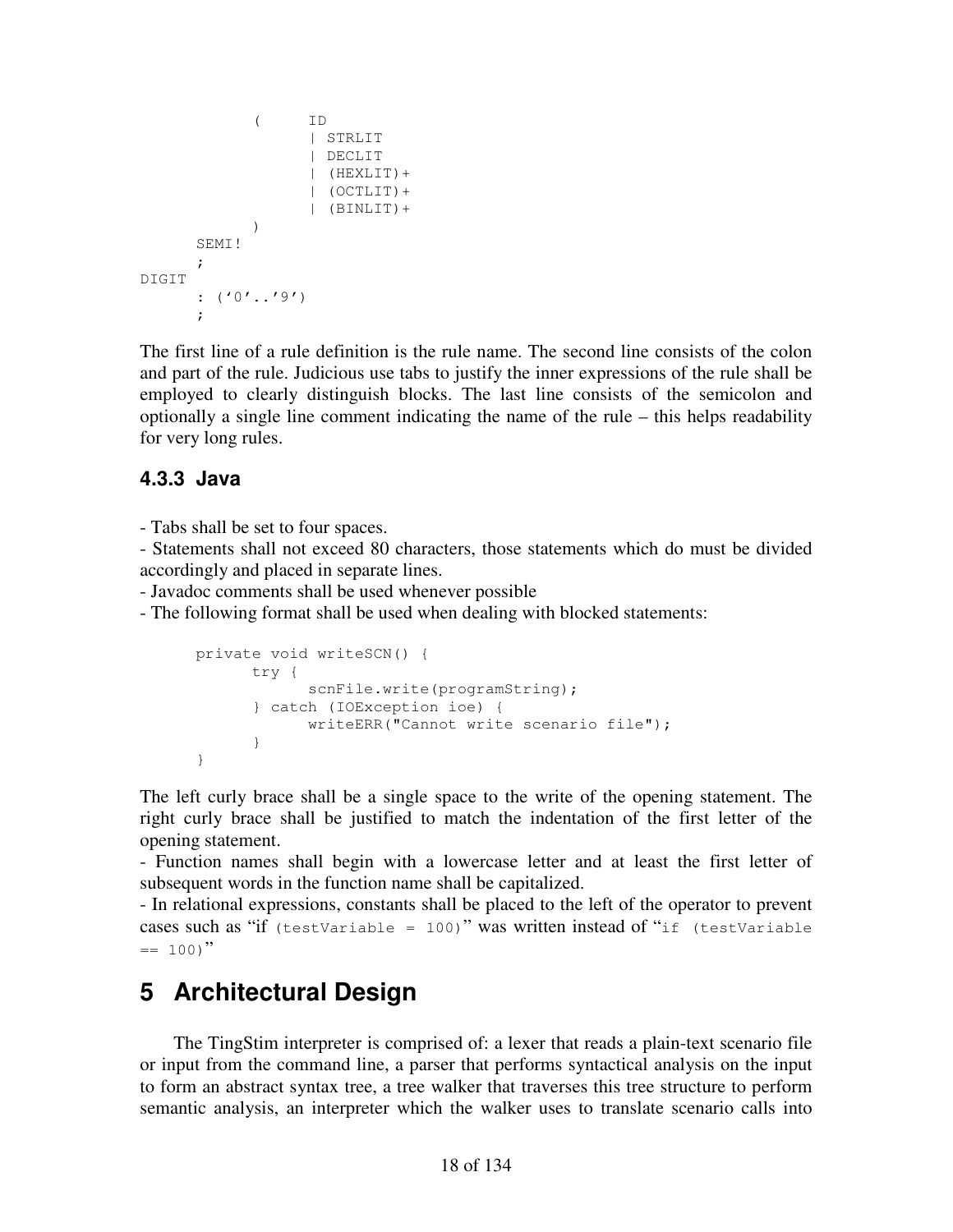native java code, and a set of backend classes used to perform the business logic of the system. See figure below:



The lexer (TSLexer), the parser (TSParser) and the tree parser (TSWalker) were all written in ANTLR grammar. Both the lexer and the parser are contained in the "TSGrammar.g" file, whereas, the tree parser is contained in the "TSWalker.g" file.

 The interpreter (TSInterpreter) contains the translation functions which are called by the tree walker on behalf of each corresponding scenario statement. Error messages are printed for each erroneous or malformed statements detected by the tree parser/intepreter. The interpreter is directly responsible for writing the output java source file.

The backend is comprised of the TSConnectorPort, TSSymbolTable, and TSVariableType classes. The TSConnectorPort contained the logic for opening a communication port with the specified settings, sending a message, receiving a message, and closing that port. The fundamental purpose of the TSConnectorPort class was to encapsulate the various communication connections and the logic involved in doing the above mentioned business tasks. TSConnectorPort would ideally be a composite class containing instances of other communication ports such as Serial or Ethernet. The open statement from the scenario file indicates which of these communication ports whould be realized by the TSConnectorPort. The ability to interchange ports with just a minor change in the scenario file is due in no small part to the power of this design pattern.

The TSSymbolTable is just a little bit more than a wrapper for a hash datastructure. It was created to store values of correctly parsed identifiers as well as retrieve values for comparison with other tokens at run-time. This class is utilized by both the TSInterpreter and generated java source file from the TingStim scenario and thus allowing for resuse of common code.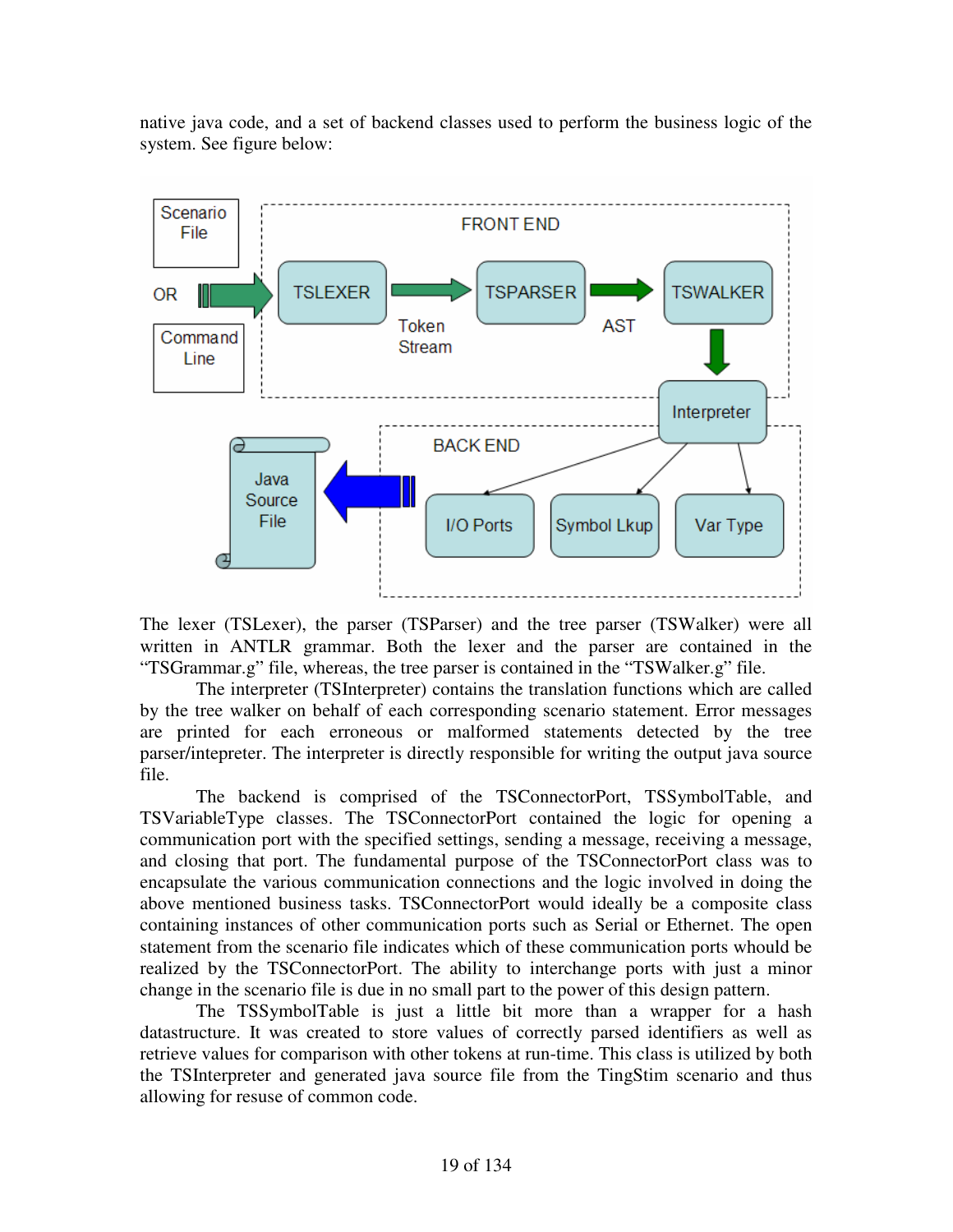The TSVariableType is an all purpose variable type used for identifiers. It is the object stored in the TSSymbolTable's hash data structure with its identifier name as the key.

 The class called TSMain.java instantiates all the primary classes as well as reads the input file or command line input stream. It is the "Main-class" of the tingstim.jar file created by compiling all the source code and jarring them all together. Details of how this procedure is done can be found in the ANT build script in Section 9.2.

# **6 Test Plan**

# **6.1 Goal**

A series of tests were performed to verify that scenario files were translated into java source files correctly. These tests can be divided into two categories: "Per statement unit tests" and "Integration tests"

# **6.2 Per Statement Unit Tests**

For each statement defined in the language, a corresponding test scenario was created in an attempt to exhaust all possible variations of the statements. This was done to verify that all syntactical and semantic errors were detected. The test scenarios and their generated java source files was included in the Appendix (Section 9.6.1) of this document.

# **6.3 IntegrationTests**

Integration test as the name suggests, attempts to use the statements in various combinations. One pair of integration test is included in the Appendix (Section 9.6.2) of this document. A client and server were created using their source scenario files using the TingStim compiler. The client and server communicate using sockets. This test illustrates that the TingStim compiler does in fact produce viable java code which can communicate over the network and verify received messages.

# **7 Lessons Learned**

New Student  $-$  I was originally a student at Johns Hopkins University's Part-time Engineering Graduate Program. PLT was my first CVN course. It was convenient to be able to watch the lectures whenever and wherever but I realized it takes a great deal of discipline to keep true to the schedule in the absence of the classroom environment. In my next CVN course, I would like to use the listserv/email feature more in order to solicit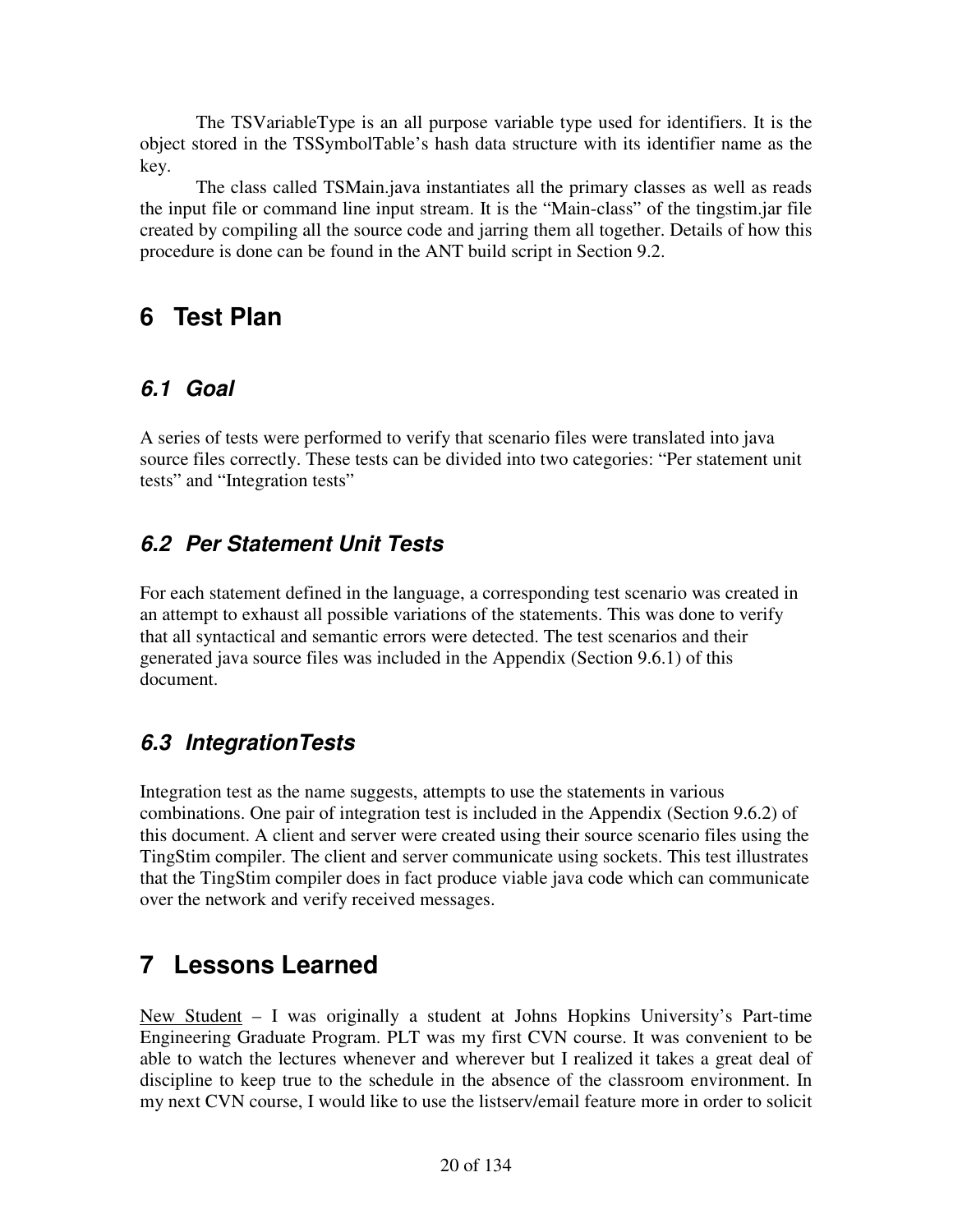some of my peers' perspectives on course topics covered and perhaps improve upon my general understanding of the material.

Prepare for the worst / Out of time – As mentioned earlier in Section 4, the month of March was riddled with events which prevented me from making much progress on the project. In the future, I would like to avoid having so much things occurring at the same time. Naturally, some of these events were out of my control, but it would be prudent to set some time in the Project Plan to allow for slips in the schedule or push for a more aggressive schedule and just try to finish earlier.

Read the ANTLR doc – Reading the ANTLR documentation will save you time looking for answers over the web. Most of my questions were answered when I referred to the included ANTLR documentation.

Build scripts save time – ANT is a great tool for managing and customizing builds and related tasks. It is a vast improvement over the often-times-cryptic, recursive Makefiles. I would definitely use it as early as possible in subsequent projects.

Thumbdrives are great – In the absence of a network conection, thumbdrives or flashdrives are great mediums for storing information you need to share between various computer systems. They also make for good backup repositories.

ANTLR is neat – Despite many hours of debugging, ANTLR was a great tool for this class. I was generally pleased with what it could do and how it took away some of the tedious work I would have needed to do in implementing my language. Since ANTLR produced java source code, it made for seamless integration with my java source files.

# **8 Conclusion**

TingStim provides a simple yet powerful alternative for interface testing. TingStim scenario files are easily maintainable and robust. TingStim is a good choice for those who want a quick and efficient way to perform inter-device communication validation.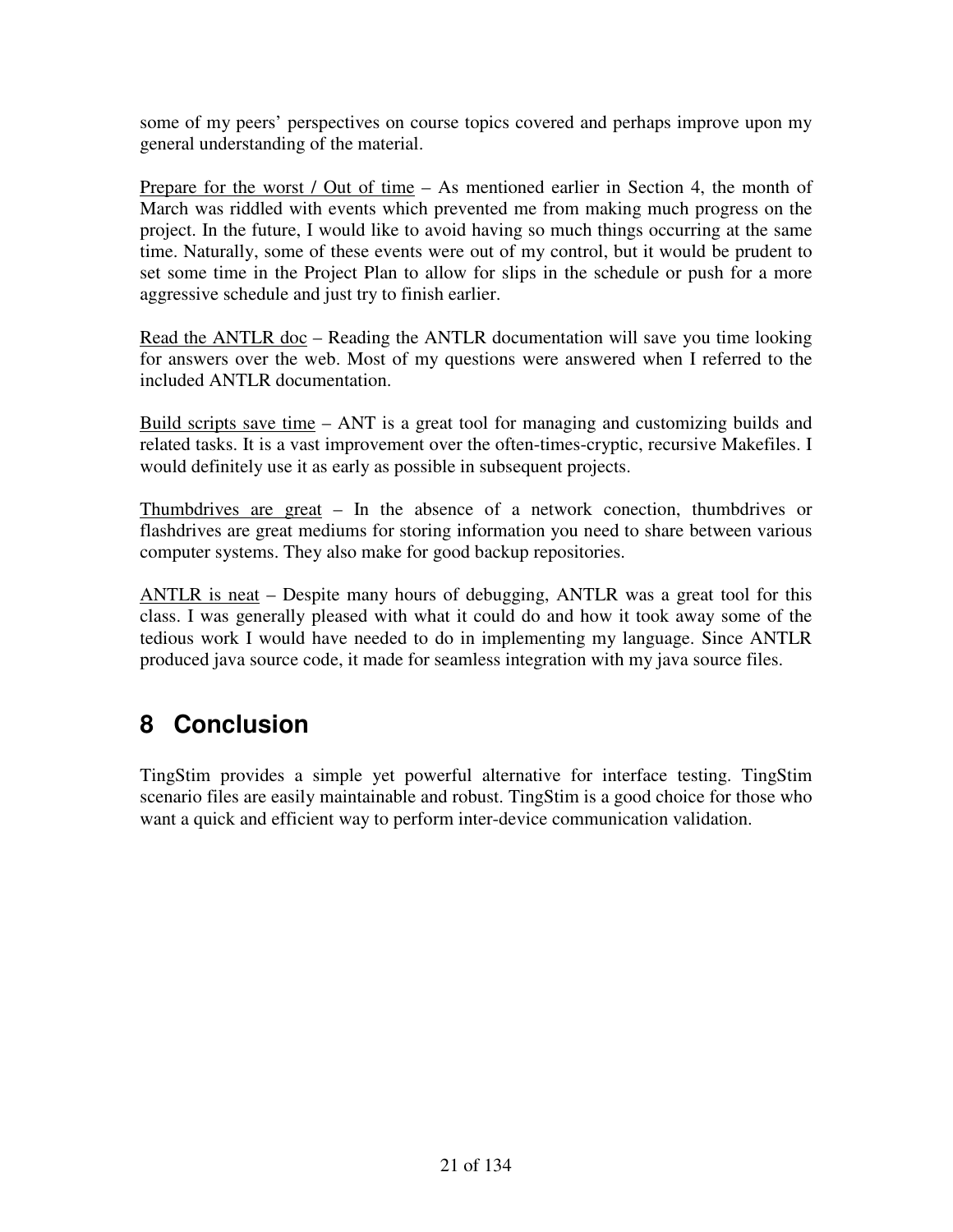# **9 Appendix**

# **9.1 File Listings**

|  |  |                                     |  | E:\myData\TingStim\TSE\deploy>jar -tvf tingstim.jar                              |
|--|--|-------------------------------------|--|----------------------------------------------------------------------------------|
|  |  |                                     |  | 0 Mon May 08 23:59:30 EDT 2006 META-INF/                                         |
|  |  |                                     |  | 193 Mon May 08 23:59:28 EDT 2006 META-INF/MANIFEST.MF                            |
|  |  | 0 Mon May 08 20:38:54 EDT 2006 com/ |  |                                                                                  |
|  |  |                                     |  | 0 Mon May 08 20:38:54 EDT 2006 com/tingtech/                                     |
|  |  |                                     |  | 0 Mon May 08 20:38:54 EDT 2006 com/tingtech/tingstim/                            |
|  |  |                                     |  | 23121 Mon May 08 23:57:06 EDT 2006 TSLexer.java                                  |
|  |  |                                     |  | 4690 Mon May 08 23:59:22 EDT 2006 TSLexer.smap                                   |
|  |  |                                     |  | 32094 Mon May 08 23:59:20 EDT 2006 TSParser.java                                 |
|  |  |                                     |  | 8062 Mon May 08 23:59:20 EDT 2006 TSParser.smap                                  |
|  |  |                                     |  | 1163 Mon May 08 20:38:46 EDT 2006 TSVocabTokenTypes.java                         |
|  |  |                                     |  | 687 Mon May 08 20:38:46 EDT 2006 TSVocabTokenTypes.txt                           |
|  |  |                                     |  | 13503 Mon May 08 20:38:48 EDT 2006 TSWalker.java                                 |
|  |  |                                     |  | 3726 Mon May 08 20:38:50 EDT 2006 TSWalker.smap                                  |
|  |  |                                     |  | 1264 Mon May 08 20:38:50 EDT 2006 TSWalkerTokenTypes.java                        |
|  |  |                                     |  | 754 Mon May 08 20:38:50 EDT 2006 TSWalkerTokenTypes.txt                          |
|  |  |                                     |  | 2074 Mon May 08 23:59:28 EDT 2006 com/tingtech/tingstim/TSConnectorPort.class    |
|  |  |                                     |  | 8377 Mon May 08 23:59:28 EDT 2006 com/tingtech/tingstim/TSInterpreter.class      |
|  |  |                                     |  | 9289 Mon May 08 23:59:28 EDT 2006 com/tingtech/tingstim/TSLexer.class            |
|  |  |                                     |  | 1668 Mon May 08 23:59:30 EDT 2006 com/tingtech/tingstim/TSMain.class             |
|  |  |                                     |  | 10525 Mon May 08 23:59:30 EDT 2006 com/tingtech/tingstim/TSParser.class          |
|  |  |                                     |  | 1395 Mon May 08 23:59:28 EDT 2006 com/tingtech/tingstim/TSSymbolTable.class      |
|  |  |                                     |  | 1075 Mon May 08 23:59:28 EDT 2006 com/tingtech/tingstim/TSUariableType.class     |
|  |  |                                     |  | 1370 Mon May 08 23:59:28 EDT 2006 com/tingtech/tingstim/TSUocabTokenTypes.class  |
|  |  |                                     |  | 5734 Mon May 08 23:59:30 EDT 2006 com/tingtech/tingstim/TSWalker.class           |
|  |  |                                     |  | 1513 Mon May 08 23:59:28 EDT 2006 com/tingtech/tingstim/TSWalkerTokenTypes.class |
|  |  |                                     |  |                                                                                  |
|  |  | [E:\muData\TinαQtim\TQF\denlou}     |  |                                                                                  |

*Figure 9.1 Contents of the tingstim jar file* 

| E:\myData\TingStim\TSE\com\tingtech\tingstim>dir<br>Volume in drive E has no label.<br>Volume Serial Number is EFE0-0000 |                                                |                                                                                                                                                                                                    |  |  |
|--------------------------------------------------------------------------------------------------------------------------|------------------------------------------------|----------------------------------------------------------------------------------------------------------------------------------------------------------------------------------------------------|--|--|
|                                                                                                                          |                                                | Directory of E:\myData\TingStim\TSE\com\tingtech\tingstim                                                                                                                                          |  |  |
| 04/19/2006<br>04/19/2006<br>05/08/2006 11:59 PM                                                                          | 06:56 PM<br>06:56 PM                           | $\langle DIR \rangle$<br>$\langle DIR \rangle$<br>32,140 TSParser.java                                                                                                                             |  |  |
| 05/08/2006<br>05/08/2006<br>05/08/2006                                                                                   | 08:51 PM<br>11:59 PM<br>11:59 PM               | 1,874 ISMain.java<br><u> Alikuwa mwaka 1989 ya Afrika amin'ny fisika amin'ny fisika amin'ny fisika amin'ny fisika amin'ny fisika amin'n</u><br>23,135 TSLexer.java<br>1,145 ISVocabTokenTypes.java |  |  |
| 05/08/2006<br>05/08/2006<br>05/08/2006<br>05/08/2006                                                                     | 11:59 PM<br>$09:34$ PM<br>11:58 PM<br>09:34 PM | 669 ISVocabTokenTypes.txt<br>3,527 ISWalker.g<br>6,804 ISGrammar.g<br>13,541 TSWalker.java                                                                                                         |  |  |
| 05/08/2006<br>05/08/2006<br>05/08/2006                                                                                   | 09:34 PM<br>09:34 PM<br>09:10 PM               | $\frac{1}{3}$<br>1,246 ISWalkerTokenTypes.java<br>736 ISWalkerTokenTypes.txt<br>3,098 ISSymbolTable.java                                                                                           |  |  |
| 05/07/2006<br>05/08/2006<br>05/08/2006                                                                                   | $10:42$ PM<br>$11:44$ PM<br>10:29 PM           | 3,843 ISConnectorPort.java<br>18,686 ISInterpreter.java<br>2,713 ISVariableType.java                                                                                                               |  |  |
|                                                                                                                          | $14$ File $(s)$<br>2 Dir(s)                    | $113.157$ bytes<br>64,782,336 bytes free                                                                                                                                                           |  |  |

*Figure 9.2 Source files*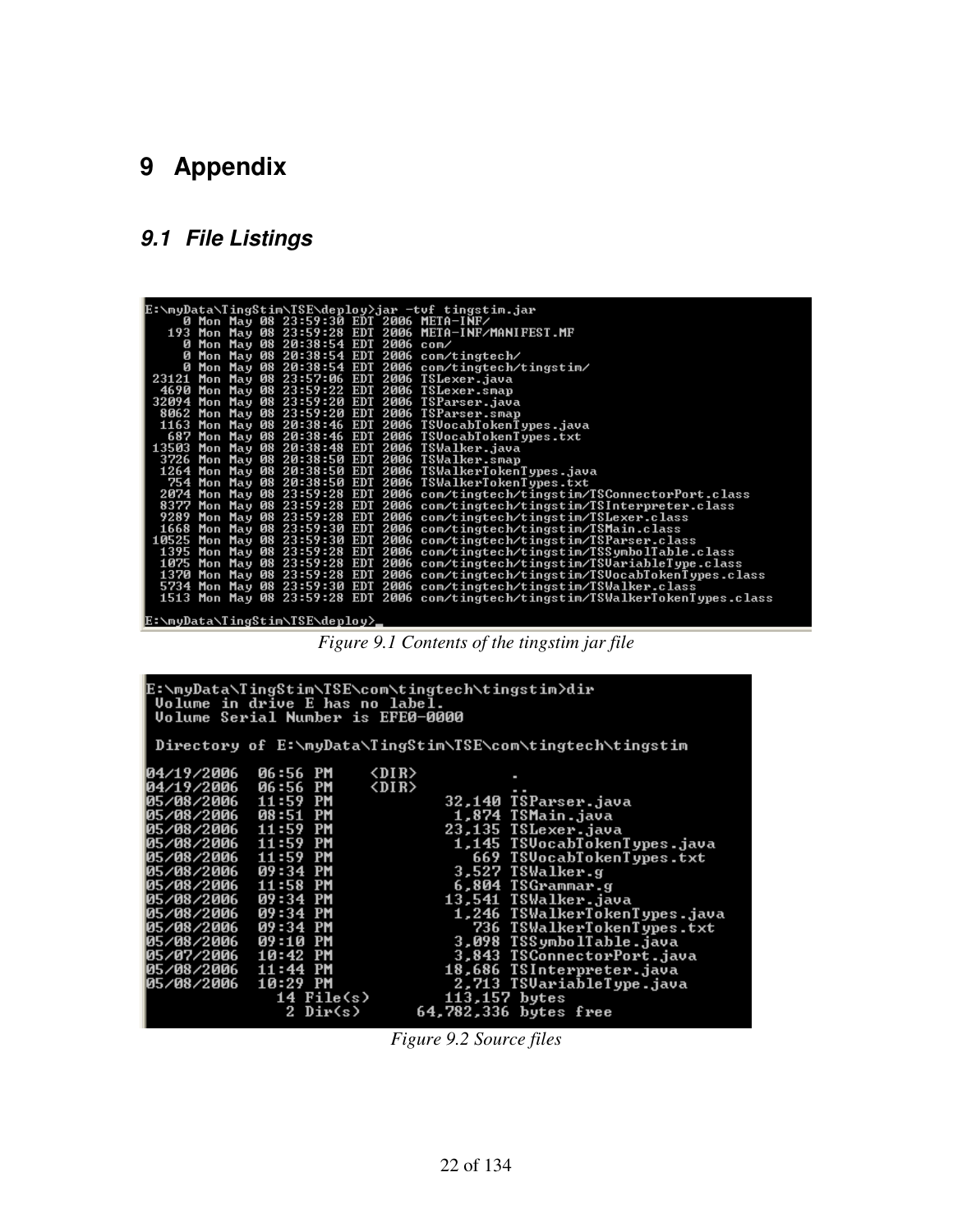| E:\myData\TingStim\TSE\deploy>dir<br>Volume in drive E has no label.<br><b>Volume Serial Number is EFE0-0000</b>                                                                                                                                                                                                                                                                                                                |                                                          |                                                                                                                                                                                                                                                                                                                                                                                                                                                                           |  |  |
|---------------------------------------------------------------------------------------------------------------------------------------------------------------------------------------------------------------------------------------------------------------------------------------------------------------------------------------------------------------------------------------------------------------------------------|----------------------------------------------------------|---------------------------------------------------------------------------------------------------------------------------------------------------------------------------------------------------------------------------------------------------------------------------------------------------------------------------------------------------------------------------------------------------------------------------------------------------------------------------|--|--|
|                                                                                                                                                                                                                                                                                                                                                                                                                                 |                                                          | Directory of E:\myData\TingStim\TSE\deploy                                                                                                                                                                                                                                                                                                                                                                                                                                |  |  |
| 05/08/2006<br>05/08/2006<br>05/08/2006 11:59 PM<br>05/08/2006 08:48 PM<br>05/08/2006 09:51 PM<br>05/08/2006 10:20 PM<br>05/08/2006 10:40 PM<br>05/08/2006 10:30 PM<br>05/08/2006 10:40 PM<br>05/08/2006 10:33 PM<br>05/08/2006 10:40 PM<br>05/08/2006 10:39 PM<br>05/08/2006 10:48 PM<br>05/08/2006 11:04 PM<br>05/09/2006 12:01 AM<br>05/08/2006 11:13 PM<br>05/08/2006 11:13 PM<br>05/08/2006 11:40 PM<br>05/08/2006 11:40 PM | $\langle$ DIR><br>08:03 PM<br>08:03 PM<br>$\langle$ DIR> | 36,583 tingstim.jar<br>443,432 antlr.jar<br>571 test_disp.scn<br>898 test_disp.java<br>773 test_assign.scn<br>1,061 test_assign.java<br>$1.071$ test_if.scn<br>1,847 test_if.java<br>705 test_while.scn<br>944 test_while.java<br>473 test_wait.scn<br>933 test_wait.java<br>597 test_comms_client.scn<br>654 test_comms_server.scn<br>952 test_interact.scn<br>1,599 test_comms_client.java<br>1,858 test_comms_server.java<br>891 test_send.scn<br>1,016 test_send.java |  |  |
| 05/09/2006 12:02 AM<br>05/09/2006 12:02 AM<br>05/08/2006 11:46 PM<br>05/08/2006 11:44 PM<br>105/09/2006                                                                                                                                                                                                                                                                                                                         | 12:02 AM                                                 | 966 test_expect.scn<br>1,613 test_expect.java<br>747 test_open.scn<br>721 test_open.java<br>2,366 test_interact.java                                                                                                                                                                                                                                                                                                                                                      |  |  |
|                                                                                                                                                                                                                                                                                                                                                                                                                                 | 24 File(s)<br>$2$ Dir(s)                                 | 503,271 bytes<br>64,929,792 bytes free                                                                                                                                                                                                                                                                                                                                                                                                                                    |  |  |

*Figure 9.3 Scenario files* 

## **9.2 Grammar Files**

#### **9.2.1 TSGrammar.g**

header  $\frac{1}{\sqrt{2}}$ // stuff that is placed at the top of all generated files package com.tingtech.tingstim; /\*  $*$  TSGrammar.g: the TingStim lexer and parser in ANTLR grammar \* \* @author Alvin Ting - at2337@columbia.edu | ating410@yahoo.com \* \*/ } /////////////////////////////////////////////////////////////////////// /////////////////////////////////////////////////////////////////////// //////////////////////////////// PARSER ////////////////////////////// /////////////////////////////////////////////////////////////////////// ///////////////////////////////////////////////////////////////////////

class TSParser extends Parser; options { k=2; buildAST = true;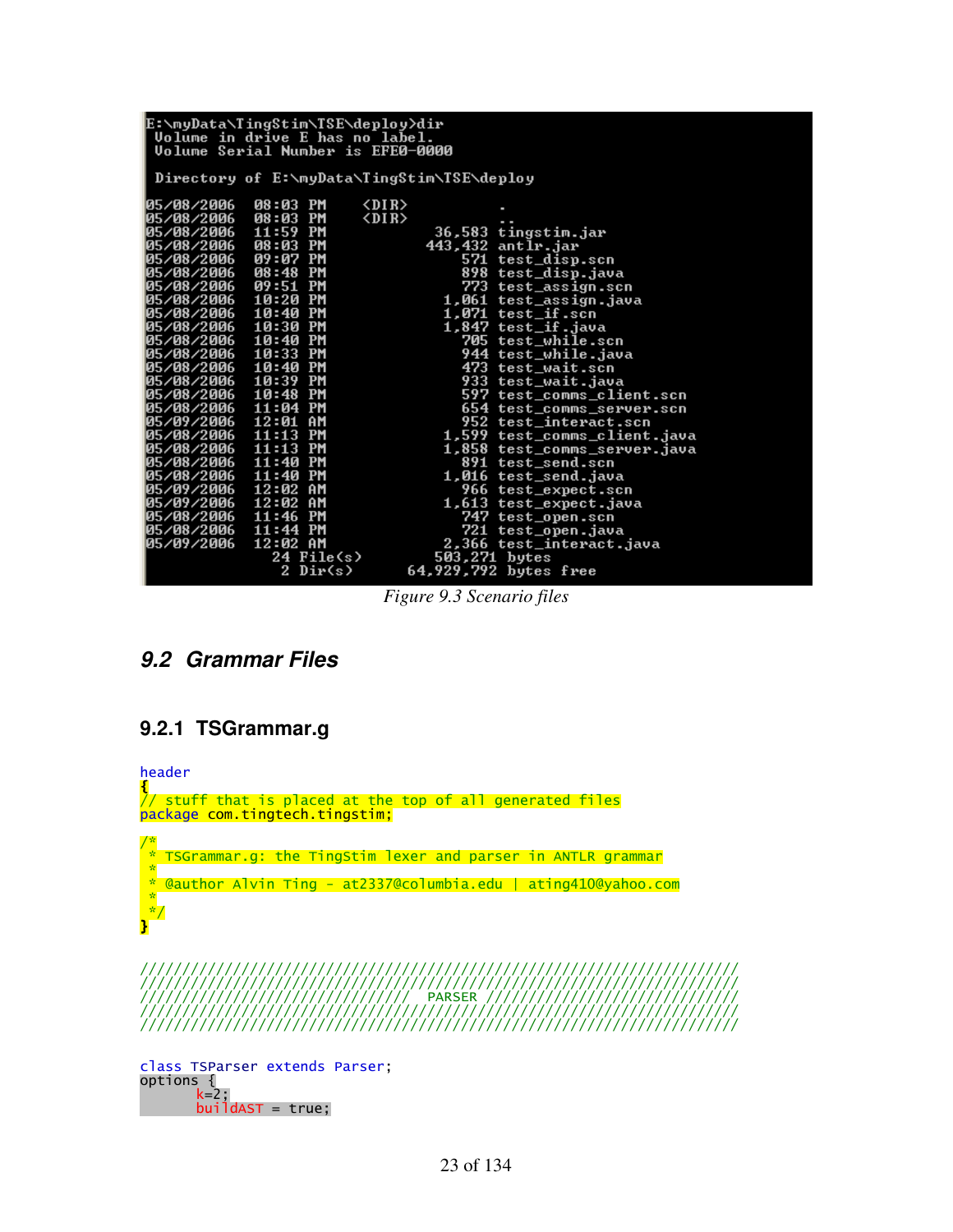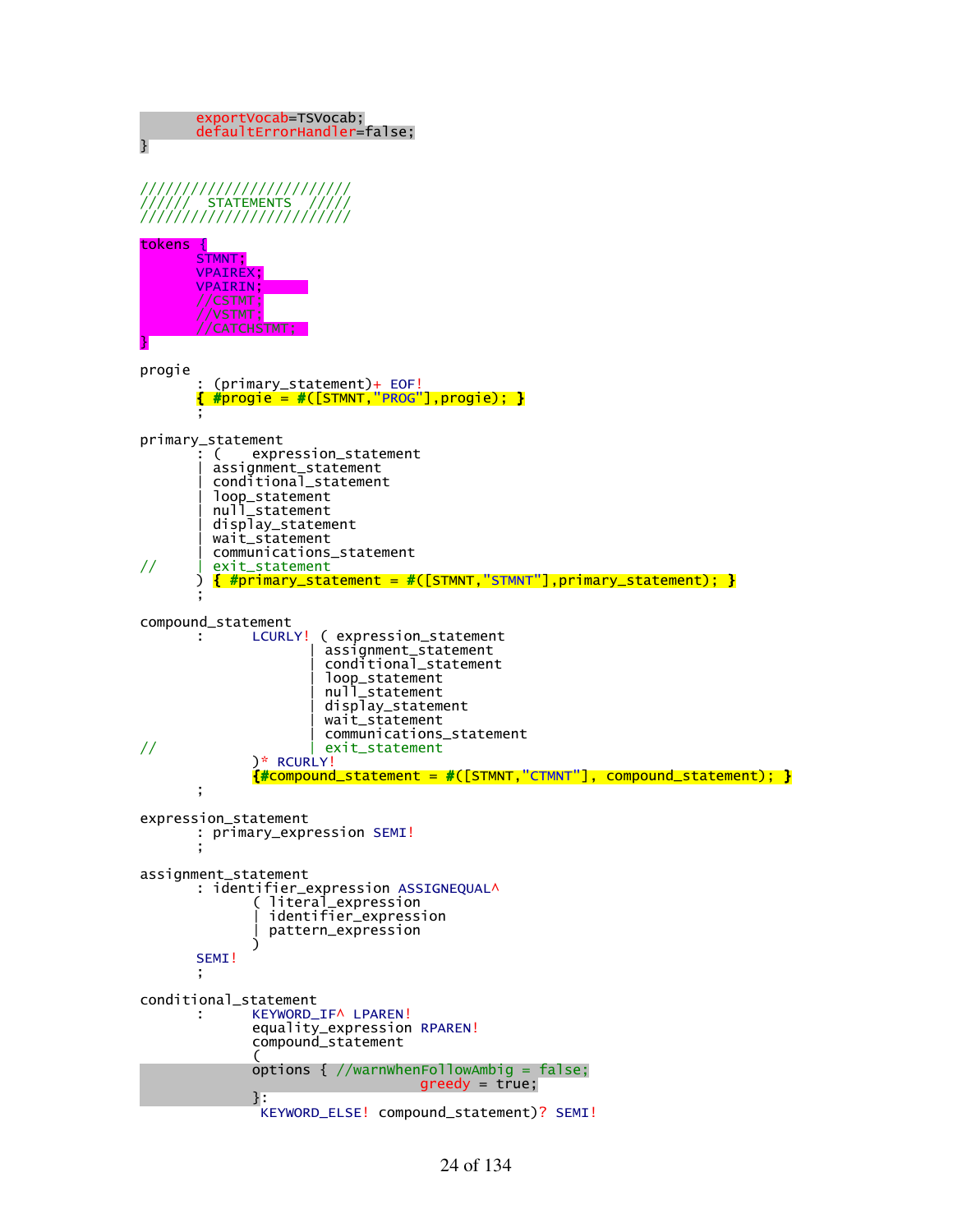```
 ; 

loop_statement 
        : KEYWORD_WHILE^ 
      LPAREN! equality_expression RPAREN! 
        compound_statement 
      SEM<sub>I</sub>!
\mathbf{z} ;
null_statement : SEMI! ; // TODO add a warning
display_statement 
        : KEYWORD_DISP^ (identifier_expression | literal_expression) SEMI!
\mathbf{z} ;
wait_statement 
       : KEYWORD_WAIT^ DECLIT SEMI!
\mathbf{z} ;
//exit_statement 
       : KEYWORD_EXIT^ SEMI!
// ;
communications_statement 
         : send_statement 
          | expect_statement 
          | interact_statement 
          | open_statement 
         | close_statement 
\mathbf{z} ;
send_statement 
        : KEYWORD_SEND^ 
 ( ID 
                       | STRLIT
                       | DECLIT
                        | (HEXLIT)+
                       (0CTLIT) +| (BINLIT)+<br>)
\overline{\phantom{a}}SEMI!
\mathbf{z} ;
expect_statement 
        : KEYWORD_EXPECT^ ( 
                                   valid_pairs_list_expect 
                             | ( LCURLY! ( 
                                          valid_pairs_list_expect 
                           ) + RCURLY! )) )
// (
                    // options { //warnWhenFollowAmbig = false;
                    \text{greedy} = \text{true};\frac{1}{2} }:
                    catch_statement
             // )? 
      SEMI!
\mathbf{z} ;
//catch_statement
// :
       // (KEYWORD_CATCH! valid_stmt_list)
       { #catch_statement = #([CATCHSTMT, "CATCH"], catch_statement); }
// ;
valid_pairs_list_expect 
        : ( DECLIT 
                       | STRLIT
                      CHARLIT
                      | PATLIT
```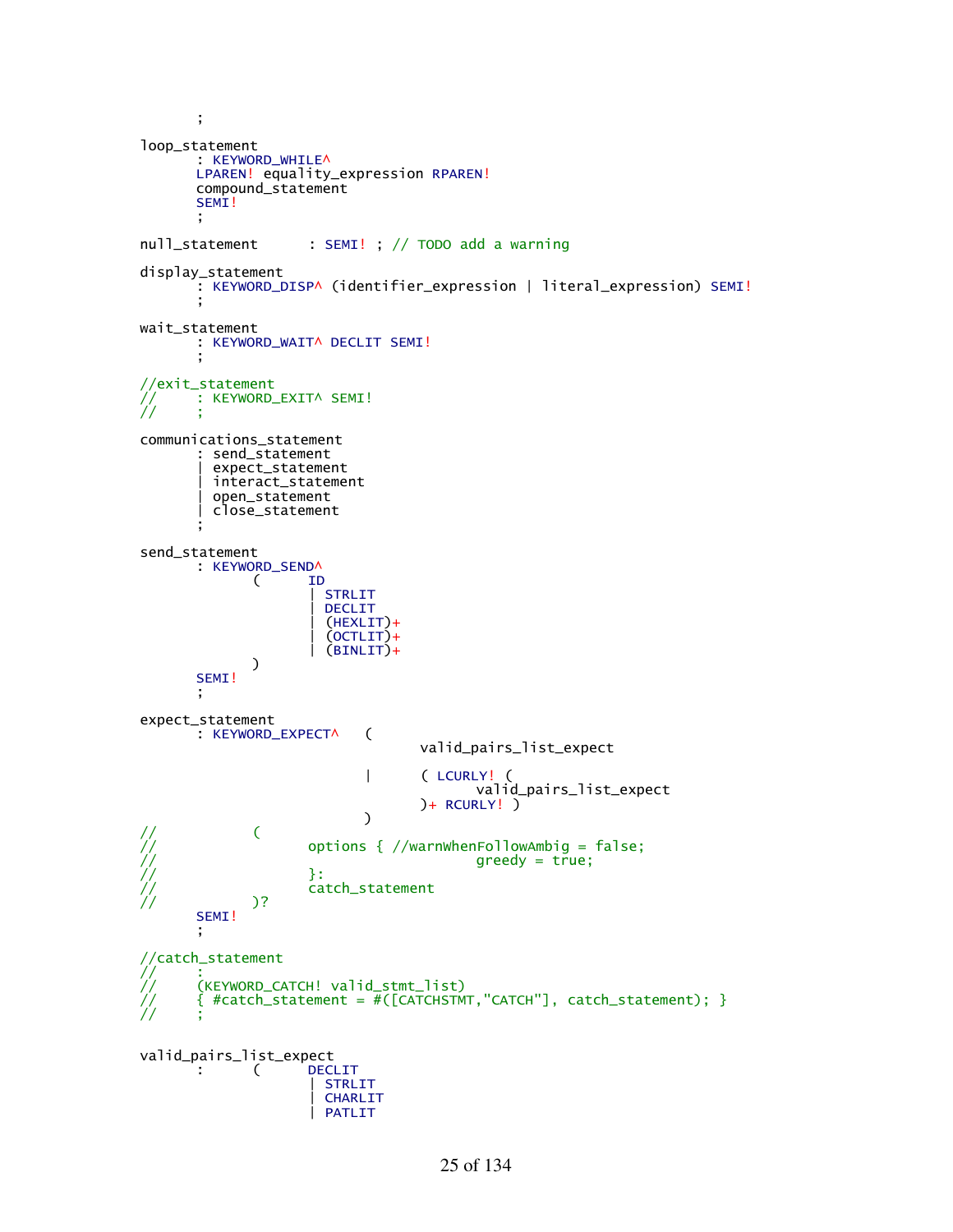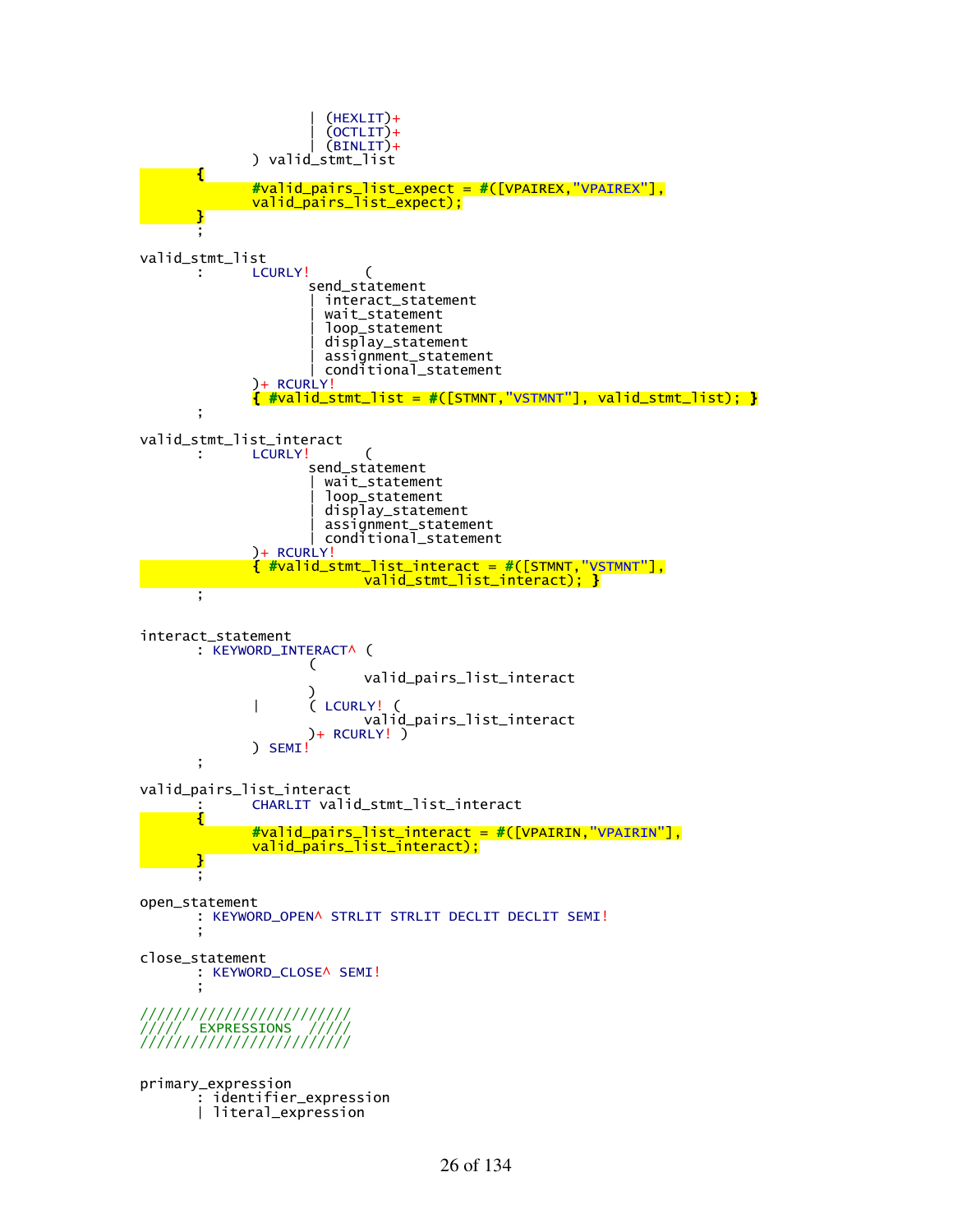```
 | equality_expression 
           | pattern_expression 
\mathbf{z} ;
equality_expression 
          : identifier_expression ((NOTEQUAL^|EQUAL^) literal_expression) 
\mathbf{z} ;
identifier_expression 
         : ID 
\mathbf{z} ;
literal_expression 
         \overline{\cdot} (STRLIT | CHARLIT | DECLIT | HEXLIT | OCTLIT | BINLIT)
\mathbf{z} ;
pattern_expression 
         : PATLIT
\mathbf{z} ;
class TSLexer extends Lexer; 
options 
{ 
      k=2; 
         //charVocabulary = '\3'..'\377' | '\u1000'..'\u1fff';
 charVocabulary = '\3'..'\377'; 
 //charVocabulary='\u0003'..'\uFFFF';
 testLiterals = false; 
      //filter=true;
      caseSensitiveLiterals = false; 
      exportVocab = TSVocab; 
} 
// keywords
tokens {
        KEYWORD_CLOSE = "close";<br>KEYWORD_CATCH = "catch";<br>KEYWORD_DISP = "disp";
         KEYWORD_CATCH = "catch"; 
         KEYWORD_DISP = "disp"; 
         KEYWORD_ELSE = "else"; 
         KEYWORD_EXPECT = "expect";
// KEYWORD_EXIT = "exit";
        KEYWORD_EXPECT<br>
KEYWORD_EXIT = "exit";<br>
KEYWORD_IF = "interact<br>
KEYWORD_INTERACT = "interact
        \begin{array}{lll} \textsf{KEYWORD\_INTERACT} & = \textsf{''interact} \\ \textsf{KEYWORD\_OPEN} & = \textsf{''open''}; \\ \textsf{KEYWORD\_SEND} & = \textsf{''send''}; \\ \textsf{KEYWORD\_WAIT} & = \textsf{''wait''}; \\ \textsf{KEYWORD\_WHILE} & = \textsf{''while''}; \\ \textsf{KEYWORD\_TRUE} & = \textsf{''true''}; \\ \textsf{KEYWORD\_FALSE} & = \textsf{''false''}; \\ \end{array}KEYWORD_OPEN = "open"; 
         KEYWORD_SEND = "send"; 
        KEYWORD_WAIT
         KEYWORD_WHILE = "while";
         KEYWORD_TRUE = "true"; 
         KEYWORD_FALSE = "false"; 
} 
ID 
 options { testLiterals = true; } 
 : ALPHA ( ALPHA | DIGIT )*
          ; // Identifier
STRLIT
         : '"'! (\sim('"' | '\n' ) | ('"'! '"' ))* '"'!
          ; // String Literal 
CHARLIT
 : "\'"! ('\\'('a'..'z') | .) "\'"! 
         //{ System.out.println("Got char " + getText()); }
 ; // Character Literal
DECLIT
( '0'_{\phantom{0}} '9') + ; // Decimal Literal
```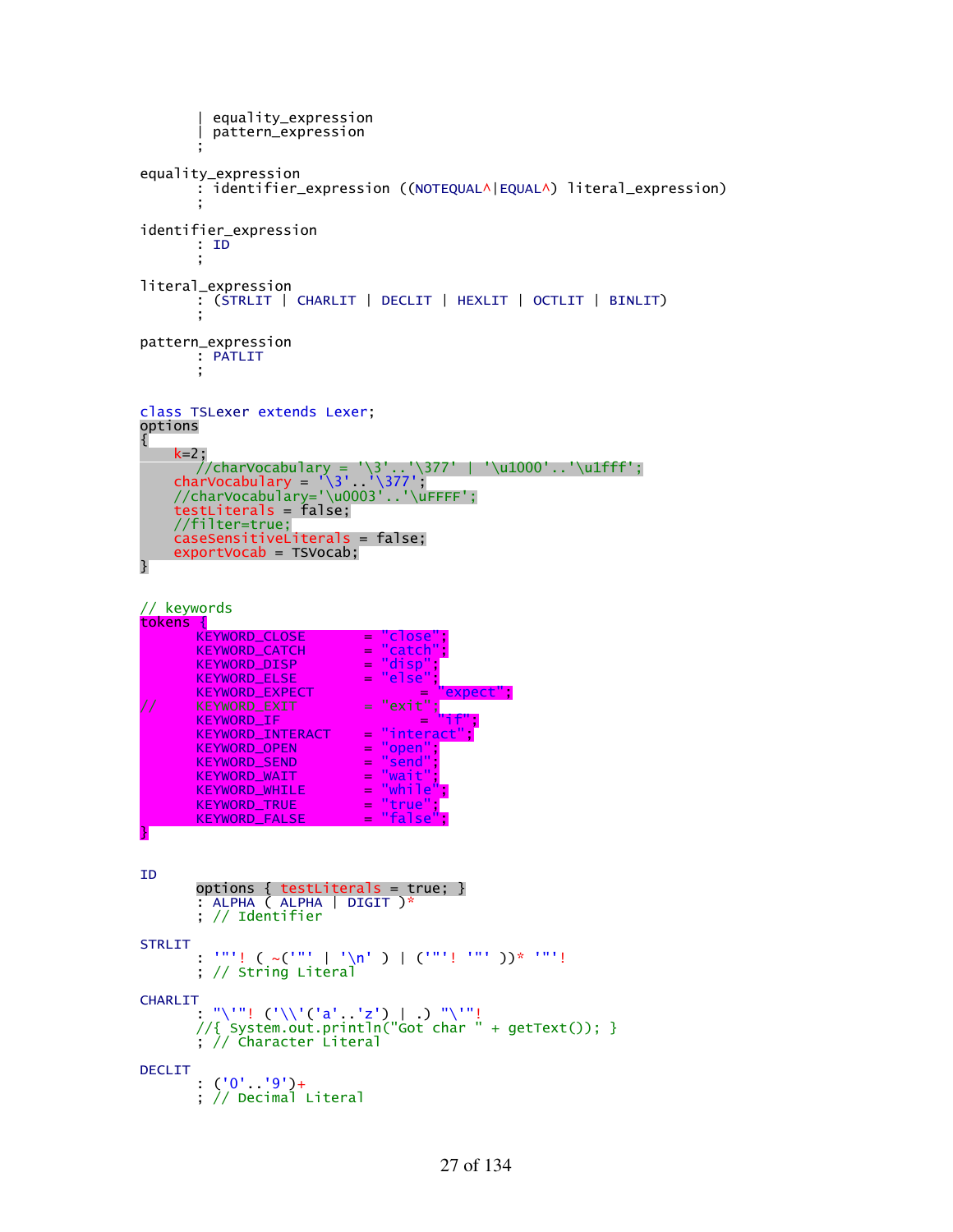```
HEXLIT
           : '0' 'x' ( '0'..'9' | 'a'..'f' | 'A'..'F' )+
            ; // Hexidecimal Literal
OCTLIT
 : '0' 'o' ('0'..'7')+ // Force use of lowercase 'o' for easier read
 ; // Octal Literal
BINLIT
            : '0' 'b' ('0' | '1')+
            ; // Binary Literal
//BOOLLIT
// : "true" | "false"
// ; // Boolean Literal
PATLIT
            : '$'! 
 (options {greedy=false;} : 
           ~('$' | '\n') )* '$'!
 ; // Pattern
WS
\mathbf{C} \cdot \mathbf{C} \cdot \mathbf{C} \cdot \mathbf{C} { $setType(Token.SKIP); } 
 ; // White Space
NL 
: ('\n' // UNIX
|\n\begin{pmatrix}\n\frac{1}{n!} \\
\frac{1}{n!}\n\end{pmatrix}\n\Rightarrow\n\begin{pmatrix}\n\frac{1}{n!} \\
\frac{1}{n!}\n\end{pmatrix}\n= 5 \quad \frac{1}{n!} \quad \frac{1}{n!} \quad \frac{1}{n!} \quad \frac{1}{n!} \quad \frac{1}{n!} \quad \frac{1}{n!} \quad \frac{1}{n!} \quad \frac{1}{n!} \quad \frac{1}{n!} \quad \frac{1}{n!} \quad \frac{1}{n!} \quad \frac{1}{n!} \quad \frac{1}{n!} \quad \frac{1}{n!} \quad \frac{1}{n | '\r' // MAC
\overline{\phantom{a}} { 
SsetType(Token.SKIP);
 newline(); // LineCounter++
           } 
           \frac{1}{2} // New Line
COMMENT 
                     (^{-n}/*n) (options {greedy=false;} : 
(NL)\sim ( '\n' | '\r' )
\frac{1}{2} \frac{1}{2} \frac{1}{2} \frac{1}{2} \frac{1}{2} \frac{1}{2} \frac{1}{2} \frac{1}{2} \frac{1}{2} \frac{1}{2} \frac{1}{2} \frac{1}{2} \frac{1}{2} \frac{1}{2} \frac{1}{2} \frac{1}{2} \frac{1}{2} \frac{1}{2} \frac{1}{2} \frac{1}{2} \frac{1}{2} \frac{1}{2} | "//" <sup>'</sup>(~( '<sup>'</sup>\n' | '\r' ))* (NL)<br>}
\overline{\phantom{a}} { $setType(Token.SKIP); } 
 ; // Multiple Lines & Single Line Comments
// Operators:
ASSIGNEQUAL<br>LPAREN
LPAREN : '(' ; 
RPAREN : ')',
LCURLY : '{' ; 
RCURLY : '}';
\begin{array}{ccc} \text{RCURLY} & \cdot & \cdot & \cdot & \cdot \\ \text{EQUAL} & & & \cdot & \cdot & \cdot \\ \text{NOTEQUAL} & & & \cdot & \cdot & \cdot \\ \end{array} \; ;NOTEQUAL
SEMI : ';' ; // Semicolon
protected
ALPHA 
 : ('a'..'z'|'A'..'Z' | '_') 
 ; // Alpha character
protected
DIGIT 
           : (^{1}0^{1}...^{1}9^{1}) ; // Integer
```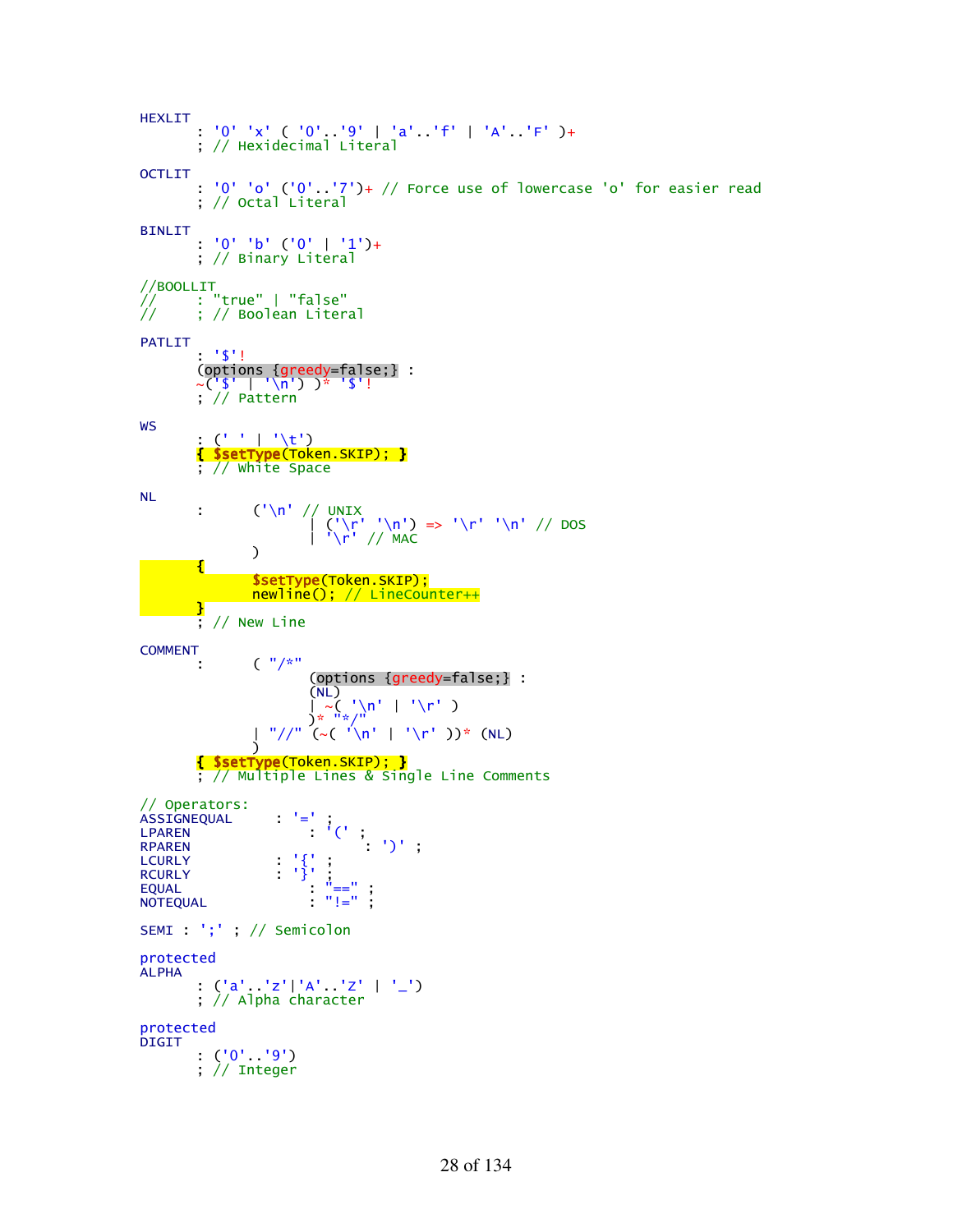#### **9.2.2 TSWalker.g**

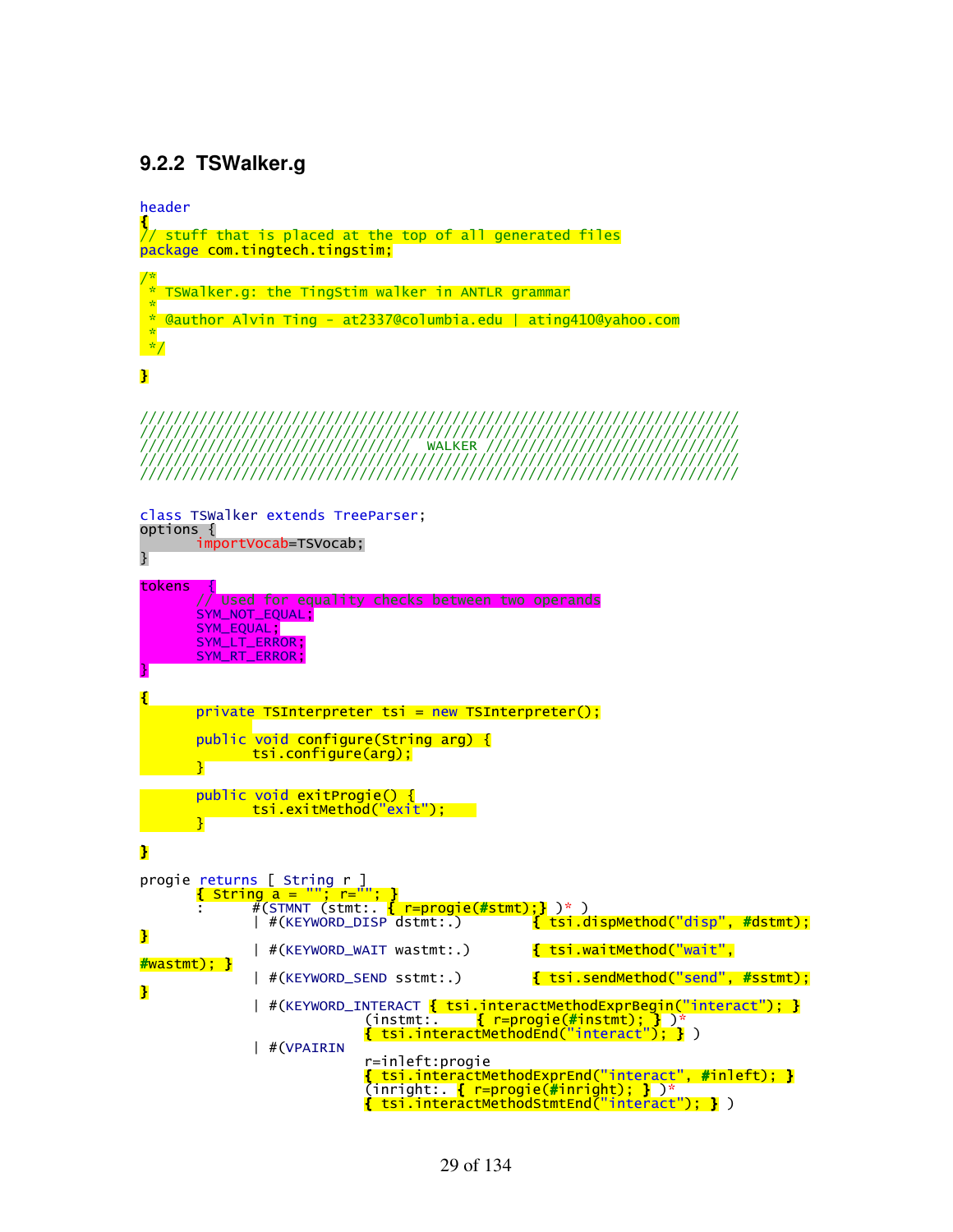

# **9.3 Generated Java Source Files**

#### **9.3.1 TSParser.java**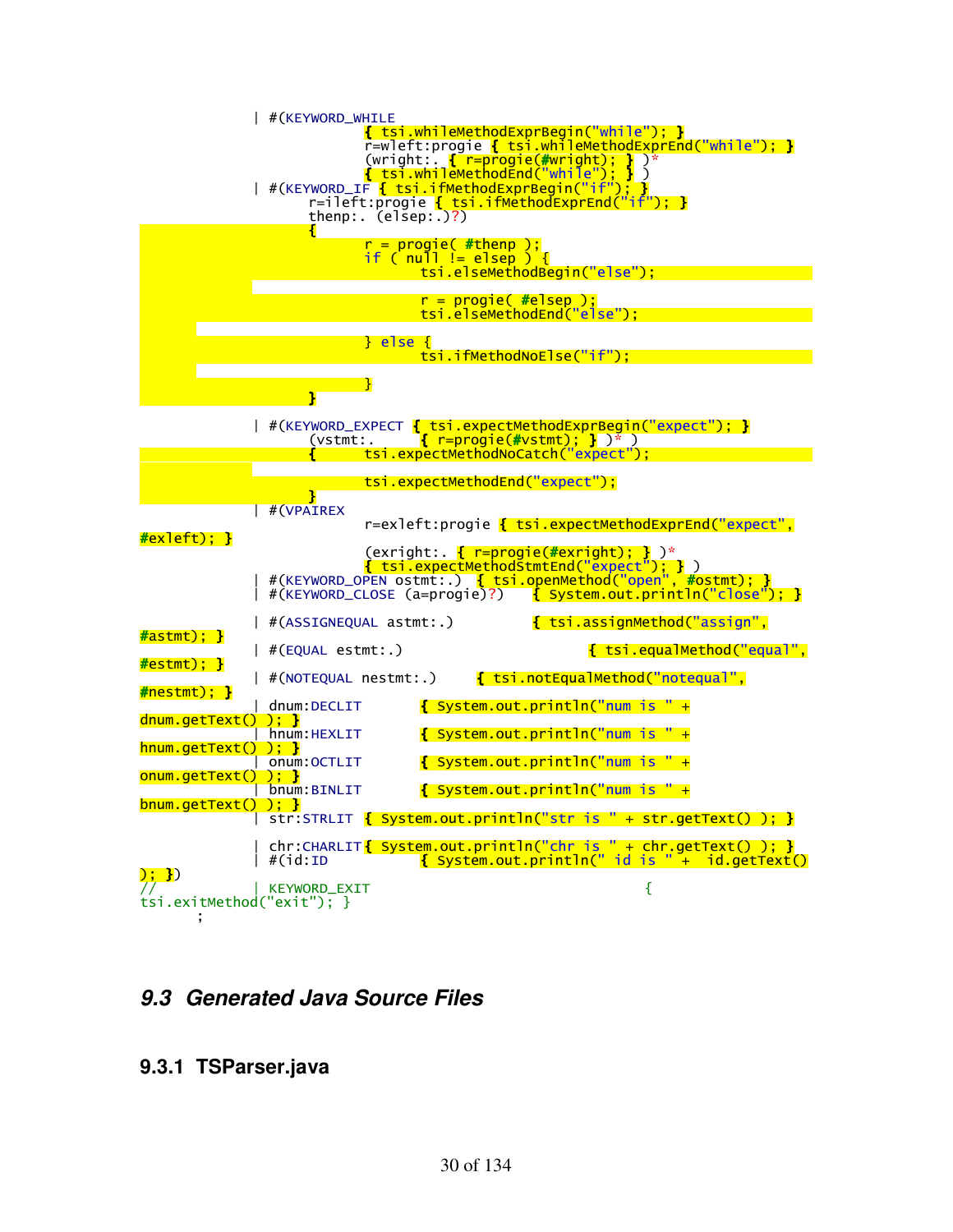```
// $ANTLR : "TSGrammar.g" -> "TSParser.java"$
// stuff that is placed at the top of all generated files
package com.tingtech.tingstim; 
/*
 * TSGrammar.g: the TingStim lexer and parser in ANTLR grammar
 * 
 * @author Alvin Ting - at2337@columbia.edu | ating410@yahoo.com
 * 
 */
import antlr.TokenBuffer; 
import antlr.TokenStreamException; 
import antlr.TokenStreamIOException; 
import antlr.ANTLRException; 
import antlr.LLkParser; 
import antlr.Token; 
import antlr.TokenStream; 
import antlr.RecognitionException; 
import antlr.NoViableAltException; 
import antlr.MismatchedTokenException; 
import antlr.SemanticException; 
import antlr.ParserSharedInputState; 
import antlr.collections.impl.BitSet; 
import antlr.collections.AST; 
import java.util.Hashtable; 
import antlr.ASTFactory; 
import antlr.ASTPair; 
import antlr.collections.impl.ASTArray; 
public class TSParser extends antlr.LLkParser implements TSVocabT
okenTypes 
 { 
protected TSParser(TokenBuffer tokenBuf, int k) { 
   super(tokenBuf,k); 
   tokenNames = _tokenNames; 
   buildTokenTypeASTClassMap(); 
   astFactory = new ASTFactory(getTokenTypeToASTClassMap()); 
} 
public TSParser(TokenBuffer tokenBuf) { 
   this(tokenBuf,2); 
} 
protected TSParser(TokenStream lexer, int k) { 
   super(lexer,k); 
   tokenNames = _tokenNames; 
   buildTokenTypeASTClassMap(); 
   astFactory = new ASTFactory(getTokenTypeToASTClassMap()); 
} 
public TSParser(TokenStream lexer) { 
   this(lexer,2); 
}
```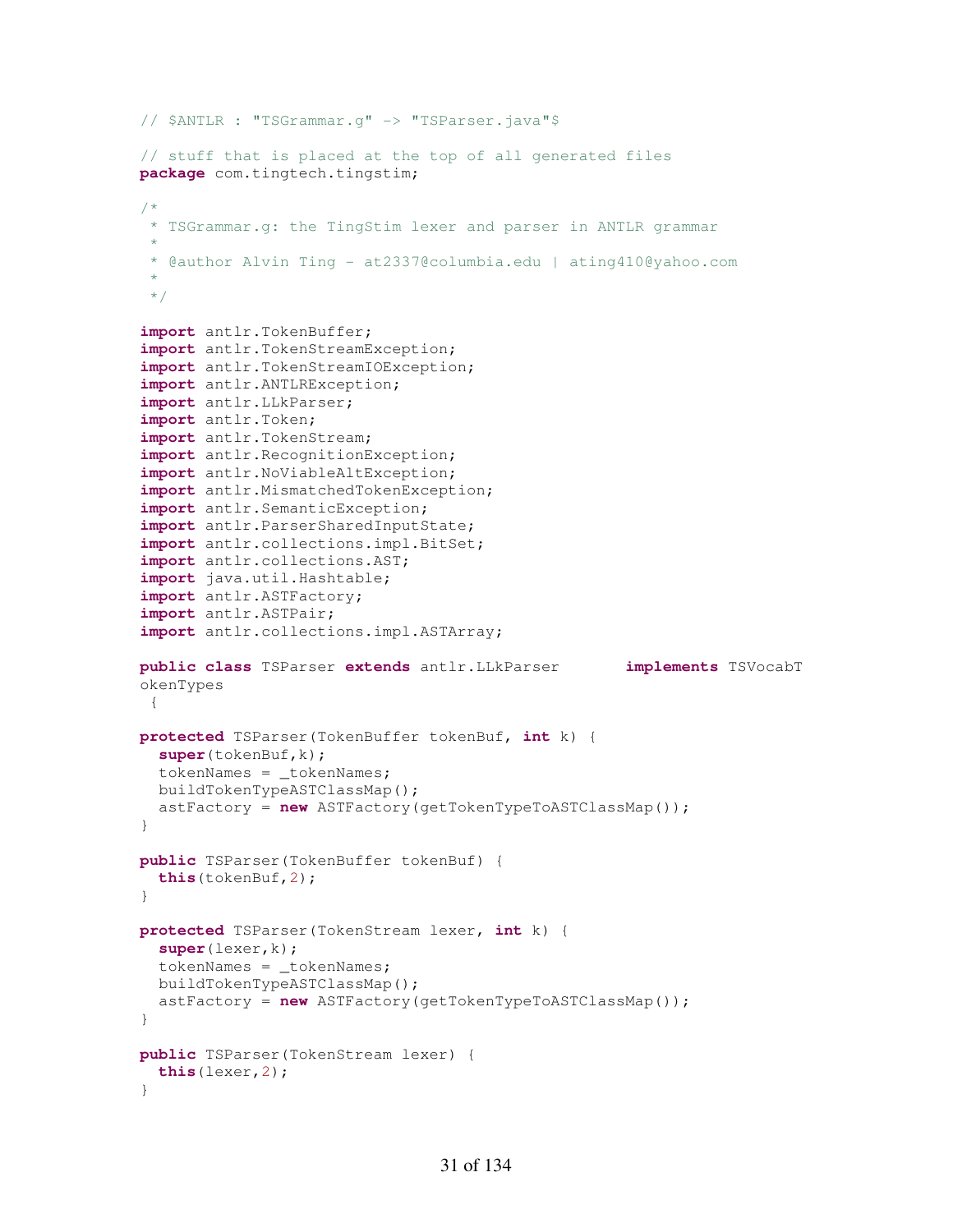```
public TSParser(ParserSharedInputState state) { 
   super(state,2); 
   tokenNames = _tokenNames; 
   buildTokenTypeASTClassMap(); 
   astFactory = new ASTFactory(getTokenTypeToASTClassMap()); 
}
```
 **public final void** progie() **throws** RecognitionException, TokenStream Exception {

```
 returnAST = null; 
         ASTPair currentAST = new ASTPair(); 
         AST progie_AST = null; 
\{ int _cnt651=0; 
        \lnotloop651:
         do { 
            if ((\text{tokenSet}\_0.\text{member}(\text{LA}(1)))) primary_statement(); 
                 astFactory.addASTChild(currentAST, returnAST); 
 } 
             else { 
                 if ( _cnt651>=1 ) { break _loop651; } else {throw new N
oViableAltException(LT(1), getFilename());} 
 } 
            cnt651++; } while (true); 
         } 
         match(Token.EOF_TYPE); 
         progie_AST = (AST)currentAST.root; 
         progie_AST = (AST)astFactory.make( (new ASTArray(2)).add(astFac
tory.create(STMNT,"PROG")).add(progie_AST)); 
         currentAST.root = progie_AST; 
         currentAST.child = progie_AST!=null &&progie_AST.getFirstChild(
)!=null ? 
             progie_AST.getFirstChild() : progie_AST; 
         currentAST.advanceChildToEnd(); 
        progie_AST = (AST)currentAST.root;
         returnAST = progie_AST; 
     }
```
 **public final void** primary\_statement() **throws** RecognitionException, TokenStreamException {

```
 returnAST = null; 
        ASTPair currentAST = new ASTPair(); 
        AST primary_statement_AST = null; 
\{ switch ( LA(1)) { 
        case KEYWORD_IF: 
\{conditional statement();
            astFactory.addASTChild(currentAST, returnAST); 
            break;
```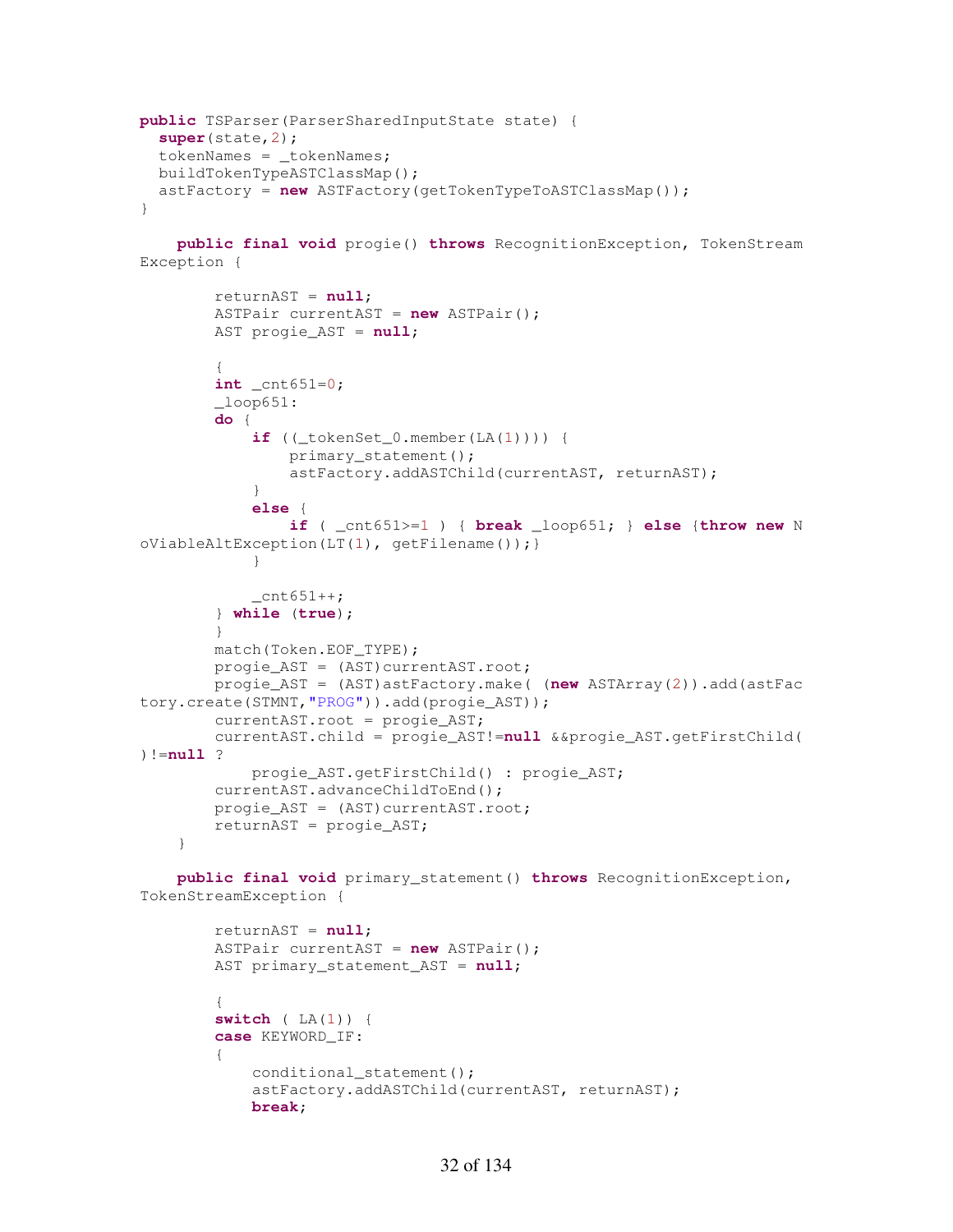```
 } 
         case KEYWORD_WHILE: 
\{ loop_statement(); 
             astFactory.addASTChild(currentAST, returnAST); 
             break; 
 } 
         case SEMI: 
\{null_statement();
             astFactory.addASTChild(currentAST, returnAST); 
             break; 
         } 
         case KEYWORD_DISP: 
\{ display_statement(); 
             astFactory.addASTChild(currentAST, returnAST); 
             break; 
 } 
         case KEYWORD_WAIT: 
\{ wait_statement(); 
             astFactory.addASTChild(currentAST, returnAST); 
             break; 
 } 
         case KEYWORD_SEND: 
         case KEYWORD_EXPECT: 
         case KEYWORD_INTERACT: 
         case KEYWORD_OPEN: 
         case KEYWORD_CLOSE: 
\{ communications_statement(); 
             astFactory.addASTChild(currentAST, returnAST); 
             break; 
 } 
         default: 
            \textbf{if} ((\text{tokenSet}\_1.\text{member}(\text{LA}(1))) \& (\text{LA}(2) == \text{SEMI} \mid \text{LA}(2) == \text{NOT}EQUAL||LA(2) ==EQUAL)) {
                 expression_statement(); 
                 astFactory.addASTChild(currentAST, returnAST); 
 } 
             else if ((LA(1)==ID) && (LA(2)==ASSIGNEQUAL)) { 
                 assignment_statement(); 
                 astFactory.addASTChild(currentAST, returnAST); 
 } 
         else { 
             throw new NoViableAltException(LT(1), getFilename()); 
 } 
         } 
 } 
        primary_statement_AST = (AST)currentAST.root;
         primary_statement_AST = (AST)astFactory.make( (new ASTArray(2))
.add(astFactory.create(STMNT,"STMNT")).add(primary_statement_AST));
        currentAST.root = primary statement AST;
         currentAST.child = primary_statement_AST!=null &&primary_statem
ent_AST.getFirstChild()!=null ? 
             primary_statement_AST.getFirstChild() : primary_statement_A
```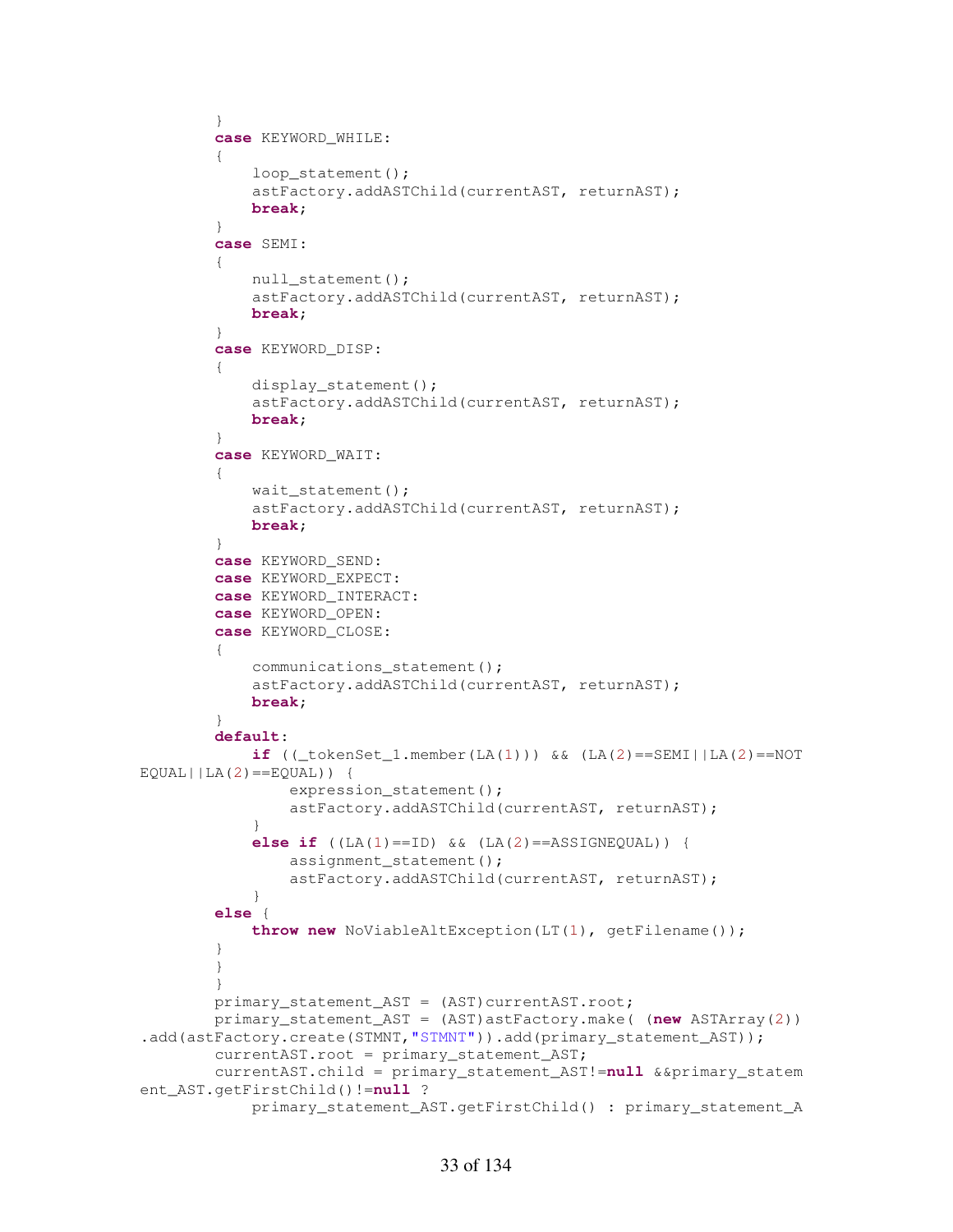```
ST; 
         currentAST.advanceChildToEnd(); 
         primary_statement_AST = (AST)currentAST.root; 
         returnAST = primary_statement_AST; 
     }
```

```
 public final void expression_statement() throws RecognitionExceptio
n, TokenStreamException {
```

```
 returnAST = null; 
 ASTPair currentAST = new ASTPair(); 
 AST expression_statement_AST = null; 
 primary_expression(); 
 astFactory.addASTChild(currentAST, returnAST); 
 match(SEMI); 
expression_statement_AST = (AST)currentAST.root;
 returnAST = expression_statement_AST;
```
}

 **public final void** assignment\_statement() **throws** RecognitionExceptio n, TokenStreamException {

```
 returnAST = null; 
        ASTPair currentAST = new ASTPair(); 
        AST assignment_statement_AST = null; 
       identifier expression();
        astFactory.addASTChild(currentAST, returnAST); 
        AST tmp3_AST = null; 
       tmp3_AST = astFactory.create(LT(1)); astFactory.makeASTRoot(currentAST, tmp3_AST); 
        match(ASSIGNEQUAL); 
\{ switch ( LA(1)) { 
        case DECLIT: 
        case STRLIT: 
        case HEXLIT: 
        case OCTLIT: 
        case BINLIT: 
        case CHARLIT: 
\{ literal_expression(); 
             astFactory.addASTChild(currentAST, returnAST); 
            break; 
         } 
         case ID: 
\{ identifier_expression(); 
             astFactory.addASTChild(currentAST, returnAST); 
            break; 
 } 
        case PATLIT: 
\{pattern_expression();
            astFactory.addASTChild(currentAST, returnAST); 
            break;
```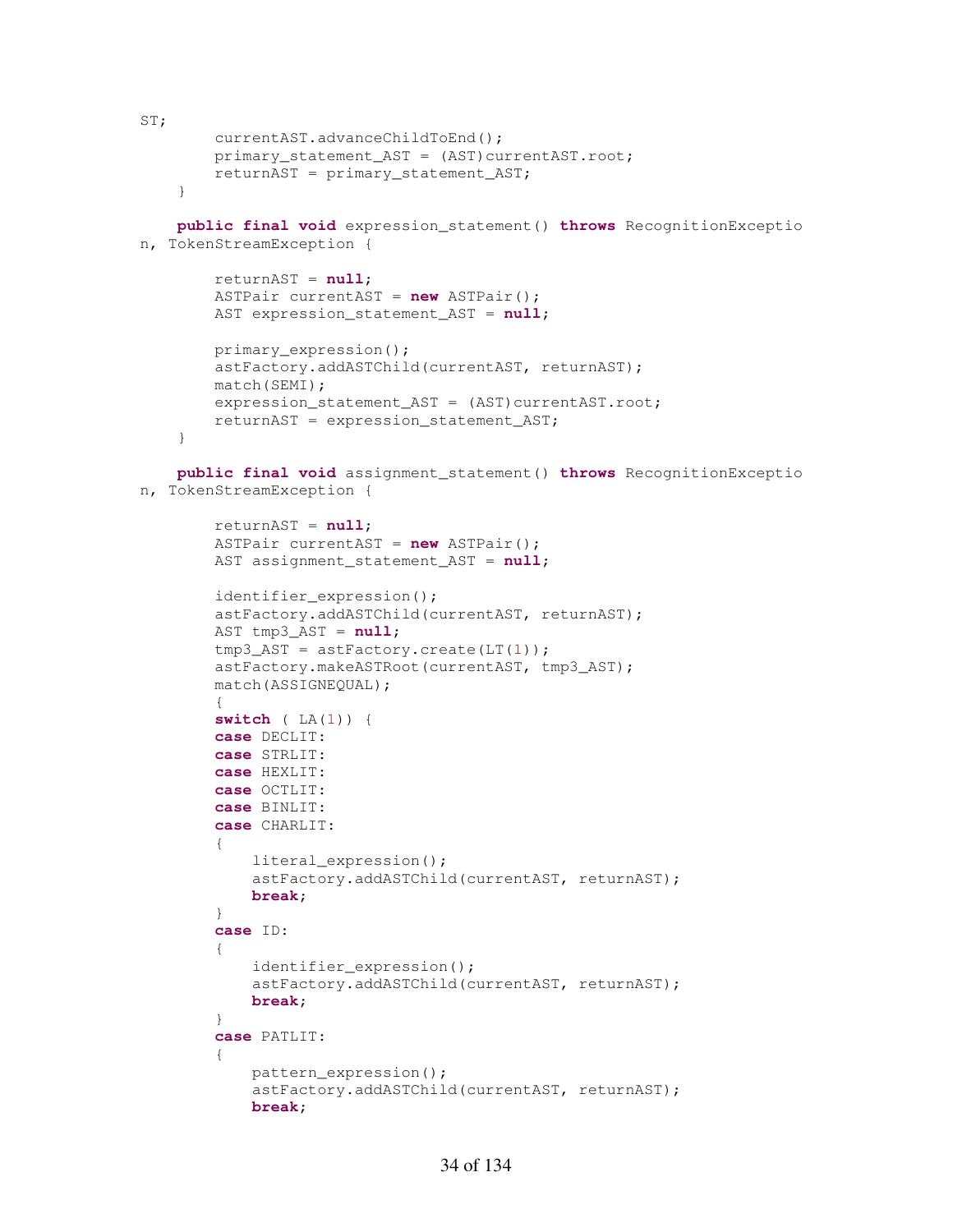```
 } 
         default: 
\{ throw new NoViableAltException(LT(1), getFilename()); 
 } 
         } 
         } 
         match(SEMI); 
        assignment_statement_AST = (AST) currentAST.root;
         returnAST = assignment_statement_AST; 
     } 
     public final void conditional_statement() throws RecognitionExcepti
on, TokenStreamException { 
         returnAST = null; 
         ASTPair currentAST = new ASTPair(); 
         AST conditional_statement_AST = null; 
         AST tmp5_AST = null; 
        tmp5 AST = astFactory.create(LT(1)); astFactory.makeASTRoot(currentAST, tmp5_AST); 
         match(KEYWORD_IF); 
         match(LPAREN); 
         equality_expression(); 
         astFactory.addASTChild(currentAST, returnAST); 
         match(RPAREN); 
         compound_statement(); 
         astFactory.addASTChild(currentAST, returnAST); 
\{ switch ( LA(1)) { 
         case KEYWORD_ELSE: 
         { 
             match(KEYWORD_ELSE); 
             compound_statement(); 
             astFactory.addASTChild(currentAST, returnAST); 
             break; 
         } 
         case SEMI: 
         { 
             break; 
 } 
         default: 
\{ throw new NoViableAltException(LT(1), getFilename()); 
         } 
         } 
         } 
         match(SEMI); 
        conditional_statement_AST = (AST) currentAST.root;
         returnAST = conditional_statement_AST; 
     } 
     public final void loop_statement() throws RecognitionException, Tok
```

```
enStreamException {
```

```
 returnAST = null;
```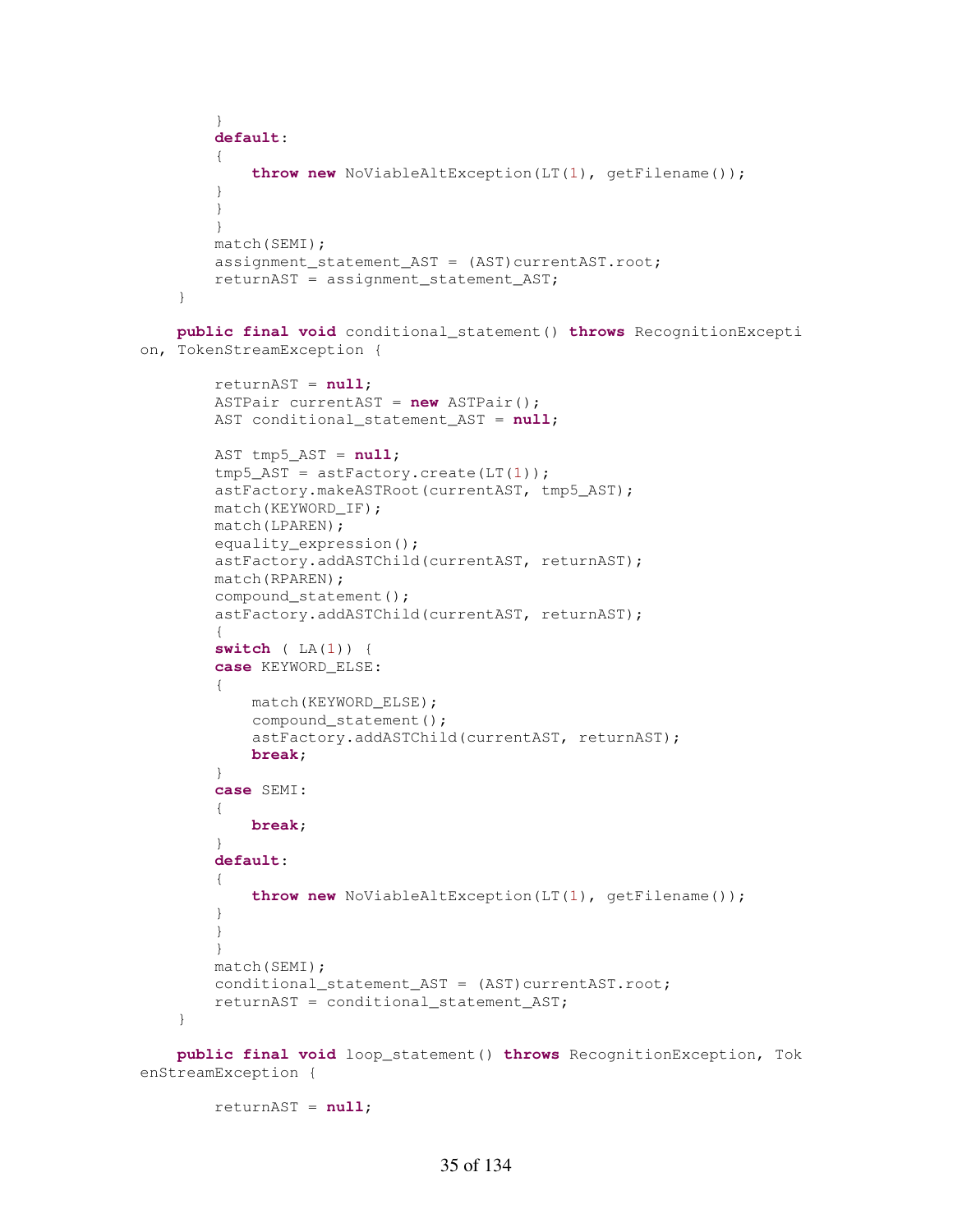```
 ASTPair currentAST = new ASTPair(); 
 AST loop_statement_AST = null; 
 AST tmp10_AST = null; 
tmp10 AST = astFactory.create(LT(1));
astFactory.makeASTRoot(currentAST, tmp10 AST);
match(KEYWORD WHILE);
 match(LPAREN); 
 equality_expression(); 
 astFactory.addASTChild(currentAST, returnAST); 
 match(RPAREN); 
 compound_statement(); 
 astFactory.addASTChild(currentAST, returnAST); 
 match(SEMI); 
loop_statement_AST = (AST)currentAST.root;
 returnAST = loop_statement_AST;
```
 **public final void** null\_statement() **throws** RecognitionException, Tok enStreamException {

```
 returnAST = null; 
     ASTPair currentAST = new ASTPair(); 
    AST null statement AST = null;
    match(SEMI); 
   null statement AST = (AST)currentAST.root;
    returnAST = null_statement_AST; 
 }
```
}

 **public final void** display\_statement() **throws** RecognitionException, TokenStreamException {

```
 returnAST = null; 
         ASTPair currentAST = new ASTPair(); 
         AST display_statement_AST = null; 
        AST tmp15 AST = null;
        tmp15\_AST = astFactory.create(LT(1));astFactory.makeASTRoot(currentAST, tmp15 AST);
         match(KEYWORD_DISP); 
\{ switch ( LA(1)) { 
         case ID: 
         { 
             identifier_expression(); 
             astFactory.addASTChild(currentAST, returnAST); 
             break; 
         } 
         case DECLIT: 
         case STRLIT: 
         case HEXLIT: 
         case OCTLIT: 
         case BINLIT: 
         case CHARLIT: 
\{ literal_expression();
```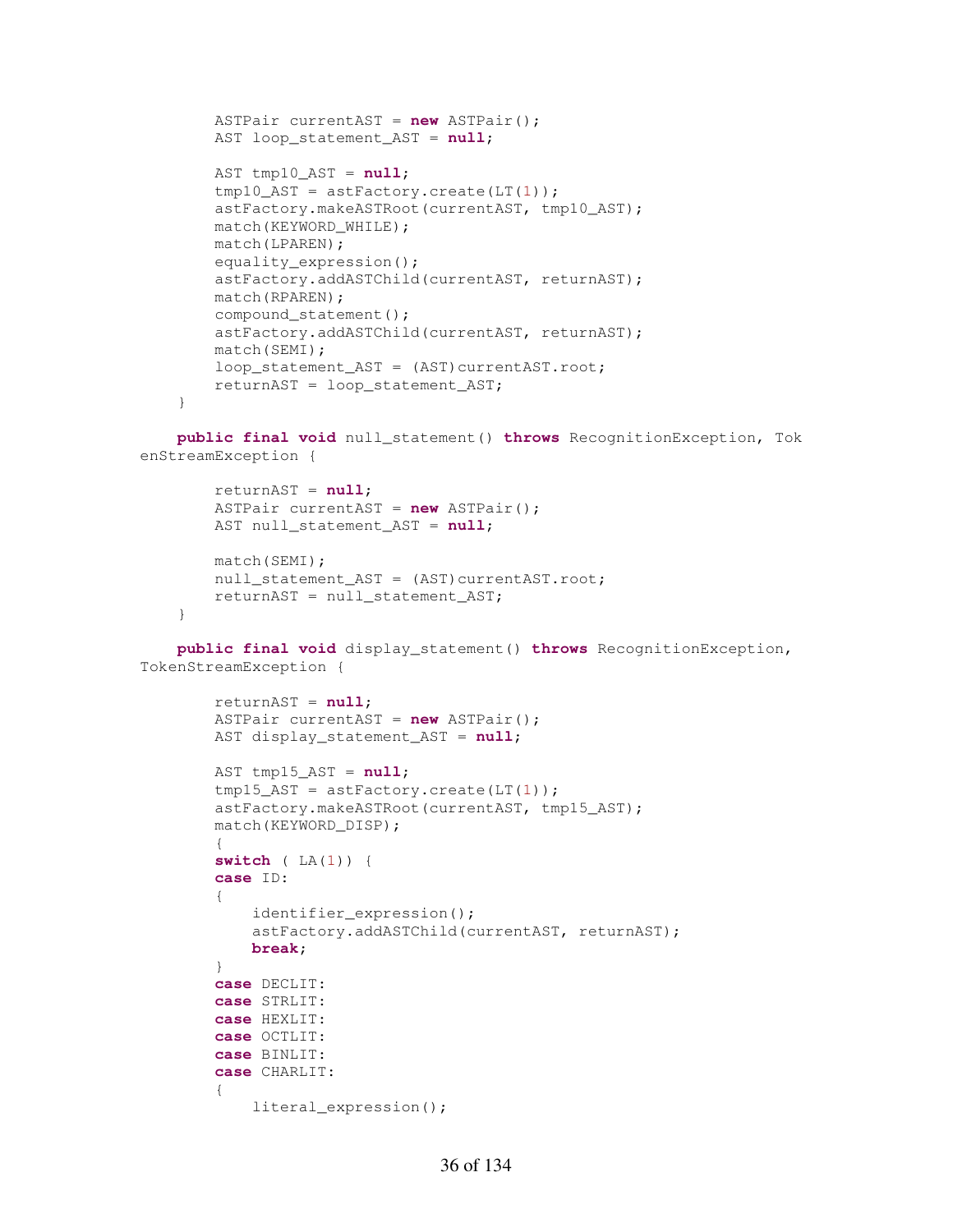```
 astFactory.addASTChild(currentAST, returnAST); 
            break; 
 } 
        default: 
\{ throw new NoViableAltException(LT(1), getFilename()); 
 } 
        } 
 } 
        match(SEMI); 
       display_statement_AST = (AST)currentAST.root;
        returnAST = display_statement_AST; 
    }
```
 **public final void** wait\_statement() **throws** RecognitionException, Tok enStreamException {

```
 returnAST = null; 
 ASTPair currentAST = new ASTPair(); 
 AST wait_statement_AST = null;
```

```
 AST tmp17_AST = null; 
tmp17\_AST = astFactory.create(LT(1)); astFactory.makeASTRoot(currentAST, tmp17_AST); 
 match(KEYWORD_WAIT); 
 AST tmp18_AST = null; 
tmp18 AST = astFactory.create(LT(1));
 astFactory.addASTChild(currentAST, tmp18_AST); 
 match(DECLIT); 
 match(SEMI); 
wait statement AST = (AST) currentAST(root; returnAST = wait_statement_AST;
```

```
 public final void communications_statement() throws RecognitionExce
ption, TokenStreamException {
```

```
 returnAST = null; 
        ASTPair currentAST = new ASTPair(); 
       AST communications statement AST = null;
        switch ( LA(1)) { 
        case KEYWORD_SEND: 
\{send_statement();
             astFactory.addASTChild(currentAST, returnAST); 
            communications_statement_AST = (AST)currentAST.root;
            break; 
         } 
        case KEYWORD_EXPECT: 
\{ expect_statement(); 
            astFactory.addASTChild(currentAST, returnAST); 
           communications statement AST = (AST)currentAST.root;
            break; 
 } 
        case KEYWORD_INTERACT:
```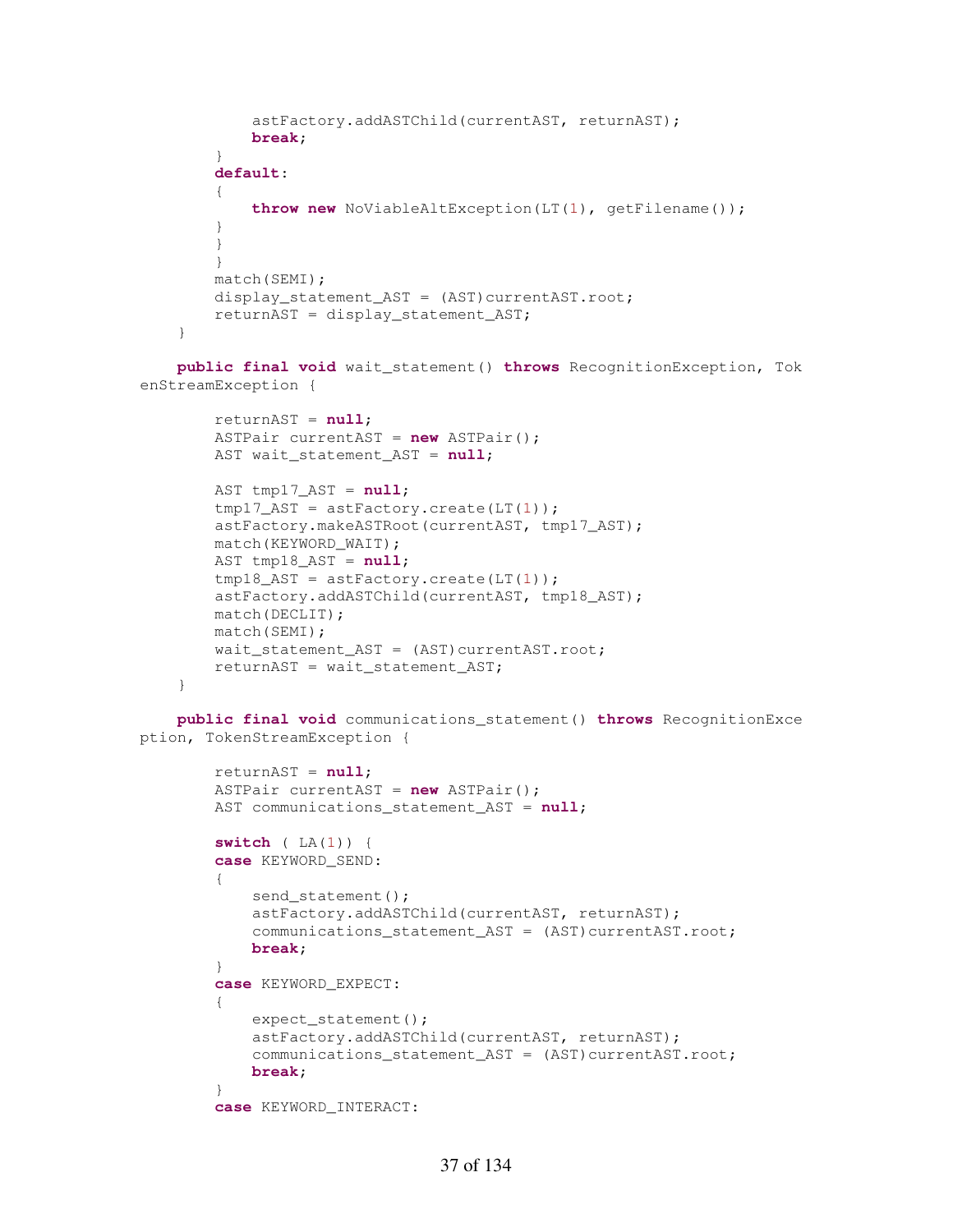```
 { 
            interact_statement(); 
            astFactory.addASTChild(currentAST, returnAST); 
           communications_statement_AST = (AST)currentAST.root;
            break; 
        } 
        case KEYWORD_OPEN: 
\{ open_statement(); 
            astFactory.addASTChild(currentAST, returnAST); 
           communications_statement_AST = (AST)currentAST.root;
            break; 
        } 
        case KEYWORD_CLOSE: 
\{ close_statement(); 
            astFactory.addASTChild(currentAST, returnAST); 
           communications_statement_AST = (AST)currentAST.root;
            break; 
        } 
        default: 
\{ throw new NoViableAltException(LT(1), getFilename()); 
 } 
 } 
        returnAST = communications_statement_AST; 
    } 
    public final void compound_statement() throws RecognitionException,
 TokenStreamException { 
        returnAST = null; 
        ASTPair currentAST = new ASTPair(); 
        AST compound_statement_AST = null; 
        match(LCURLY); 
        { 
       \_\loop656: do { 
            switch ( LA(1)) { 
            case KEYWORD_IF: 
\{ conditional_statement(); 
                astFactory.addASTChild(currentAST, returnAST); 
               break; 
 } 
            case KEYWORD_WHILE: 
\{ loop_statement(); 
                astFactory.addASTChild(currentAST, returnAST); 
               break; 
 } 
            case SEMI: 
\{null_statement();
                astFactory.addASTChild(currentAST, returnAST); 
               break;
```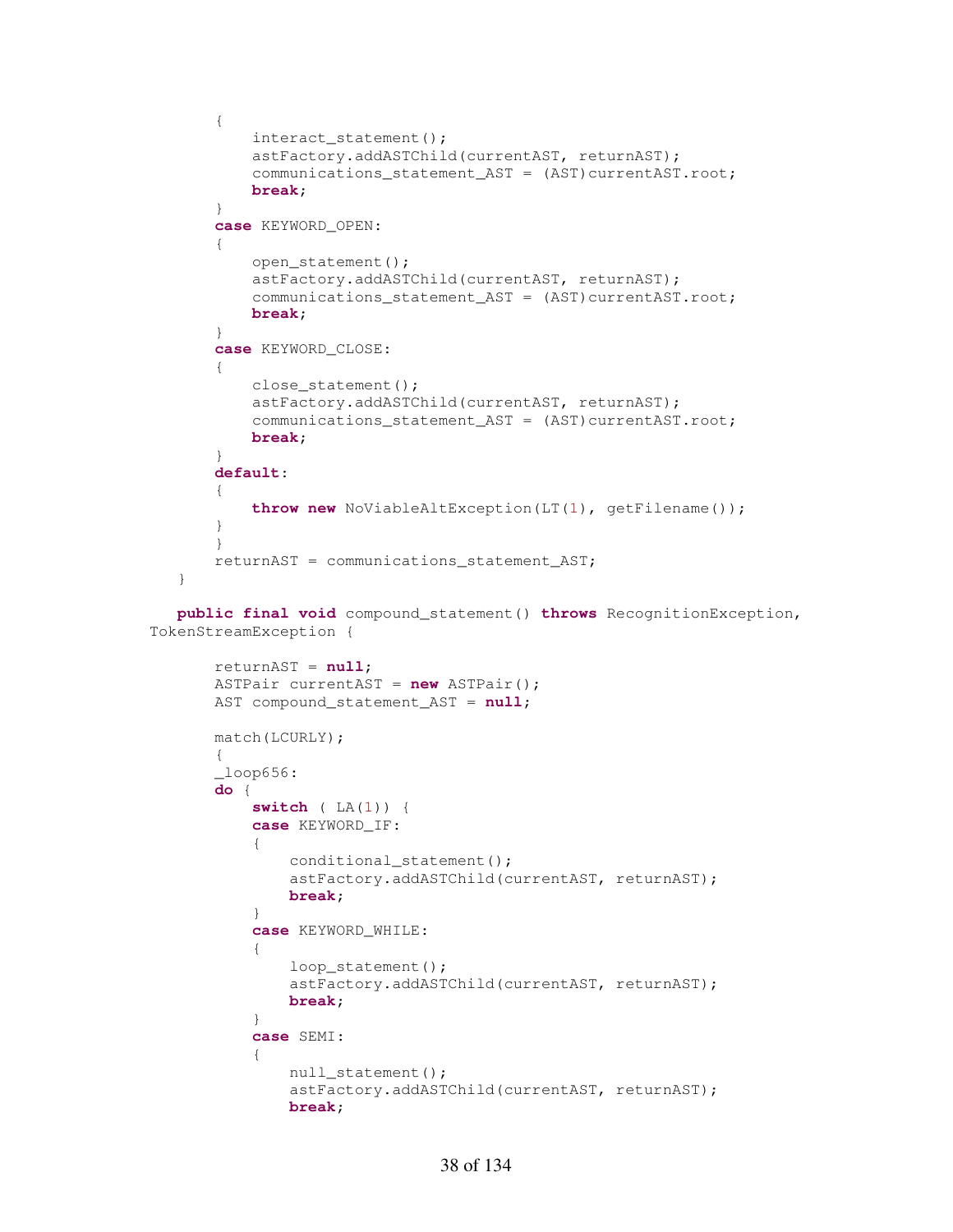```
 } 
            case KEYWORD_DISP: 
\{ display_statement(); 
                astFactory.addASTChild(currentAST, returnAST); 
               break; 
 } 
            case KEYWORD_WAIT: 
\{wait statement();
                astFactory.addASTChild(currentAST, returnAST); 
               break; 
 } 
            case KEYWORD_SEND: 
            case KEYWORD_EXPECT: 
            case KEYWORD_INTERACT: 
            case KEYWORD_OPEN: 
            case KEYWORD_CLOSE: 
\{ communications_statement(); 
                astFactory.addASTChild(currentAST, returnAST); 
               break; 
 } 
            default: 
                if ((_tokenSet_1.member(LA(1))) && (LA(2)==SEMI||LA(2)=
=NOTEQUAL | | LA(2) = =EQUAL)) {
                   expression statement();
                   astFactory.addASTChild(currentAST, returnAST); 
 } 
               else if ((LA(1)==ID) \& (LA(2)==ASSIGNEQUAL))assignment statement();
                   astFactory.addASTChild(currentAST, returnAST); 
 } 
            else { 
                break _loop656; 
 } 
 } 
        } while (true); 
        } 
        match(RCURLY); 
       compound_statement_AST = (AST)currentAST.root;
        compound_statement_AST = (AST)astFactory.make( (new ASTArray(2)
).add(astFactory.create(STMNT,"CTMNT")).add(compound_statement_AST));
       currentAST.root = compound statement AST;
        currentAST.child = compound_statement_AST!=null &&compound_stat
ement_AST.getFirstChild()!=null ? 
            compound_statement_AST.getFirstChild() : compound_statement
_AST; 
        currentAST.advanceChildToEnd(); 
       compound_statement_AST = (AST)currentAST.root;
        returnAST = compound_statement_AST; 
    } 
    public final void primary_expression() throws RecognitionException,
 TokenStreamException {
```

```
 returnAST = null;
```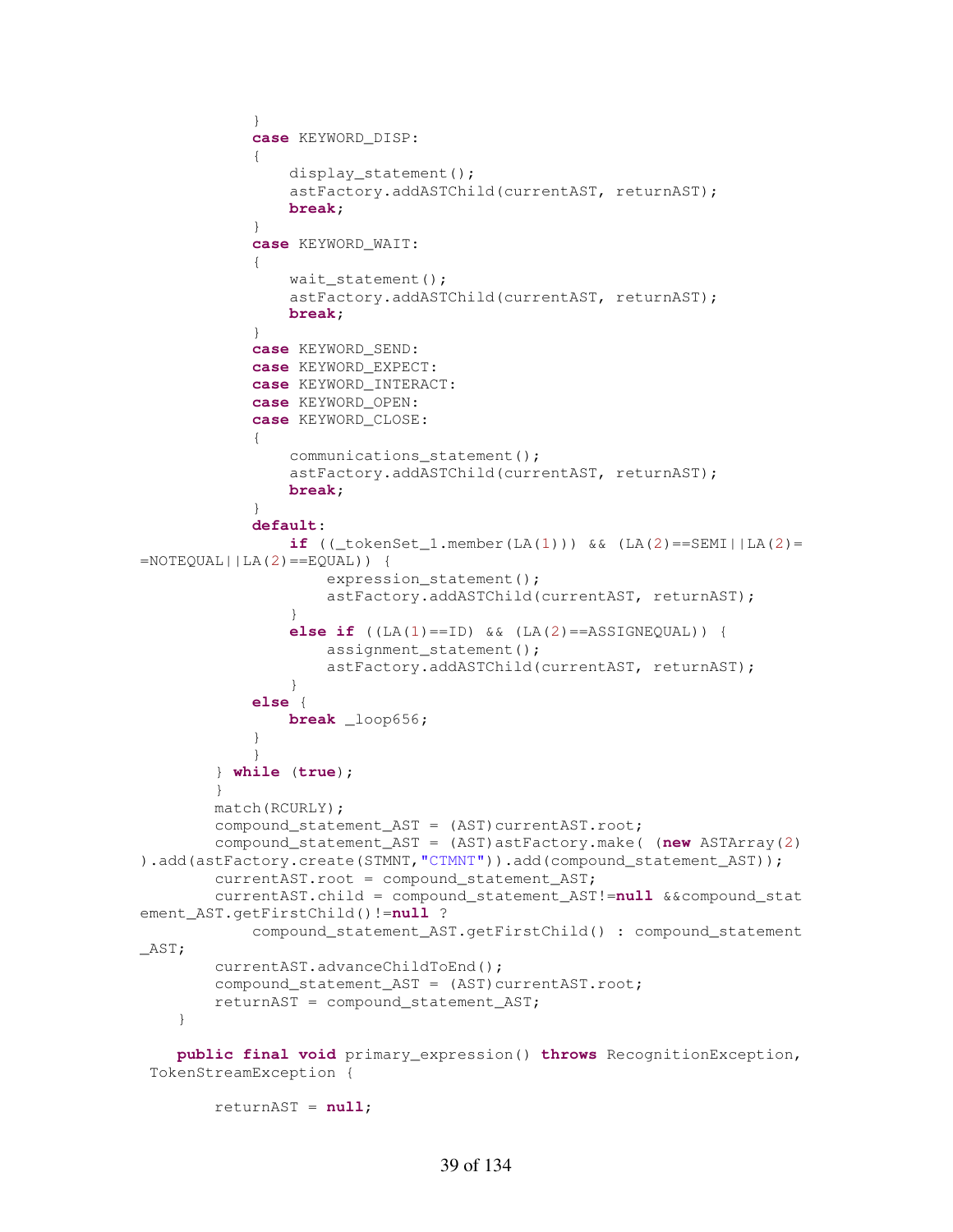```
 ASTPair currentAST = new ASTPair(); 
         AST primary_expression_AST = null; 
         switch ( LA(1)) { 
         case DECLIT: 
         case STRLIT: 
         case HEXLIT: 
         case OCTLIT: 
         case BINLIT: 
         case CHARLIT: 
\{ literal_expression(); 
             astFactory.addASTChild(currentAST, returnAST); 
             primary_expression_AST = (AST)currentAST.root; 
             break; 
 } 
         case PATLIT: 
\{ pattern_expression(); 
             astFactory.addASTChild(currentAST, returnAST); 
             primary_expression_AST = (AST)currentAST.root; 
             break; 
 } 
         default: 
            if (LA(1) == ID) & (LA(2) == SEMI) {
                 identifier_expression(); 
                 astFactory.addASTChild(currentAST, returnAST); 
                 primary_expression_AST = (AST)currentAST.root; 
 } 
            else if (LA(1) == ID) & (LA(2) == NOTEQUAL | LA(2) == EQUAL) {
                equality_expression();
                 astFactory.addASTChild(currentAST, returnAST); 
                 primary_expression_AST = (AST)currentAST.root; 
 } 
         else { 
             throw new NoViableAltException(LT(1), getFilename()); 
 } 
 } 
        returnAST = primary_expression_AST; 
     } 
    public final void identifier_expression() throws RecognitionExcepti
on, TokenStreamException { 
         returnAST = null; 
         ASTPair currentAST = new ASTPair(); 
         AST identifier_expression_AST = null; 
         AST tmp22_AST = null; 
        tmp22\_AST = astFactory.create(LT(1)); astFactory.addASTChild(currentAST, tmp22_AST); 
         match(ID); 
        identifier expression AST = (AST)currentAST.root;
        returnAST = identifier expression AST;
     }
```
**public final void** literal\_expression() **throws** RecognitionException,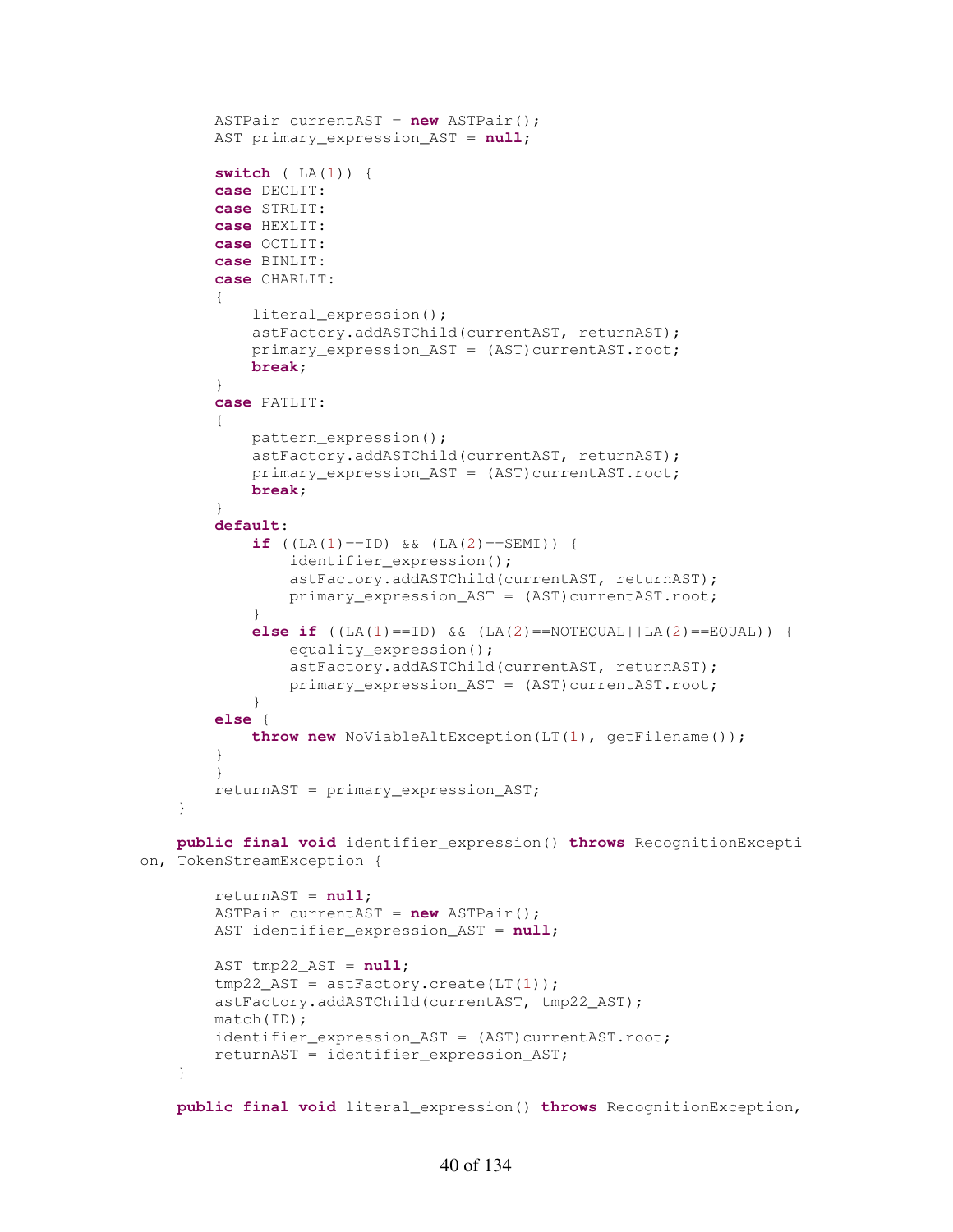```
 TokenStreamException {
```

```
 returnAST = null; 
         ASTPair currentAST = new ASTPair(); 
         AST literal_expression_AST = null; 
\{ switch ( LA(1)) { 
         case STRLIT: 
\{ AST tmp23_AST = null; 
            tmp23_AST = astFactory.create(LT(1)); astFactory.addASTChild(currentAST, tmp23_AST); 
             match(STRLIT); 
             break; 
 } 
         case CHARLIT: 
         { 
             AST tmp24_AST = null; 
            tmp24\_AST = astFactory.create(LT(1)); astFactory.addASTChild(currentAST, tmp24_AST); 
             match(CHARLIT); 
             break; 
         } 
         case DECLIT: 
         { 
            AST tmp25_AST = null;tmp25\_AST = astFactory.create(LT(1)); astFactory.addASTChild(currentAST, tmp25_AST); 
             match(DECLIT); 
             break; 
         } 
         case HEXLIT: 
         { 
             AST tmp26_AST = null; 
            tmp26\_AST = astFactory.create(LT(1)); astFactory.addASTChild(currentAST, tmp26_AST); 
             match(HEXLIT); 
             break; 
         } 
         case OCTLIT: 
\{ AST tmp27_AST = null; 
            tmp27\_AST = astFactory.create(LT(1)); astFactory.addASTChild(currentAST, tmp27_AST); 
             match(OCTLIT); 
             break; 
         } 
         case BINLIT: 
\{ AST tmp28_AST = null; 
             tmp28_AST = astFactory.create(LT(1)); 
             astFactory.addASTChild(currentAST, tmp28_AST); 
             match(BINLIT); 
             break; 
 } 
         default:
```

```
41 of 134
```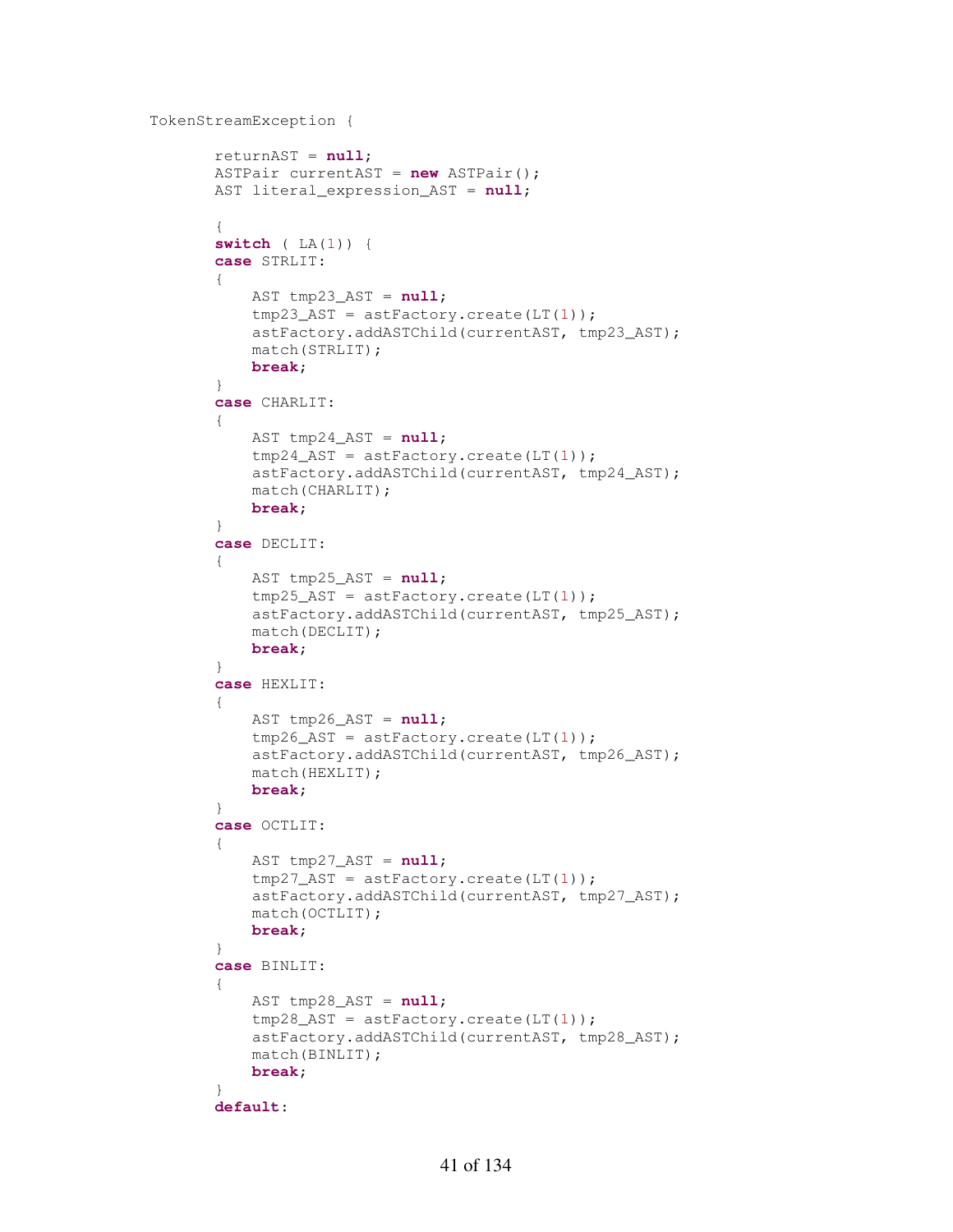```
 { 
            throw new NoViableAltException(LT(1), getFilename()); 
 } 
 } 
 } 
       literal expression AST = (AST)currentAST.root;
        returnAST = literal_expression_AST; 
    }
```
 **public final void** pattern\_expression() **throws** RecognitionException, TokenStreamException {

```
 returnAST = null; 
     ASTPair currentAST = new ASTPair(); 
     AST pattern_expression_AST = null; 
     AST tmp29_AST = null; 
     tmp29_AST = astFactory.create(LT(1)); 
     astFactory.addASTChild(currentAST, tmp29_AST); 
     match(PATLIT); 
    pattern expression AST = (AST) currentAST(root; returnAST = pattern_expression_AST; 
 }
```
 **public final void** equality\_expression() **throws** RecognitionException , TokenStreamException {

```
 returnAST = null; 
        ASTPair currentAST = new ASTPair(); 
        AST equality_expression_AST = null; 
        identifier_expression(); 
        astFactory.addASTChild(currentAST, returnAST); 
        { 
\{ switch ( LA(1)) { 
        case NOTEQUAL: 
\{ AST tmp30_AST = null; 
           tmp30_AST = astFactory.create(LT(1)); astFactory.makeASTRoot(currentAST, tmp30_AST); 
            match(NOTEQUAL); 
            break; 
 } 
        case EQUAL: 
        { 
            AST tmp31_AST = null; 
           tmp31_AST = astFactory.create(LT(1)); astFactory.makeASTRoot(currentAST, tmp31_AST); 
            match(EQUAL); 
            break; 
 } 
        default: 
\{ throw new NoViableAltException(LT(1), getFilename()); 
 } 
 }
```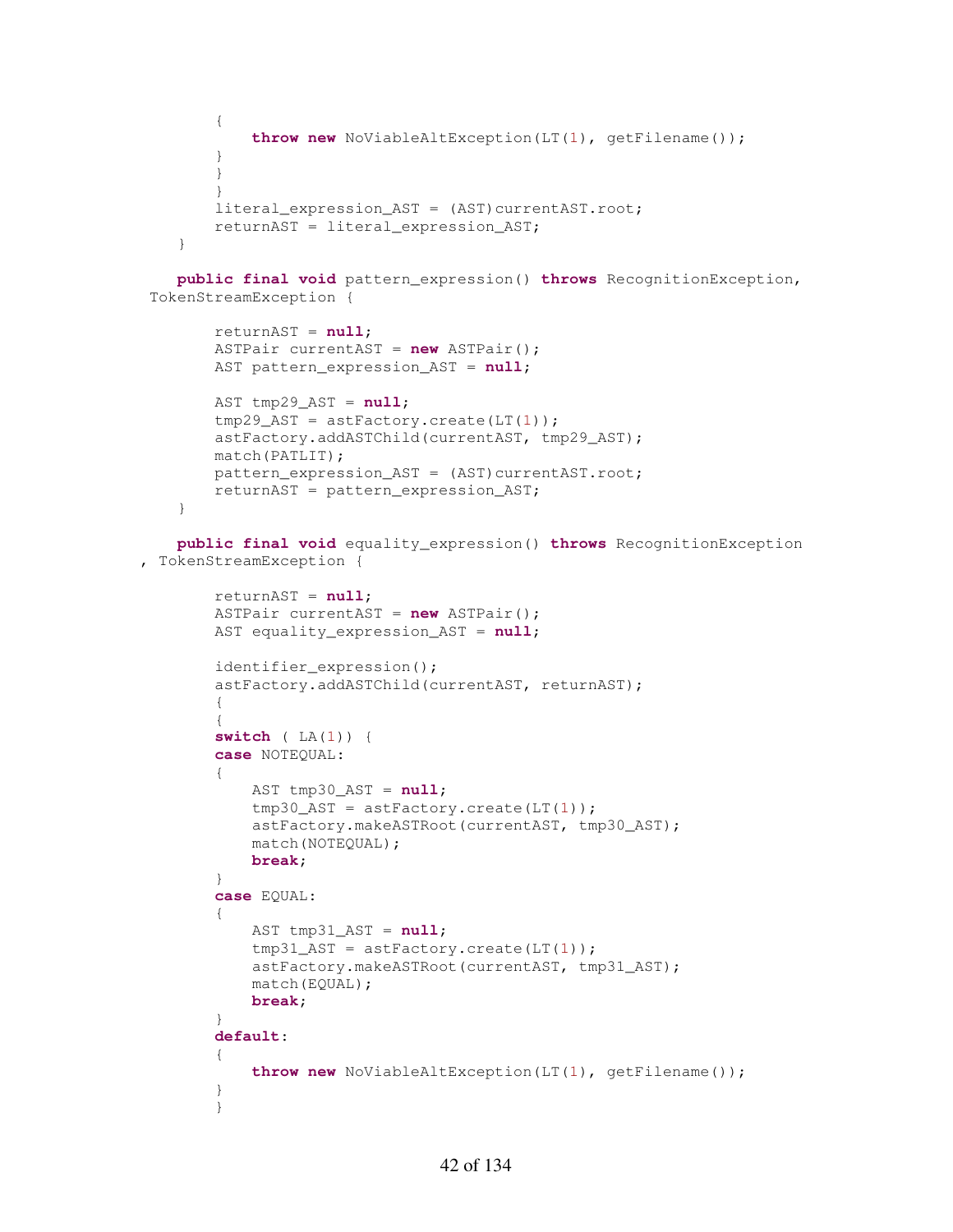```
 } 
     literal_expression(); 
     astFactory.addASTChild(currentAST, returnAST); 
     } 
    equality_expression_AST = (AST)currentAST.root;
    returnAST = equality expression AST; }
```
 **public final void** send\_statement() **throws** RecognitionException, Tok enStreamException {

```
 returnAST = null; 
        ASTPair currentAST = new ASTPair(); 
       AST send statement AST = null;
        AST tmp32_AST = null; 
        tmp32_AST = astFactory.create(LT(1)); 
        astFactory.makeASTRoot(currentAST, tmp32_AST); 
        match(KEYWORD_SEND); 
         { 
        switch ( LA(1)) { 
        case ID: 
\{ AST tmp33_AST = null; 
            tmp33_AST = astFactory.create(LT(1)); astFactory.addASTChild(currentAST, tmp33_AST); 
            match(ID); 
            break; 
         } 
         case STRLIT: 
         { 
             AST tmp34_AST = null; 
             tmp34_AST = astFactory.create(LT(1)); 
             astFactory.addASTChild(currentAST, tmp34_AST); 
            match(STRLIT); 
            break; 
 } 
        case DECLIT: 
\{ AST tmp35_AST = null; 
             tmp35_AST = astFactory.create(LT(1)); 
             astFactory.addASTChild(currentAST, tmp35_AST); 
             match(DECLIT); 
            break; 
         } 
         case HEXLIT: 
\{\{ int _cnt671=0; 
            \_\loop671:
             do { 
                if (LA(1) == HEXLIT) {
                     AST tmp36_AST = null; 
                    tmp36 AST = astFactory.create(LT(1));
                    astFactory.addASTChild(currentAST, tmp36_AST); 
                    match(HEXLIT); 
 }
```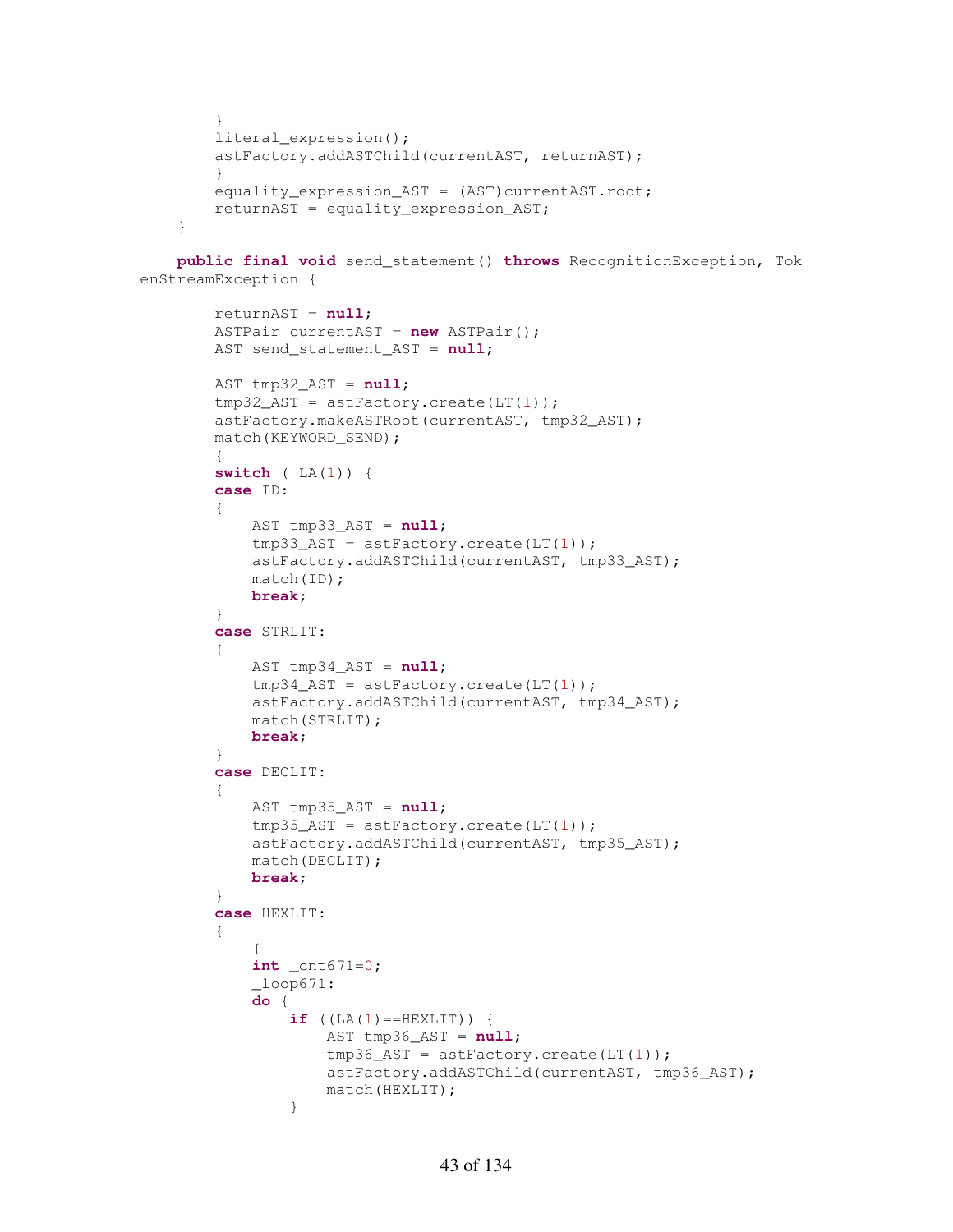```
 else { 
                    if ( _cnt671>=1 ) { break _loop671; } else {throw n
ew NoViableAltException(LT(1), getFilename());} 
 } 
                _cnt671++; 
            } while (true); 
 } 
            break; 
 } 
        case OCTLIT: 
\{\{ int _cnt673=0; 
           \_\loop673: do { 
               if (LA(1) == OCTLIT) {
                   AST tmp37_AST = null; 
                  tmp37\_AST = astFactory.create(LT(1));astFactory.addASTChild(currentAST, tmp37_AST); 
                  match(OCTLIT); 
 } 
               else { 
                   if ( _cnt673>=1 ) { break _loop673; } else {throw n
ew NoViableAltException(LT(1), getFilename());} 
 } 
               Cnt673++; } while (true); 
 } 
            break; 
        } 
        case BINLIT: 
        { 
\{ int _cnt675=0; 
            _loop675: 
            do { 
               if (LA(1) == BINLIT) {
                   AST tmp38_AST = null; 
                  tmp38_AST = astFactory.create(LT(1)); 
                  astFactory.addASTChild(currentAST, tmp38_AST); 
                  match(BINLIT); 
 } 
               else { 
                   if ( _cnt675>=1 ) { break _loop675; } else {throw n
ew NoViableAltException(LT(1), getFilename());} 
 } 
               _{\text{cnt675++}}; } while (true); 
 } 
            break; 
        } 
        default: 
\{ throw new NoViableAltException(LT(1), getFilename());
```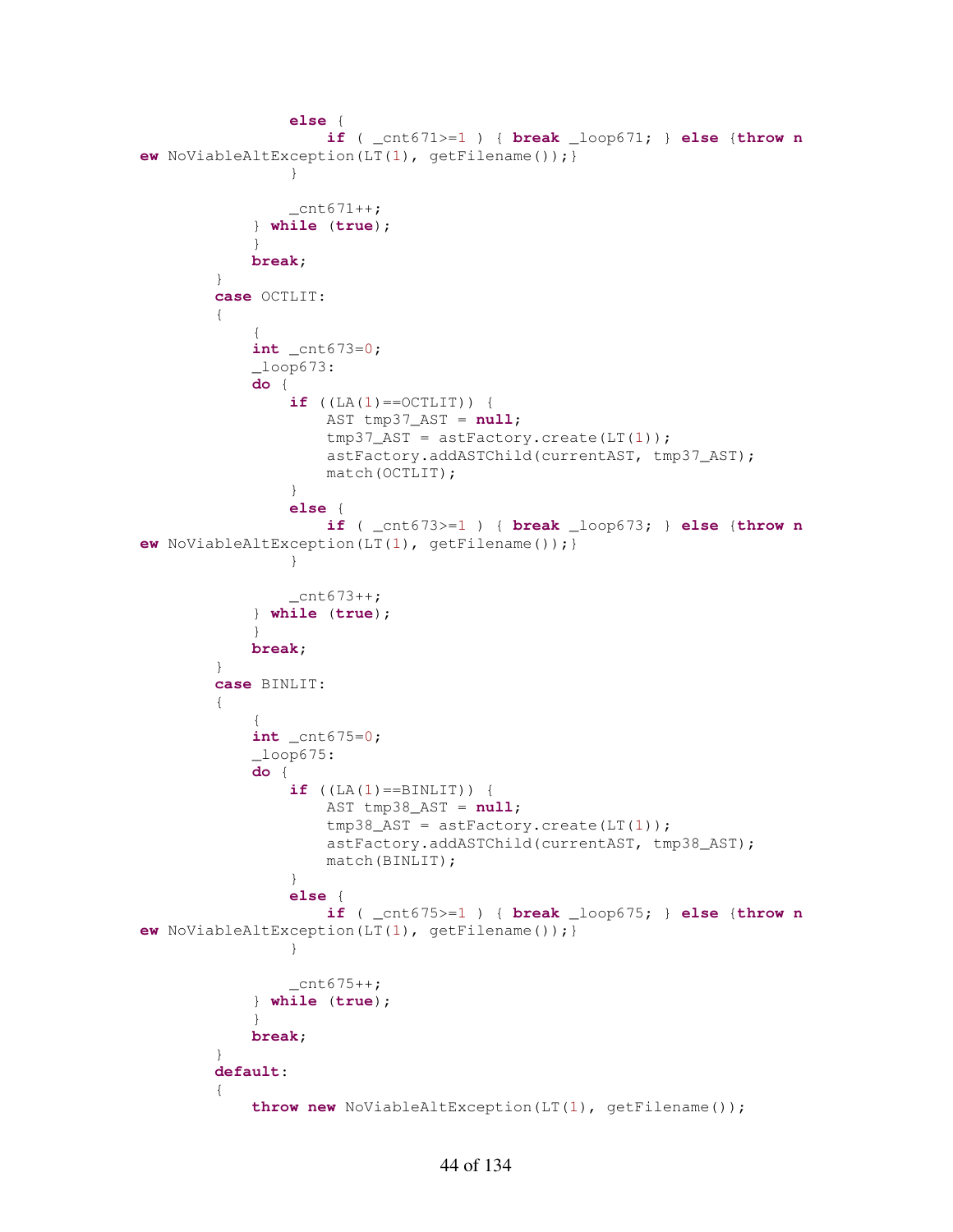```
 } 
     } 
     } 
     match(SEMI); 
    send_statement_AST = (AST) currentAST.root;
     returnAST = send_statement_AST; 
 }
```
 **public final void** expect\_statement() **throws** RecognitionException, T okenStreamException {

```
 returnAST = null; 
         ASTPair currentAST = new ASTPair(); 
         AST expect_statement_AST = null; 
         AST tmp40_AST = null; 
         tmp40_AST = astFactory.create(LT(1)); 
         astFactory.makeASTRoot(currentAST, tmp40_AST); 
         match(KEYWORD_EXPECT); 
         { 
         switch ( LA(1)) { 
         case DECLIT: 
         case STRLIT: 
         case HEXLIT: 
         case OCTLIT: 
         case BINLIT: 
         case CHARLIT: 
         case PATLIT: 
\{ valid_pairs_list_expect(); 
             astFactory.addASTChild(currentAST, returnAST); 
             break; 
         } 
         case LCURLY: 
         { 
\{ match(LCURLY); 
\{ int _cnt680=0; 
            \angleloop680:
             do { 
                if ((\text{tokenSet}_2.\text{member}(\text{LA}(1)))) valid_pairs_list_expect(); 
                     astFactory.addASTChild(currentAST, returnAST); 
 } 
                else { 
                      if ( _cnt680>=1 ) { break _loop680; } else {throw n
ew NoViableAltException(LT(1), getFilename());} 
 } 
                 _{\text{cnt680++}}; } while (true); 
 } 
             match(RCURLY); 
             } 
             break; 
 }
```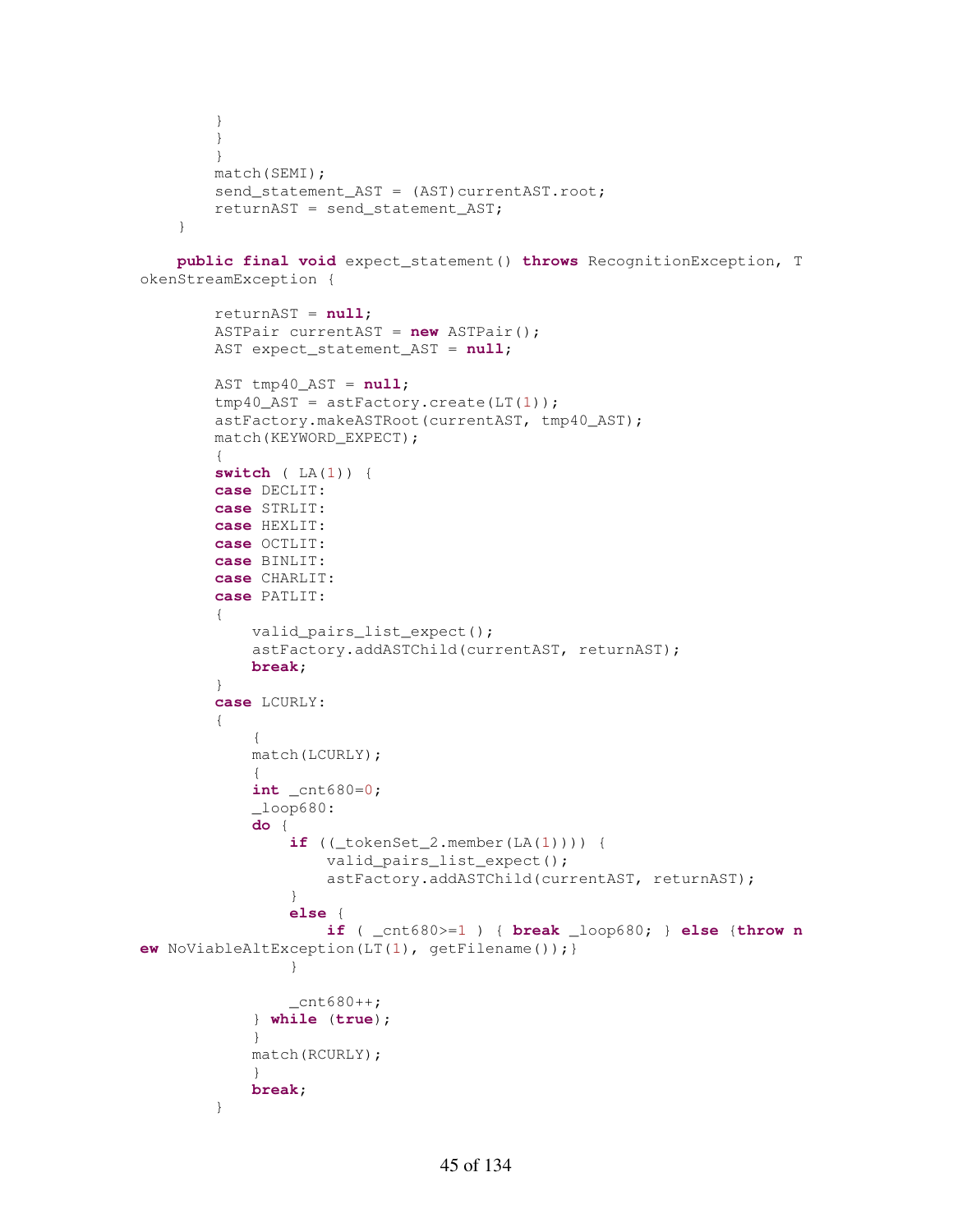```
 default: 
\{ throw new NoViableAltException(LT(1), getFilename()); 
 } 
 } 
        } 
        match(SEMI); 
       expect_statement_AST = (AST) currentAST.root;
        returnAST = expect_statement_AST; 
    }
```

```
 public final void interact_statement() throws RecognitionException,
 TokenStreamException {
```

```
 returnAST = null; 
        ASTPair currentAST = new ASTPair(); 
        AST interact_statement_AST = null; 
        AST tmp44_AST = null; 
       tmp44_AST = astFactory.create(LT(1)); astFactory.makeASTRoot(currentAST, tmp44_AST); 
        match(KEYWORD_INTERACT); 
\{ switch ( LA(1)) { 
        case CHARLIT: 
        { 
\{ valid_pairs_list_interact(); 
            astFactory.addASTChild(currentAST, returnAST); 
 } 
            break; 
 } 
        case LCURLY: 
        { 
\{ match(LCURLY); 
\{ int _cnt700=0; 
           \_\loop700:
            do { 
               if (LA(1) == CHARLIT) {
                   valid_pairs_list_interact(); 
                  astFactory.addASTChild(currentAST, returnAST); 
 } 
               else { 
                   if ( _cnt700>=1 ) { break _loop700; } else {throw n
ew NoViableAltException(LT(1), getFilename());} 
 } 
                _cnt700++; 
            } while (true); 
 } 
            match(RCURLY); 
 } 
            break; 
 } 
        default:
```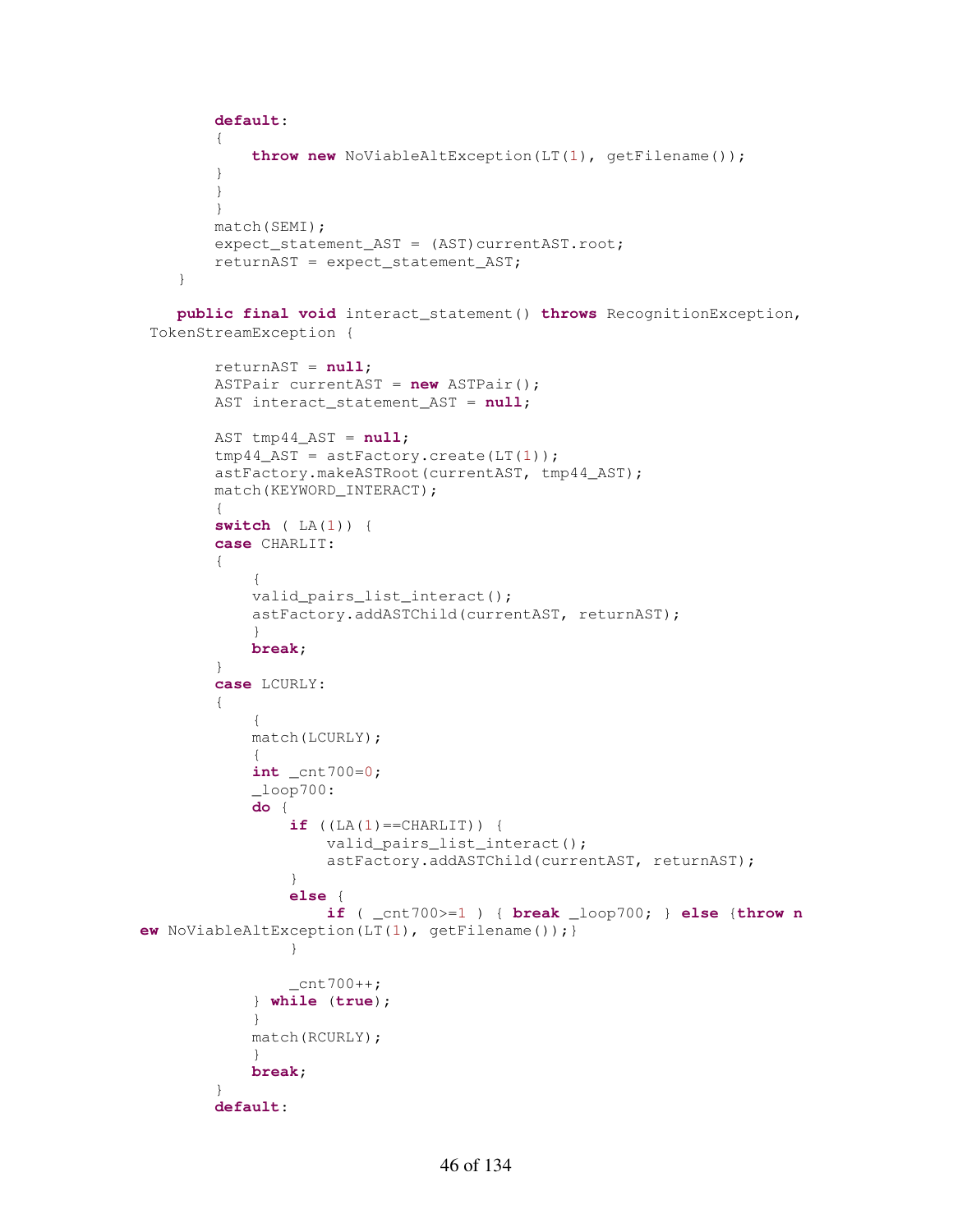```
 { 
             throw new NoViableAltException(LT(1), getFilename()); 
 } 
         } 
         } 
         match(SEMI); 
        interact statement AST = (AST)currentAST.root;
         returnAST = interact_statement_AST; 
     }
```
 **public final void** open\_statement() **throws** RecognitionException, Tok enStreamException {

```
 returnAST = null; 
 ASTPair currentAST = new ASTPair(); 
 AST open_statement_AST = null;
```

```
 AST tmp48_AST = null; 
 tmp48_AST = astFactory.create(LT(1)); 
 astFactory.makeASTRoot(currentAST, tmp48_AST); 
 match(KEYWORD_OPEN); 
 AST tmp49_AST = null; 
tmp49_AST = astFactory.create(LT(1)); astFactory.addASTChild(currentAST, tmp49_AST); 
 match(STRLIT); 
 AST tmp50_AST = null; 
tmp50 AST = astFactory.create(LT(1));
 astFactory.addASTChild(currentAST, tmp50_AST); 
 match(STRLIT); 
 AST tmp51_AST = null; 
tmp51\_AST = astFactory.create(LT(1)); astFactory.addASTChild(currentAST, tmp51_AST); 
 match(DECLIT); 
 AST tmp52_AST = null; 
 tmp52_AST = astFactory.create(LT(1)); 
 astFactory.addASTChild(currentAST, tmp52_AST); 
 match(DECLIT); 
 match(SEMI); 
open statement AST = (AST)currentAST.root;
 returnAST = open_statement_AST;
```
 **public final void** close\_statement() **throws** RecognitionException, To kenStreamException {

```
 returnAST = null; 
     ASTPair currentAST = new ASTPair(); 
    AST close statement AST = null;
     AST tmp54_AST = null; 
    tmp54\_AST = astFactory.create(LT(1)); astFactory.makeASTRoot(currentAST, tmp54_AST); 
    match(KEYWORD_CLOSE); 
    match(SEMI); 
   close statement AST = (AST)currentAST.root;
    returnAST = close_statement_AST; 
 }
```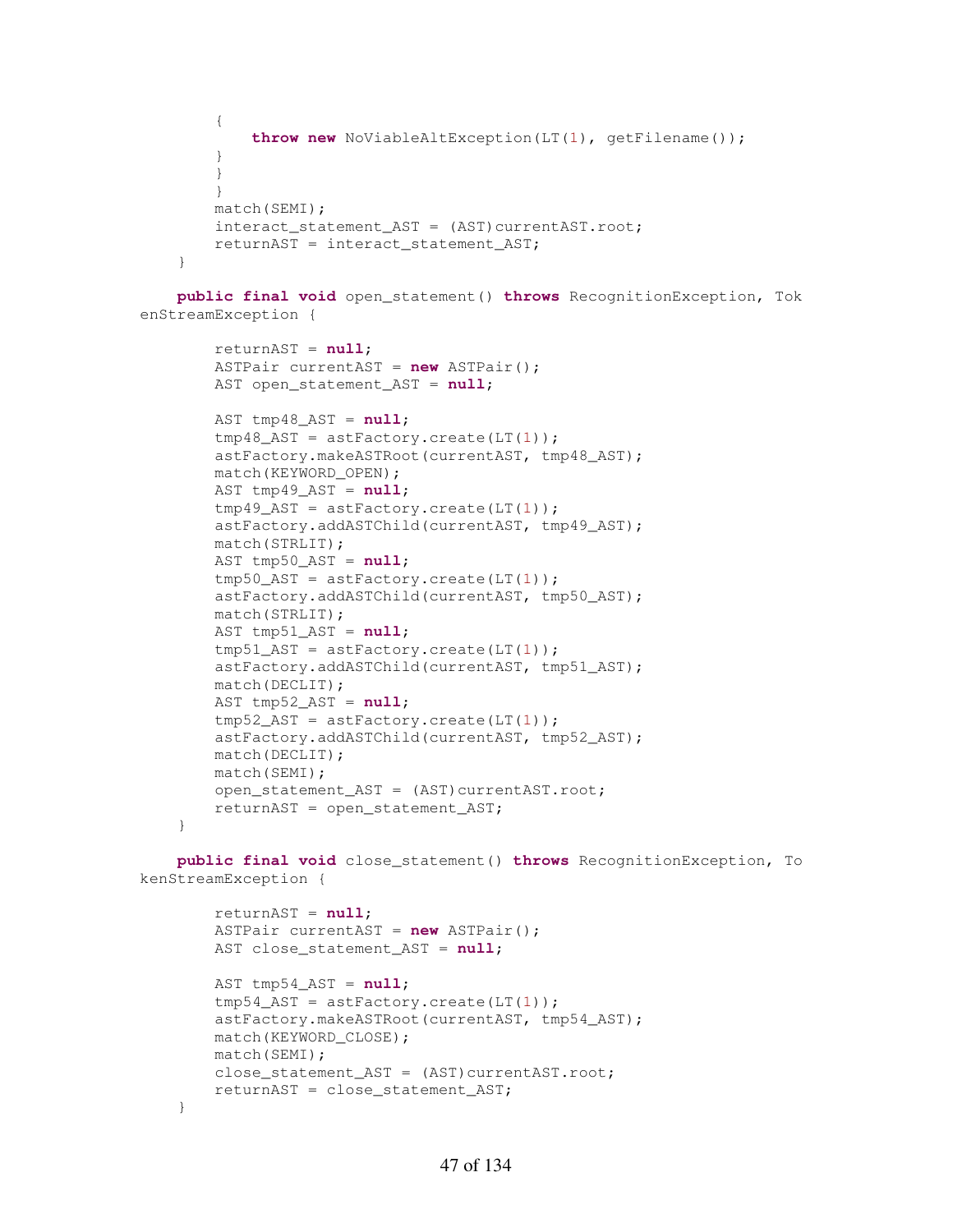```
 public final void valid_pairs_list_expect() throws RecognitionExcep
tion, TokenStreamException { 
         returnAST = null; 
         ASTPair currentAST = new ASTPair(); 
         AST valid_pairs_list_expect_AST = null; 
\{ switch ( LA(1)) { 
         case DECLIT: 
\{ AST tmp56_AST = null; 
             tmp56_AST = astFactory.create(LT(1)); 
             astFactory.addASTChild(currentAST, tmp56_AST); 
             match(DECLIT); 
             break; 
         } 
         case STRLIT: 
         { 
            AST tmp57 AST = null;
            tmp57_AST = astFactory.create(LT(1)); astFactory.addASTChild(currentAST, tmp57_AST); 
             match(STRLIT); 
             break; 
         } 
         case CHARLIT: 
\{ AST tmp58_AST = null; 
            tmp58_AST = astFactory.create(LT(1)); astFactory.addASTChild(currentAST, tmp58_AST); 
             match(CHARLIT); 
             break; 
         } 
         case PATLIT: 
\{ AST tmp59_AST = null; 
            tmp59 AST = astFactory.create(LT(1));
             astFactory.addASTChild(currentAST, tmp59_AST); 
             match(PATLIT); 
             break; 
         } 
         case HEXLIT: 
         { 
\{ int _cnt684=0; 
            \angleloop684:
             do { 
                if (LA(1) == HEXLIT) } {
                     AST tmp60_AST = null; 
                    tmp60_AST = astFactory.create(LT(1)); 
                    astFactory.addASTChild(currentAST, tmp60_AST); 
                    match(HEXLIT); 
 } 
                else { 
                     if ( _cnt684>=1 ) { break _loop684; } else {throw n
ew NoViableAltException(LT(1), getFilename());}
```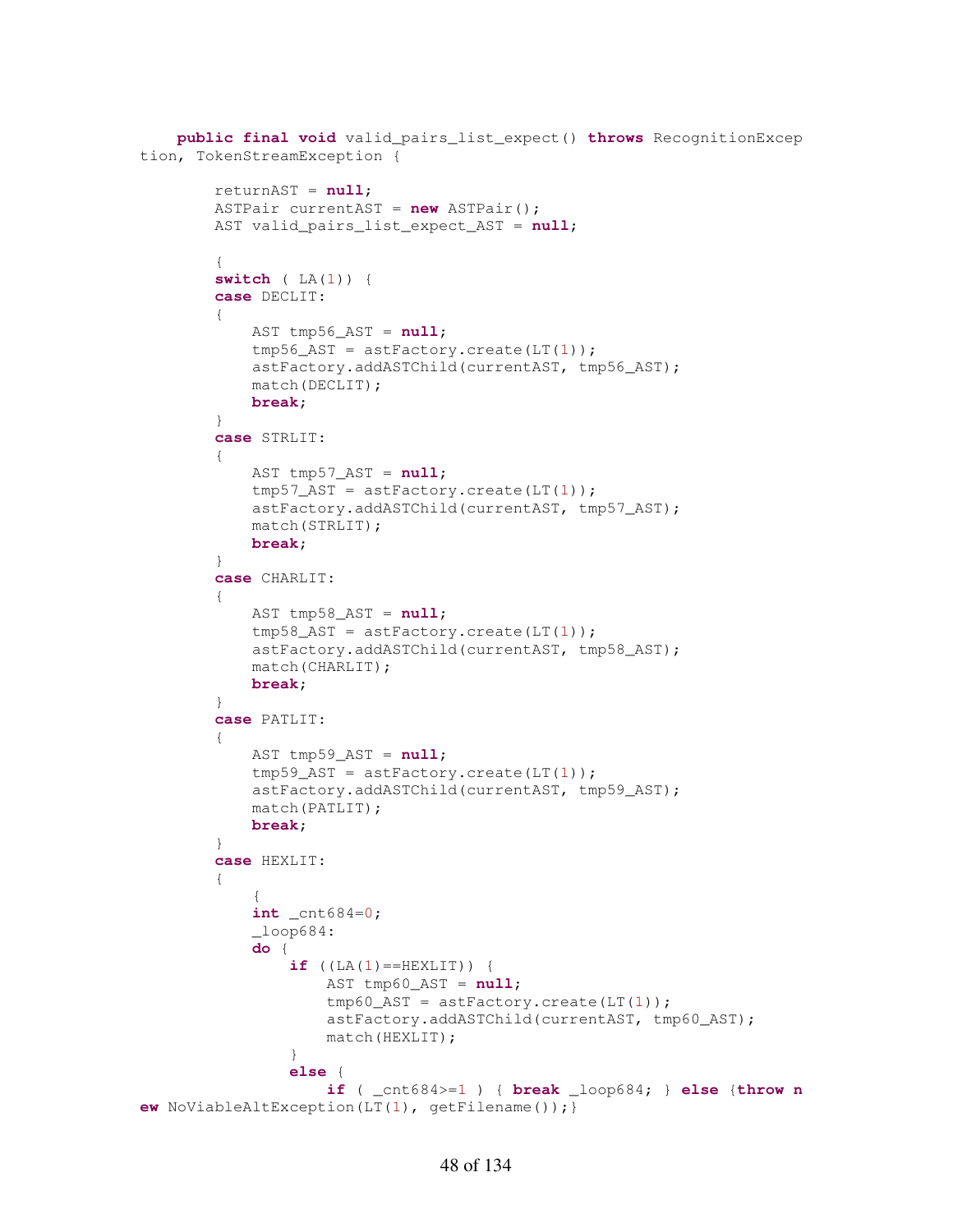```
 } 
                  _ _ cnt684++;
               } while (true); 
 } 
              break; 
          } 
          case OCTLIT: 
\{\{ int _cnt686=0; 
             \lnot \lnot \lnot \lnot \lnot \lnot \lnot \lnot \lnot \lnot \lnot \lnot \lnot \lnot \lnot \lnot \lnot \lnot \lnot \lnot \lnot \lnot \lnot \lnot \lnot \lnot \lnot \lnot \lnot \lnot \lnot \lnot \lnot \lnot \lnot \lnot \lnot do { 
                  if (LA(1) == OCTLIT) {
                        AST tmp61_AST = null; 
                       tmp61_AST = astFactory.create(LT(1)); 
                       astFactory.addASTChild(currentAST, tmp61_AST); 
                       match(OCTLIT); 
 } 
                  else { 
                        if ( _cnt686>=1 ) { break _loop686; } else {throw n
ew NoViableAltException(LT(1), getFilename());} 
 } 
                  _ _cnt686++;
               } while (true); 
 } 
              break; 
          } 
          case BINLIT: 
          { 
\{ int _cnt688=0; 
             \angleloop688:
              do { 
                  if ((LA(1) == BINLIT)) {
                        AST tmp62_AST = null; 
                       tmp62_AST = astFactory.create(LT(1));astFactory.addASTChild(currentAST, tmp62_AST); 
                       match(BINLIT); 
 } 
                  else { 
                        if ( _cnt688>=1 ) { break _loop688; } else {throw n
ew NoViableAltException(LT(1), getFilename());} 
 } 
                  _{\text{cnt688++}}; } while (true); 
 } 
              break; 
 } 
          default: 
\{ throw new NoViableAltException(LT(1), getFilename()); 
          } 
          } 
 }
```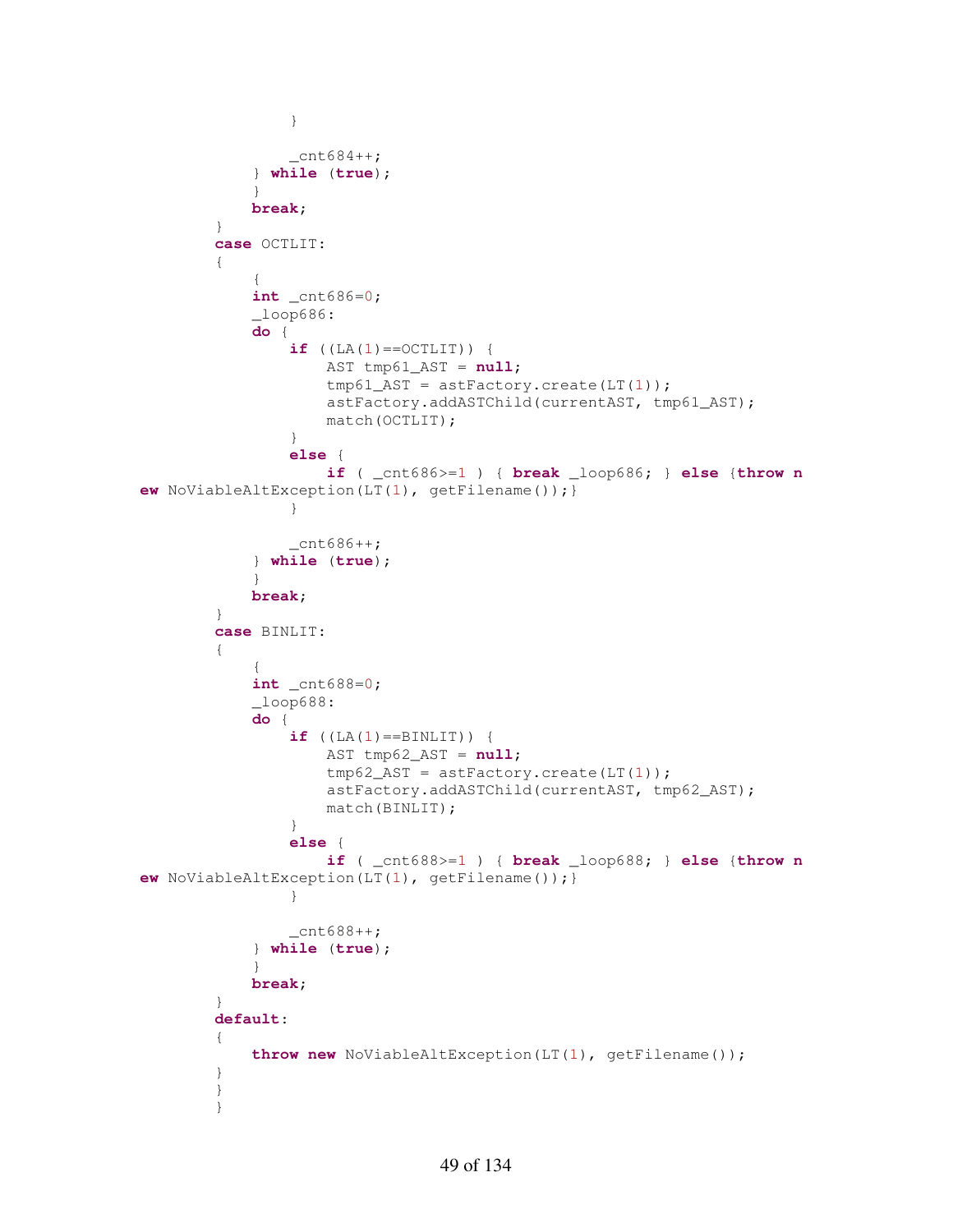```
 valid_stmt_list(); 
         astFactory.addASTChild(currentAST, returnAST); 
        valid_pairs_list_expect_AST = (AST)currentAST.root;
                 valid_pairs_list_expect_AST = (AST)astFactory.make( (ne
w ASTArray(2)).add(astFactory.create(VPAIREX,"VPAIREX")).add(valid_pair
s_list_expect_AST)); 
         currentAST.root = valid_pairs_list_expect_AST; 
         currentAST.child = valid_pairs_list_expect_AST!=null &&valid_pa
irs_list_expect_AST.getFirstChild()!=null ? 
             valid_pairs_list_expect_AST.getFirstChild() : valid_pairs_l
ist_expect_AST; 
         currentAST.advanceChildToEnd(); 
         valid_pairs_list_expect_AST = (AST)currentAST.root;
         returnAST = valid_pairs_list_expect_AST; 
     }
```
 **public final void** valid\_stmt\_list() **throws** RecognitionException, To kenStreamException {

```
 returnAST = null; 
        ASTPair currentAST = new ASTPair(); 
        AST valid_stmt_list_AST = null; 
       match(LCURLY); 
\{ int _cnt691=0; 
       \angleloop691:
        do { 
           switch ( LA(1)) { 
           case KEYWORD_SEND: 
\{send statement();
               astFactory.addASTChild(currentAST, returnAST); 
              break; 
 } 
           case KEYWORD_INTERACT: 
\{interact statement();
               astFactory.addASTChild(currentAST, returnAST); 
              break; 
 } 
           case KEYWORD_WAIT: 
\{ wait_statement(); 
               astFactory.addASTChild(currentAST, returnAST); 
              break; 
 } 
           case KEYWORD_WHILE: 
\{loop_statement();
               astFactory.addASTChild(currentAST, returnAST); 
              break; 
 } 
           case KEYWORD_DISP: 
\{
```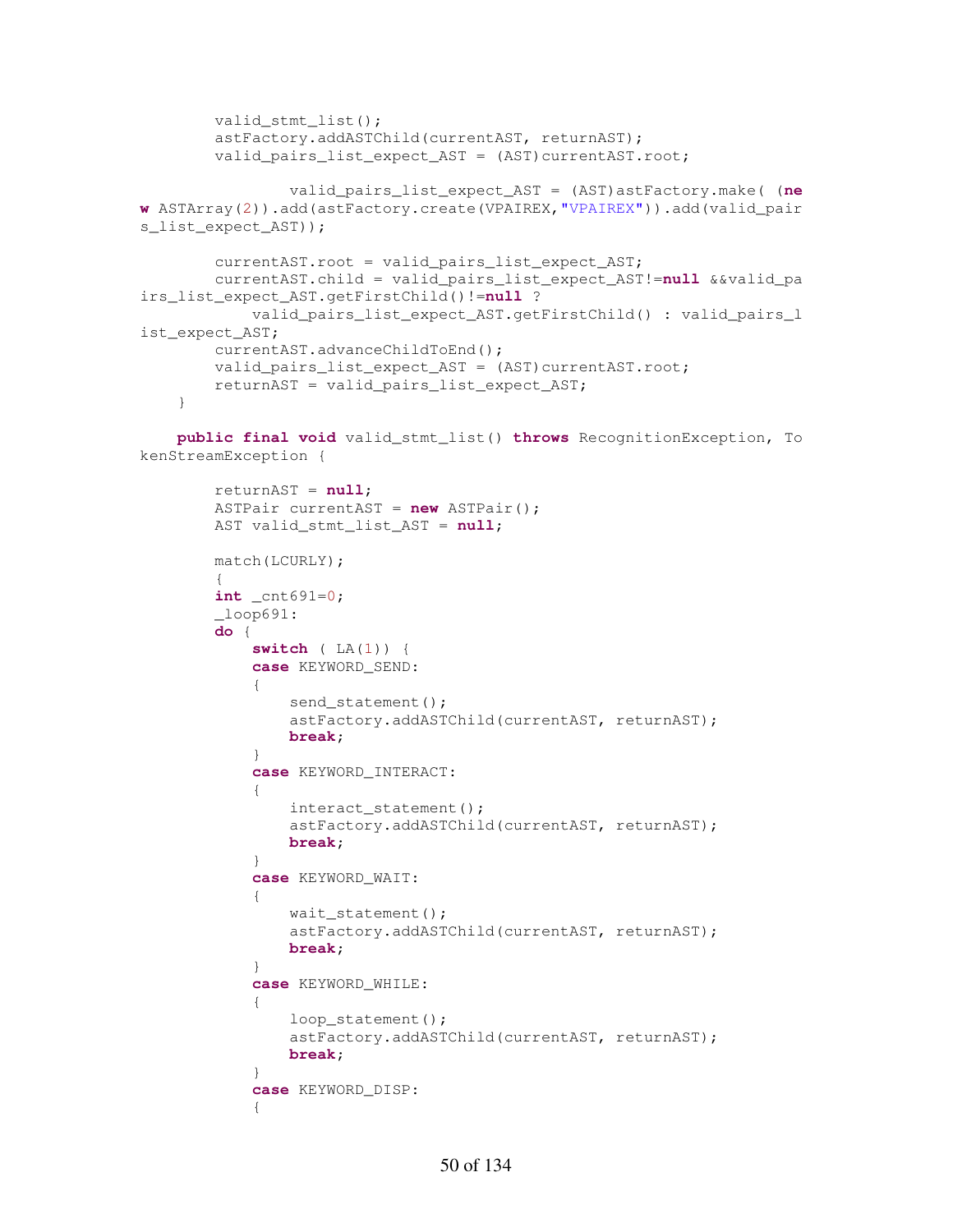```
 display_statement(); 
                astFactory.addASTChild(currentAST, returnAST); 
               break; 
 } 
            case ID: 
\{assignment statement();
                astFactory.addASTChild(currentAST, returnAST); 
               break; 
 } 
            case KEYWORD_IF: 
\{ conditional_statement(); 
                astFactory.addASTChild(currentAST, returnAST); 
               break; 
 } 
            default: 
\{ if ( _cnt691>=1 ) { break _loop691; } else {throw new N
oViableAltException(LT(1), getFilename());} 
 } 
 } 
            _{\text{cnt691++}}; } while (true); 
        } 
        match(RCURLY); 
       valid stmt list AST = (AST)currentAST.root;
        valid_stmt_list_AST = (AST)astFactory.make( (new ASTArray(2)).a
dd(astFactory.create(STMNT,"VSTMNT")).add(valid_stmt_list_AST)); 
        currentAST.root = valid_stmt_list_AST; 
        currentAST.child = valid_stmt_list_AST!=null &&valid_stmt_list_
AST.getFirstChild()!=null ? 
            valid_stmt_list_AST.getFirstChild() : valid_stmt_list_AST; 
        currentAST.advanceChildToEnd(); 
        valid_stmt_list_AST = (AST)currentAST.root; 
        returnAST = valid_stmt_list_AST; 
    } 
    public final void valid_stmt_list_interact() throws RecognitionExce
ption, TokenStreamException { 
        returnAST = null; 
        ASTPair currentAST = new ASTPair(); 
        AST valid_stmt_list_interact_AST = null; 
        match(LCURLY); 
\{int cnt694=0;
```

```
\textcolor{red}{\text{loop694}}: do {
```

```
 switch ( LA(1)) { 
           case KEYWORD_SEND: 
\{send statement();
               astFactory.addASTChild(currentAST, returnAST); 
              break; 
 }
```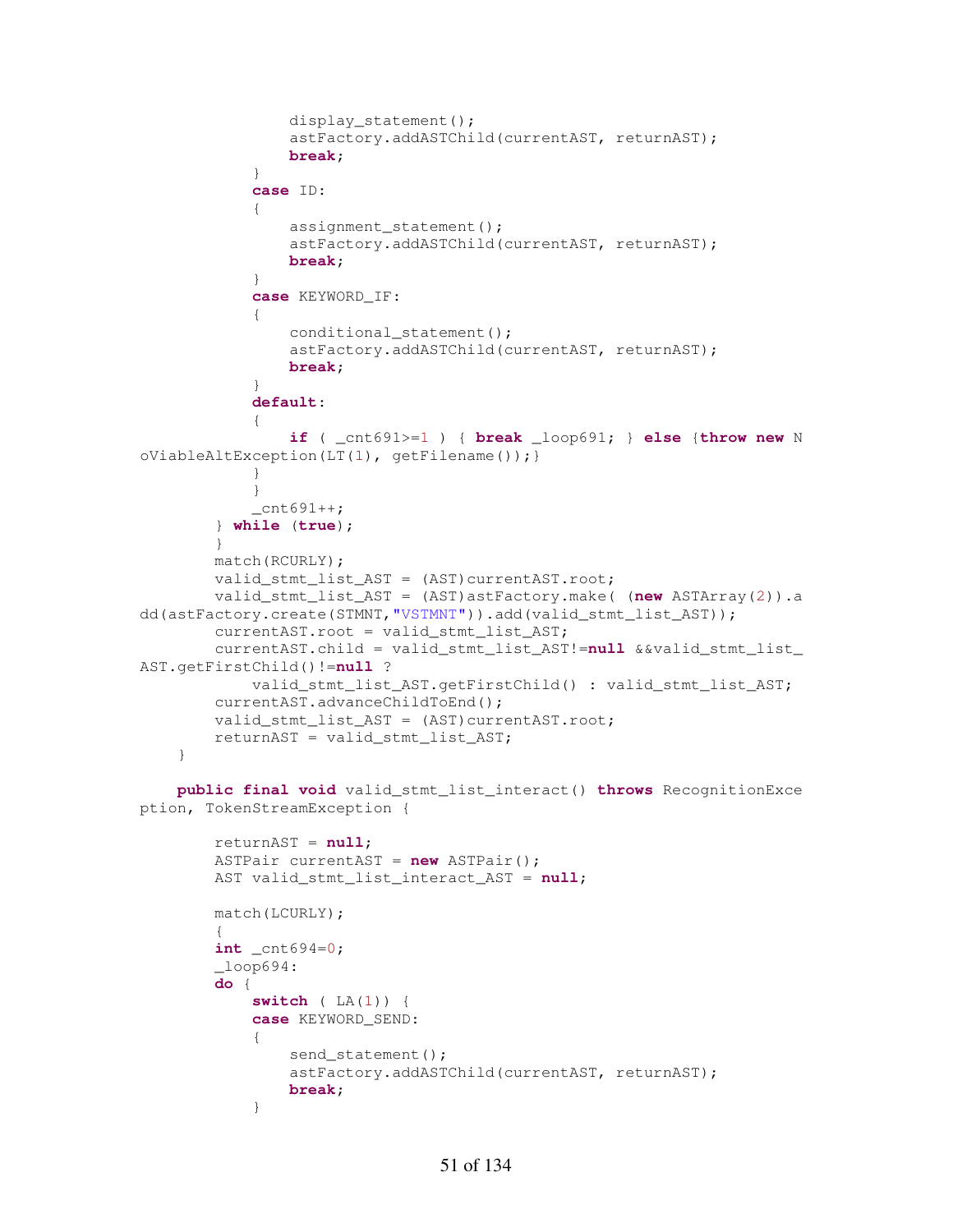```
 case KEYWORD_WAIT: 
\{ wait_statement(); 
                astFactory.addASTChild(currentAST, returnAST); 
               break; 
 } 
            case KEYWORD_WHILE: 
\{loop_statement();
                astFactory.addASTChild(currentAST, returnAST); 
               break; 
 } 
            case KEYWORD_DISP: 
\{ display_statement(); 
                astFactory.addASTChild(currentAST, returnAST); 
               break; 
 } 
            case ID: 
\{assignment statement();
                astFactory.addASTChild(currentAST, returnAST); 
               break; 
 } 
            case KEYWORD_IF: 
\{conditional statement();
                astFactory.addASTChild(currentAST, returnAST); 
               break; 
 } 
            default: 
\{ if ( _cnt694>=1 ) { break _loop694; } else {throw new N
oViableAltException(LT(1), getFilename());} 
 } 
 } 
           cnt694++; } while (true); 
        } 
        match(RCURLY); 
        valid_stmt_list_interact_AST = (AST)currentAST.root; 
        valid_stmt_list_interact_AST = (AST)astFactory.make( (new ASTAr
ray(2)).add(astFactory.create(STMNT,"VSTMNT")).add(valid_stmt_list_inte
ract_AST)); 
        currentAST.root = valid_stmt_list_interact_AST; 
        currentAST.child = valid_stmt_list_interact_AST!=null &&valid_s
tmt_list_interact_AST.getFirstChild()!=null ? 
            valid_stmt_list_interact_AST.getFirstChild() : valid_stmt_l
ist_interact_AST; 
        currentAST.advanceChildToEnd(); 
        valid_stmt_list_interact_AST = (AST)currentAST.root; 
        returnAST = valid_stmt_list_interact_AST; 
    } 
    public final void valid_pairs_list_interact() throws RecognitionExc
```

```
eption, TokenStreamException {
```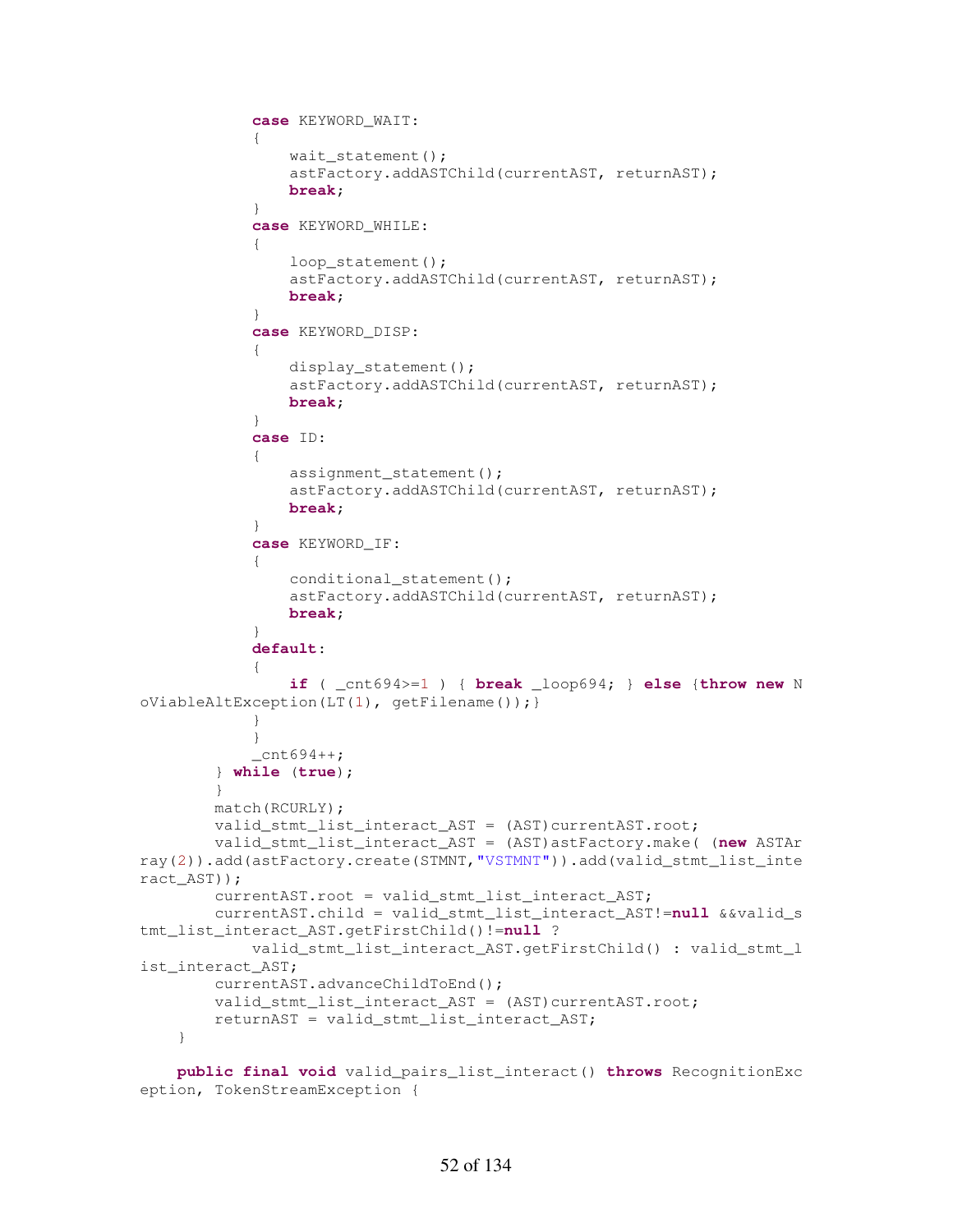```
 returnAST = null; 
          ASTPair currentAST = new ASTPair(); 
          AST valid_pairs_list_interact_AST = null; 
         AST tmp67_AST = null;tmp67AST = astFactory.create(LT(1)); astFactory.addASTChild(currentAST, tmp67_AST); 
          match(CHARLIT); 
          valid_stmt_list_interact(); 
          astFactory.addASTChild(currentAST, returnAST); 
          valid_pairs_list_interact_AST = (AST)currentAST.root; 
                   valid_pairs_list_interact_AST = (AST)astFactory.make( (
new ASTArray(2)).add(astFactory.create(VPAIRIN,"VPAIRIN")).add(valid_pa
irs_list_interact_AST)); 
          currentAST.root = valid_pairs_list_interact_AST; 
          currentAST.child = valid_pairs_list_interact_AST!=null &&valid_
pairs_list_interact_AST.getFirstChild()!=null ? 
              valid_pairs_list_interact_AST.getFirstChild() : valid_pairs
_list_interact_AST; 
          currentAST.advanceChildToEnd(); 
         valid_pairs_list_interact_AST = (AST)currentAST.root;
         returnAST = valid_pairs_list_interact_AST; 
     } 
     public static final String[] _tokenNames = { 
         " < 0 >",
          "EOF", 
         "<2>",
          "NULL_TREE_LOOKAHEAD", 
          "STMNT", 
          "VPAIREX", 
          "VPAIRIN", 
          "LCURLY", 
          "RCURLY", 
          "SEMI", 
          "ASSIGNEQUAL", 
         "\n\sqrt{\mathbf{n}}\text{if}\n\sqrt{\mathbf{n}}\text{ in},
          "LPAREN", 
          "RPAREN", 
          "\"else\"", 
          "\"while\"", 
          "\"disp\"", 
          "\"wait\"", 
          "DECLIT", 
          "\"send\"", 
          "ID", 
          "STRLIT", 
          "HEXLIT", 
          "OCTLIT", 
          "BINLIT", 
          "\"expect\"", 
          "CHARLIT", 
          "PATLIT", 
          "\"interact\"",
```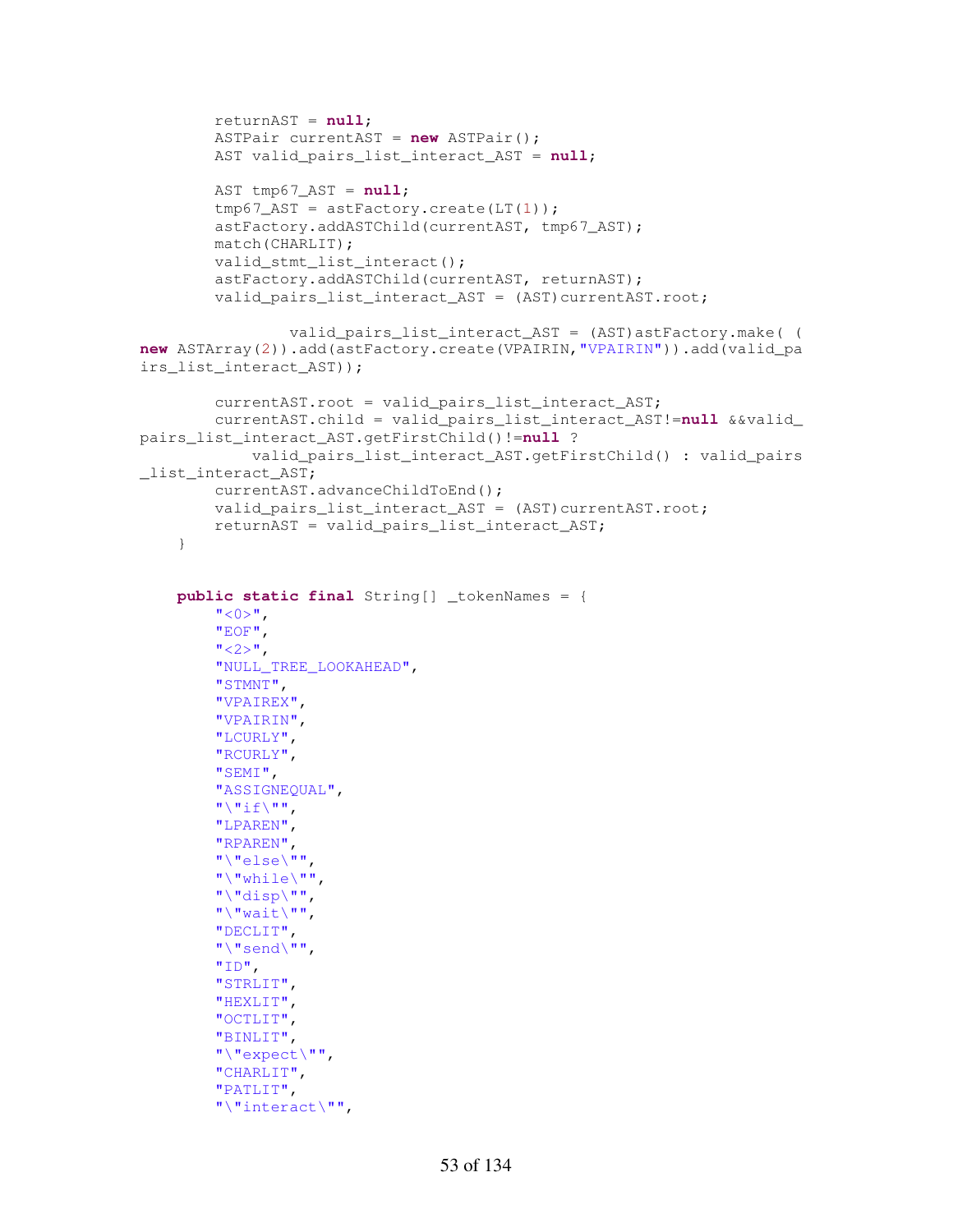```
"\wedge"open\vee"'',
          "\"close\"", 
          "NOTEQUAL", 
         "EQUAL", 
         "\"catch\"", 
          "\"true\"", 
          "\"false\"", 
          "WS", 
          "NL", 
          "COMMENT", 
          "ALPHA", 
         "DIGIT"
     }; 
     protected void buildTokenTypeASTClassMap() { 
          tokenTypeToASTClassMap=null; 
     }; 
     private static final long[] mk_tokenSet_0() { 
          long[] data = { 2147453440L, 0L}; 
         return data; 
     } 
     public static final BitSet _tokenSet_0 = new BitSet(mk_tokenSet_0()
); 
     private static final long[] mk_tokenSet_1() { 
         long[] data = { 234094592L, 0L}; 
         return data; 
     } 
     public static final BitSet _tokenSet_1 = new BitSet(mk_tokenSet_1()
); 
     private static final long[] mk_tokenSet_2() { 
         long[] data = { 233046016L, 0L}; 
         return data; 
     } 
     public static final BitSet _tokenSet_2 = new BitSet(mk_tokenSet_2()
); 
     }
```
## **9.3.2 TSLexer.java**

```
// $ANTLR : "TSGrammar.g" -> "TSParser.java"$
// stuff that is placed at the top of all generated files
package com.tingtech.tingstim; 
/*
* TSGrammar.g: the TingStim lexer and parser in ANTLR grammar
 * 
 * @author Alvin Ting - at2337@columbia.edu | ating410@yahoo.com
 * 
 */
```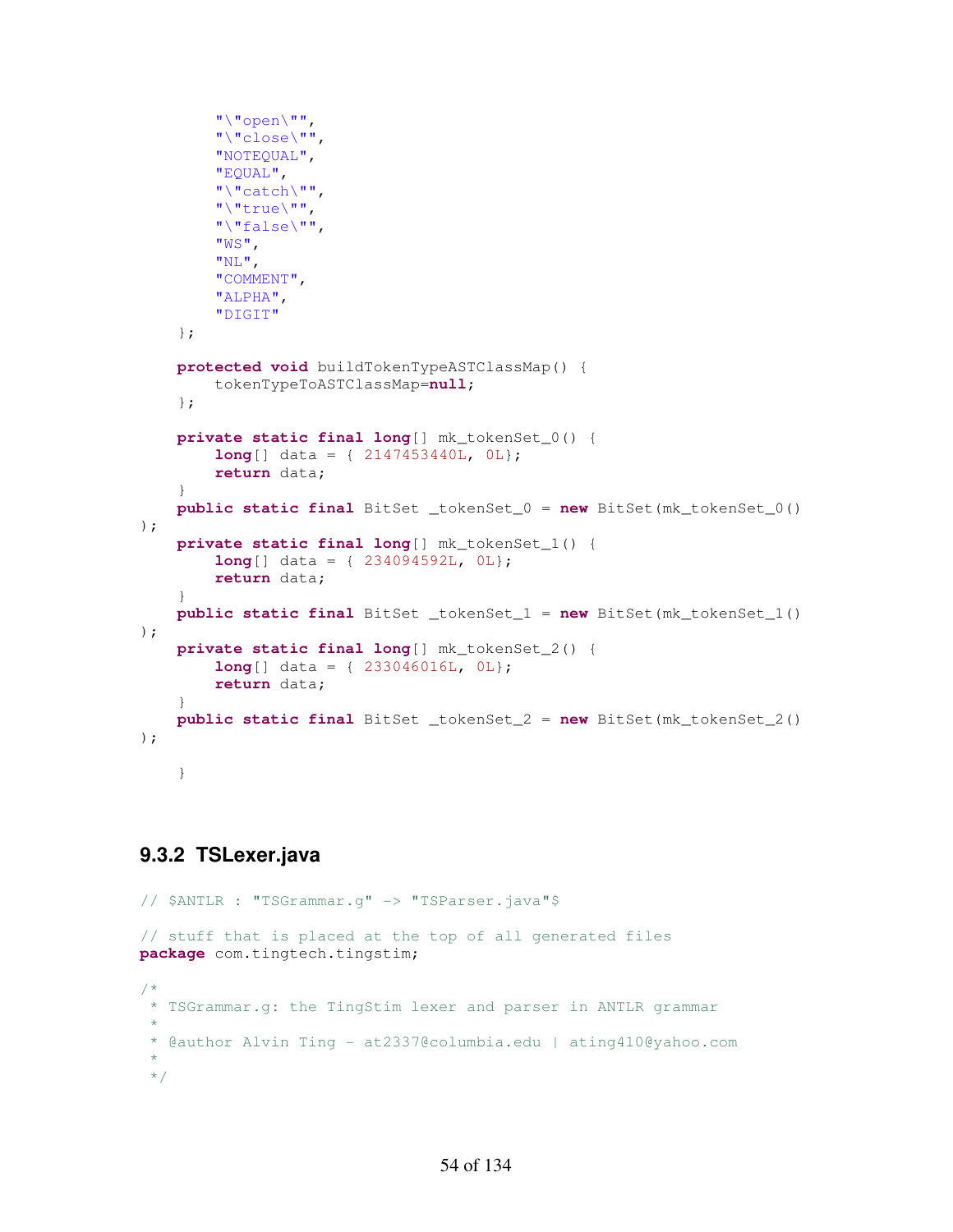```
import antlr.TokenBuffer; 
import antlr.TokenStreamException; 
import antlr.TokenStreamIOException; 
import antlr.ANTLRException; 
import antlr.LLkParser; 
import antlr.Token; 
import antlr.TokenStream; 
import antlr.RecognitionException; 
import antlr.NoViableAltException; 
import antlr.MismatchedTokenException; 
import antlr.SemanticException; 
import antlr.ParserSharedInputState; 
import antlr.collections.impl.BitSet; 
import antlr.collections.AST; 
import java.util.Hashtable; 
import antlr.ASTFactory; 
import antlr.ASTPair; 
import antlr.collections.impl.ASTArray; 
public class TSParser extends antlr.LLkParser implements TSVocabT
okenTypes 
 { 
protected TSParser(TokenBuffer tokenBuf, int k) { 
   super(tokenBuf,k); 
   tokenNames = _tokenNames; 
   buildTokenTypeASTClassMap(); 
   astFactory = new ASTFactory(getTokenTypeToASTClassMap()); 
} 
public TSParser(TokenBuffer tokenBuf) { 
   this(tokenBuf,2); 
} 
protected TSParser(TokenStream lexer, int k) { 
   super(lexer,k); 
   tokenNames = _tokenNames; 
   buildTokenTypeASTClassMap(); 
   astFactory = new ASTFactory(getTokenTypeToASTClassMap()); 
} 
public TSParser(TokenStream lexer) { 
   this(lexer,2); 
} 
public TSParser(ParserSharedInputState state) { 
   super(state,2); 
   tokenNames = _tokenNames; 
   buildTokenTypeASTClassMap(); 
   astFactory = new ASTFactory(getTokenTypeToASTClassMap()); 
} 
     public final void progie() throws RecognitionException, TokenStream
Exception {
```

```
 returnAST = null; 
 ASTPair currentAST = new ASTPair();
```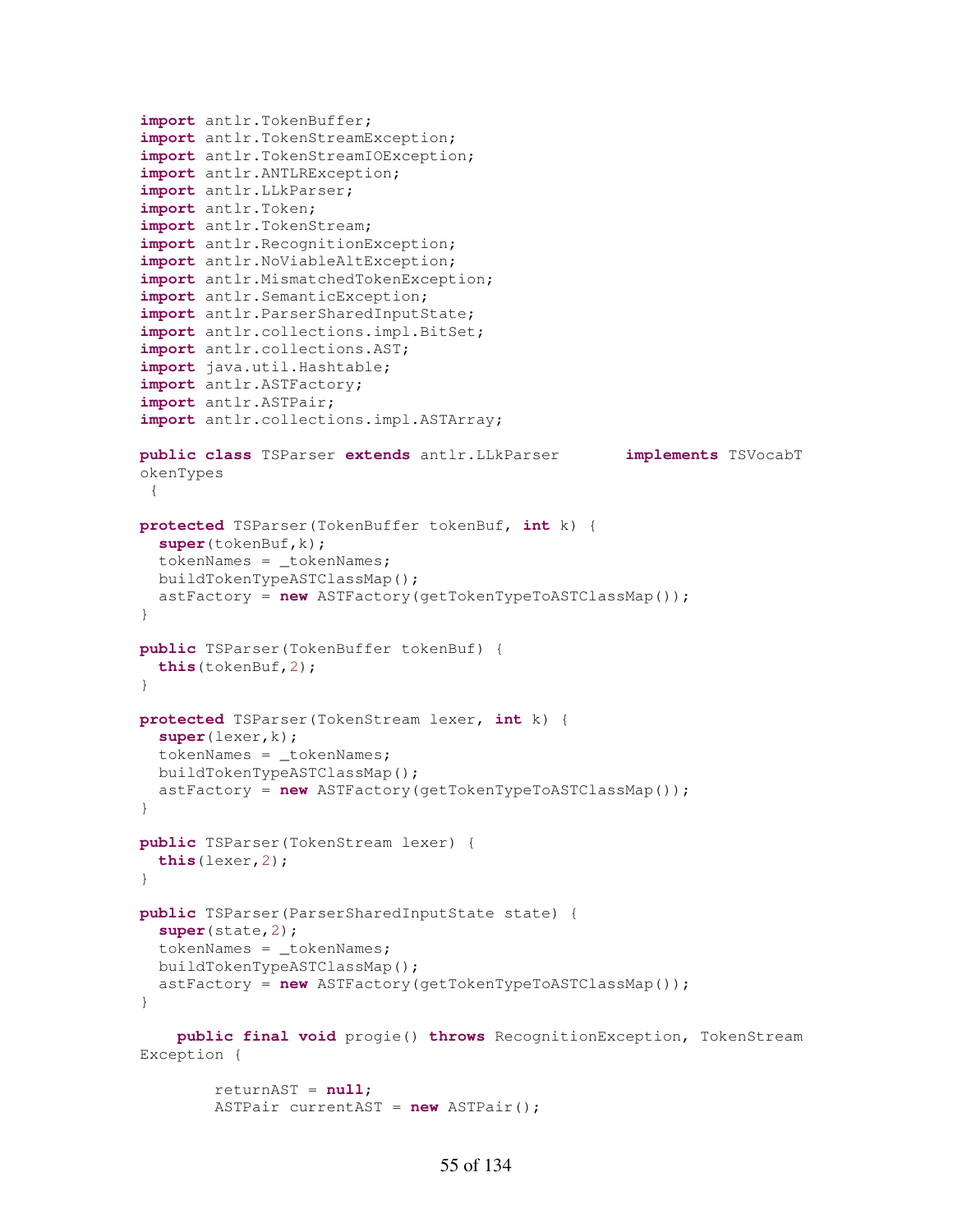```
 AST progie_AST = null; 
\{ int _cnt651=0; 
         _loop651: 
         do { 
            if ((\text{tokenSet}_0.\text{member}(\text{LA}(1)))) primary_statement(); 
                 astFactory.addASTChild(currentAST, returnAST); 
 } 
             else { 
                 if ( _cnt651>=1 ) { break _loop651; } else {throw new N
oViableAltException(LT(1), getFilename());} 
 } 
            _{\text{cnt651++}}; } while (true); 
         } 
         match(Token.EOF_TYPE); 
         progie_AST = (AST)currentAST.root; 
         progie_AST = (AST)astFactory.make( (new ASTArray(2)).add(astFac
tory.create(STMNT,"PROG")).add(progie_AST)); 
         currentAST.root = progie_AST; 
         currentAST.child = progie_AST!=null &&progie_AST.getFirstChild(
)!=null ? 
             progie_AST.getFirstChild() : progie_AST; 
         currentAST.advanceChildToEnd(); 
         progie_AST = (AST)currentAST.root; 
         returnAST = progie_AST; 
     } 
     public final void primary_statement() throws RecognitionException,
```

```
TokenStreamException {
```

```
 returnAST = null; 
        ASTPair currentAST = new ASTPair(); 
        AST primary_statement_AST = null; 
\{ switch ( LA(1)) { 
        case KEYWORD_IF: 
\{ conditional_statement(); 
            astFactory.addASTChild(currentAST, returnAST); 
            break; 
        } 
        case KEYWORD_WHILE: 
\{ loop_statement(); 
            astFactory.addASTChild(currentAST, returnAST); 
            break; 
 } 
        case SEMI: 
\{null_statement();
            astFactory.addASTChild(currentAST, returnAST); 
            break;
```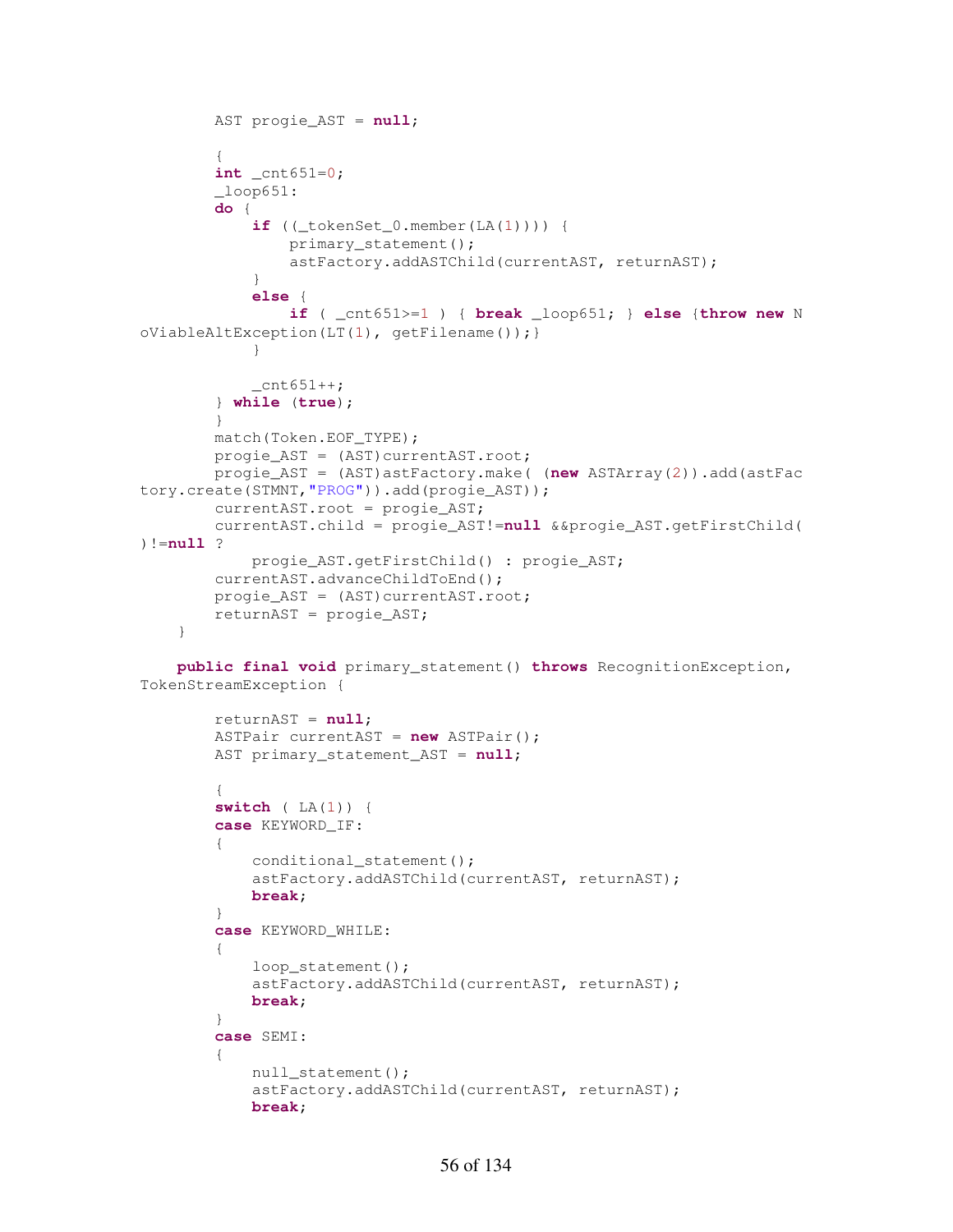```
 } 
         case KEYWORD_DISP: 
\{ display_statement(); 
             astFactory.addASTChild(currentAST, returnAST); 
             break; 
 } 
         case KEYWORD_WAIT: 
\{wait statement();
             astFactory.addASTChild(currentAST, returnAST); 
             break; 
         } 
         case KEYWORD_SEND: 
         case KEYWORD_EXPECT: 
         case KEYWORD_INTERACT: 
         case KEYWORD_OPEN: 
         case KEYWORD_CLOSE: 
         { 
             communications_statement(); 
             astFactory.addASTChild(currentAST, returnAST); 
             break; 
 } 
         default: 
            if ((\text{tokenSet}\_1.\text{member}(\text{LA}(1))) \& (\text{LA}(2)) == \text{SEMI} || \text{LA}(2) == \text{NOT}EQUAL||LA(2) ==EQUAL)) {
                expression statement();
                 astFactory.addASTChild(currentAST, returnAST); 
 } 
            else if (LA(1) == ID) && (LA(2) == ASSIGNEQUAL) {
                assignment statement();
                 astFactory.addASTChild(currentAST, returnAST); 
 } 
         else { 
             throw new NoViableAltException(LT(1), getFilename()); 
 } 
 } 
 } 
        primary_statement_AST = (AST)currentAST.root;
         primary_statement_AST = (AST)astFactory.make( (new ASTArray(2))
.add(astFactory.create(STMNT,"STMNT")).add(primary_statement_AST));
         currentAST.root = primary_statement_AST; 
         currentAST.child = primary_statement_AST!=null &&primary_statem
ent_AST.getFirstChild()!=null ? 
             primary_statement_AST.getFirstChild() : primary_statement_A
ST; 
         currentAST.advanceChildToEnd(); 
        primary statement AST = (AST)currentAST.root;
         returnAST = primary_statement_AST; 
     } 
     public final void expression_statement() throws RecognitionExceptio
n, TokenStreamException { 
         returnAST = null; 
         ASTPair currentAST = new ASTPair();
```
AST expression statement AST =  $null$ ;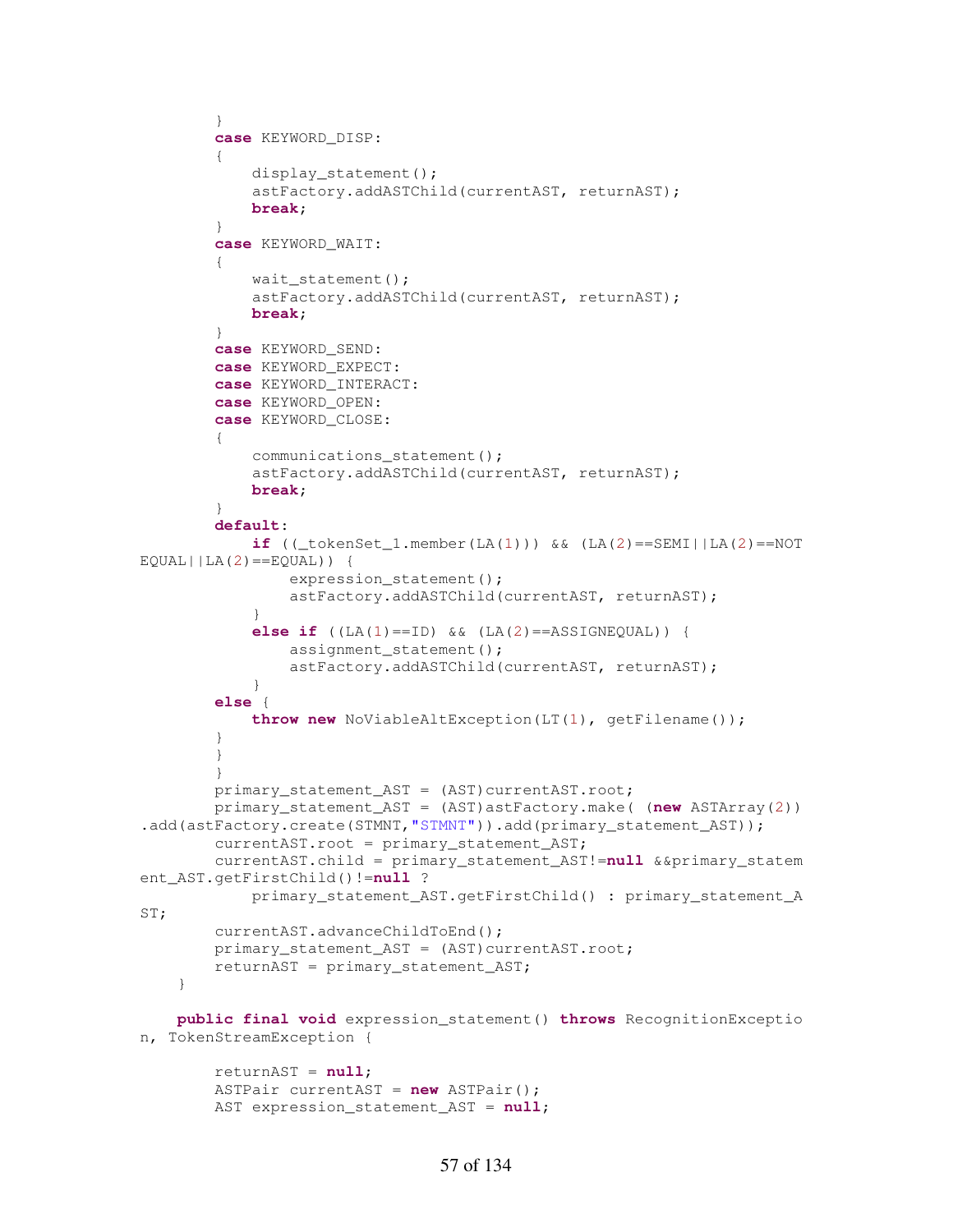```
 primary_expression(); 
     astFactory.addASTChild(currentAST, returnAST); 
     match(SEMI); 
    expression_statement_AST = (AST)currentAST.root;
     returnAST = expression_statement_AST; 
 }
```

```
 public final void assignment_statement() throws RecognitionExceptio
n, TokenStreamException {
```

```
 returnAST = null; 
        ASTPair currentAST = new ASTPair(); 
        AST assignment_statement_AST = null; 
        identifier_expression(); 
        astFactory.addASTChild(currentAST, returnAST); 
        AST tmp3_AST = null; 
        tmp3_AST = astFactory.create(LT(1)); 
        astFactory.makeASTRoot(currentAST, tmp3_AST); 
        match(ASSIGNEQUAL); 
\{ switch ( LA(1)) { 
        case DECLIT: 
        case STRLIT: 
        case HEXLIT: 
        case OCTLIT: 
        case BINLIT: 
        case CHARLIT: 
\{ literal_expression(); 
             astFactory.addASTChild(currentAST, returnAST); 
            break; 
         } 
        case ID: 
\{identifier expression();
             astFactory.addASTChild(currentAST, returnAST); 
             break; 
 } 
         case PATLIT: 
\{ pattern_expression(); 
             astFactory.addASTChild(currentAST, returnAST); 
            break; 
 } 
         default: 
         { 
             throw new NoViableAltException(LT(1), getFilename()); 
 } 
         } 
         } 
        match(SEMI); 
       assignment statement AST = (AST)currentAST.root;
       returnAST = assignment statement AST;
```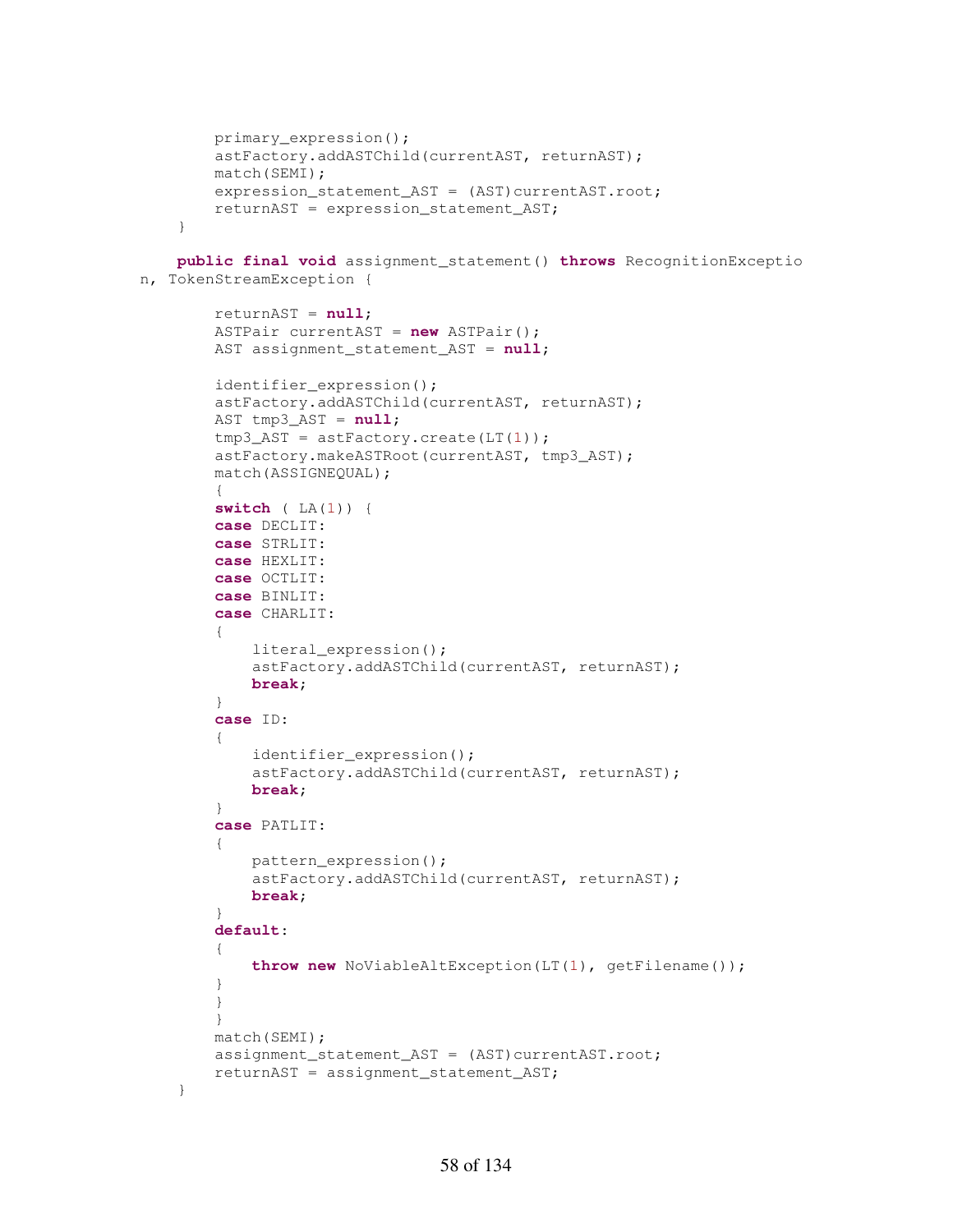```
 public final void conditional_statement() throws RecognitionExcepti
on, TokenStreamException { 
         returnAST = null; 
         ASTPair currentAST = new ASTPair(); 
         AST conditional_statement_AST = null; 
         AST tmp5_AST = null; 
         tmp5_AST = astFactory.create(LT(1)); 
         astFactory.makeASTRoot(currentAST, tmp5_AST); 
         match(KEYWORD_IF); 
         match(LPAREN); 
         equality_expression(); 
         astFactory.addASTChild(currentAST, returnAST); 
         match(RPAREN); 
         compound_statement(); 
         astFactory.addASTChild(currentAST, returnAST); 
\{ switch ( LA(1)) { 
         case KEYWORD_ELSE: 
         { 
             match(KEYWORD_ELSE); 
             compound_statement(); 
             astFactory.addASTChild(currentAST, returnAST); 
             break; 
         } 
         case SEMI: 
\{ break; 
 } 
         default: 
\{ throw new NoViableAltException(LT(1), getFilename()); 
 } 
         } 
 } 
         match(SEMI); 
        conditional statement AST = (AST)currentAST.root;
         returnAST = conditional_statement_AST; 
     } 
    public final void loop_statement() throws RecognitionException, Tok
enStreamException { 
         returnAST = null; 
         ASTPair currentAST = new ASTPair(); 
         AST loop_statement_AST = null; 
         AST tmp10_AST = null; 
         tmp10_AST = astFactory.create(LT(1)); 
         astFactory.makeASTRoot(currentAST, tmp10_AST); 
         match(KEYWORD_WHILE); 
         match(LPAREN); 
        equality expression();
```

```
 astFactory.addASTChild(currentAST, returnAST); 
 match(RPAREN);
```
compound\_statement();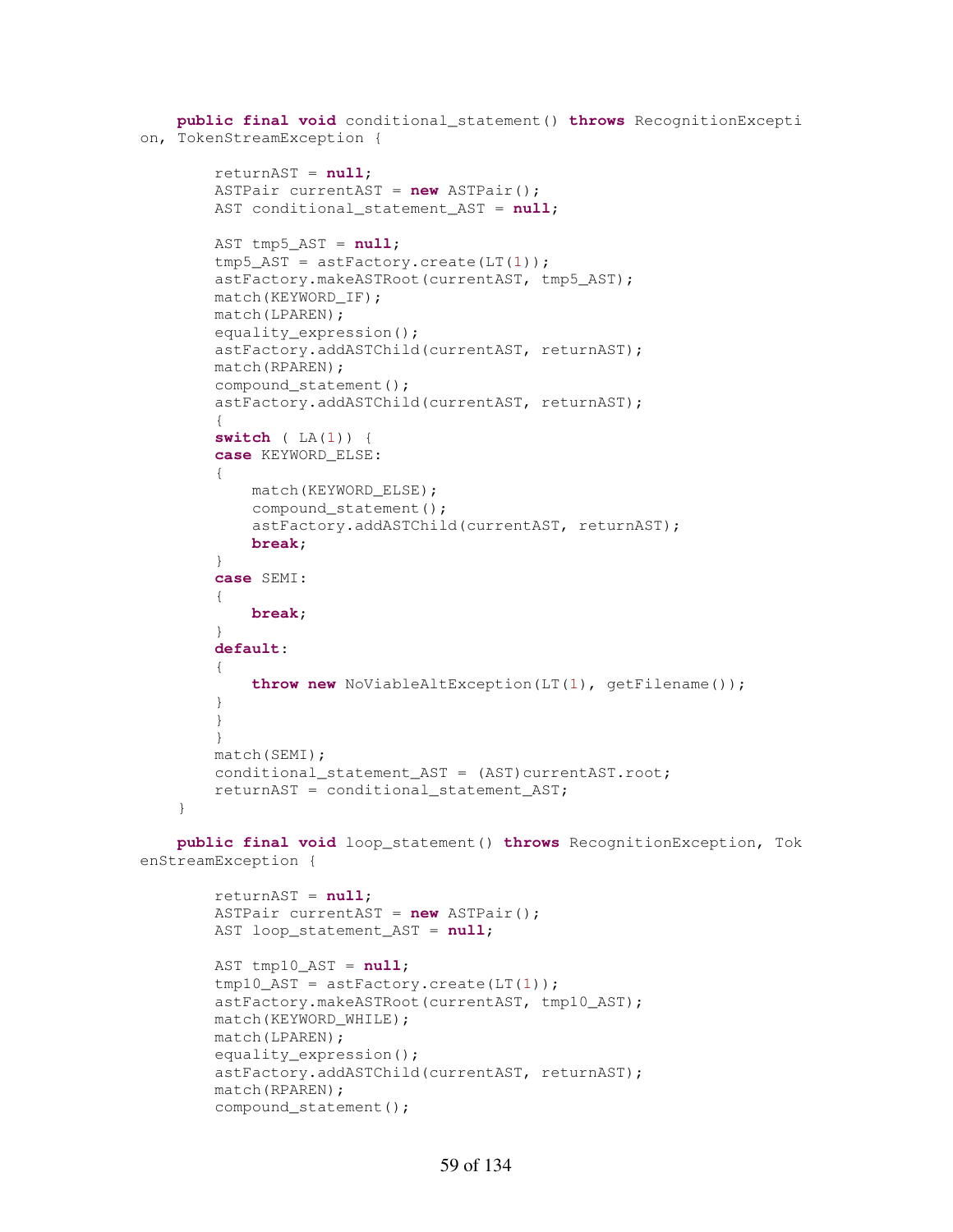```
 astFactory.addASTChild(currentAST, returnAST); 
     match(SEMI); 
    loop_statement_AST = (AST)currentAST.root;
     returnAST = loop_statement_AST; 
 }
```
 **public final void** null\_statement() **throws** RecognitionException, Tok enStreamException {

```
 returnAST = null; 
 ASTPair currentAST = new ASTPair(); 
 AST null_statement_AST = null; 
 match(SEMI); 
null_statement_AST = (AST)currentAST.root;
 returnAST = null_statement_AST;
```
}

 **public final void** display\_statement() **throws** RecognitionException, TokenStreamException {

```
 returnAST = null; 
         ASTPair currentAST = new ASTPair(); 
       AST display statement AST = null;
        AST tmp15_AST = null; 
       tmp15 AST = astFactory.create(LT(1));
        astFactory.makeASTRoot(currentAST, tmp15_AST); 
        match(KEYWORD_DISP); 
\{ switch ( LA(1)) { 
         case ID: 
\{identifier expression();
             astFactory.addASTChild(currentAST, returnAST); 
             break; 
 } 
         case DECLIT: 
         case STRLIT: 
         case HEXLIT: 
         case OCTLIT: 
        case BINLIT: 
        case CHARLIT: 
\{ literal_expression(); 
             astFactory.addASTChild(currentAST, returnAST); 
             break; 
         } 
         default: 
\{ throw new NoViableAltException(LT(1), getFilename()); 
         } 
         } 
         } 
        match(SEMI); 
       display_statement_AST = (AST)currentAST.root;
         returnAST = display_statement_AST;
```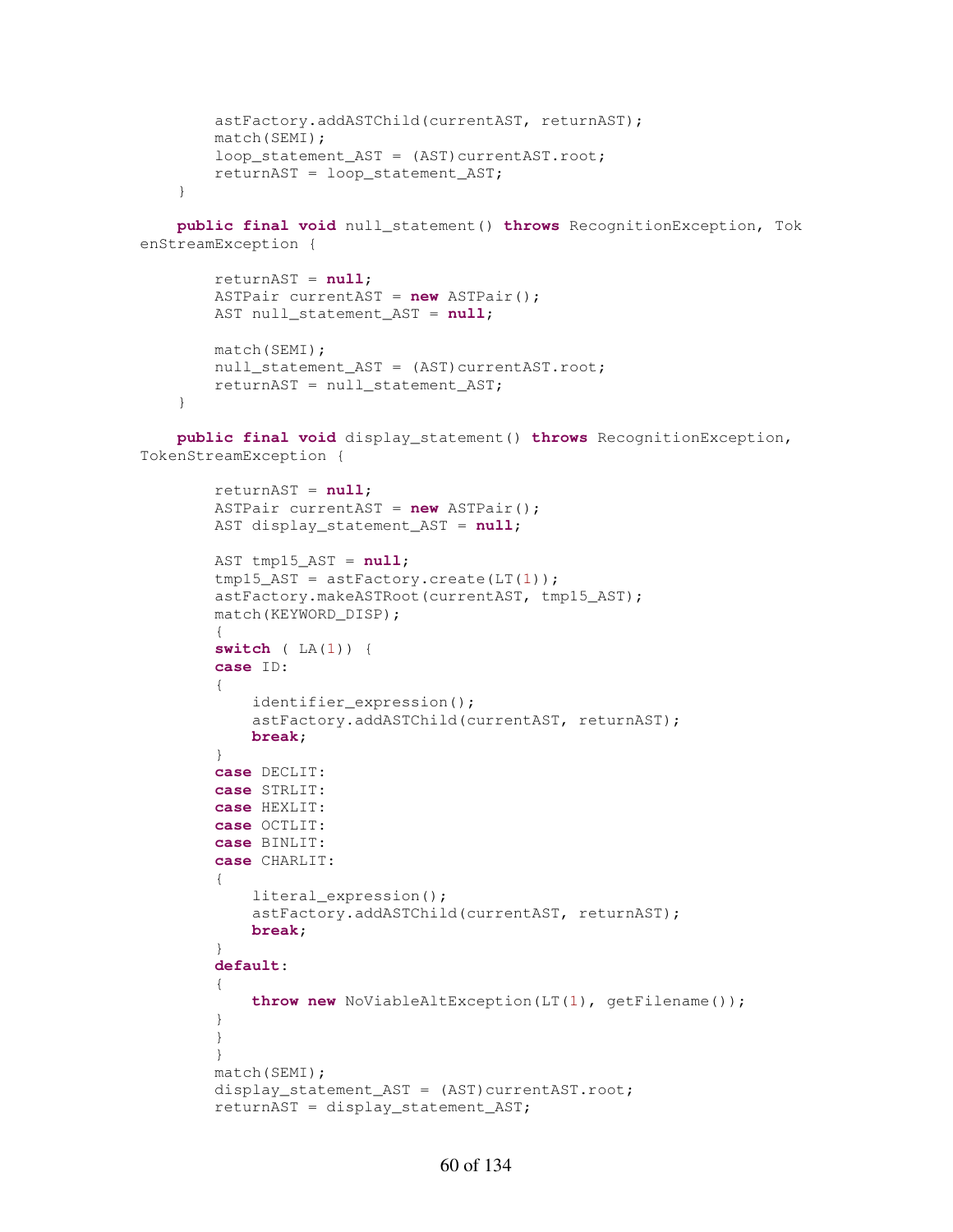}

 **public final void** wait\_statement() **throws** RecognitionException, Tok enStreamException {

```
 returnAST = null; 
     ASTPair currentAST = new ASTPair(); 
     AST wait_statement_AST = null; 
     AST tmp17_AST = null; 
    tmp17_AST = astFactory.create(LT(1)); astFactory.makeASTRoot(currentAST, tmp17_AST); 
     match(KEYWORD_WAIT); 
    AST tmp18 AST = null;
     tmp18_AST = astFactory.create(LT(1)); 
     astFactory.addASTChild(currentAST, tmp18_AST); 
     match(DECLIT); 
     match(SEMI); 
   wait_statement_AST = (AST)currentAST.root;
    returnAST = wait_statement_AST; 
 }
```
 **public final void** communications\_statement() **throws** RecognitionExce ption, TokenStreamException {

```
 returnAST = null; 
        ASTPair currentAST = new ASTPair(); 
        AST communications_statement_AST = null; 
        switch ( LA(1)) { 
        case KEYWORD_SEND: 
         { 
           send_statement();
            astFactory.addASTChild(currentAST, returnAST); 
           communications_statement_AST = (AST)currentAST.root;
            break; 
 } 
        case KEYWORD_EXPECT: 
\{expect_statement();
            astFactory.addASTChild(currentAST, returnAST); 
           communications_statement_AST = (AST)currentAST.root;
            break; 
 } 
        case KEYWORD_INTERACT: 
\{ interact_statement(); 
            astFactory.addASTChild(currentAST, returnAST); 
           communications_statement_AST = (AST)currentAST.root;
            break; 
 } 
        case KEYWORD_OPEN: 
\{ open_statement(); 
            astFactory.addASTChild(currentAST, returnAST); 
           communications_statement_AST = (AST)currentAST.root;
            break;
```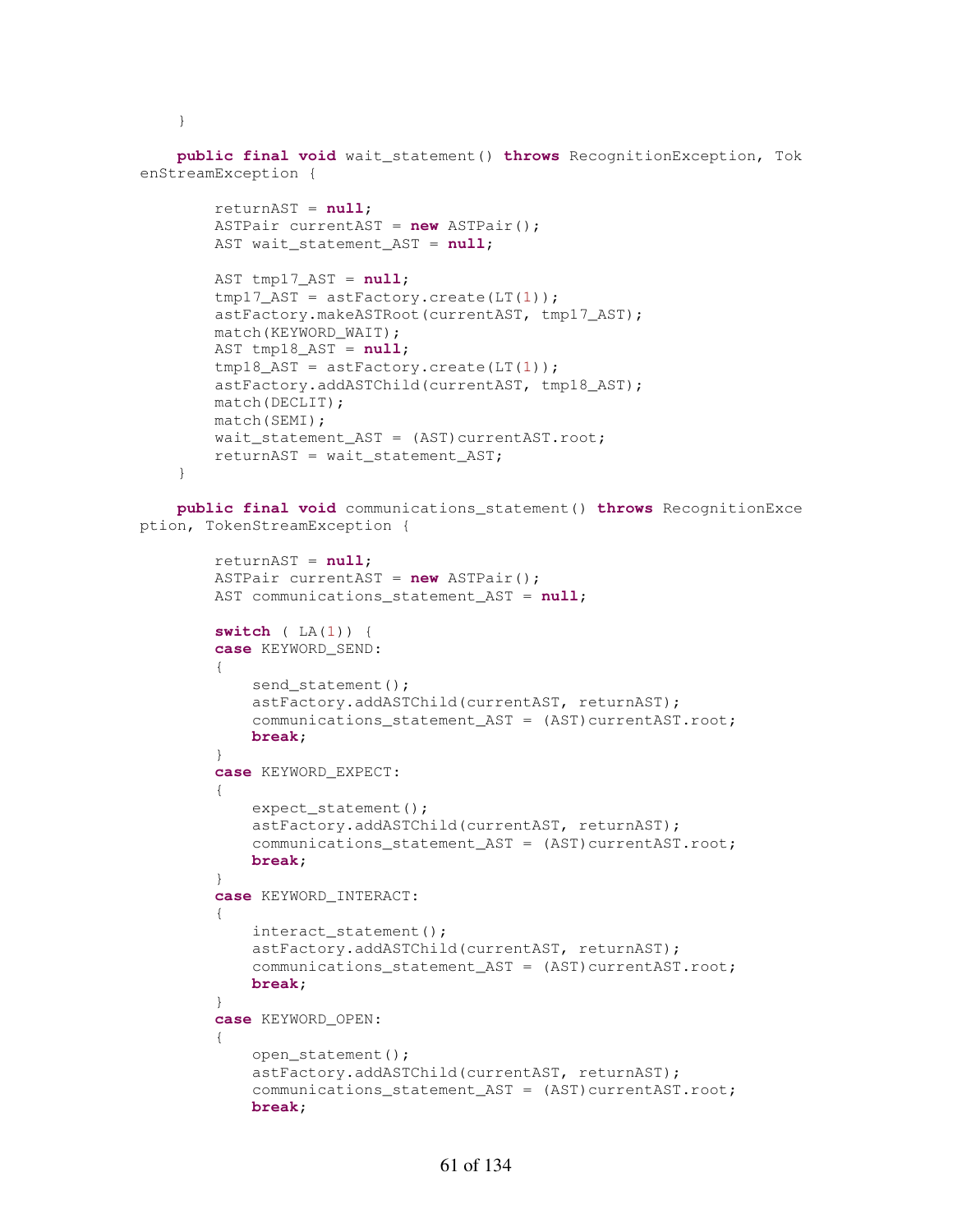```
 } 
         case KEYWORD_CLOSE: 
\{ close_statement(); 
             astFactory.addASTChild(currentAST, returnAST); 
            communications statement AST = (AST)currentAST.root;
             break; 
 } 
         default: 
         { 
             throw new NoViableAltException(LT(1), getFilename()); 
         } 
         } 
         returnAST = communications_statement_AST; 
     }
```
 **public final void** compound\_statement() **throws** RecognitionException, TokenStreamException {

```
 returnAST = null; 
        ASTPair currentAST = new ASTPair(); 
        AST compound_statement_AST = null; 
        match(LCURLY); 
        { 
       \_\loop656: do { 
           switch ( LA(1)) { 
           case KEYWORD_IF: 
\{conditional_statement();
               astFactory.addASTChild(currentAST, returnAST); 
              break; 
 } 
           case KEYWORD_WHILE: 
\{loop_statement();
               astFactory.addASTChild(currentAST, returnAST); 
              break; 
 } 
            case SEMI: 
\{ null_statement(); 
               astFactory.addASTChild(currentAST, returnAST); 
              break; 
 } 
            case KEYWORD_DISP: 
\{ display_statement(); 
               astFactory.addASTChild(currentAST, returnAST); 
              break; 
 } 
           case KEYWORD_WAIT: 
\{wait statement();
               astFactory.addASTChild(currentAST, returnAST); 
              break;
```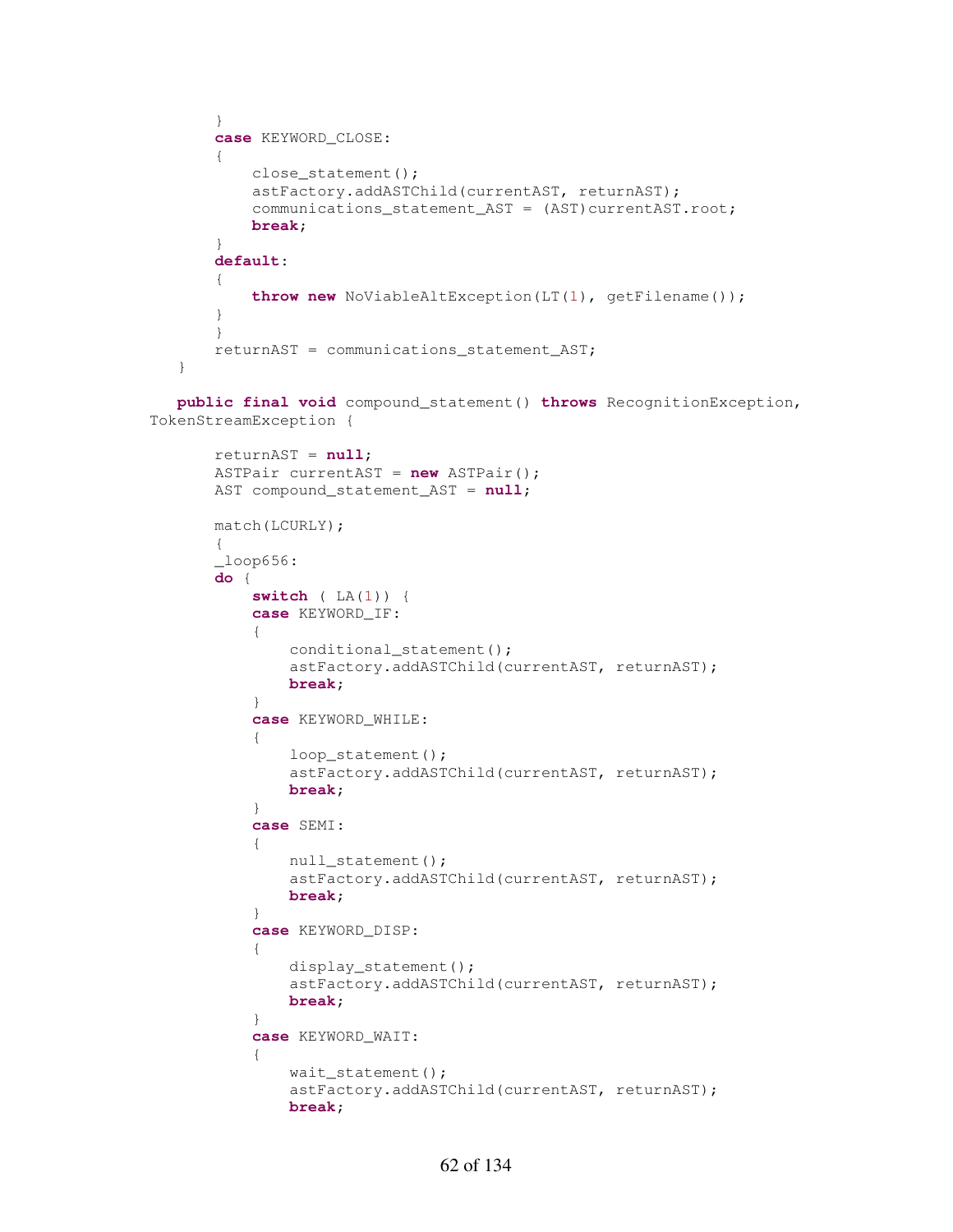```
 } 
             case KEYWORD_SEND: 
             case KEYWORD_EXPECT: 
             case KEYWORD_INTERACT: 
             case KEYWORD_OPEN: 
             case KEYWORD_CLOSE: 
\{ communications_statement(); 
                 astFactory.addASTChild(currentAST, returnAST); 
                break; 
 } 
             default: 
                if ((\text{tokenSet}\_1.\text{member}(\text{LA}(1))) \& (L\AA(2)) == \text{SEMI} || \text{LA}(2) ===NOTEQUAL | | LA(2) = =EQUAL)) {
                    expression_statement();
                    astFactory.addASTChild(currentAST, returnAST); 
 } 
                else if ((LA(1)==ID) \& (LA(2)==ASSIGNEQUAL)) assignment_statement(); 
                    astFactory.addASTChild(currentAST, returnAST); 
 } 
             else { 
                 break _loop656; 
 } 
 } 
         } while (true); 
         } 
        match(RCURLY); 
        compound_statement_AST = (AST)currentAST.root; 
         compound_statement_AST = (AST)astFactory.make( (new ASTArray(2)
).add(astFactory.create(STMNT,"CTMNT")).add(compound_statement_AST));
         currentAST.root = compound_statement_AST; 
         currentAST.child = compound_statement_AST!=null &&compound_stat
ement_AST.getFirstChild()!=null ? 
             compound_statement_AST.getFirstChild() : compound_statement
_AST; 
         currentAST.advanceChildToEnd(); 
        compound statement AST = (AST)currentAST.root;
        returnAST = compound_statement_AST; 
     } 
    public final void primary_expression() throws RecognitionException,
```

```
 TokenStreamException {
```

```
 returnAST = null; 
         ASTPair currentAST = new ASTPair(); 
         AST primary_expression_AST = null; 
         switch ( LA(1)) { 
         case DECLIT: 
         case STRLIT: 
         case HEXLIT: 
         case OCTLIT: 
         case BINLIT: 
         case CHARLIT: 
\{ literal_expression();
```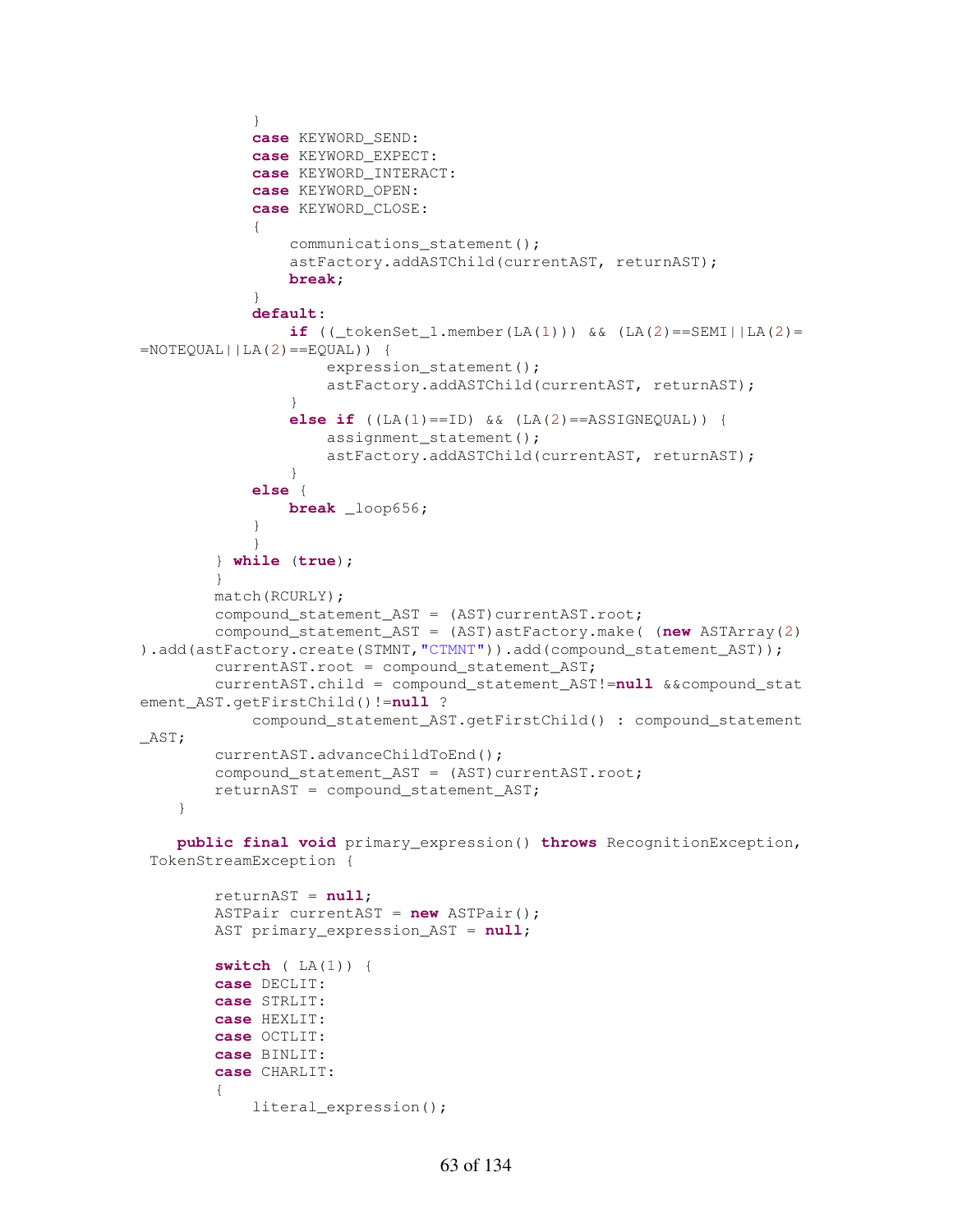```
 astFactory.addASTChild(currentAST, returnAST); 
             primary_expression_AST = (AST)currentAST.root; 
             break; 
 } 
         case PATLIT: 
\{ pattern_expression(); 
             astFactory.addASTChild(currentAST, returnAST); 
             primary_expression_AST = (AST)currentAST.root; 
             break; 
 } 
         default: 
            if ((LA(1) == ID) & & (LA(2) == SEMI)) {
                 identifier_expression(); 
                 astFactory.addASTChild(currentAST, returnAST); 
                 primary_expression_AST = (AST)currentAST.root; 
 } 
            else if (LA(1) == ID) & (LA(2) == NOTEQUAL | LA(2) == EQUAL) {
                 equality_expression(); 
                 astFactory.addASTChild(currentAST, returnAST); 
                primary_expression_AST = (AST)currentAST.root;
 } 
         else { 
             throw new NoViableAltException(LT(1), getFilename()); 
 } 
 } 
        returnAST = primary expression AST;
     } 
    public final void identifier_expression() throws RecognitionExcepti
on, TokenStreamException { 
         returnAST = null; 
         ASTPair currentAST = new ASTPair(); 
         AST identifier_expression_AST = null; 
        AST tmp22\_AST = null;tmp22 AST = astFactory.create(LT(1)); astFactory.addASTChild(currentAST, tmp22_AST); 
        match(ID); 
        identifier_expression_AST = (AST)currentAST.root; 
        returnAST = identifier_expression_AST; 
     } 
    public final void literal_expression() throws RecognitionException,
  TokenStreamException { 
         returnAST = null; 
         ASTPair currentAST = new ASTPair(); 
         AST literal_expression_AST = null; 
\{ switch ( LA(1)) { 
         case STRLIT: 
\{ AST tmp23_AST = null; 
            tmp23_AST = astFactory.create(LT(1));
```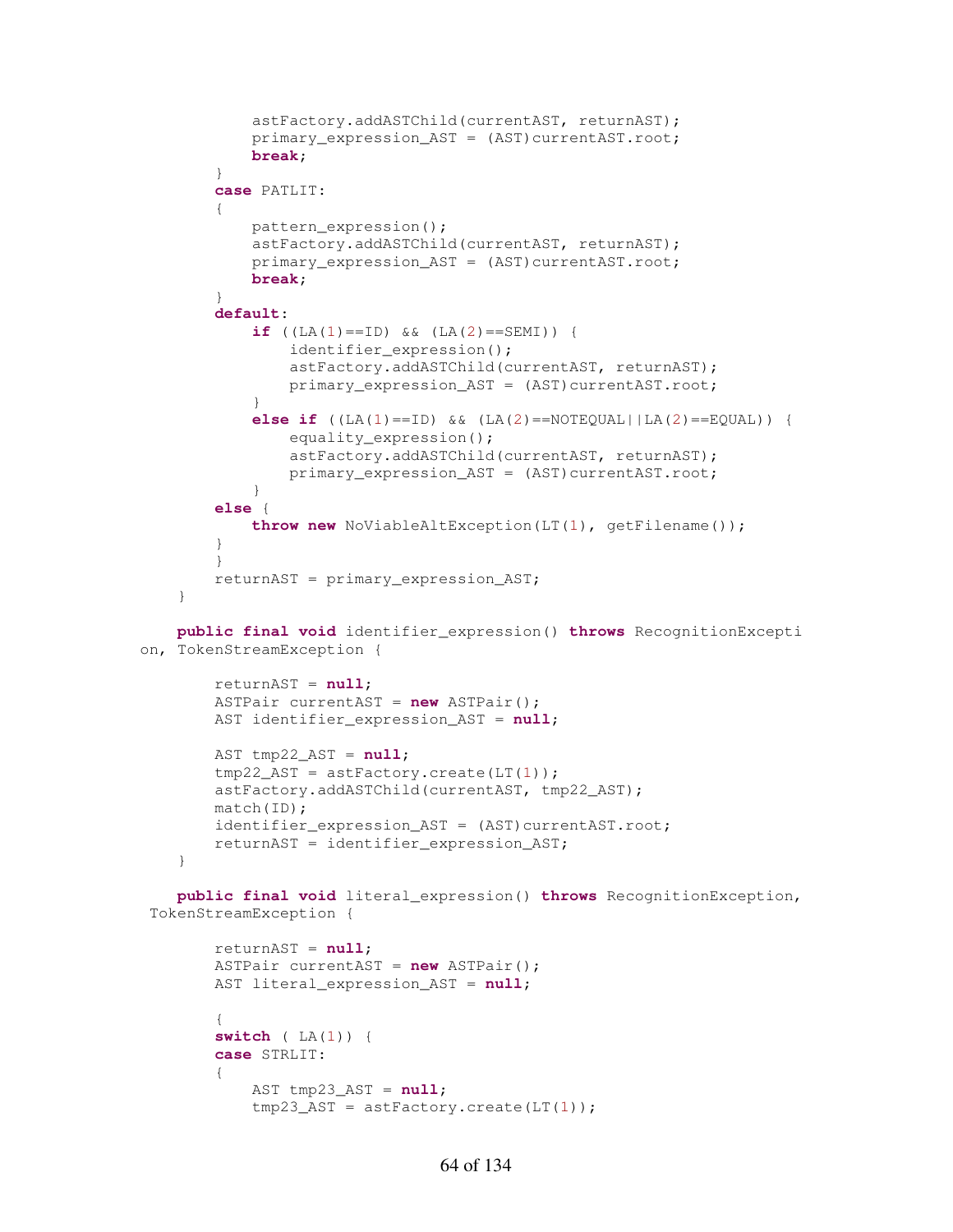```
 astFactory.addASTChild(currentAST, tmp23_AST); 
             match(STRLIT); 
             break; 
 } 
         case CHARLIT: 
\{ AST tmp24_AST = null; 
            tmp24\_AST = astFactory.create(LT(1)); astFactory.addASTChild(currentAST, tmp24_AST); 
             match(CHARLIT); 
             break; 
         } 
         case DECLIT: 
\{ AST tmp25_AST = null; 
             tmp25_AST = astFactory.create(LT(1)); 
             astFactory.addASTChild(currentAST, tmp25_AST); 
             match(DECLIT); 
            break; 
         } 
        case HEXLIT: 
\{ AST tmp26_AST = null; 
            tmp26\_AST = astFactory.create(LT(1)); astFactory.addASTChild(currentAST, tmp26_AST); 
             match(HEXLIT); 
             break; 
         } 
        case OCTLIT: 
\{ AST tmp27_AST = null; 
             tmp27_AST = astFactory.create(LT(1)); 
             astFactory.addASTChild(currentAST, tmp27_AST); 
             match(OCTLIT); 
             break; 
         } 
         case BINLIT: 
\{ AST tmp28_AST = null; 
            tmp28_AST = astFactory.create(LT(1)); astFactory.addASTChild(currentAST, tmp28_AST); 
             match(BINLIT); 
            break; 
 } 
         default: 
         { 
             throw new NoViableAltException(LT(1), getFilename()); 
 } 
         } 
 } 
        literal_expression_AST = (AST)currentAST.root; 
        returnAST = literal_expression_AST;
```

```
 public final void pattern_expression() throws RecognitionException,
 TokenStreamException {
```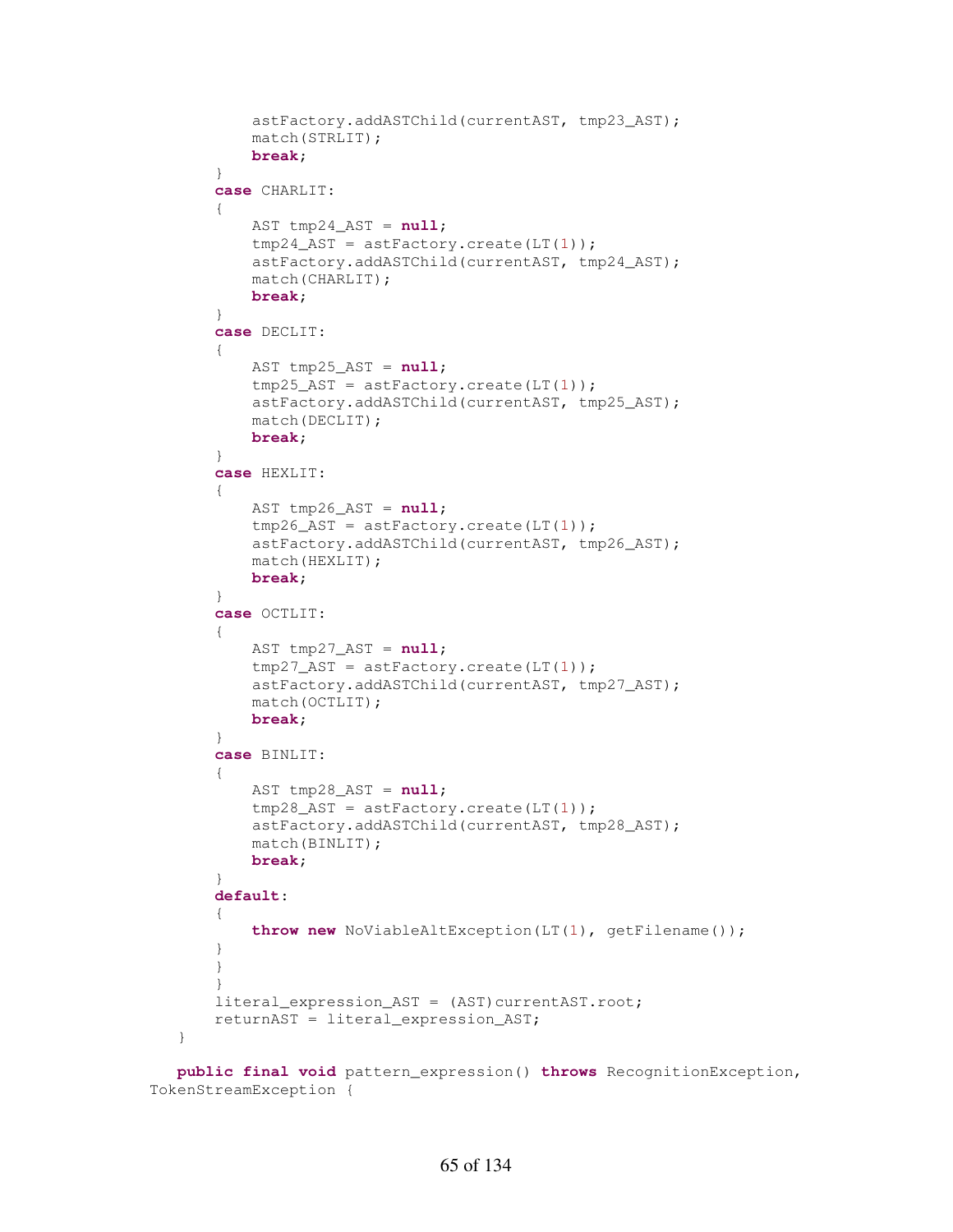```
 returnAST = null; 
         ASTPair currentAST = new ASTPair(); 
        AST pattern_expression_AST = null; 
        AST tmp29_AST = null; 
       tmp29 AST = astFactory.create(LT(1));
        astFactory.addASTChild(currentAST, tmp29_AST); 
        match(PATLIT); 
        pattern_expression_AST = (AST)currentAST.root; 
        returnAST = pattern_expression_AST; 
     } 
    public final void equality_expression() throws RecognitionException
, TokenStreamException { 
         returnAST = null; 
         ASTPair currentAST = new ASTPair(); 
        AST equality_expression_AST = null; 
         identifier_expression(); 
         astFactory.addASTChild(currentAST, returnAST); 
\{\{ switch ( LA(1)) { 
         case NOTEQUAL: 
\{AST tmp30_AST = null;tmp30 AST = astFactory.create(LT(1));
             astFactory.makeASTRoot(currentAST, tmp30_AST);
```

```
 match(NOTEQUAL); 
            break; 
        } 
        case EQUAL: 
         { 
            AST tmp31_AST = null; 
            tmp31_AST = astFactory.create(LT(1)); 
            astFactory.makeASTRoot(currentAST, tmp31_AST); 
            match(EQUAL); 
            break; 
 } 
        default: 
\{ throw new NoViableAltException(LT(1), getFilename()); 
 } 
 } 
 } 
        literal_expression(); 
        astFactory.addASTChild(currentAST, returnAST); 
 } 
       equality_expression_AST = (AST)currentAST.root;
        returnAST = equality_expression_AST;
```
 **public final void** send\_statement() **throws** RecognitionException, Tok enStreamException {

```
 returnAST = null;
```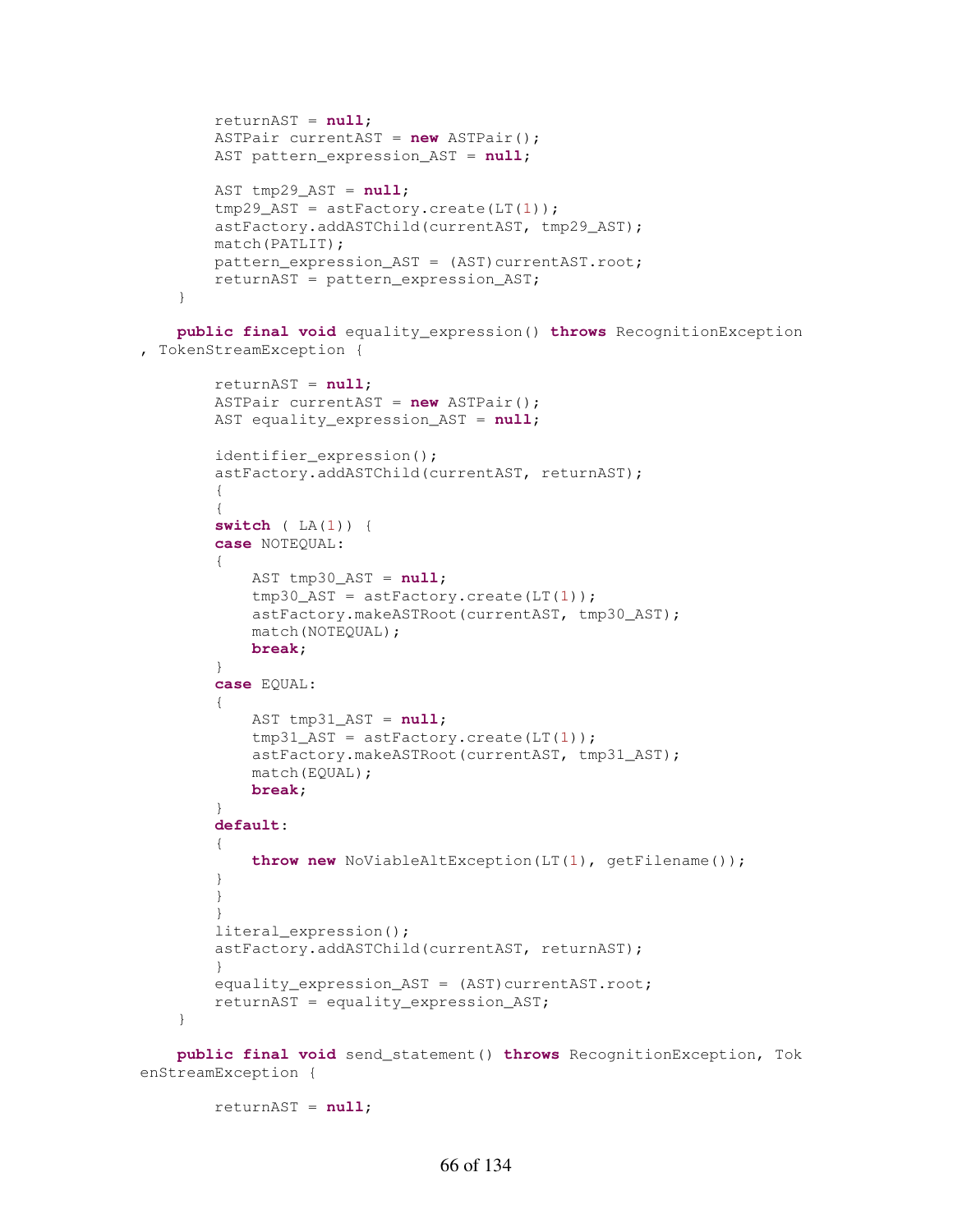```
 ASTPair currentAST = new ASTPair(); 
         AST send_statement_AST = null; 
         AST tmp32_AST = null; 
         tmp32_AST = astFactory.create(LT(1)); 
         astFactory.makeASTRoot(currentAST, tmp32_AST); 
         match(KEYWORD_SEND); 
\{ switch ( LA(1)) { 
         case ID: 
\{ AST tmp33_AST = null; 
             tmp33_AST = astFactory.create(LT(1)); 
             astFactory.addASTChild(currentAST, tmp33_AST); 
             match(ID); 
             break; 
         } 
         case STRLIT: 
         { 
             AST tmp34_AST = null; 
            tmp34 AST = astFactory.create(LT(1));
             astFactory.addASTChild(currentAST, tmp34_AST); 
             match(STRLIT); 
             break; 
         } 
         case DECLIT: 
\{ AST tmp35_AST = null; 
            tmp35\_AST = astFactory.create(LT(1)); astFactory.addASTChild(currentAST, tmp35_AST); 
             match(DECLIT); 
             break; 
         } 
         case HEXLIT: 
         { 
\{ int _cnt671=0; 
            \angleloop671:
             do { 
                if (LA(1) == HEXLIT) {
                     AST tmp36_AST = null; 
                    tmp36_AST = astFactory.create(LT(1)); 
                    astFactory.addASTChild(currentAST, tmp36_AST); 
                    match(HEXLIT); 
 } 
                else { 
                     if ( _cnt671>=1 ) { break _loop671; } else {throw n
ew NoViableAltException(LT(1), getFilename());} 
 } 
                 _{\text{cnt671++}}; } while (true); 
 } 
             break; 
         } 
         case OCTLIT: 
\{
```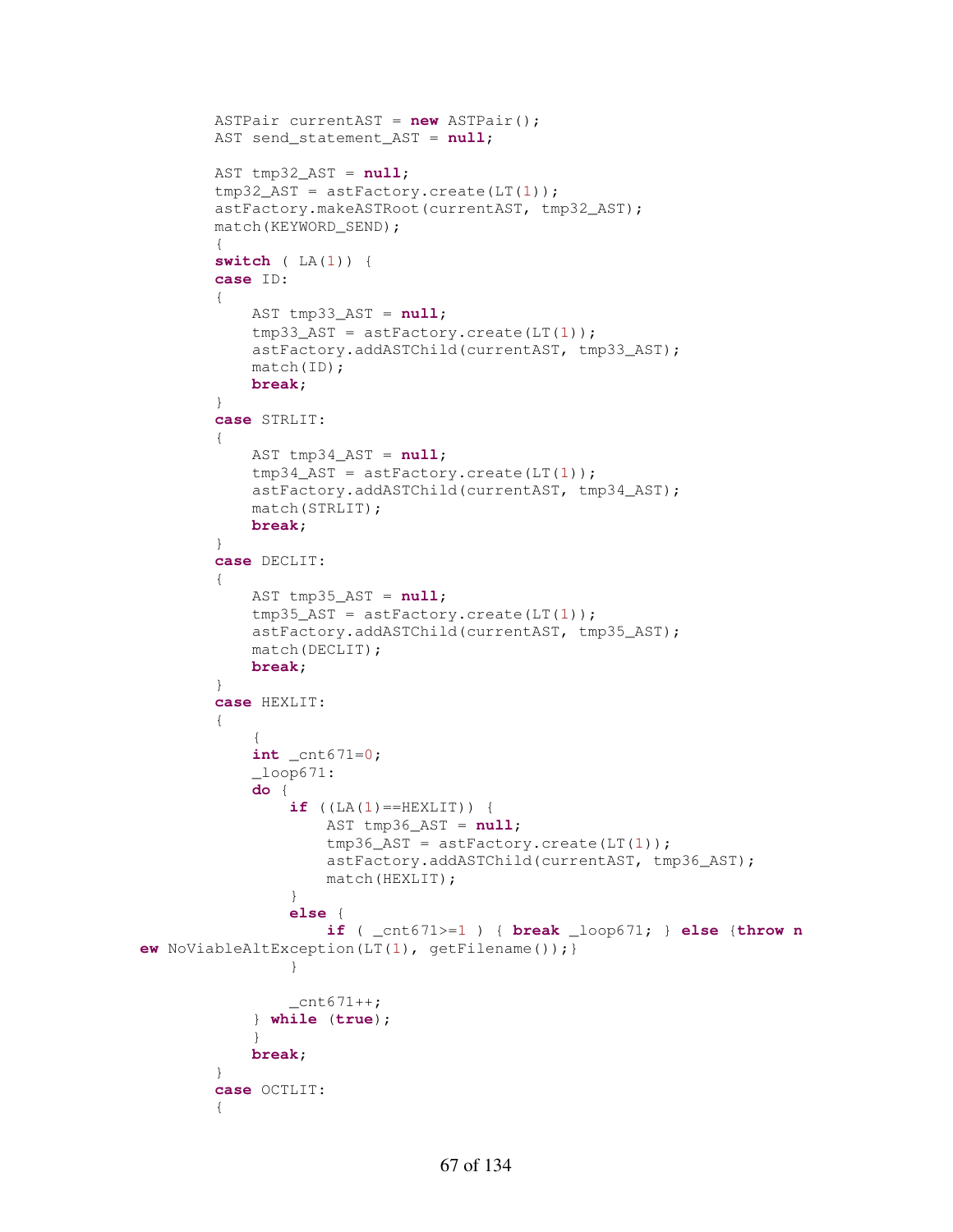```
\{ int _cnt673=0; 
           \_\text{loop673}: do { 
               if (LA(1) == OCTLIT) {
                    AST tmp37_AST = null; 
                   tmp37_AST = astFactory.create(LT(1)); 
                   astFactory.addASTChild(currentAST, tmp37_AST); 
                   match(OCTLIT); 
 } 
               else { 
                    if ( _cnt673>=1 ) { break _loop673; } else {throw n
ew NoViableAltException(LT(1), getFilename());} 
 } 
               Cnt673++; } while (true); 
 } 
            break; 
        } 
        case BINLIT: 
\{\{ int _cnt675=0; 
           \_\loop675: do { 
               if (LA(1) == BINLIT) {
                    AST tmp38_AST = null; 
                   tmp38_AST = astFactory.create(LT(1)); 
                   astFactory.addASTChild(currentAST, tmp38_AST); 
                   match(BINLIT); 
 } 
               else { 
                    if ( _cnt675>=1 ) { break _loop675; } else {throw n
ew NoViableAltException(LT(1), getFilename());} 
 } 
               cnt675++; } while (true); 
 } 
            break; 
 } 
        default: 
\{ throw new NoViableAltException(LT(1), getFilename()); 
        } 
        } 
        } 
        match(SEMI); 
       send_statement_AST = (AST) currentAST.root;
        returnAST = send_statement_AST; 
    } 
    public final void expect_statement() throws RecognitionException, T
okenStreamException {
```

```
 returnAST = null;
```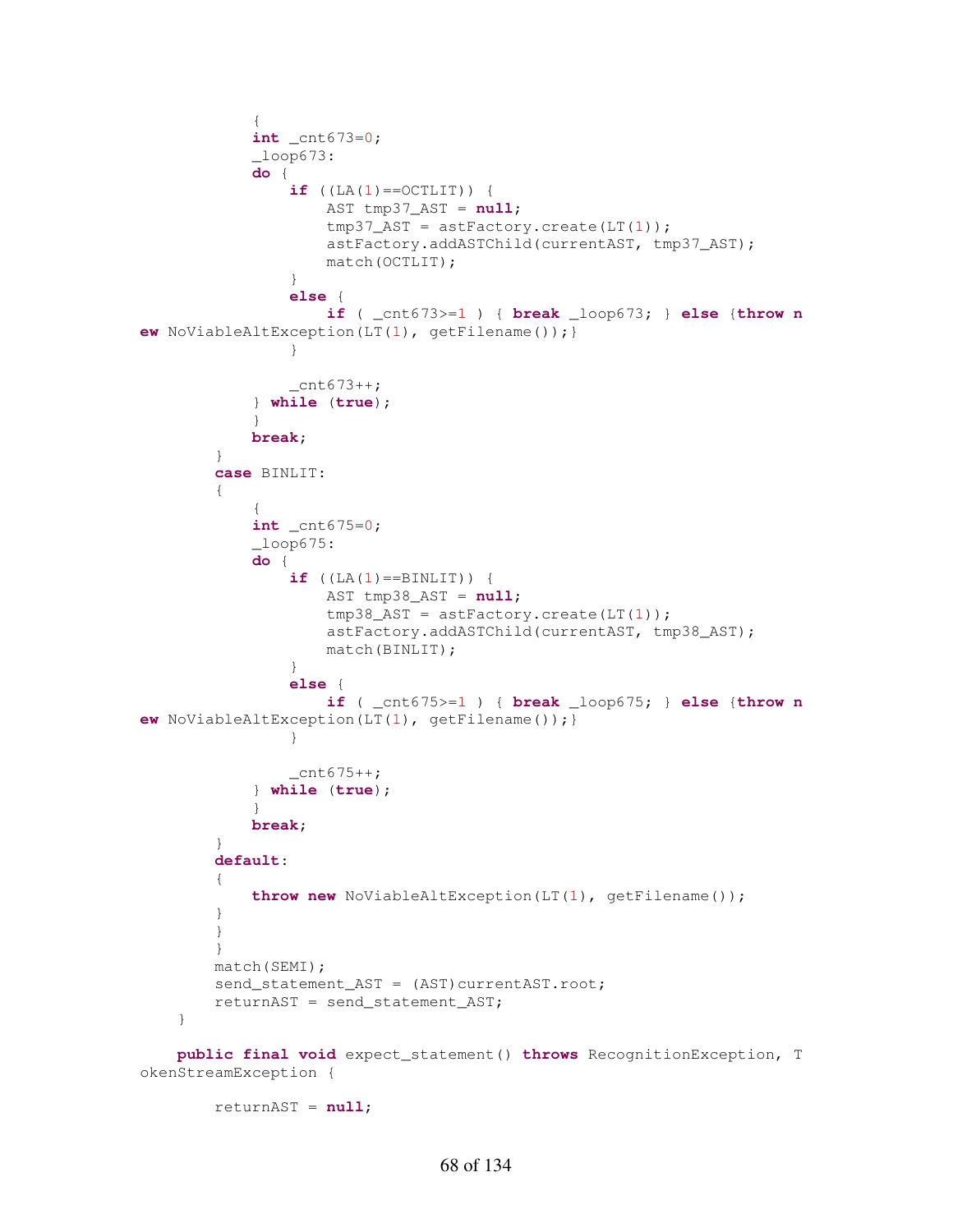```
 ASTPair currentAST = new ASTPair(); 
        AST expect_statement_AST = null; 
        AST tmp40_AST = null; 
       tmp40_AST = astFactory.create(LT(1)); astFactory.makeASTRoot(currentAST, tmp40_AST); 
       match(KEYWORD_EXPECT);
\{ switch ( LA(1)) { 
        case DECLIT: 
        case STRLIT: 
        case HEXLIT: 
        case OCTLIT: 
        case BINLIT: 
        case CHARLIT: 
        case PATLIT: 
         { 
             valid_pairs_list_expect(); 
             astFactory.addASTChild(currentAST, returnAST); 
            break; 
         } 
        case LCURLY: 
\{\{ match(LCURLY); 
\{ int _cnt680=0; 
            \_\loop680: do { 
                if ((\text{tokenSet}_2.\text{member}(\text{LA}(1)))) valid_pairs_list_expect(); 
                    astFactory.addASTChild(currentAST, returnAST); 
 } 
                else { 
                     if ( _cnt680>=1 ) { break _loop680; } else {throw n
ew NoViableAltException(LT(1), getFilename());} 
 } 
                _{\text{cnt680++}}; } while (true); 
 } 
            match(RCURLY); 
 } 
            break; 
 } 
        default: 
         { 
             throw new NoViableAltException(LT(1), getFilename()); 
 } 
 } 
         } 
        match(SEMI); 
       expect_statement_AST = (AST)currentAST.root;
        returnAST = expect_statement_AST; 
     } 
    public final void interact_statement() throws RecognitionException,
```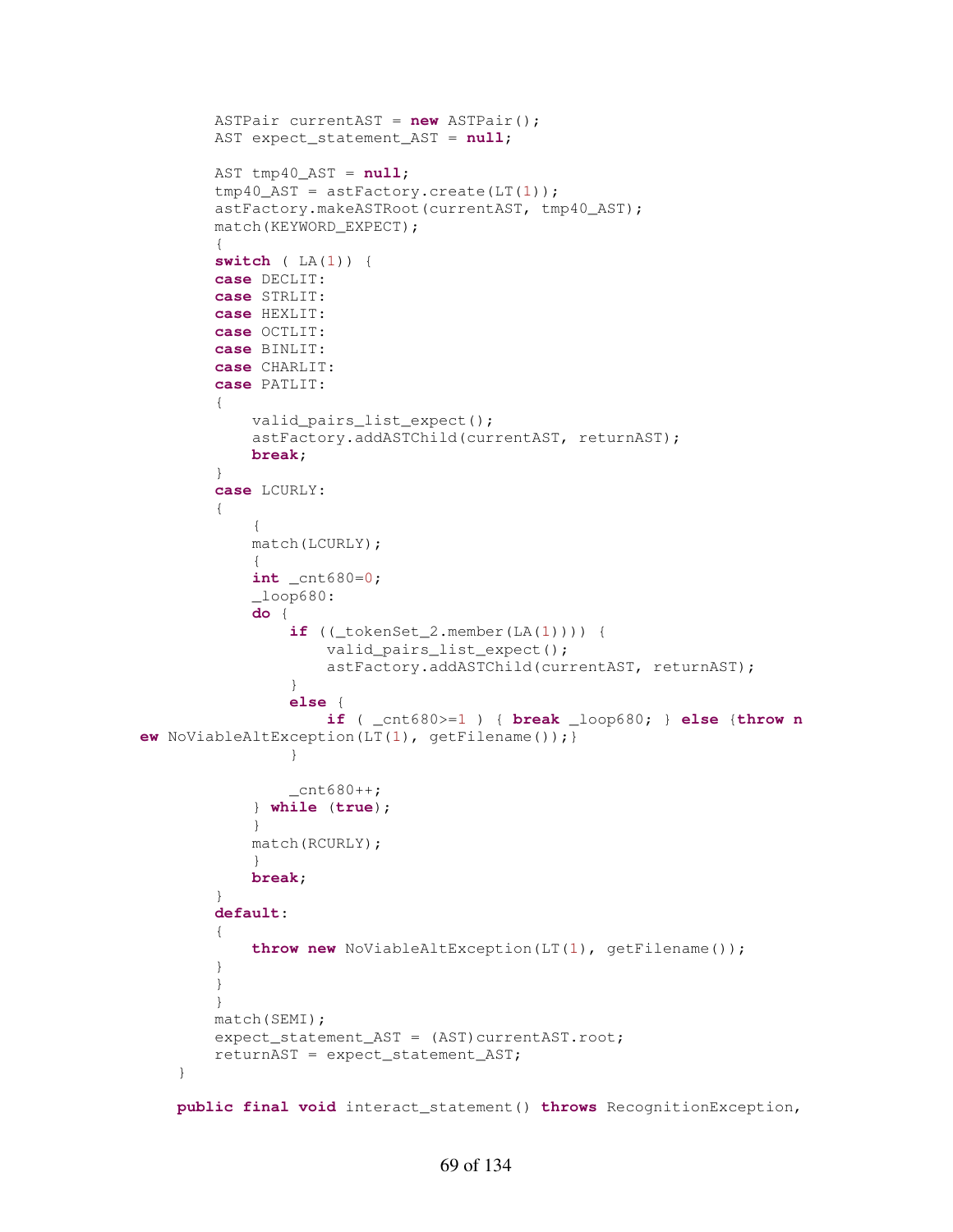```
 TokenStreamException {
```

```
 returnAST = null; 
        ASTPair currentAST = new ASTPair(); 
        AST interact_statement_AST = null; 
        AST tmp44_AST = null; 
       tmp44\_AST = astFactory.create(LT(1)); astFactory.makeASTRoot(currentAST, tmp44_AST); 
        match(KEYWORD_INTERACT); 
\{ switch ( LA(1)) { 
        case CHARLIT: 
        { 
\{ valid_pairs_list_interact(); 
            astFactory.addASTChild(currentAST, returnAST); 
 } 
            break; 
        } 
        case LCURLY: 
\{\{ match(LCURLY); 
\{ int _cnt700=0; 
           \_\text{loop700}:
            do { 
               if (IA(1)=CHARLIT) } {
                    valid_pairs_list_interact(); 
                   astFactory.addASTChild(currentAST, returnAST); 
 } 
               else { 
                    if ( _cnt700>=1 ) { break _loop700; } else {throw n
ew NoViableAltException(LT(1), getFilename());} 
 } 
               _{\text{cnt700++}}; } while (true); 
 } 
            match(RCURLY); 
 } 
            break; 
 } 
        default: 
        { 
            throw new NoViableAltException(LT(1), getFilename()); 
 } 
        } 
 } 
        match(SEMI); 
        interact_statement_AST = (AST)currentAST.root; 
        returnAST = interact_statement_AST; 
    }
```

```
 public final void open_statement() throws RecognitionException, Tok
enStreamException {
```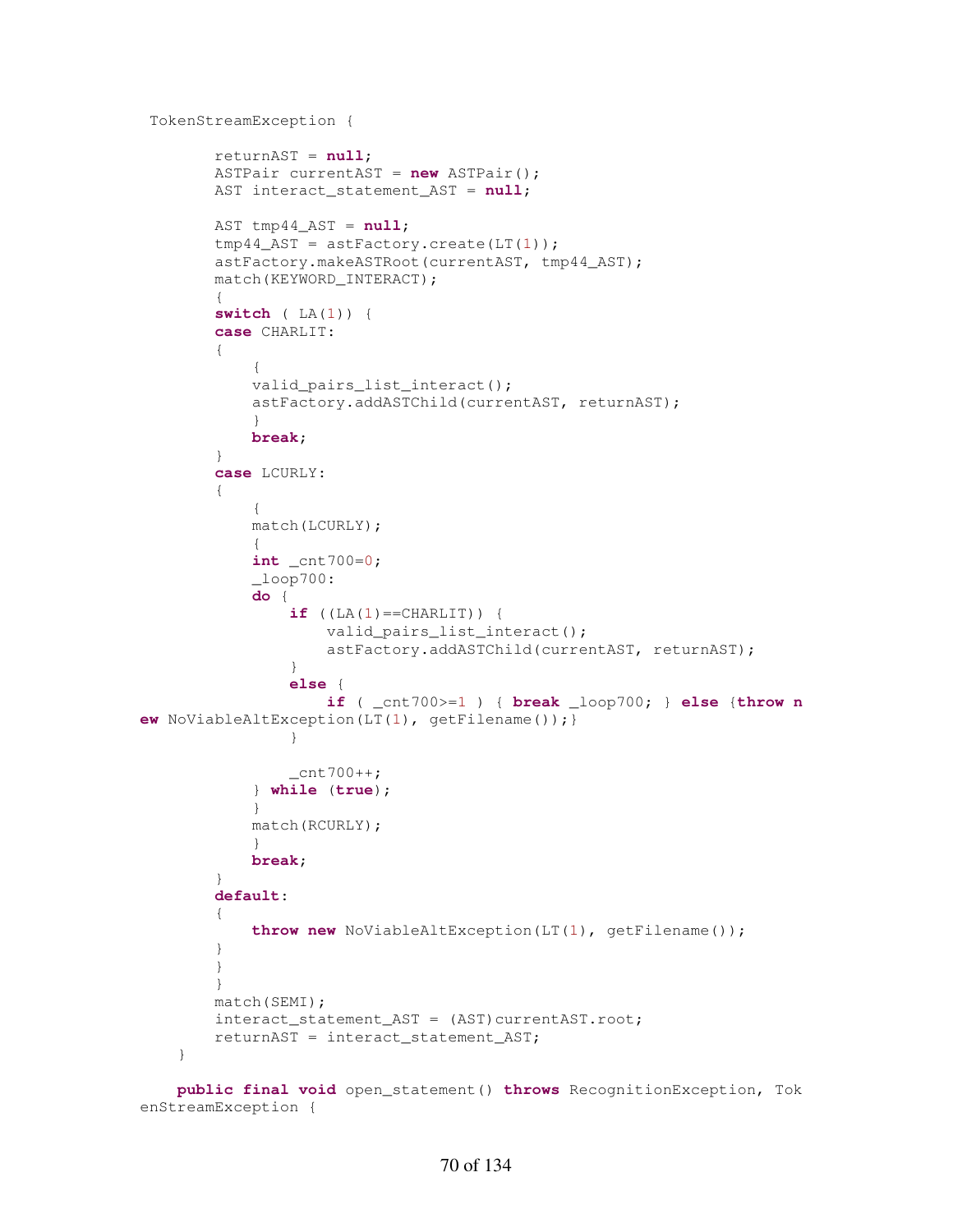```
 returnAST = null; 
 ASTPair currentAST = new ASTPair(); 
AST open statement AST = null;
AST tmp48_AST = null;tmp48AST = astFactory.create(LT(1)); astFactory.makeASTRoot(currentAST, tmp48_AST); 
 match(KEYWORD_OPEN); 
 AST tmp49_AST = null; 
tmp49\_AST = astFactory.create(LT(1)); astFactory.addASTChild(currentAST, tmp49_AST); 
 match(STRLIT); 
 AST tmp50_AST = null; 
 tmp50_AST = astFactory.create(LT(1)); 
 astFactory.addASTChild(currentAST, tmp50_AST); 
 match(STRLIT); 
 AST tmp51_AST = null; 
tmp51\_AST = astFactory.create(LT(1)); astFactory.addASTChild(currentAST, tmp51_AST); 
 match(DECLIT); 
 AST tmp52_AST = null; 
tmp52_AST = astFactory.create(LT(1)); astFactory.addASTChild(currentAST, tmp52_AST); 
 match(DECLIT); 
 match(SEMI); 
open statement AST = (AST)currentAST.root;
 returnAST = open_statement_AST;
```
 **public final void** close\_statement() **throws** RecognitionException, To kenStreamException {

}

**case** DECLIT:

 $\{$ 

```
 returnAST = null; 
         ASTPair currentAST = new ASTPair(); 
         AST close_statement_AST = null; 
         AST tmp54_AST = null; 
        tmp54\_AST = astFactory.create(LT(1)); astFactory.makeASTRoot(currentAST, tmp54_AST); 
         match(KEYWORD_CLOSE); 
         match(SEMI); 
       close_statement_AST = (AST)currentAST.root;
        returnAST = close_statement_AST; 
     } 
    public final void valid_pairs_list_expect() throws RecognitionExcep
tion, TokenStreamException { 
         returnAST = null; 
         ASTPair currentAST = new ASTPair(); 
         AST valid_pairs_list_expect_AST = null; 
\{ switch ( LA(1)) {
```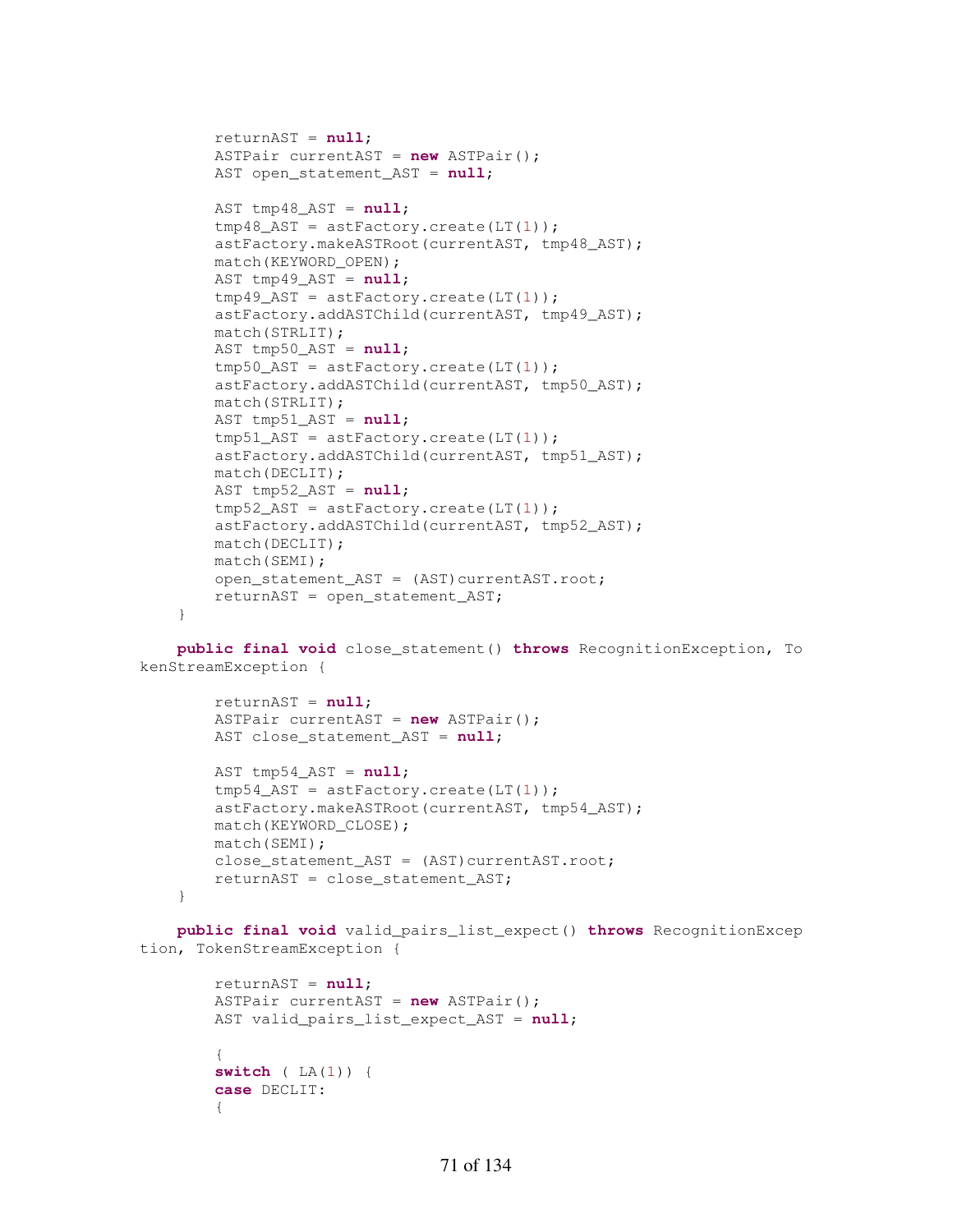```
 AST tmp56_AST = null; 
              tmp56\_AST = astFactory.create(LT(1)); astFactory.addASTChild(currentAST, tmp56_AST); 
               match(DECLIT); 
               break; 
           } 
          case STRLIT: 
\{ AST tmp57_AST = null; 
              tmp57_AST = astFactory.create(LT(1)); astFactory.addASTChild(currentAST, tmp57_AST); 
               match(STRLIT); 
               break; 
           } 
          case CHARLIT: 
\{ AST tmp58_AST = null; 
              tmp58\_AST = astFactory.create(LT(1)); astFactory.addASTChild(currentAST, tmp58_AST); 
               match(CHARLIT); 
               break; 
           } 
          case PATLIT: 
\{ AST tmp59_AST = null; 
              tmp59\_AST = astFactory.create(LT(1)); astFactory.addASTChild(currentAST, tmp59_AST); 
               match(PATLIT); 
               break; 
 } 
          case HEXLIT: 
           { 
\{ int _cnt684=0; 
              \angleloop684:
               do { 
                   if (LA(1) == HEXLIT) {
                         AST tmp60_AST = null; 
                        tmp60_AST = astFactory.create(LT(1));astFactory.addASTChild(currentAST, tmp60_AST); 
                        match(HEXLIT); 
 } 
                   else { 
                         if ( _cnt684>=1 ) { break _loop684; } else {throw n
ew NoViableAltException(LT(1), getFilename());} 
 } 
                   cnt684++; } while (true); 
 } 
               break; 
           } 
          case OCTLIT: 
           { 
\{ int _cnt686=0; 
              \lnot \lnot \lnot \lnot \lnot \lnot \lnot \lnot \lnot \lnot \lnot \lnot \lnot \lnot \lnot \lnot \lnot \lnot \lnot \lnot \lnot \lnot \lnot \lnot \lnot \lnot \lnot \lnot \lnot \lnot \lnot \lnot \lnot \lnot \lnot \lnot \lnot
```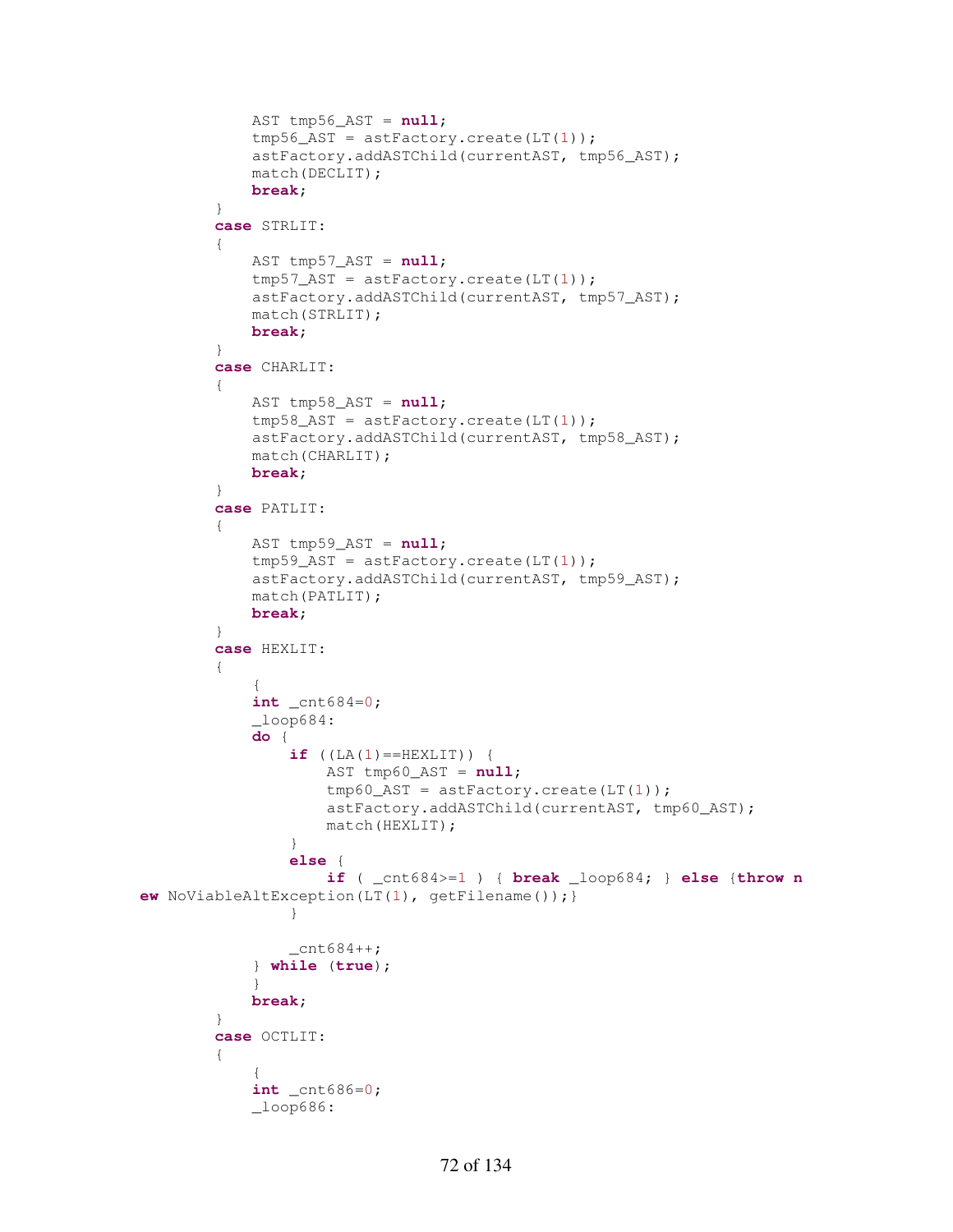```
 do { 
                if ((LA(1)==OCTLIT)) {
                    AST tmp61_AST = null; 
                    tmp61_AST = astFactory.create(LT(1)); 
                    astFactory.addASTChild(currentAST, tmp61_AST); 
                   match(OCTLIT); 
 } 
                else { 
                     if ( _cnt686>=1 ) { break _loop686; } else {throw n
ew NoViableAltException(LT(1), getFilename());} 
 } 
                _{\text{cnt686++}}; } while (true); 
 } 
            break; 
 } 
         case BINLIT: 
         { 
\{ int _cnt688=0; 
            \lceil \text{loop688} \rceil do { 
                if (LA(1) == BINLIT) {
                    AST tmp62_AST = null; 
                    tmp62_AST = astFactory.create(LT(1));astFactory.addASTChild(currentAST, tmp62_AST); 
                   match(BINLIT); 
 } 
                else { 
                     if ( _cnt688>=1 ) { break _loop688; } else {throw n
ew NoViableAltException(LT(1), getFilename());} 
 } 
                _{\text{cnt688++}}; } while (true); 
 } 
            break; 
 } 
         default: 
\{ throw new NoViableAltException(LT(1), getFilename()); 
 } 
         } 
         } 
        valid_stmt_list(); 
        astFactory.addASTChild(currentAST, returnAST); 
         valid_pairs_list_expect_AST = (AST)currentAST.root;
                 valid_pairs_list_expect_AST = (AST)astFactory.make( (ne
w ASTArray(2)).add(astFactory.create(VPAIREX,"VPAIREX")).add(valid_pair
s_list_expect_AST)); 
        currentAST.root = valid pairs list expect AST;
        currentAST.child = valid_pairs_list_expect_AST!=null &&valid_pa
irs_list_expect_AST.getFirstChild()!=null ? 
             valid_pairs_list_expect_AST.getFirstChild() : valid_pairs_l
```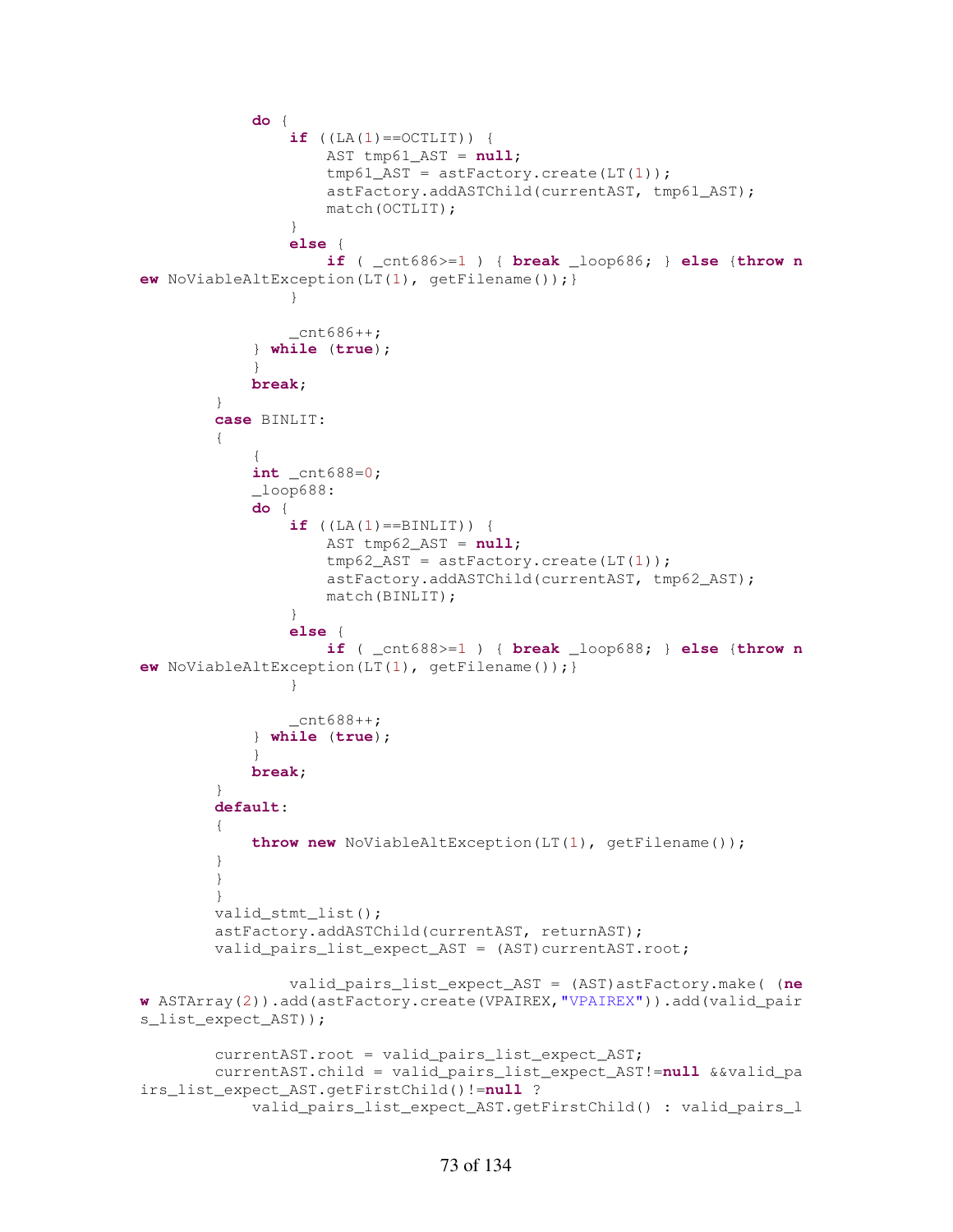```
ist_expect_AST; 
         currentAST.advanceChildToEnd(); 
         valid_pairs_list_expect_AST = (AST)currentAST.root;
         returnAST = valid_pairs_list_expect_AST; 
     }
```
 **public final void** valid\_stmt\_list() **throws** RecognitionException, To kenStreamException {

```
 returnAST = null; 
        ASTPair currentAST = new ASTPair(); 
       AST valid_stmt_list_AST = null; 
       match(LCURLY); 
        { 
        int _cnt691=0; 
       \lnotloop691:
        do { 
           switch ( LA(1)) { 
           case KEYWORD_SEND: 
\{send_statement();
               astFactory.addASTChild(currentAST, returnAST); 
              break; 
 } 
           case KEYWORD_INTERACT: 
\{ interact_statement(); 
               astFactory.addASTChild(currentAST, returnAST); 
              break; 
 } 
           case KEYWORD_WAIT: 
\{ wait_statement(); 
               astFactory.addASTChild(currentAST, returnAST); 
              break; 
 } 
           case KEYWORD_WHILE: 
\{ loop_statement(); 
               astFactory.addASTChild(currentAST, returnAST); 
              break; 
 } 
           case KEYWORD_DISP: 
\{ display_statement(); 
               astFactory.addASTChild(currentAST, returnAST); 
              break; 
 } 
           case ID: 
\{ assignment_statement(); 
               astFactory.addASTChild(currentAST, returnAST); 
              break; 
 } 
           case KEYWORD_IF: 
\{
```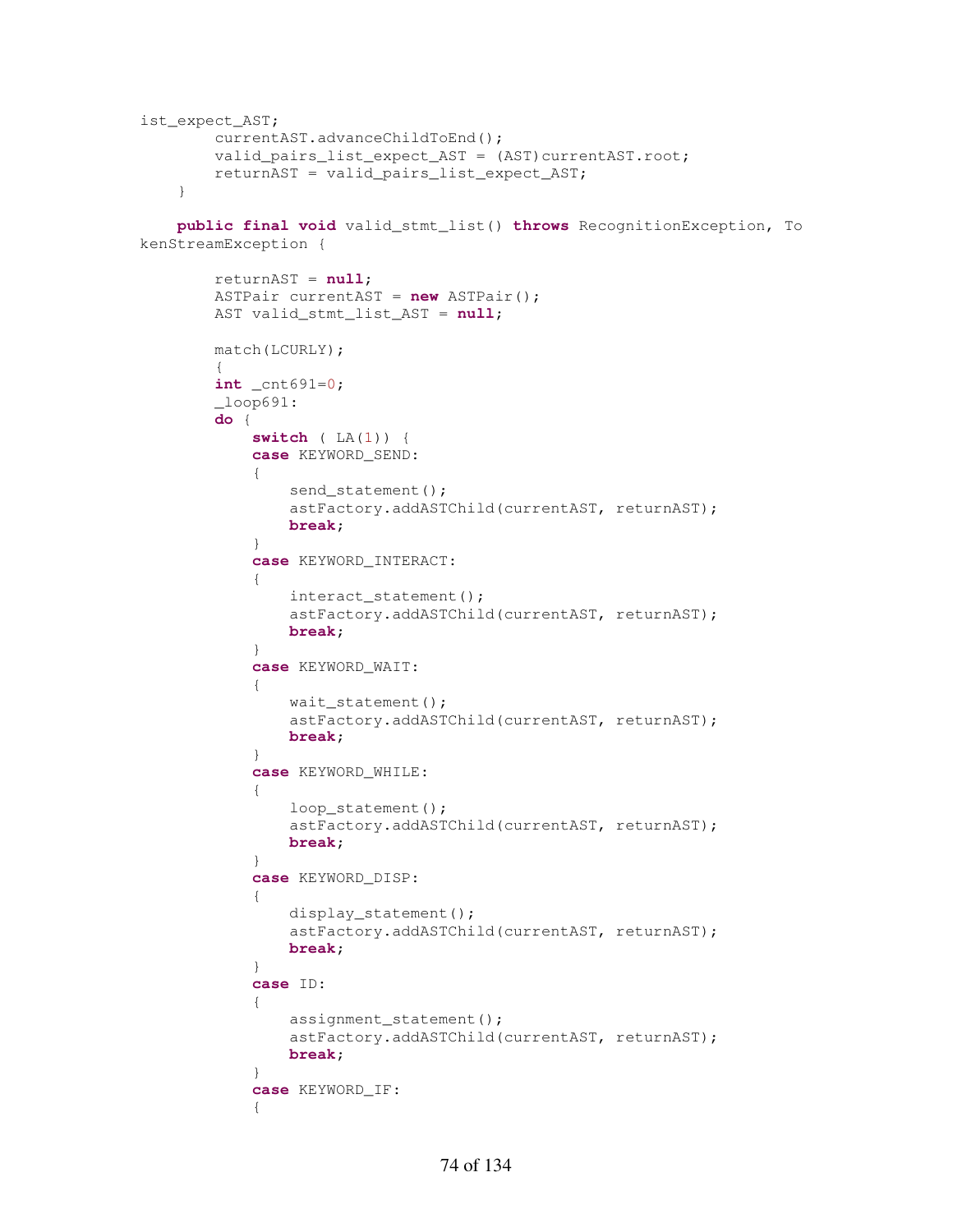```
conditional_statement();
                astFactory.addASTChild(currentAST, returnAST); 
               break; 
 } 
            default: 
\{ if ( _cnt691>=1 ) { break _loop691; } else {throw new N
oViableAltException(LT(1), getFilename());} 
 } 
 } 
           _{\text{cnt691++}}; } while (true); 
        } 
        match(RCURLY); 
        valid_stmt_list_AST = (AST)currentAST.root; 
        valid_stmt_list_AST = (AST)astFactory.make( (new ASTArray(2)).a
dd(astFactory.create(STMNT,"VSTMNT")).add(valid_stmt_list_AST)); 
        currentAST.root = valid_stmt_list_AST; 
         currentAST.child = valid_stmt_list_AST!=null &&valid_stmt_list_
AST.getFirstChild()!=null ? 
           valid stmt list AST.getFirstChild() : valid stmt list AST;
        currentAST.advanceChildToEnd(); 
        valid_stmt_list_AST = (AST)currentAST.root; 
        returnAST = valid_stmt_list_AST; 
     } 
    public final void valid_stmt_list_interact() throws RecognitionExce
ption, TokenStreamException { 
        returnAST = null; 
        ASTPair currentAST = new ASTPair(); 
        AST valid_stmt_list_interact_AST = null; 
        match(LCURLY); 
\{ int _cnt694=0; 
         _loop694: 
         do { 
            switch ( LA(1)) { 
            case KEYWORD_SEND: 
\{send_statement();
                astFactory.addASTChild(currentAST, returnAST); 
               break; 
 } 
            case KEYWORD_WAIT: 
\{wait statement();
                astFactory.addASTChild(currentAST, returnAST); 
               break; 
 } 
            case KEYWORD_WHILE: 
\{loop_statement();
                astFactory.addASTChild(currentAST, returnAST); 
               break; 
 }
```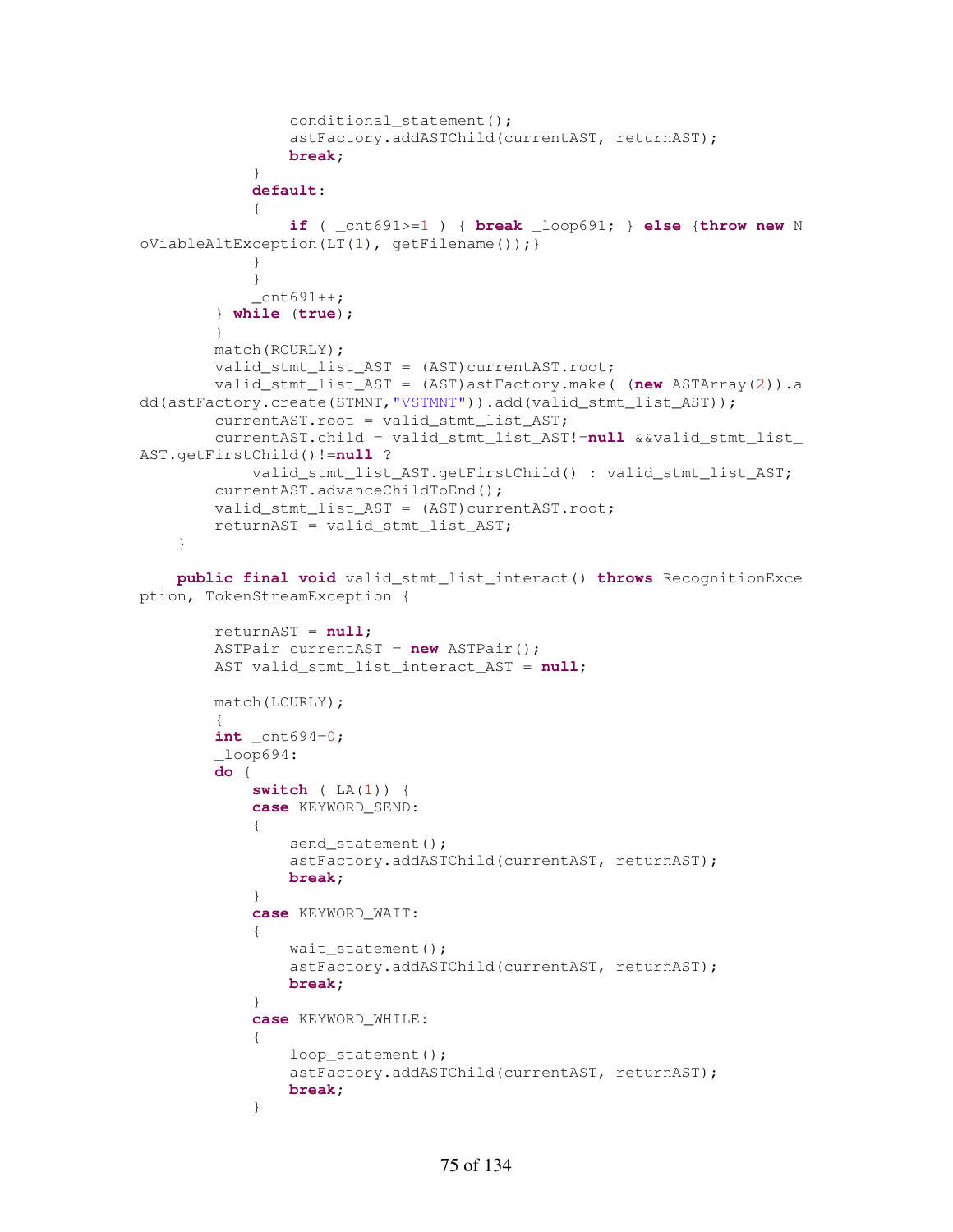```
 case KEYWORD_DISP: 
\{ display_statement(); 
                astFactory.addASTChild(currentAST, returnAST); 
               break; 
 } 
            case ID: 
\{ assignment_statement(); 
                astFactory.addASTChild(currentAST, returnAST); 
               break; 
 } 
            case KEYWORD_IF: 
\{conditional_statement();
                astFactory.addASTChild(currentAST, returnAST); 
               break; 
 } 
            default: 
\{ if ( _cnt694>=1 ) { break _loop694; } else {throw new N
oViableAltException(LT(1), qetFilename());
 } 
 } 
           _ _cnt694++;
        } while (true); 
        } 
        match(RCURLY); 
        valid_stmt_list_interact_AST = (AST)currentAST.root; 
        valid_stmt_list_interact_AST = (AST)astFactory.make( (new ASTAr
ray(2)).add(astFactory.create(STMNT,"VSTMNT")).add(valid_stmt_list_inte
ract_AST)); 
        currentAST.root = valid_stmt_list_interact_AST; 
        currentAST.child = valid_stmt_list_interact_AST!=null &&valid_s
tmt_list_interact_AST.getFirstChild()!=null ? 
            valid_stmt_list_interact_AST.getFirstChild() : valid_stmt_l
ist_interact_AST;
        currentAST.advanceChildToEnd(); 
       valid_stmt_list_interact_AST = (AST)currentAST.root;
        returnAST = valid_stmt_list_interact_AST; 
    } 
    public final void valid_pairs_list_interact() throws RecognitionExc
eption, TokenStreamException { 
        returnAST = null; 
        ASTPair currentAST = new ASTPair(); 
       AST valid pairs list interact AST = null;
        AST tmp67_AST = null; 
       tmp67_AST = astFactory.create(LT(1)); astFactory.addASTChild(currentAST, tmp67_AST); 
        match(CHARLIT); 
       valid stmt list interact();
        astFactory.addASTChild(currentAST, returnAST); 
        valid_pairs_list_interact_AST = (AST)currentAST.root;
```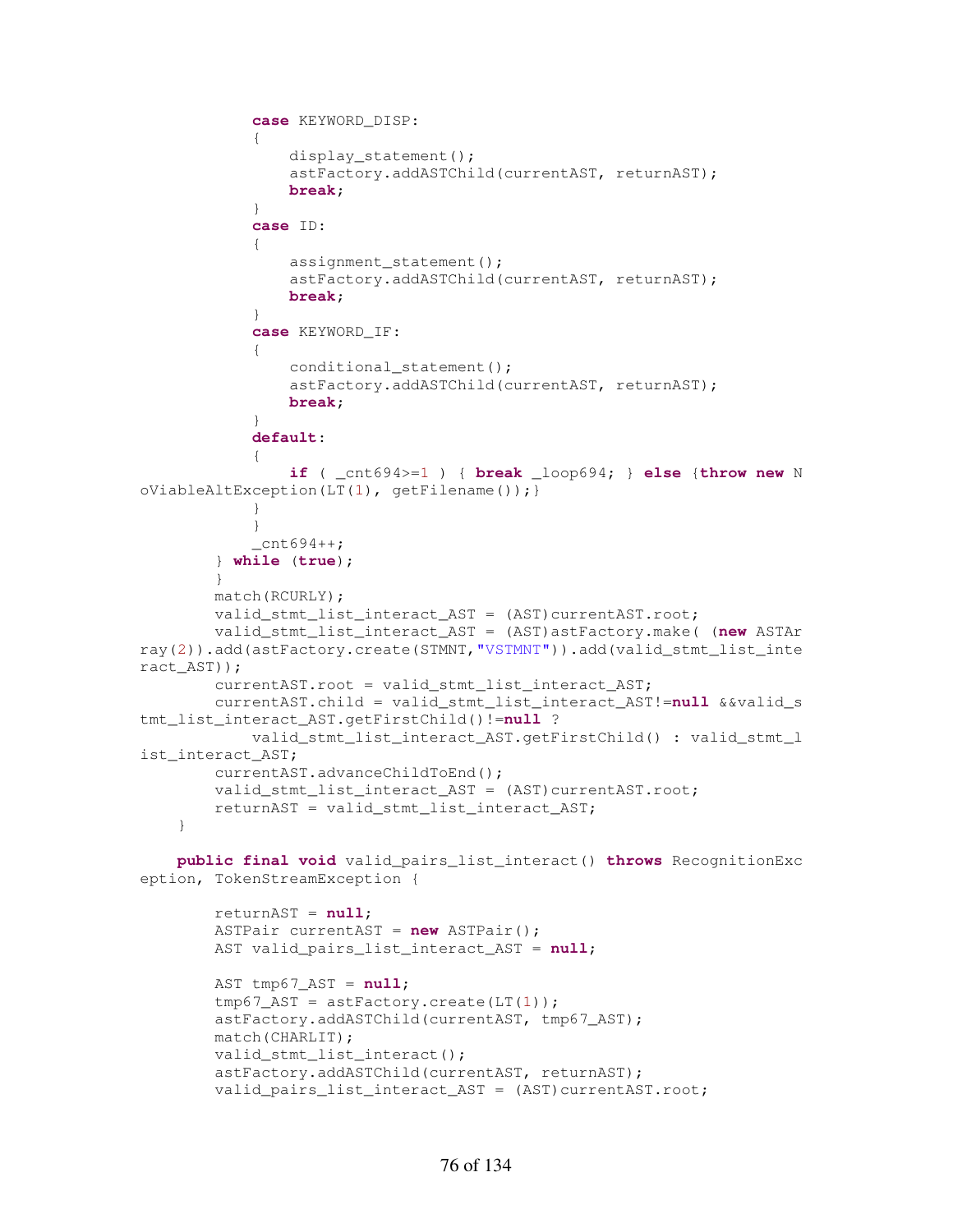```
 valid_pairs_list_interact_AST = (AST)astFactory.make( (
new ASTArray(2)).add(astFactory.create(VPAIRIN,"VPAIRIN")).add(valid_pa
irs_list_interact_AST)); 
          currentAST.root = valid_pairs_list_interact_AST; 
          currentAST.child = valid_pairs_list_interact_AST!=null &&valid_
pairs_list_interact_AST.getFirstChild()!=null ? 
               valid_pairs_list_interact_AST.getFirstChild() : valid_pairs
_list_interact_AST; 
          currentAST.advanceChildToEnd(); 
          valid_pairs_list_interact_AST = (AST)currentAST.root; 
          returnAST = valid_pairs_list_interact_AST; 
      } 
     public static final String[] _tokenNames = { 
          " < 0 >",
           "EOF", 
         ^{\prime\prime} <2>^{\prime\prime},
          "NULL_TREE_LOOKAHEAD", 
          "STMNT", 
          "VPAIREX", 
          "VPAIRIN", 
          "LCURLY", 
          "RCURLY", 
          "SEMI", 
          "ASSIGNEQUAL", 
         "\n\sqrt{\mathbf{n}}\text{if}\n\sqrt{\mathbf{n}}\text{ in},
          "LPAREN", 
          "RPAREN", 
           "\"else\"", 
          "\"while\"", 
          "\"disp\"", 
         "\"wait\"",
          "DECLIT", 
           "\"send\"", 
           "ID", 
           "STRLIT", 
          "HEXLIT", 
          "OCTLIT", 
          "BINLIT", 
           "\"expect\"", 
          "CHARLIT", 
           "PATLIT", 
           "\"interact\"", 
         "\"open\"",
          "\"close\"", 
          "NOTEQUAL", 
          "EQUAL", 
           "\"catch\"", 
           "\"true\"", 
           "\"false\"", 
          "WS", 
         "NL",
          "COMMENT", 
          "ALPHA", 
          "DIGIT"
```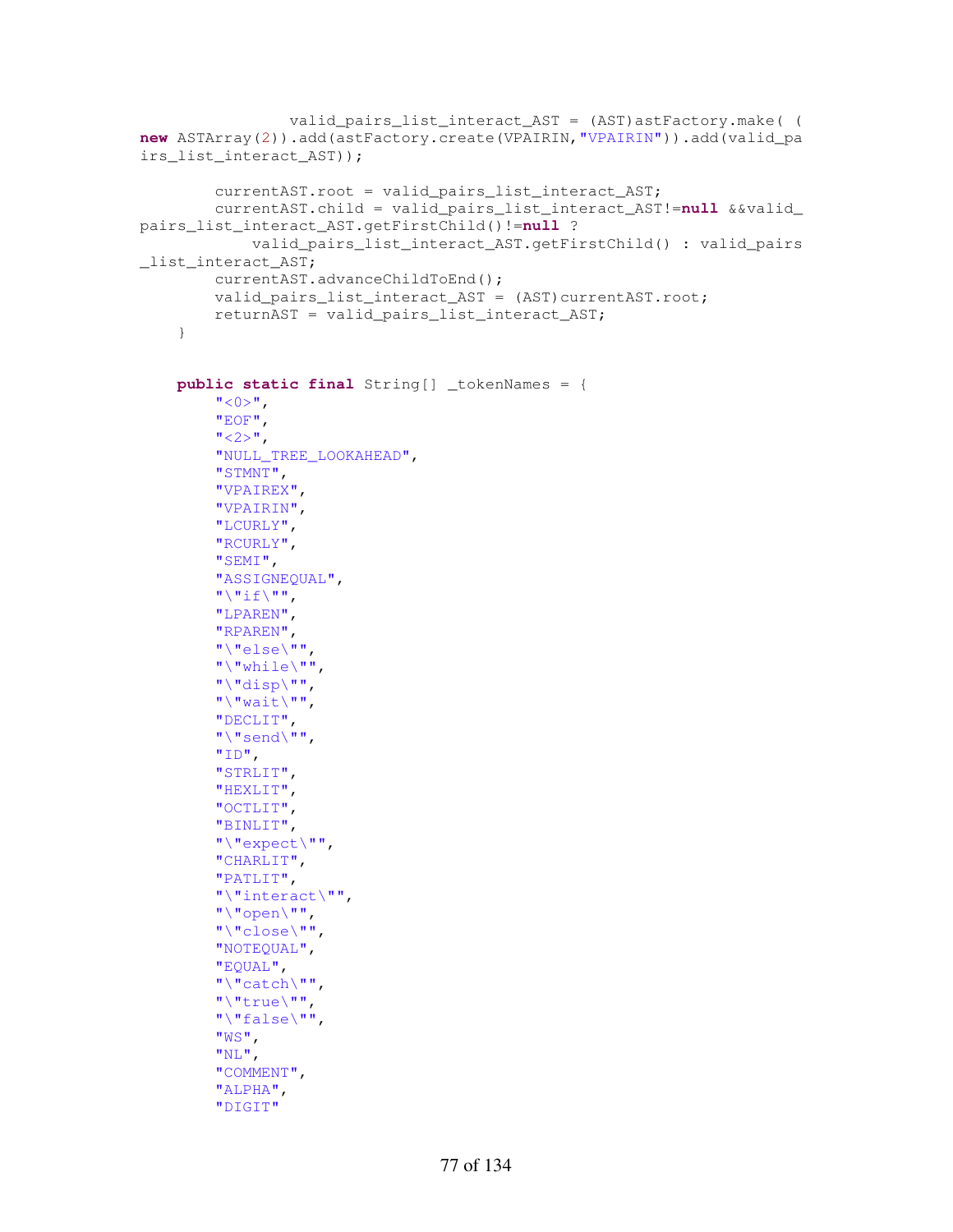```
 }; 
     protected void buildTokenTypeASTClassMap() { 
         tokenTypeToASTClassMap=null; 
     }; 
     private static final long[] mk_tokenSet_0() { 
         long[] data = { 2147453440L, 0L}; 
         return data; 
 } 
     public static final BitSet _tokenSet_0 = new BitSet(mk_tokenSet_0()
); 
     private static final long[] mk_tokenSet_1() { 
         long[] data = { 234094592L, 0L}; 
         return data; 
 } 
     public static final BitSet _tokenSet_1 = new BitSet(mk_tokenSet_1()
); 
     private static final long[] mk_tokenSet_2() { 
         long[] data = { 233046016L, 0L}; 
         return data; 
     } 
     public static final BitSet _tokenSet_2 = new BitSet(mk_tokenSet_2()
); 
     }
```
### **9.3.3 TSVocabTokenTypes.java**

```
// $ANTLR : "TSGrammar.g" -> "TSLexer.java"$
// stuff that is placed at the top of all generated files
package com.tingtech.tingstim; 
/*
 * TSGrammar.g: the TingStim lexer and parser in ANTLR grammar
 * 
 * @author Alvin Ting - at2337@columbia.edu | ating410@yahoo.com
 * 
 */
public interface TSVocabTokenTypes { 
     int EOF = 1; 
     int NULL_TREE_LOOKAHEAD = 3; 
    int STMNT = 4;
    int VPAIREX = 5;
     int VPAIRIN = 6; 
    int LCURLY = 7;
    int RCURLY = 8;
    int SEMI = 9;
     int ASSIGNEQUAL = 10; 
    int KEYWORDIF = 11;
    int LPAREN = 12;
```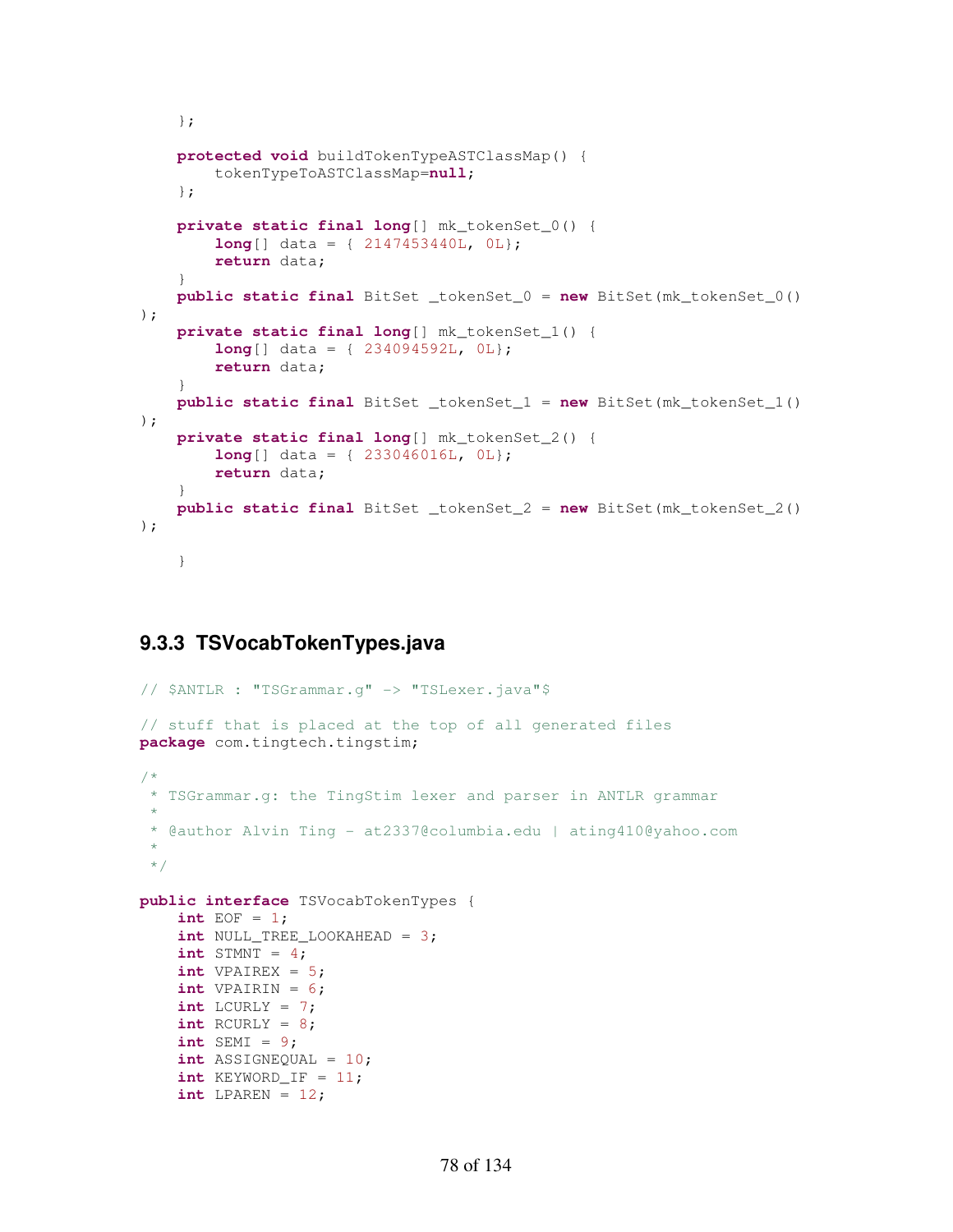```
int RPAREN = 13;
 int KEYWORD_ELSE = 14; 
 int KEYWORD_WHILE = 15; 
int KEYWORD DISP = 16;
 int KEYWORD_WAIT = 17; 
int DECLIT = 18;
 int KEYWORD_SEND = 19; 
int ID = 20; int STRLIT = 21; 
int HEXLIT = 22;
int OCTLIT = 23;
int BINLIT = 24;
 int KEYWORD_EXPECT = 25; 
int CHARLIT = 26;
 int PATLIT = 27; 
 int KEYWORD_INTERACT = 28; 
 int KEYWORD_OPEN = 29; 
 int KEYWORD_CLOSE = 30; 
 int NOTEQUAL = 31; 
int EQUAL = 32;int KEYWORD CATCH = 33;
 int KEYWORD_TRUE = 34; 
int KEYWORD FALSE = 35;
 int WS = 36; 
 int NL = 37; 
int COMMENT = 38;
int ALPHA = 39;
int DIGIT = 40;
```
#### **9.3.4 TSWalker.java**

}

```
// $ANTLR : "TSWalker.g" -> "TSWalker.java"$
// stuff that is placed at the top of all generated files
package com.tingtech.tingstim; 
/*
 * TSWalker.g: the TingStim walker in ANTLR grammar
 * 
 * @author Alvin Ting - at2337@columbia.edu | ating410@yahoo.com
 * 
 */
import antlr.TreeParser; 
import antlr.Token; 
import antlr.collections.AST; 
import antlr.RecognitionException; 
import antlr.ANTLRException; 
import antlr.NoViableAltException; 
import antlr.MismatchedTokenException; 
import antlr.SemanticException;
```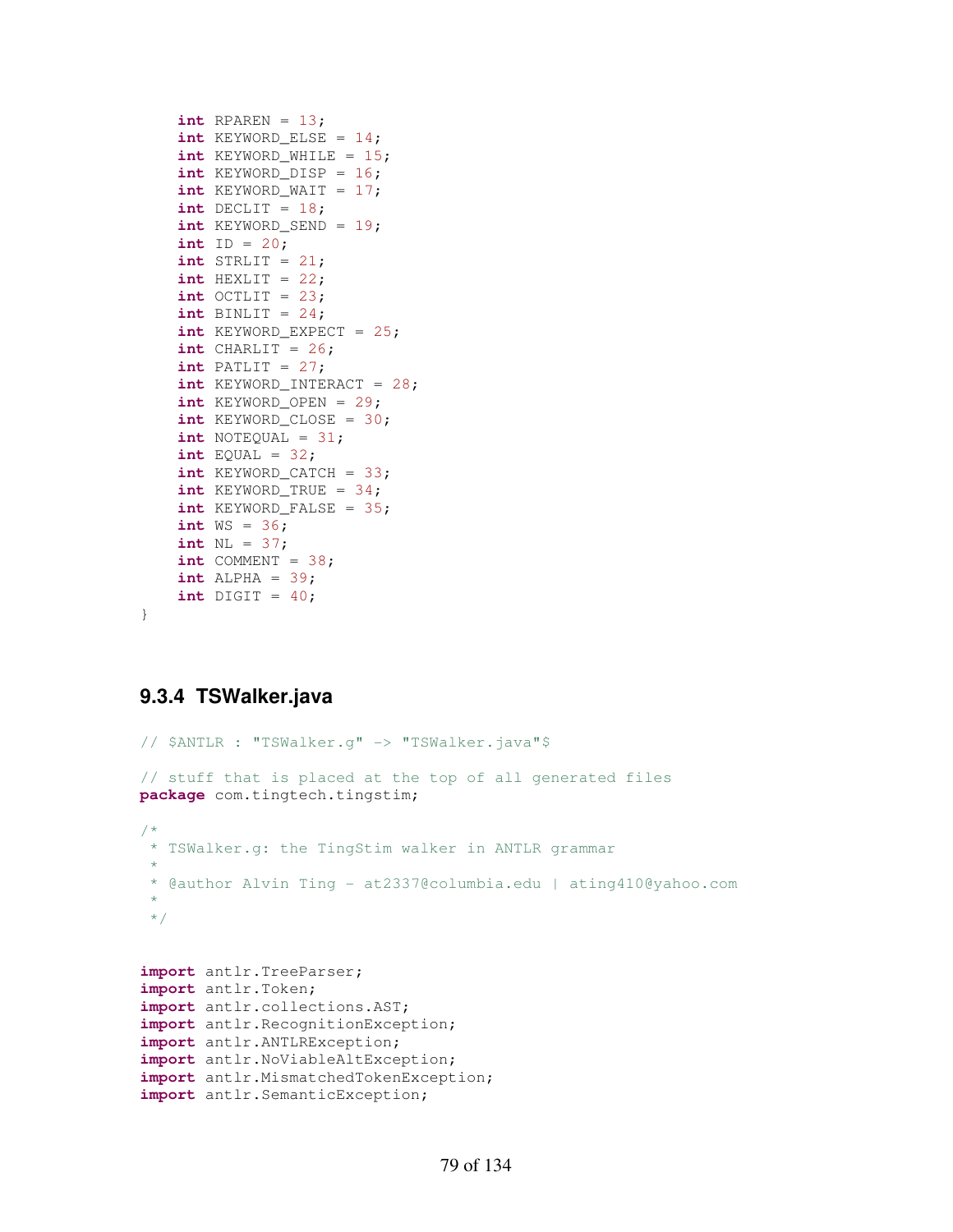```
import antlr.collections.impl.BitSet; 
import antlr.ASTPair; 
import antlr.collections.impl.ASTArray; 
public class TSWalker extends antlr.TreeParser implements TSWalke
rTokenTypes 
 { 
     private TSInterpreter tsi = new TSInterpreter(); 
     public void configure(String arg) { 
         tsi.configure(arg); 
     } 
     public void exitProgie() { 
         tsi.exitMethod("exit"); 
     } 
public TSWalker() { 
    tokenNames = tokenNames;
} 
     public final String progie(AST _t) throws RecognitionException { 
          String r ;
         AST progie_AST_in = (_t == ASTNULL) ? null : (AST)_t; 
         AST stmt = null; 
         AST dstmt = null; 
         AST wastmt = null; 
         AST sstmt = null; 
         AST instmt = null; 
         AST inleft = null; 
         AST inright = null; 
         AST wleft = null; 
         AST wright = null; 
         AST ileft = null; 
         AST thenp = null; 
         AST elsep = null; 
         AST vstmt = null; 
         AST exleft = null; 
         AST exright = null; 
         AST ostmt = null; 
         AST astmt = null; 
         AST estmt = null; 
         AST nestmt = null; 
         AST dnum = null; 
         AST hnum = null; 
         AST onum = null; 
         AST bnum = null; 
         AST str = null; 
         AST chr = null; 
         AST id = null; 
        String a = \cdots; r = \cdots;
         try { // for error handling
              if (_t==null) _t=ASTNULL;
```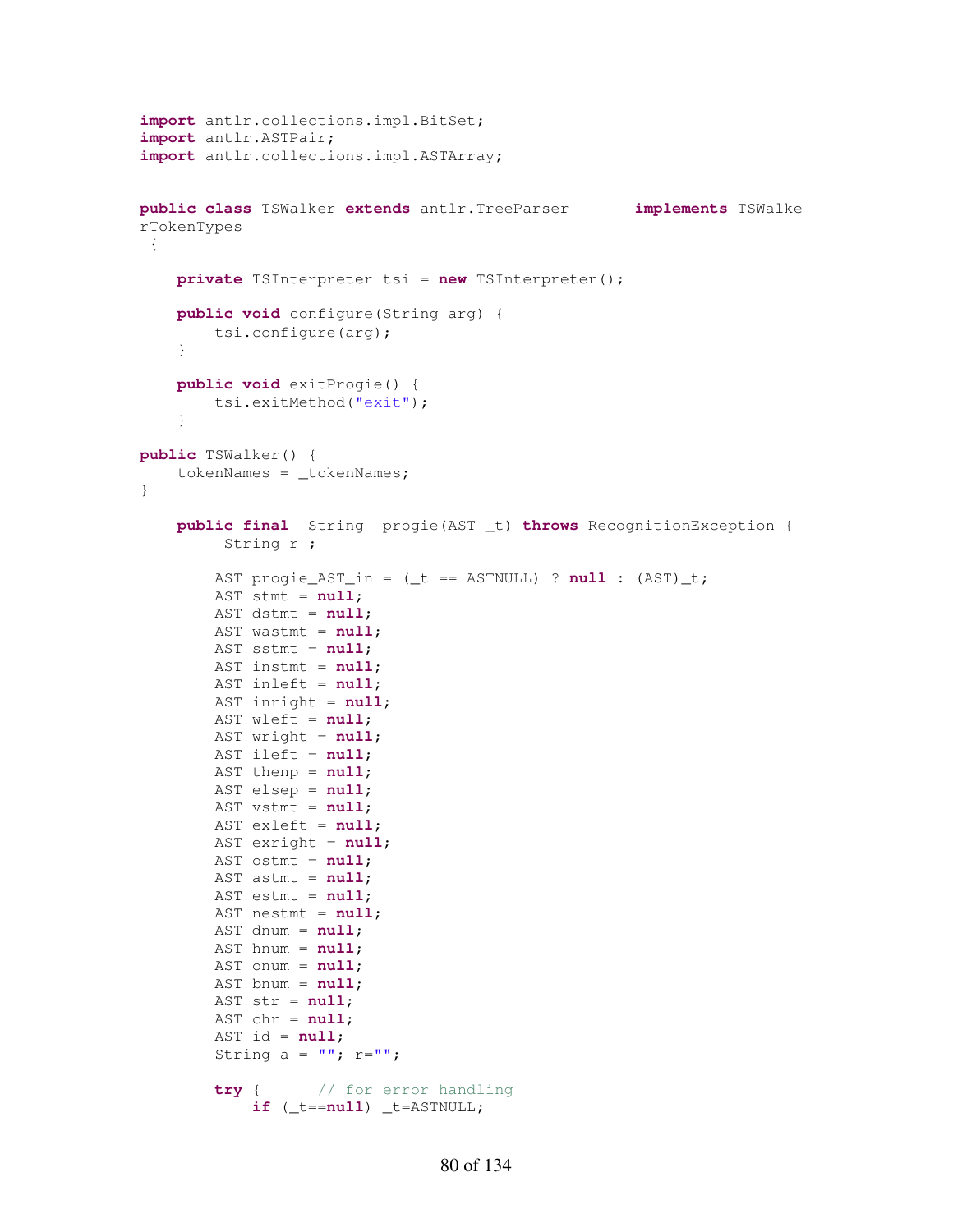```
 switch ( _t.getType()) { 
             case STMNT: 
\{AST _{\text{+}} t265 = _{\text{+}}t;
               AST tmp1_AST_in = (AST)_t;match(t,STMNT);
                _t = t \cdot getFirstChild();
 { 
                \_\loop267:
                do { 
                     if (_t==null) _t=ASTNULL; 
                    if ((\text{t.getType})) \geq \text{STMNT} & \text{t.getType}) \leq \text{SYM}RT_ERROR))) { 
                       stmt = (AST) _t;if ( _t==null ) throw new MismatchedTokenExcept
ion(); 
                       _t = _t.getNextSibling();
                       r=progie(stmt); 
 } 
                    else { 
                        break _loop267; 
 } 
                 } while (true); 
 } 
               _t = \_t 265;_t = t \cdot getNextSibling();
               break; 
 } 
             case KEYWORD_DISP: 
\{AST _{\text{1268}} = _{\text{1}};
                AST tmp2_AST_in = (AST)_t; 
                match(_t,KEYWORD_DISP); 
               _t = _t.getFirstChild();
               dstmt = (AST) _t;if ( _t==null ) throw new MismatchedTokenException(); 
               _t = _t.getNextSibling();
               _t = _t268;_t = t \cdot qetNextSibling();
                tsi.dispMethod("disp", dstmt); 
               break; 
 } 
             case KEYWORD_WAIT: 
\{AST _t269 = t;AST tmp3_AST_in = (AST)_t; match(_t,KEYWORD_WAIT); 
               _t = _t.getFirstChild();
                wastmt = (AST) _t;if ( _t==null ) throw new MismatchedTokenException(); 
               _t = t \cdot getNextSibling();
               -t =-t269;t = t.\text{qetNextSibling});
                tsi.waitMethod("wait", wastmt); 
               break; 
 }
```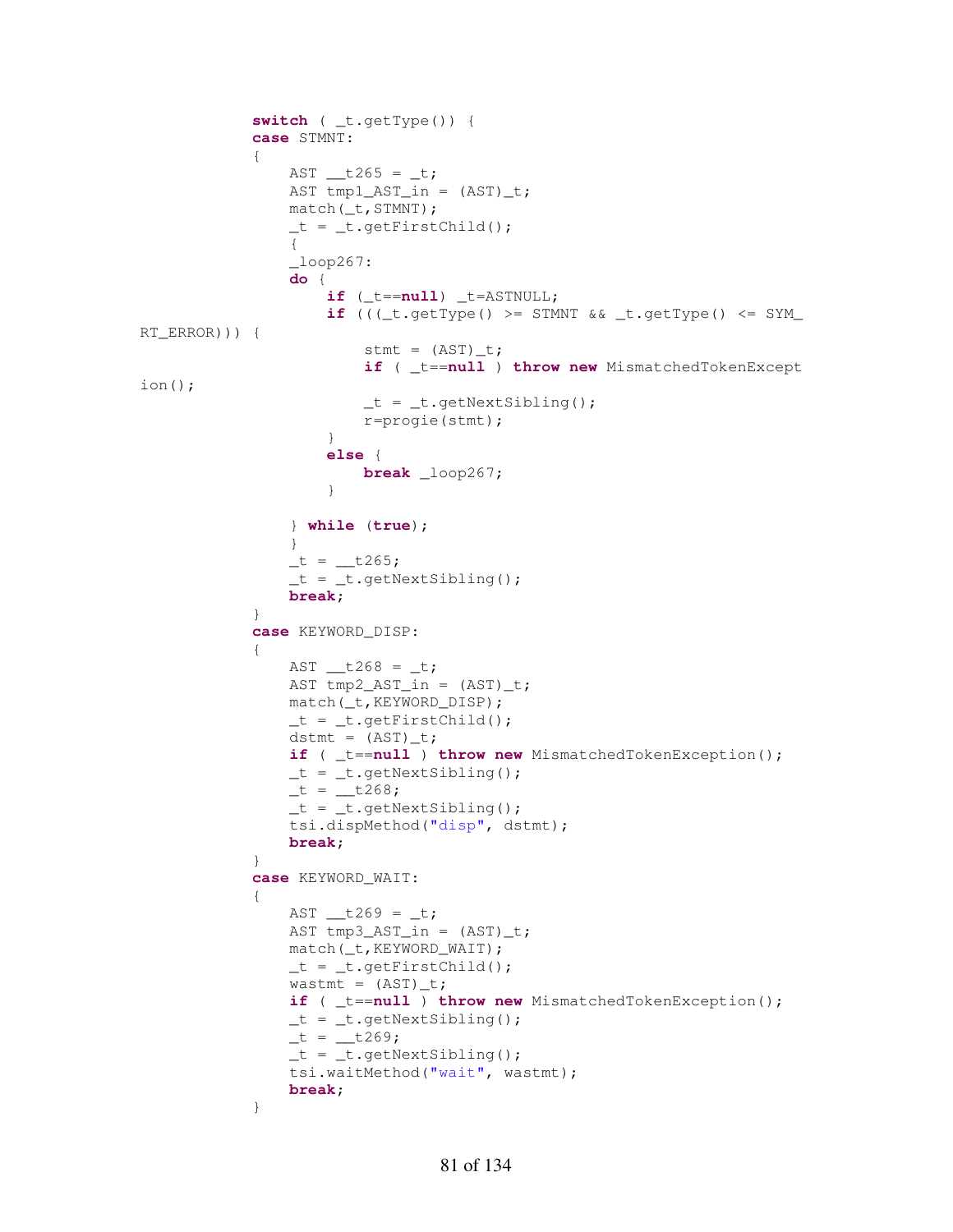```
 case KEYWORD_SEND: 
\{AST _t270 = t; AST tmp4_AST_in = (AST)_t; 
                match(_t,KEYWORD_SEND); 
                t = t.\text{qetFirstChild}();
                sstmt = (AST)_t;
                if ( _t==null ) throw new MismatchedTokenException(); 
                _t = t \cdot getNextSibling();
                _t = _t270;_t = t \cdot getNextSibling();
                 tsi.sendMethod("send", sstmt); 
                break; 
             } 
             case KEYWORD_INTERACT: 
\{AST _t271 = t;AST tmp5_AST_in = (AST)_t; match(_t,KEYWORD_INTERACT); 
                _t = t \cdot qetFirstChild();
                 tsi.interactMethodExprBegin("interact"); 
 { 
                \_\loop273:
                do { 
                     if (_t==null) _t=ASTNULL; 
                    if ((\text{t.getType})) \geq \text{STMNT} & \text{t.getType}) \leq \text{SYM}RT_ERROR))) { 
                        instant = (AST)_t;if ( _t==null ) throw new MismatchedTokenExcept
ion(); 
                        _t = _t.getNextSibling();
                        r=progie(instmt); 
 } 
                    else { 
                         break _loop273; 
 } 
                 } while (true); 
 } 
                 tsi.interactMethodEnd("interact"); 
                _t = \_t271;_t = _t.getNextSibling();
                break; 
 } 
             case VPAIRIN: 
\{AST _{\text{+}} t274 = _{\text{+}}t;
                AST tmp6_AST_in = (AST)_t; match(_t,VPAIRIN); 
                _t = t \cdot getFirstChild();
                inleft = _t=ASTNULL ? null : (AST) _t; r=progie(_t); 
                _t = \text{__return} tsi.interactMethodExprEnd("interact", inleft); 
 { 
                \_\text{loop276}:
                do {
```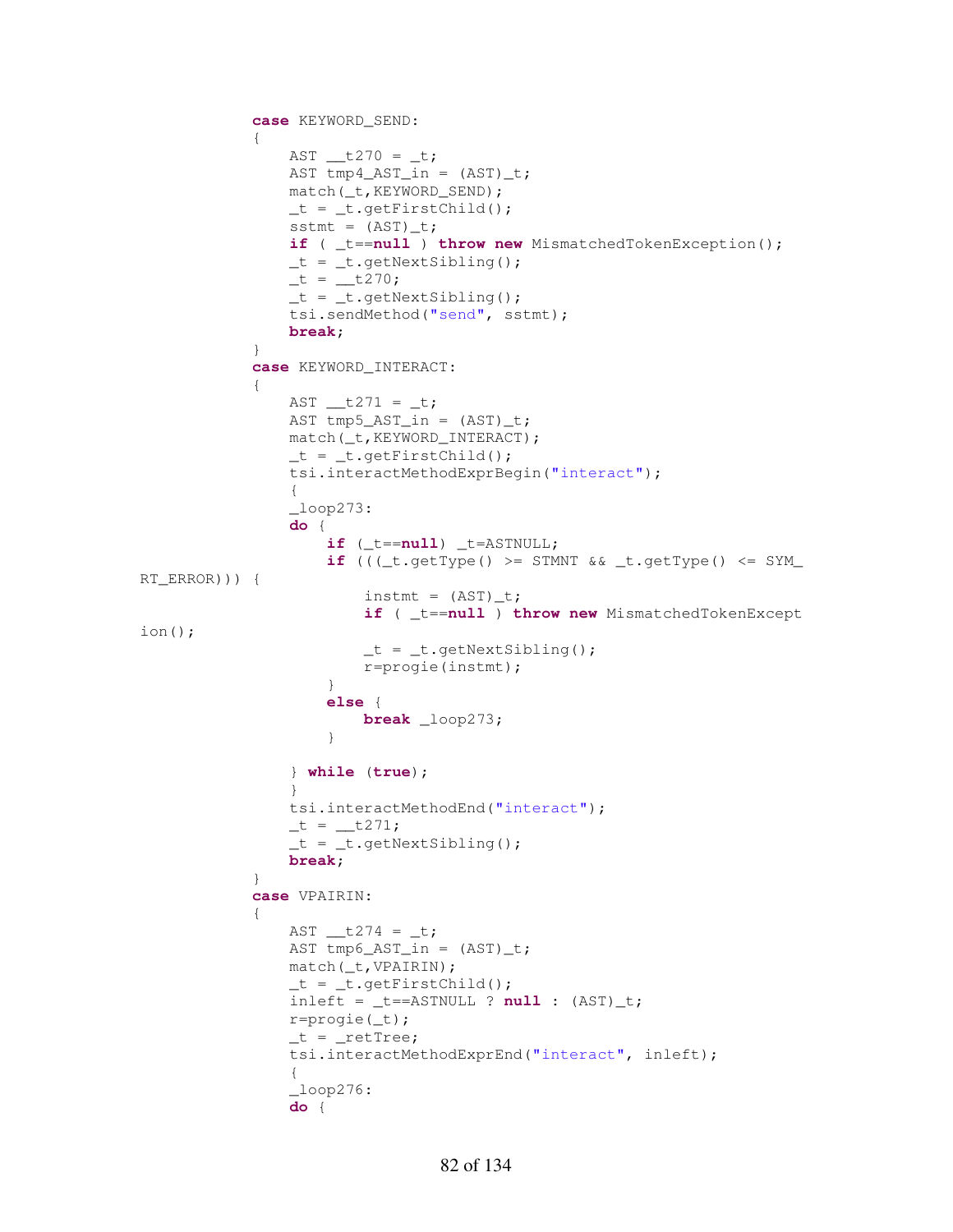```
 if (_t==null) _t=ASTNULL; 
                   if ((\text{t.getType})) \geq \text{STMNT } \& \text{t.getType() } \leq \text{SYM}RT_ERROR))) { 
                       inright = (AST) _t;if ( _t==null ) throw new MismatchedTokenExcept
ion(); 
                       _t = t \cdot \text{getNextSibling}r=progie(inright); 
 } 
                   else { 
                        break _loop276; 
 } 
                } while (true); 
 } 
                tsi.interactMethodStmtEnd("interact"); 
               _t = _t274;_t = t \cdot getNextSibling();
               break; 
 } 
            case KEYWORD_WHILE: 
\{AST _t277 = t;AST tmp7_AST_in = (AST)_t; match(_t,KEYWORD_WHILE); 
               _t = t \cdot getFirstChild();
                tsi.whileMethodExprBegin("while"); 
               wleft = _t = = = ASTNULL ? null : (AST) _t; r=progie(_t); 
               _t = \text{__return} tsi.whileMethodExprEnd("while"); 
 { 
               \_\text{loop279}:
               do { 
                    if (_t==null) _t=ASTNULL; 
                   if ((\text{t.getType})) \geq STMNT \& \text{t-test}RT_ERROR))) { 
                       writeht = (AST)_t;if ( _t==null ) throw new MismatchedTokenExcept
ion(); 
                       _t = t \cdot \text{getNextSibling}r=progie(wright); 
 } 
                   else { 
                        break _loop279; 
 } 
                } while (true); 
 } 
                tsi.whileMethodEnd("while"); 
               _t = _t277;_t = t \cdot \text{getNextSibling}break; 
 } 
            case KEYWORD_IF: 
\{AST \_t280 = t;
```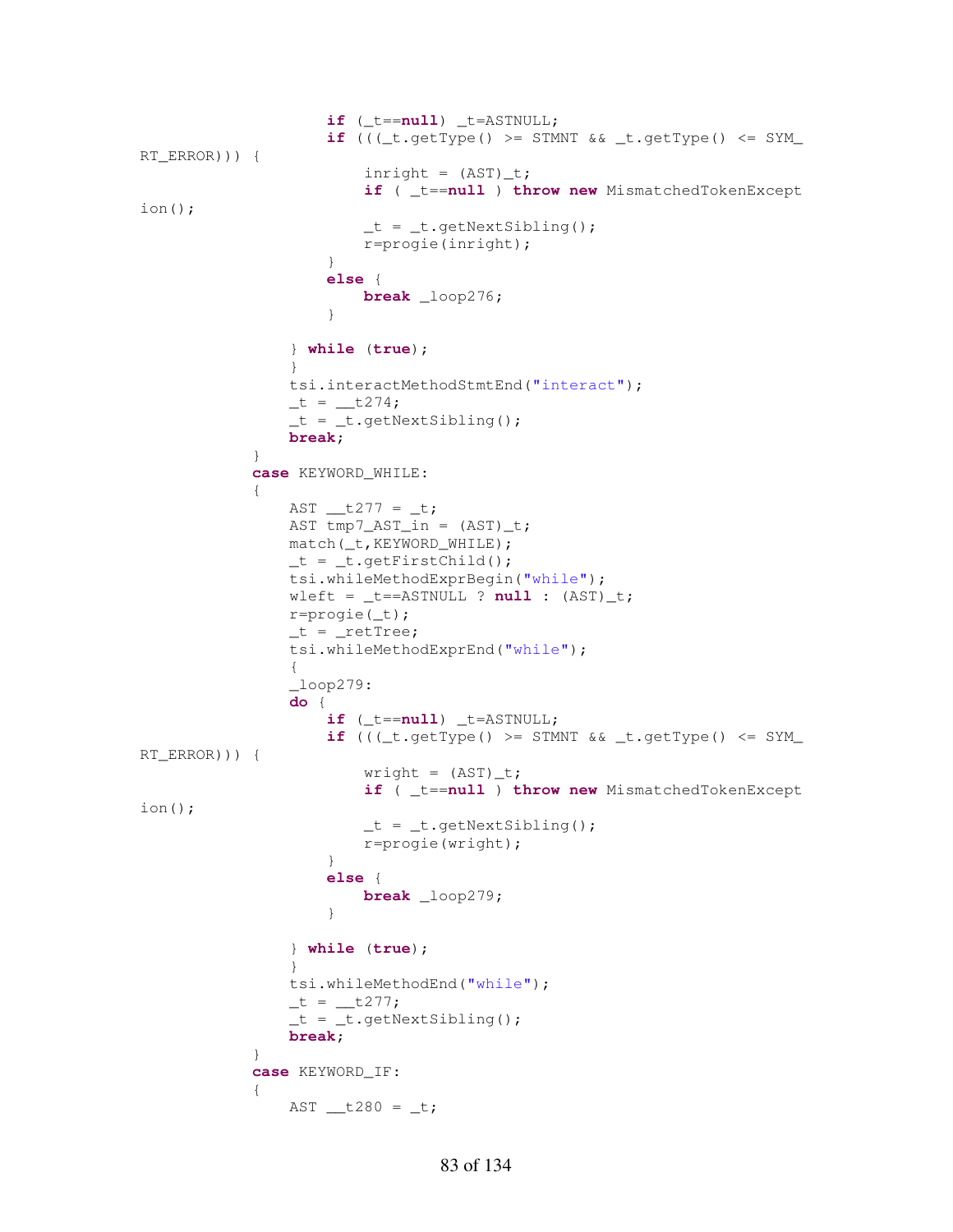```
AST tmp8_AST_in = (AST)_t; match(_t,KEYWORD_IF); 
                 _t = t \cdot getFirstChild();
                  tsi.ifMethodExprBegin("if"); 
                 ileft = _t = = = ASTNULL ? null : (AST) _t; r=progie(_t); 
                  _t = \text{__return} tsi.ifMethodExprEnd("if"); 
                 thenp = (AST) _t;if ( _t==null ) throw new MismatchedTokenException(); 
                 _t = t \cdot getNextSibling();
 { 
                 if (_t==null) _t=ASTNULL; 
                  switch ( _t.getType()) { 
                  case STMNT: 
                  case VPAIREX: 
                  case VPAIRIN: 
                  case LCURLY: 
                  case RCURLY: 
                  case SEMI: 
                  case ASSIGNEQUAL: 
                  case KEYWORD_IF: 
                  case LPAREN: 
                  case RPAREN: 
                  case KEYWORD_ELSE: 
                  case KEYWORD_WHILE: 
                  case KEYWORD_DISP: 
                  case KEYWORD_WAIT: 
                  case DECLIT: 
                  case KEYWORD_SEND: 
                  case ID: 
                  case STRLIT: 
                  case HEXLIT: 
                  case OCTLIT: 
                  case BINLIT: 
                  case KEYWORD_EXPECT: 
                  case CHARLIT: 
                  case PATLIT: 
                  case KEYWORD_INTERACT: 
                  case KEYWORD_OPEN: 
                  case KEYWORD_CLOSE: 
                  case NOTEQUAL: 
                  case EQUAL: 
                  case KEYWORD_CATCH: 
                  case KEYWORD_TRUE: 
                  case KEYWORD_FALSE: 
                  case WS: 
                  case NL: 
                  case COMMENT: 
                  case ALPHA: 
                  case DIGIT: 
                  case SYM_NOT_EQUAL: 
                  case SYM_EQUAL: 
                  case SYM_LT_ERROR: 
                  case SYM_RT_ERROR: 
 { 
                      \text{elsep} = (\text{AST}) \_\text{t};
```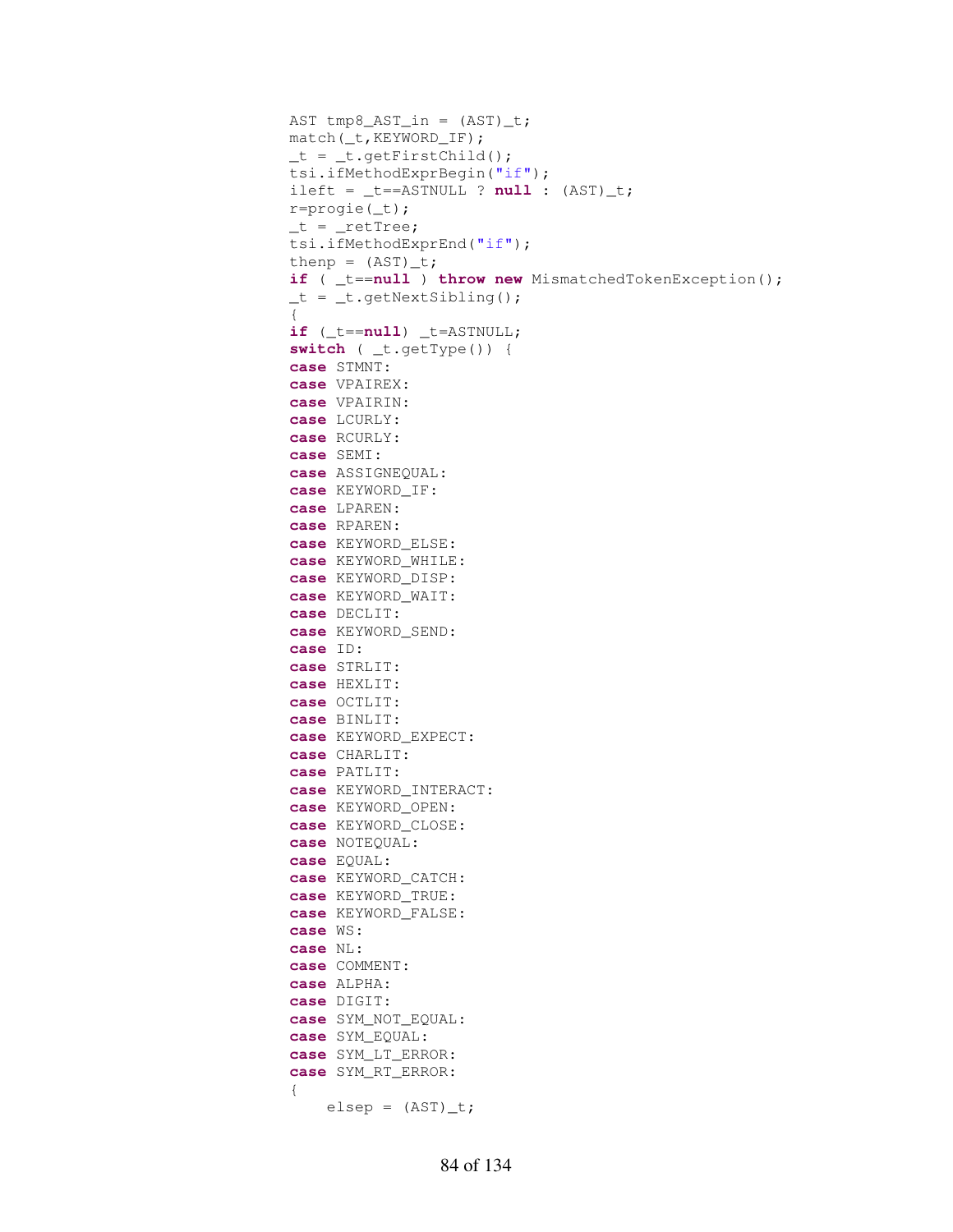```
 if ( _t==null ) throw new MismatchedTokenException(
); 
                 _t = _t.getNextSibling();
                 break; 
 } 
              case 3: 
 { 
                  break; 
 } 
              default: 
 { 
                  throw new NoViableAltException(_t); 
 } 
 } 
 } 
              _t = _t280;_t = t \cdot getNextSibling();
                            r = \text{progie}( \text{ then } p);
                            if ( null != elsep ) { 
                                 tsi.elseMethodBegin("else"); 
                                r = progie( elsep ); 
                                tsi.elseMethodEnd("else"); 
                             } else { 
                                tsi.ifMethodNoElse("if"); 
 } 
               break; 
 } 
           case KEYWORD_EXPECT: 
\{AST _{\text{+}} t282 = _{\text{+}}t;
              AST tmp9_AST_in = (AST)_t;match(t,KEYWORD EXPECT);
              _t = _t.getFirstChild();
               tsi.expectMethodExprBegin("expect"); 
 { 
              \_\loop284:
              do { 
                  if (_t==null) _t=ASTNULL; 
                 if (((-t.\text{getType})) \geq STMNT \& (t.\text{getType})) \leq STMRT_ERROR))) { 
                     vstmt = (AST) _t;if ( _t==null ) throw new MismatchedTokenExcept
ion(); 
                     _t = _t.getNextSibling();
                     r=progie(vstmt); 
 } 
                 else { 
                      break _loop284; 
 } 
               } while (true); 
 }
```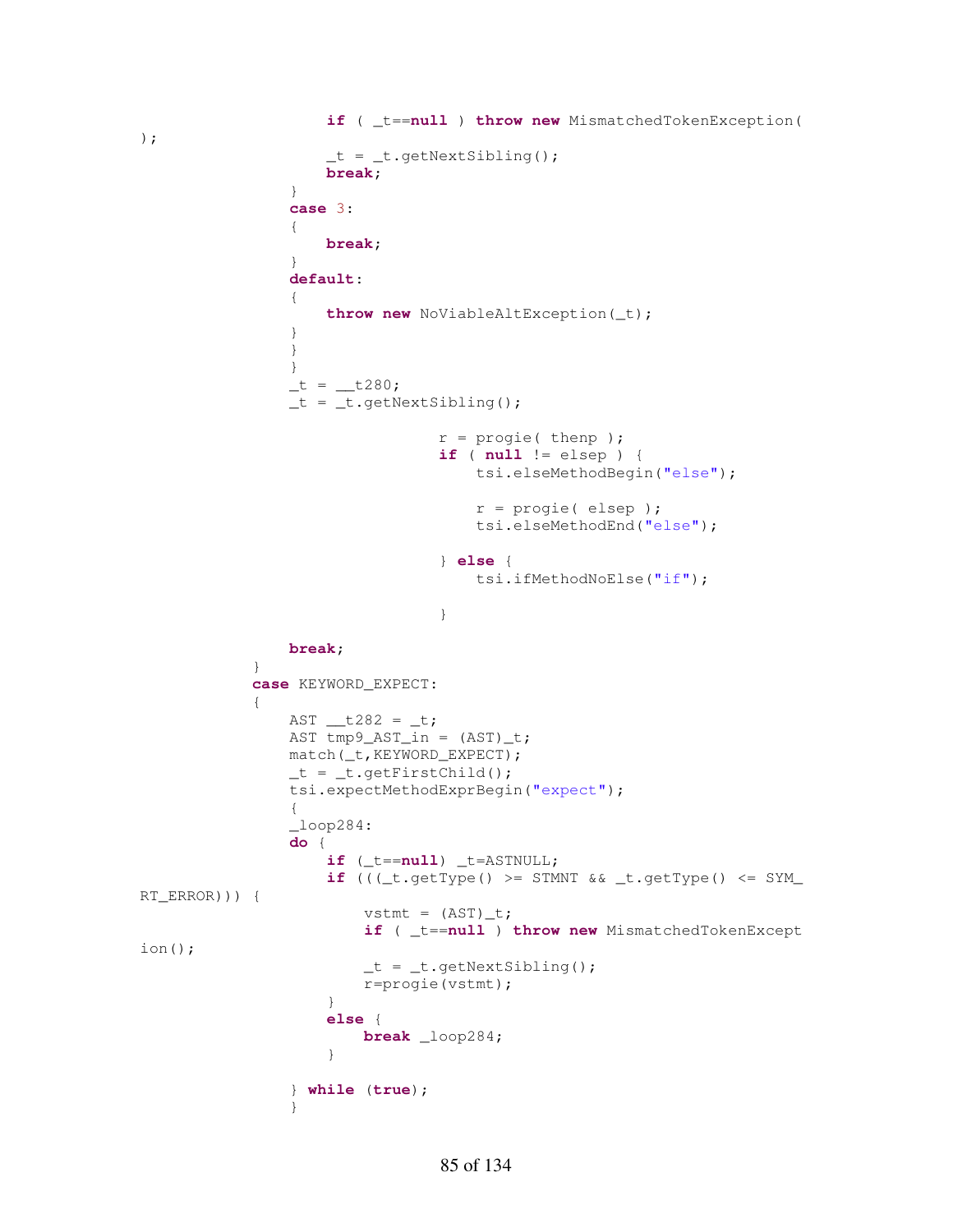```
_t = \_t 282;-t = t.getNextSibling();
                     tsi.expectMethodNoCatch("expect"); 
                                 tsi.expectMethodEnd("expect"); 
                 break; 
 } 
             case VPAIREX: 
\{AST _{\text{+}}t285 = _{\text{+}}t;
               AST tmp10_AST_in = (AST)_t; match(_t,VPAIREX); 
                _t = _t.getFirstChild();
                exleft = _t==ASTNULL ? null : (AST)_t; 
                 r=progie(_t); 
                _t = \text{__return} tsi.expectMethodExprEnd("expect", exleft); 
 { 
                \angleloop287:
                do { 
                     if (_t==null) _t=ASTNULL; 
                    if (((-t.\text{getType})) \geq STMNT \& (t.\text{getType})) \leq STMRT_ERROR))) { 
                        exright = (AST)_t;if ( _t==null ) throw new MismatchedTokenExcept
ion(); 
                        _t = t \cdot \text{getNextSibling}r=progie(exright); 
 } 
                    else { 
                        break _loop287; 
 } 
                 } while (true); 
 } 
                 tsi.expectMethodStmtEnd("expect"); 
                _t = \_t285;_t = _t.getNextSibling();
               break; 
 } 
             case KEYWORD_OPEN: 
\{AST _{\text{+}} t288 = _{\text{+}}t;
               AST tmp11_AST_in = (AST)_t; match(_t,KEYWORD_OPEN); 
                _t = t \cdot getFirstChild();
                ostmt = (AST) _t;if ( _t==null ) throw new MismatchedTokenException(); 
                _t = t \cdot getNextSibling();
                _t = _t288;_t = t \cdot getNextSibling();
                tsi.openMethod("open", ostmt); 
               break; 
 } 
             case KEYWORD_CLOSE: 
\{
```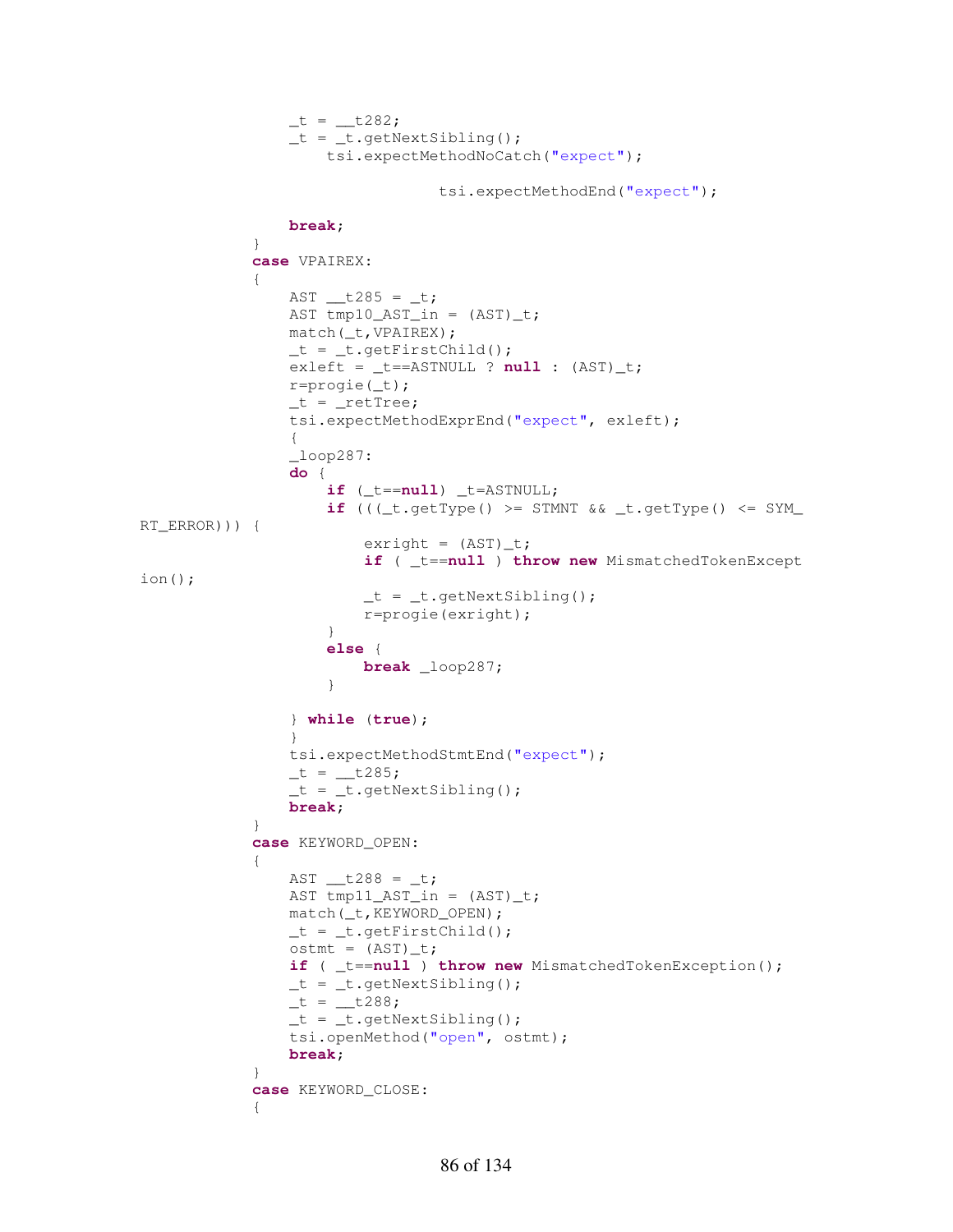```
AST _{\text{+}} t289 = _{\text{+}}t;
               AST tmp12_AST_in = (AST)_t; match(_t,KEYWORD_CLOSE); 
               _t = t \cdot getFirstChild();
 { 
               if (_t==null) _t=ASTNULL; 
                switch ( _t.getType()) { 
                case STMNT: 
                case VPAIREX: 
                case VPAIRIN: 
                case ASSIGNEQUAL: 
                case KEYWORD_IF: 
                case KEYWORD_WHILE: 
                case KEYWORD_DISP: 
                case KEYWORD_WAIT: 
                case DECLIT: 
                case KEYWORD_SEND: 
                case ID: 
                case STRLIT: 
               case HEXLIT: 
               case OCTLIT: 
                case BINLIT: 
                case KEYWORD_EXPECT: 
                case CHARLIT: 
                case KEYWORD_INTERACT: 
                case KEYWORD_OPEN: 
                case KEYWORD_CLOSE: 
                case NOTEQUAL: 
                case EQUAL: 
 { 
                   a=progie(_t); 
                  _t = \text{__return}break; 
 } 
               case 3: 
 { 
                   break; 
 } 
               default: 
 { 
                   throw new NoViableAltException(_t); 
 } 
 } 
 } 
              _t = \_t289;_t = _t.getNextSibling();
                System.out.println("close"); 
              break; 
 } 
            case ASSIGNEQUAL: 
\{AST \_t291 = t;AST tmp13_AST_in = (AST)_t;match(t,ASSIGNEQUAL);
               _t = t \cdot getFirstChild();
               astm = (AST) _t;if ( _t==null ) throw new MismatchedTokenException();
```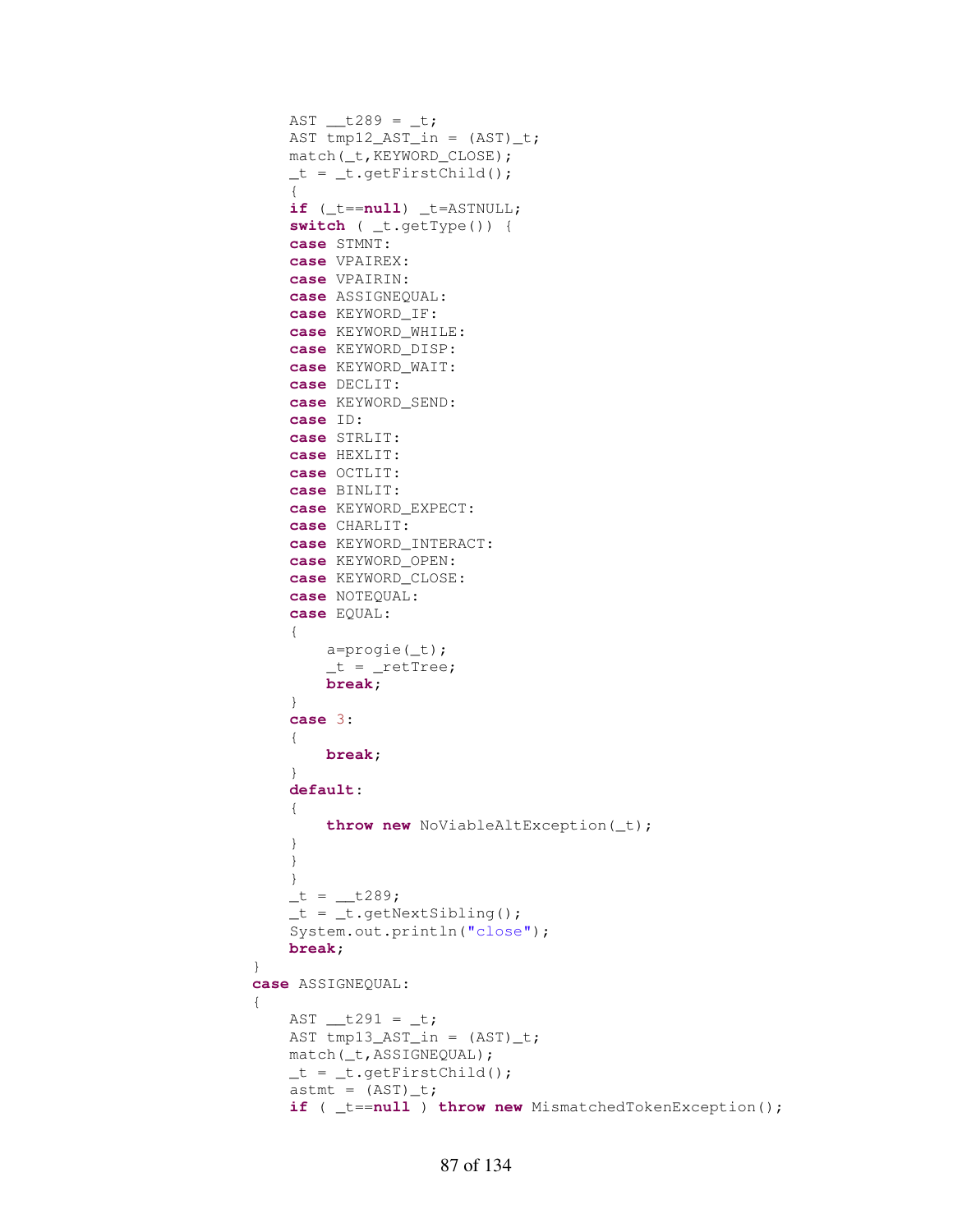```
_t = _t.getNextSibling();
               -t = -t291;_t = t \cdot \text{getNextSibling} tsi.assignMethod("assign", astmt); 
               break; 
 } 
            case EQUAL: 
\{AST _{\text{+}} t292 = _{\text{+}}t;
               AST tmp14_AST_in = (AST)_t; match(_t,EQUAL); 
               _t = _t.getFirstChild();
               estmt = (AST)_t;if ( _t==null ) throw new MismatchedTokenException(); 
               _t = _t.getNextSibling();
               _t = \_t 292;_t = _t.getNextSibling();
                tsi.equalMethod("equal", estmt); 
               break; 
 } 
            case NOTEQUAL: 
\{AST \_t293 = t;AST tmp15_AST_in = (AST)_t; match(_t,NOTEQUAL); 
               _t = t \cdot getFirstChild();
               nestmt = (AST) t;
               if ( _t==null ) throw new MismatchedTokenException(); 
               _t = t \cdot getNextSibling();
               -t = \pm 293;_t = t \cdot getNextSibling();
                tsi.notEqualMethod("notequal", nestmt); 
               break; 
 } 
            case DECLIT: 
\{dnum = (AST) t;
                match(_t,DECLIT); 
               _t = t \cdot qetNextSibling();
                System.out.println("num is " + dnum.getText() ); 
               break; 
 } 
            case HEXLIT: 
\{hnum = (AST)_t;
                match(_t,HEXLIT); 
               _t = t \cdot \text{getNextSibling} System.out.println("num is " + hnum.getText() ); 
               break; 
 } 
            case OCTLIT: 
\{onum = (AST) _t; match(_t,OCTLIT); 
               _t = t \cdot \text{getNextSibling} System.out.println("num is " + onum.getText() ); 
               break;
```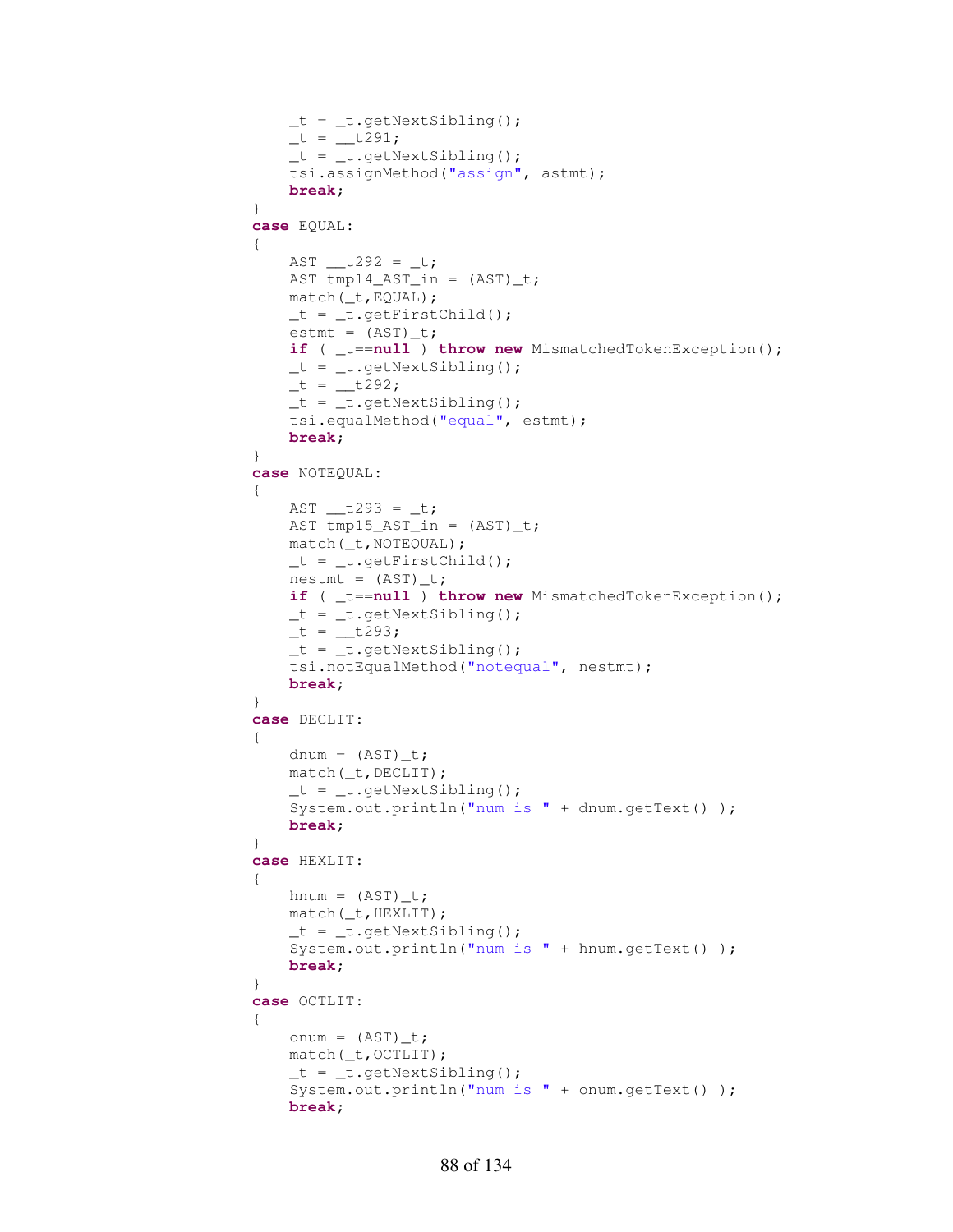```
 } 
            case BINLIT: 
\{bnum = (AST)_t;
                match(_t,BINLIT); 
               _t = t \cdot getNextSibling();
                System.out.println("num is " + bnum.getText() ); 
               break; 
 } 
            case STRLIT: 
\{str = (AST) _t; match(_t,STRLIT); 
               _t = _t.getNextSibling();
                System.out.println("str is " + str.getText() ); 
               break; 
 } 
            case CHARLIT: 
\{chr = (AST) _t; match(_t,CHARLIT); 
               _t = t \cdot qetNextSibling();
                System.out.println("chr is " + chr.getText() ); 
               break; 
 } 
            case ID: 
\{AST \_t294 = t;id = _t = -ASTMULL ? null : (AST) _t;
                match(_t,ID); 
               _t = _t.getFirstChild();
                System.out.println(" id is " + id.getText() ); 
               _t = _t294;_t = t \cdot getNextSibling();
               break; 
 } 
            default: 
\{ throw new NoViableAltException(_t); 
 } 
 } 
        } 
        catch (RecognitionException ex) { 
            reportError(ex); 
           if (\_t!=\texttt{null}) \{\_t = \_t.\text{getNextSibling();}\} } 
       retTree = _t;
        return r ; 
    public static final String[] _tokenNames = { 
       " < 0 >",
        "EOF", 
       "<2>",
        "NULL_TREE_LOOKAHEAD", 
        "STMNT",
```
}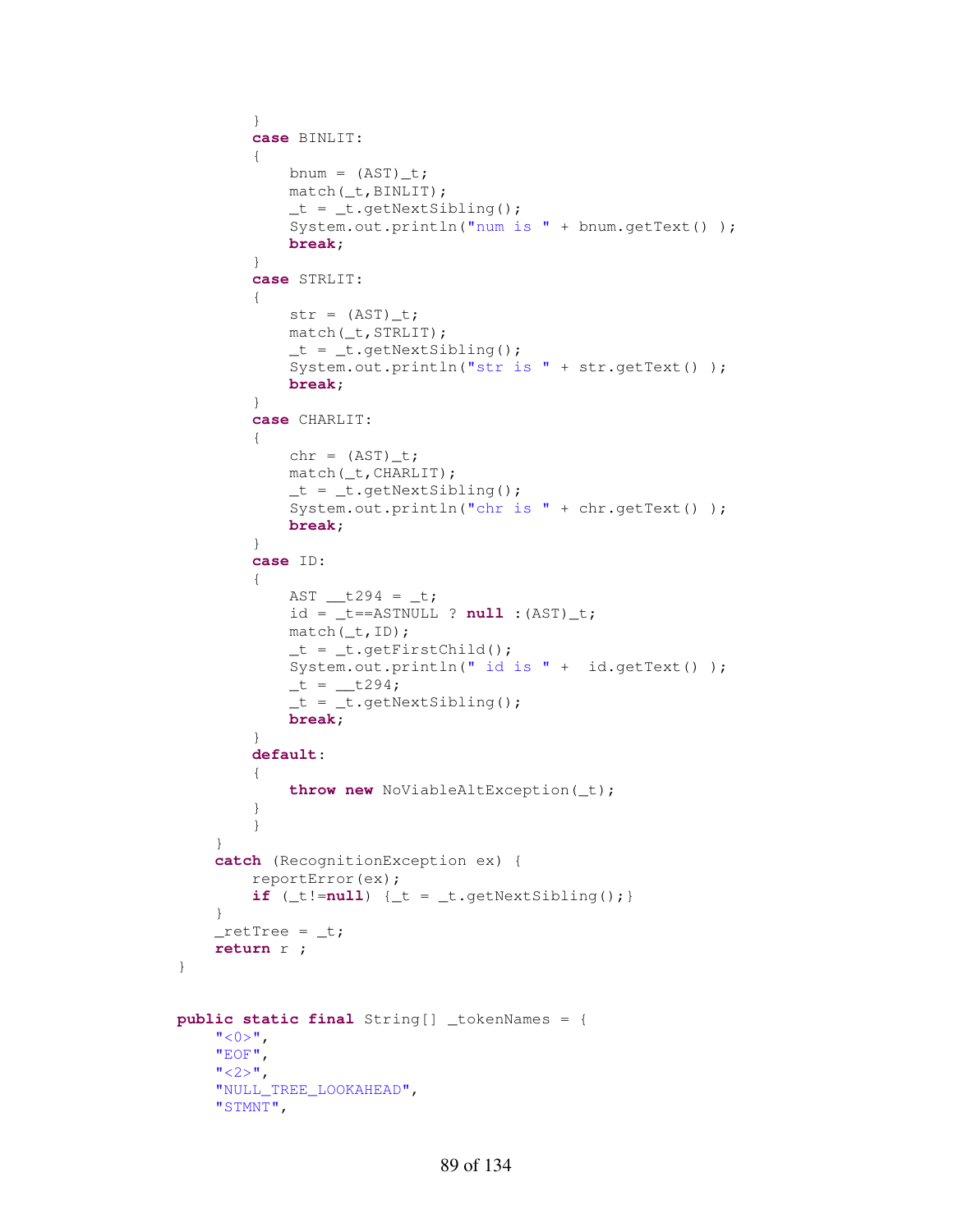```
 "VPAIREX", 
      "VPAIRIN", 
      "LCURLY", 
      "RCURLY", 
      "SEMI", 
      "ASSIGNEQUAL", 
     \sqrt{\frac{m}{1}} "LPAREN", 
      "RPAREN", 
      "\"else\"", 
      "\"while\"", 
      "\"disp\"", 
     \mathbf{W} \setminus \mathbf{W}wait\mathbf{W} \setminus \mathbf{W} "DECLIT", 
      "\"send\"", 
     "ID", "STRLIT", 
      "HEXLIT", 
      "OCTLIT", 
      "BINLIT", 
      "\"expect\"", 
      "CHARLIT", 
      "PATLIT", 
      "\"interact\"", 
     "\"open\"",
      "\"close\"", 
      "NOTEQUAL", 
      "EQUAL", 
      "\"catch\"", 
     "\"true\"",
      "\"false\"", 
      "WS", 
     "NL",
      "COMMENT", 
      "ALPHA", 
      "DIGIT", 
      "SYM_NOT_EQUAL", 
      "SYM_EQUAL", 
      "SYM_LT_ERROR", 
      "SYM_RT_ERROR"
 }; 
 }
```
# **9.3.5 TSWalkerTokenTypes.java**

// \$ANTLR : "TSWalker.g" -> "TSWalker.java"\$ // stuff that is placed at the top of all generated files **package** com.tingtech.tingstim;

/\*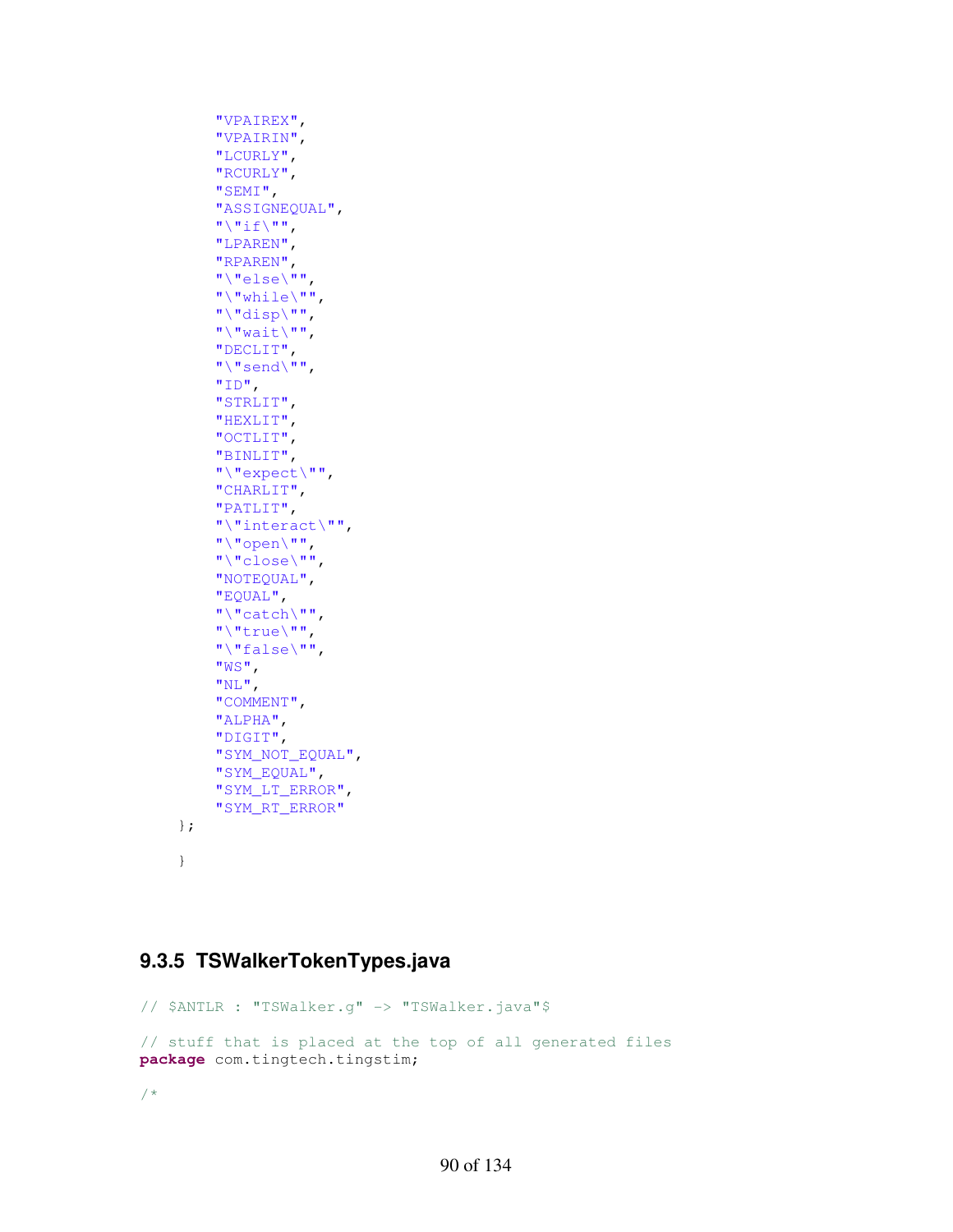```
* TSWalker.g: the TingStim walker in ANTLR grammar
* 
* @author Alvin Ting - at2337@columbia.edu | ating410@yahoo.com
* 
*/
```

```
public interface TSWalkerTokenTypes { 
    int EOF = 1; int NULL_TREE_LOOKAHEAD = 3; 
    int STMNT = 4;
     int VPAIREX = 5; 
     int VPAIRIN = 6; 
    int LCURLY = 7;
     int RCURLY = 8; 
    int SEMI = 9;
     int ASSIGNEQUAL = 10; 
     int KEYWORD_IF = 11; 
    int LPAREN = 12;
    int RPAREN = 13;
     int KEYWORD_ELSE = 14; 
    int KEYWORD WHILE = 15;
     int KEYWORD_DISP = 16; 
    int KEYWORD WAIT = 17;
    int DECLIT = 18;
     int KEYWORD_SEND = 19; 
    int ID = 20; int STRLIT = 21; 
    int HEXLIT = 22;
     int OCTLIT = 23; 
    int BINLIT = 24;
     int KEYWORD_EXPECT = 25; 
    int CHARLIT = 26;
    int PATLIT = 27;
     int KEYWORD_INTERACT = 28; 
     int KEYWORD_OPEN = 29; 
     int KEYWORD_CLOSE = 30; 
    int NOTEQUAL = 31;
    int EQUAL = 32; int KEYWORD_CATCH = 33; 
    int KEYWORD TRUE = 34;
    int KEYWORD FALSE = 35;
     int WS = 36; 
     int NL = 37; 
    int COMMENT = 38;
     int ALPHA = 39; 
     int DIGIT = 40; 
     int SYM_NOT_EQUAL = 41; 
     int SYM_EQUAL = 42; 
     int SYM_LT_ERROR = 43; 
     int SYM_RT_ERROR = 44;
```

```
}
```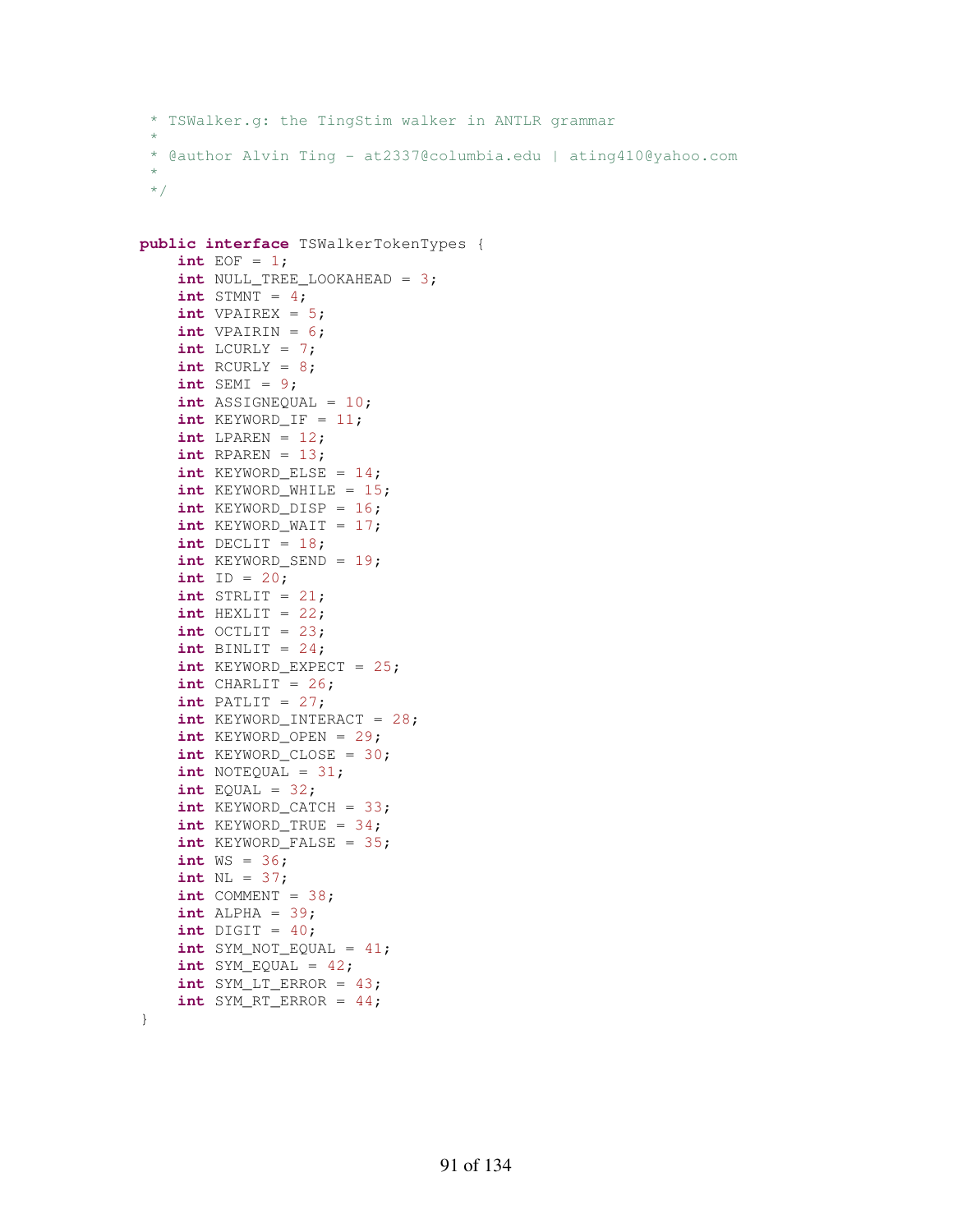### **9.4 Java Source Files**

#### **9.4.1 TSConnectorPort.java**

```
package com.tingtech.tingstim; 
/*
 * TSConnectorPort.java: Used by TSInterpreter and generated
 * source java file to establish and maintain communications.
 * 
 * @author Alvin Ting - at2337@columbia.edu | ating410@yahoo.com
 * 
 */
import java.io.*; 
import java.net.*; 
public class TSConnectorPort { 
\frac{1}{\sqrt{2}} private Serial tsSerial = null;
\frac{1}{\sqrt{2}} private PrintWriter tsOut = null;
    // private BufferedReader t sIn = null; private DatagramSocket tsSendSocket = null; 
     private DatagramSocket tsRecvSocket = null; 
    private InetAddress addrURL = null;private int addrPort = 21;private boolean isConnected = true;
     public TSConnectorPort() { 
     } // end of TSConnectorPort
     /**
      * Open interface port with specified settings
      * @param portType - "Ethernet" (only one implemented, 
                               "RS232", etc
      * @param otherLoc - Device host address
      * @param sendPort - Port number to send data.
      * @param recvPort - Port number to receive data.
      */
     public void openPort(String portType, 
             String otherLoc, int sendPort, int recvPort) { 
         boolean theResult = true; 
         // For future revisions - Handle different port types
// if (portType.equals("Ethernet")) {
// } // end portType check
         try { 
             addrURL = InetAddress.getByName(otherLoc); 
             addrPort = sendPort; 
             System.out.println("Establishing " + portType 
                     + " Connection to: " + addrURL);
```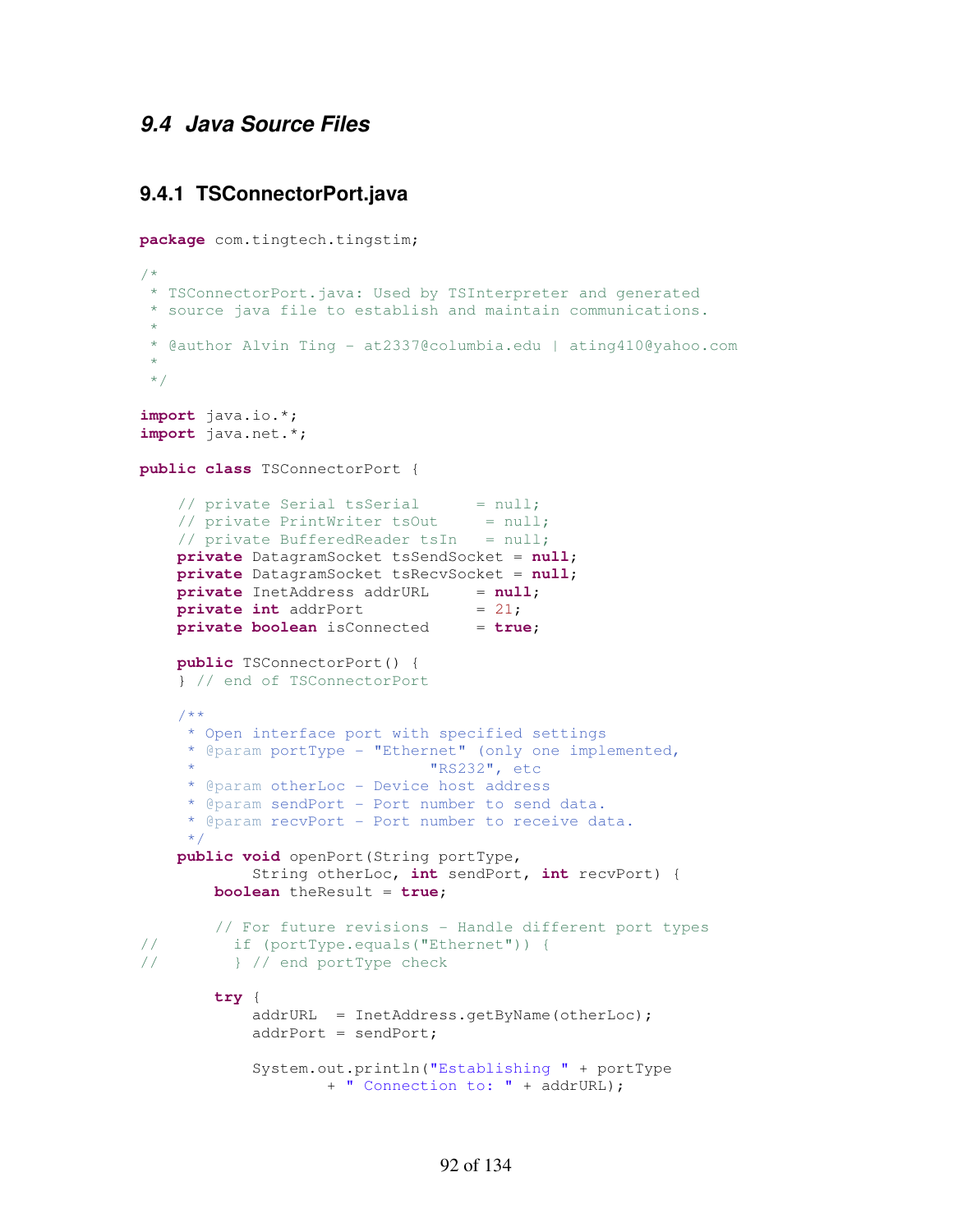```
 tsSendSocket = new DatagramSocket(); 
             tsRecvSocket = new DatagramSocket(recvPort); 
             //tsOut = new PrintWriter(tsSocket.getOutputStream(), true)
;
             //tsIn = new BufferedReader(new InputStreamReader(
             // tsSocket.getInputStream()));
         } catch (UnknownHostException e) { 
             System.out.println("Unknown Host : " + otherLoc); 
             theResult = false; 
         } catch (IOException e) { 
             System.out.println("Unable to establish connection to " 
                     + otherLoc); 
             theResult = false; 
         } 
         isConnected = theResult; 
         //return theResult;
     } // end openPort
     /**
      * Close all socket connections.
\star */
    public void closePort() { 
         boolean theResult = true; 
         //try {
             //tsOut.close();
             //tsIn.close();
             tsSendSocket.close(); 
             tsRecvSocket.close(); 
         //} catch (IOException o) {
         // System.out.println("Error closing port.");
         //}
         isConnected = theResult; 
         //return theResult;
     } // end of closePort
     /**
      * Send data over the socket
      * @param data - Data to be sent out over the coket
      */
    public void sendData(String data) { 
         if (isConnected) { 
             //tsOut.print(data);
             try { 
                 byte[] rawData = data.getBytes(); 
                 DatagramPacket p = new DatagramPacket(rawData, 
                         rawData.length, addrURL, addrPort); 
                 tsSendSocket.send(p); 
             } catch (IOException o) { 
                 System.out.println("Error closing port."); 
 } 
         } else { 
             System.out.println("Socket connection not " + 
                      "established. Cannot send data."); 
 } 
     } // end of sendData
```

```
93 of 134
```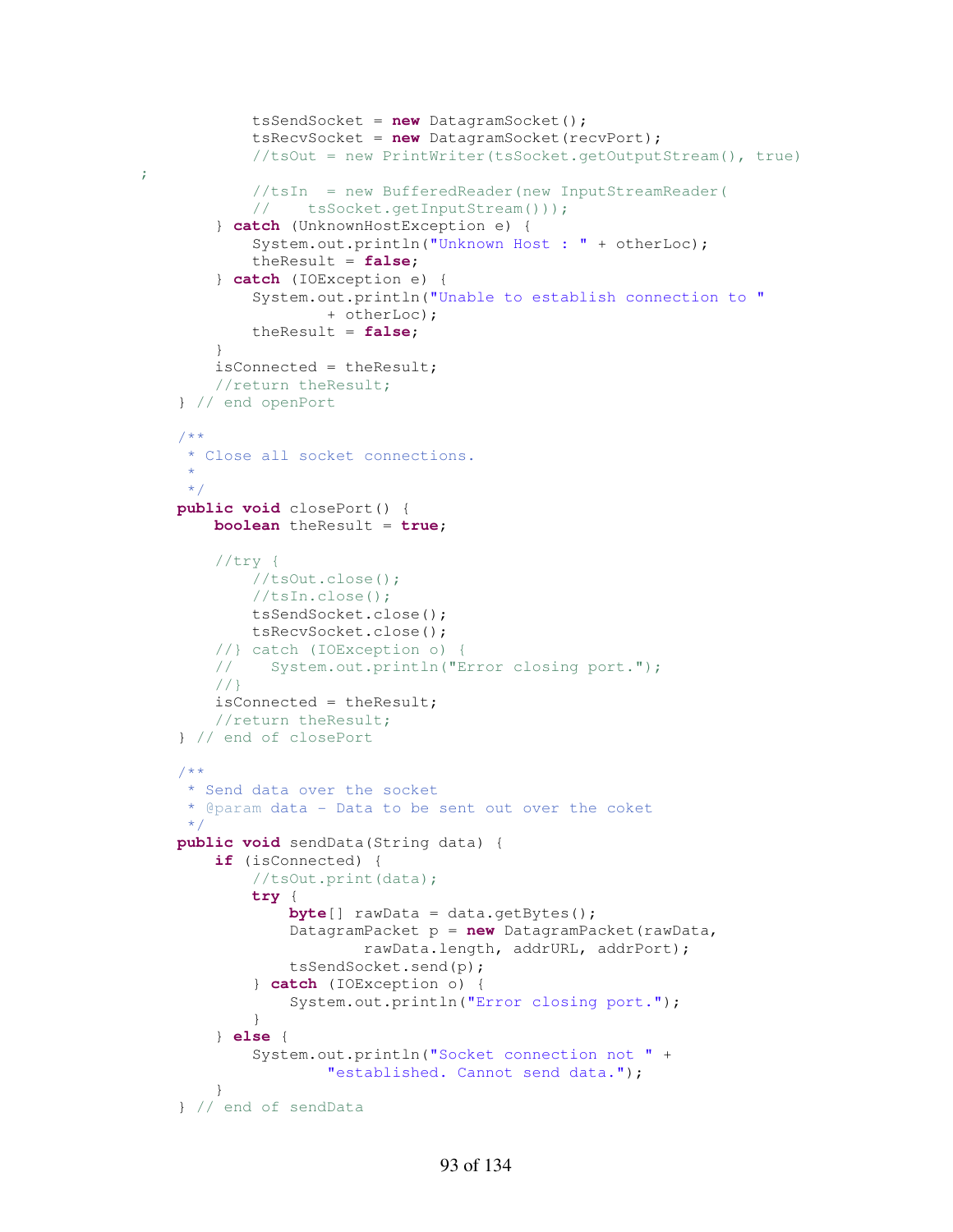```
 /**
     * Reads data from socket. Blocking call.
      * @return String - data read from socket
     */
    public String recvData() { 
         String theResult = null; 
         if (isConnected) { 
             try { 
                 byte[] buffer = new byte[4096]; 
                 DatagramPacket p = new DatagramPacket(buffer, 
                         buffer.length); 
                 tsRecvSocket.receive(p); 
                theResult = new String(buffer, 0, p.getLength());
                //while ((theResult = tsIn.readLine()) == null) {}
             } catch (IOException o) { 
                 System.out.println("Error reading from port."); 
 } 
         } else { 
             System.out.println("Socket connection not " + 
                     "established. Cannot receive data."); 
 } 
         return theResult; 
     } // end of recvData
    /**
     * @param args
      */
    public static void main(String[] args) { 
         // TODO Auto-generated method stub
    }
```
} // end of TSConnectorPort

# **9.4.2 TSInterpreter.java**

```
package com.tingtech.tingstim; 
/*
 * TSInterpreter.java: Called by TSWalker to translate
 * scenario statements into java statements
 * 
 * @author Alvin Ting - at2337@columbia.edu | ating410@yahoo.com
 * 
 */
import java.io.*; 
import antlr.CommonAST; 
import antlr.collections.AST; 
import antlr.SemanticException;;
```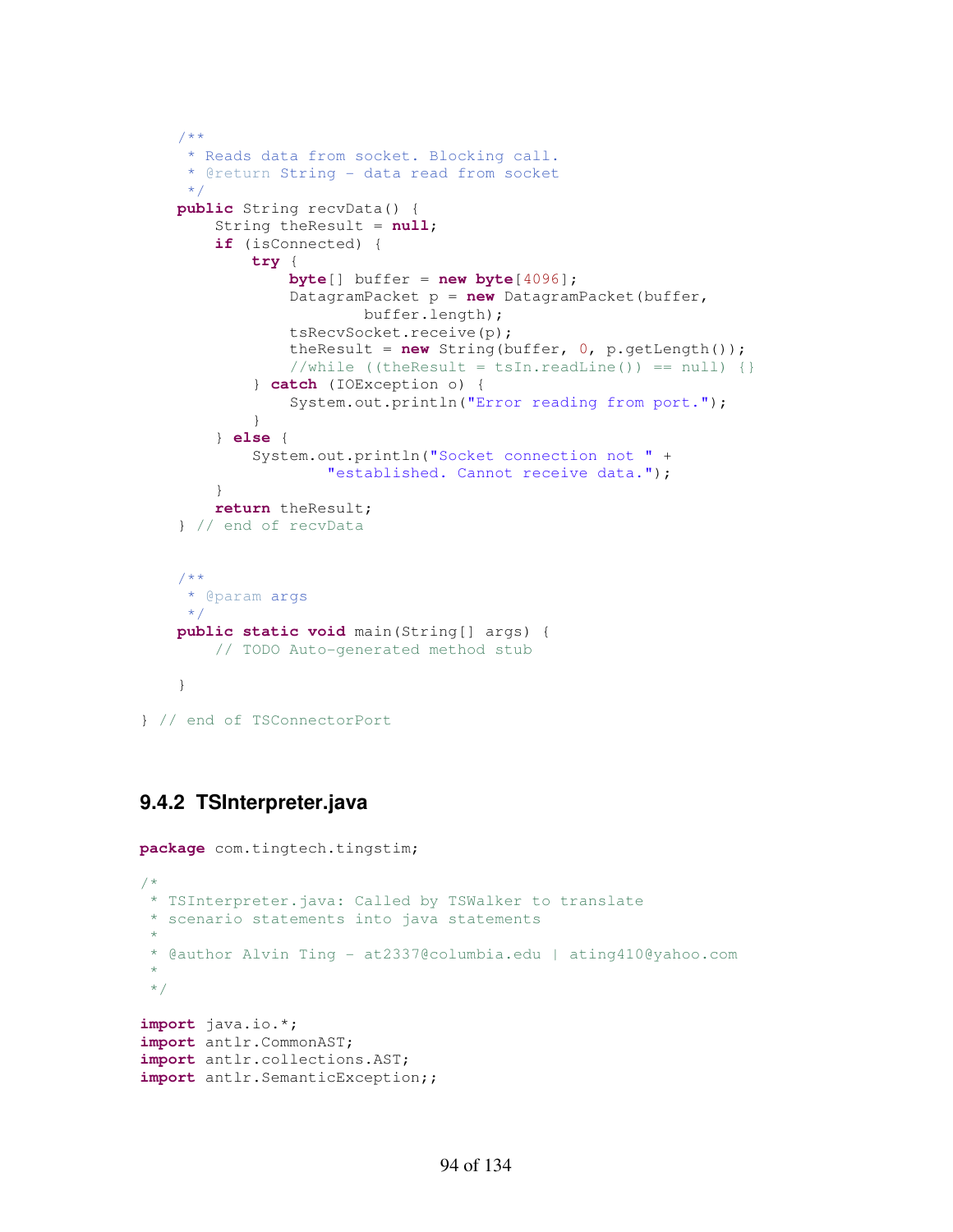```
public class TSInterpreter implements TSWalkerTokenTypes { 
     /* Store variables */
     private TSSymbolTable dict; 
     /* Java Src file */
     private FileWriter scnFile; 
     /* Java Src filename for Scenario */
     private String scnFileName; 
     /* String to write to file */
     private String programString; 
     /* Beautify indentation for scenario file */
     private int currIndent; 
     /* Debug flag */
     private boolean debugFlag = true; 
     /* Semantic flag */
     private boolean semanticFlag = true; 
     /* Open statement flag */
     private boolean openCalled = false; 
     // Constructor
     public TSInterpreter() { 
         // Initialize variables
         dict = new TSSymbolTable(); 
        programString = \sqrt{7} TingStim Scenario Code\n";
        currentndent = 0; } // end of TSInterpreter
     /**
      * Configure interpreter prior to use
      * @param arg - Filename to use to determine name of
                        generated java source file
      */
     public void configure(String arg) { 
         if (null == arg) { 
             scnFileName = new String("testcase00"); 
         } else { 
            scnFileName = arg;
         } 
         try { 
              scnFile = new FileWriter(scnFileName + 
                     ".java", false); // do not append
         } catch (IOException ioe) { 
             System.out.println("Failed to create file"); 
         } 
         writePS("//package com.tingtech.tingstim;"); // TODO: Remove th
is code
         writePS("import com.tingtech.tingstim.*;"); 
         writePS("import java.io.*;"); 
         writePS("public class " + scnFileName + 
                  " implements Runnable {"); 
         incrIndent(); 
         writePS("private TSSymbolTable symTable;"); 
         writePS("private Thread currThread;");
```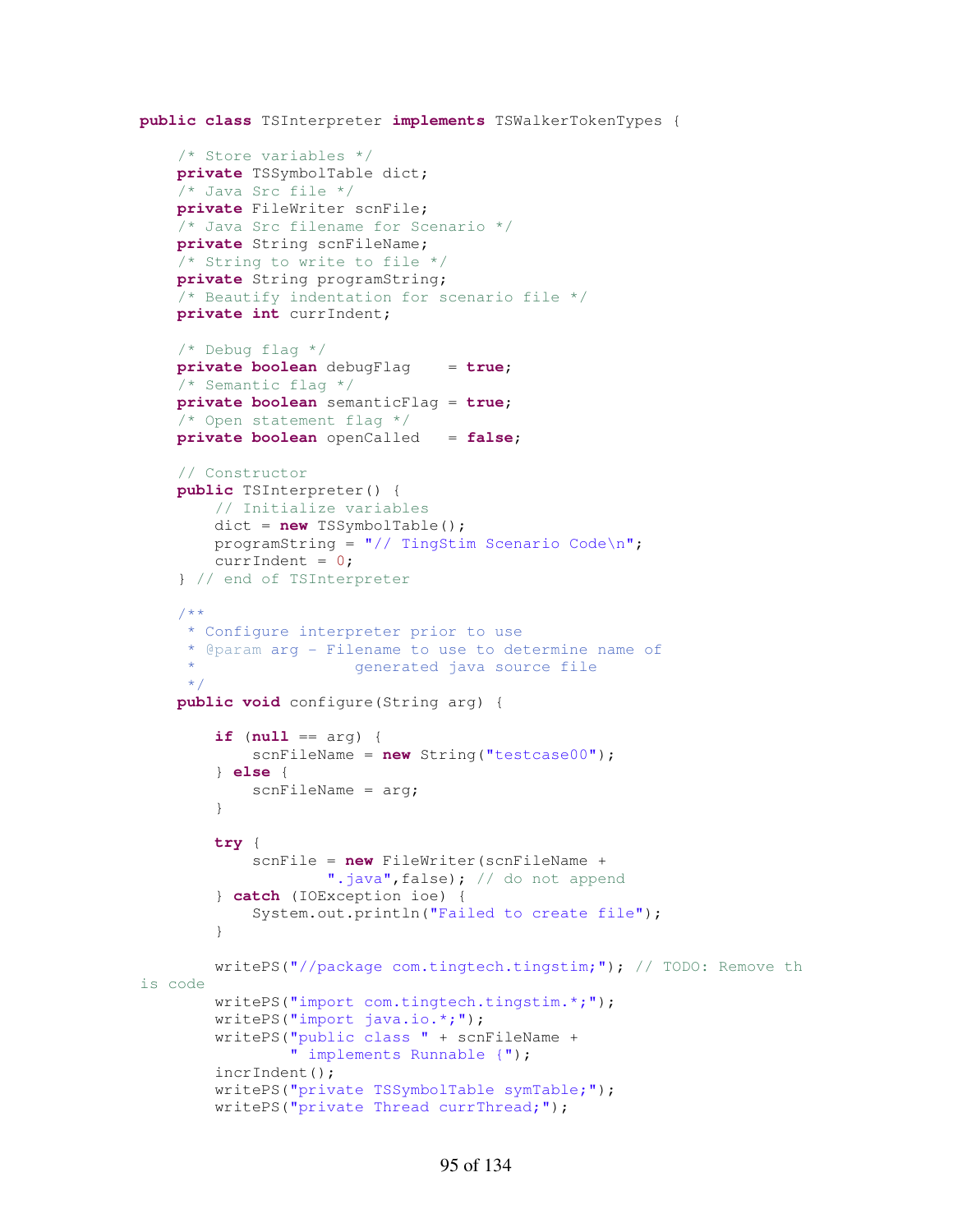```
 writePS("private String scratchString;"); 
         writePS("private TSConnectorPort tsPort;"); 
        writePS(scnFileName +"() {"); // Begin Constructor
         incrIndent(); 
        writePS("symTable = new TSSymbolTable();");
        writePS("tsPort = new TSConnectorPort();");
         decrIndent(); 
         writePS("}\n"); // End Constructor
         writePS("public void start() {"); // Begin start()
         incrIndent(); 
        writePS("if (null == currThread) \{\");
         incrIndent(); 
        writePS("currThread = new Thread(this, \mathcal{N}""
                 + scnFileName + "\n\langle"\n\rangle;"\n;
         writePS("currThread.start();"); 
         decrIndent(); 
         writePS("}"); 
         decrIndent(); 
        writePS("]\n', ' / End start()writePS("public void stop() \{\n"); // Begin stop()
         incrIndent(); 
        writePS("currThread = null;";
         decrIndent(); 
        writePS(")\n"); // End stop()
         writePS("public void run() {"); // Begin run()
         incrIndent(); 
// writePS("Thread myThread = this.currenThread;"); 
// writePS("while (currThread == myThread) {");
// incrIndent();
         // GOTO EXIT METHOD
     } // end of configure
     /*##################################### 
      *# Send method 
      *#####################################*/
     /**
      * Send statement 
      * @param stmt - send keyword
      * @param tree - what to send
      */
     public void sendMethod(String stmt, AST tree) { 
         AST kids = tree; 
         String packedData = new String(); 
         boolean convertToInt = false; 
        int radix = 16;
         while (null != kids) { 
             //writeDBG("Kids = " + kids.getText());
             switch(kids.getType()) 
\{ case HEXLIT: 
                 convertToInt = true; 
                  packedData += (kids.getText()).substring(2, 
                          kids.getText().length());
```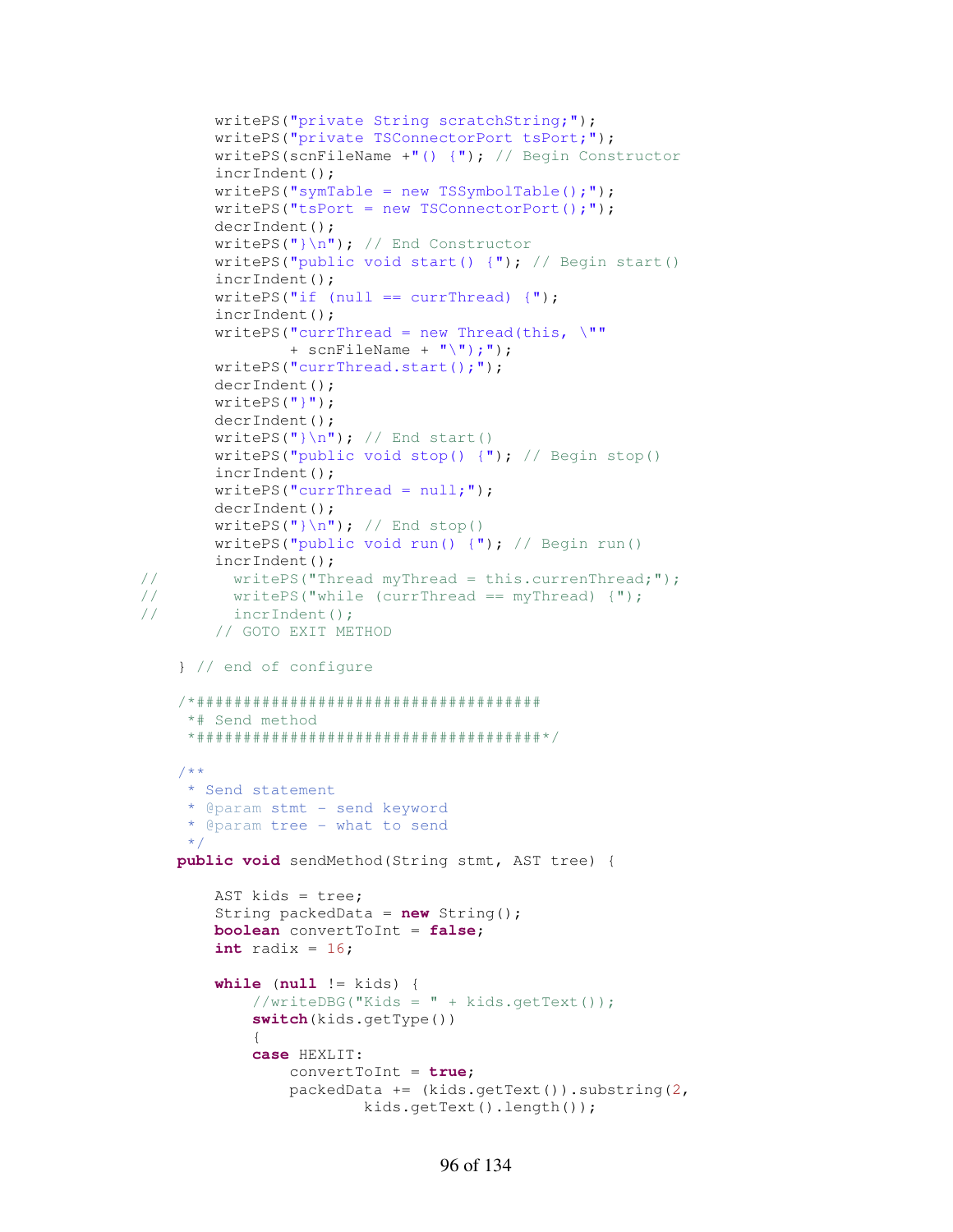```
 break; 
             case OCTLIT: 
                radix = 8;convertToInt = true; 
                packeta += (kids.getText()).substring(2,
                         kids.getText().length()); 
                 break; 
             case BINLIT: 
                radix = 2;
                convertToInt = true; 
                packedData += (kids.getText()).substring(2,
                         kids.getText().length()); 
                 break; 
             default: 
                 packedData += kids.getText(); 
                 break; 
 } 
             kids = kids.getNextSibling(); 
         } 
         // TODO: Check for Integer.MAX_VALUE ;
         //writeDBG(packedData);
        if (openCalled) { 
             if (convertToInt) { 
                 try { 
                     writePS("tsPort.sendData(\"" + (Integer.parseInt( 
                            packedData, radix)) + "\');");
                 } catch (NumberFormatException ee){ 
                     // Semantic error
                    writeERR("Exceeded integer maximum value: " 
                             + Integer.MAX_VALUE); 
 } 
             } else { 
                writePS("tsPort.sendData(\"" + packedData + "\");");
 } 
         } else { 
             writeERR("Must use open command prior to send."); 
 } 
    } // end of sendMethod 
    /*##################################### 
     *# Display method 
     *#####################################*/
     /**
     * Display statement 
     * @param stmt - display keyword
     * @param tree - what to display
     */
    public void dispMethod(String stmt, AST tree) { 
         final String PREDISP = new String("System.out.println(\"");
```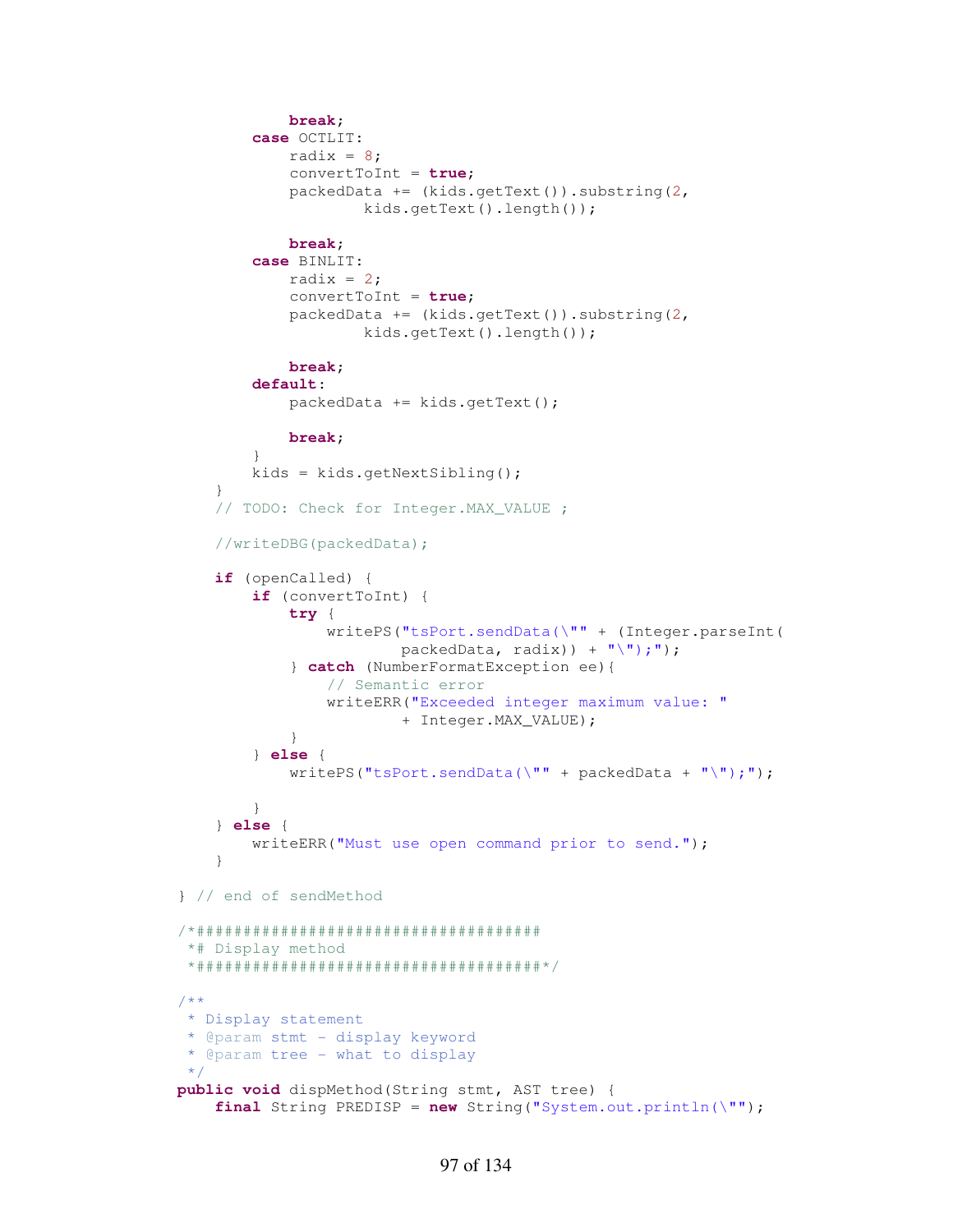```
final String POSDISP = new String("\'"\);");
        String midDisp = tree.getText();
         int treeType = tree.getType(); 
// writeDBG( "Text: " + midDisp
// + "\tType: " + treeType
// + "\tKids: " + tree.getNumberOfChildren() 
\frac{1}{i} );
         // Identifier lookup
         if (ID == treeType) 
\{ TSVariableType tmpVar = dict.getID(midDisp); 
            if (null := tmpVar)\{ midDisp = tmpVar.getData(); 
                treeType = tmpVar.getType(); 
 } 
         } 
         switch (treeType) 
\{ case STRLIT: 
         case CHARLIT: 
             writePS(PREDISP + midDisp + POSDISP); 
            break; 
         case DECLIT: 
             writePS(PREDISP + midDisp + " [dec]" + POSDISP); 
            break; 
         case HEXLIT: 
             writePS(PREDISP + midDisp.substring(2, midDisp.length()) 
                     + " [hex]" + POSDISP); 
            break; 
         case OCTLIT: 
             writePS(PREDISP + midDisp.substring(2, midDisp.length()) 
                     + " [oct]" + POSDISP); 
            break; 
         case BINLIT: 
             writePS(PREDISP + midDisp.substring(2, midDisp.length()) 
                     + " [bin]" + POSDISP); 
            break; 
         default: 
             writeERR("Unknown type to display."); 
            break; 
         } 
     } // end of dispMethod
     /*##################################### 
      *# Interact methods 
      *#####################################*/
     public void interactMethodExprBegin(String stmt) { 
        writePS("// BEGIN INTERACT"); 
        writePS("try {"); 
        incrIndent();
```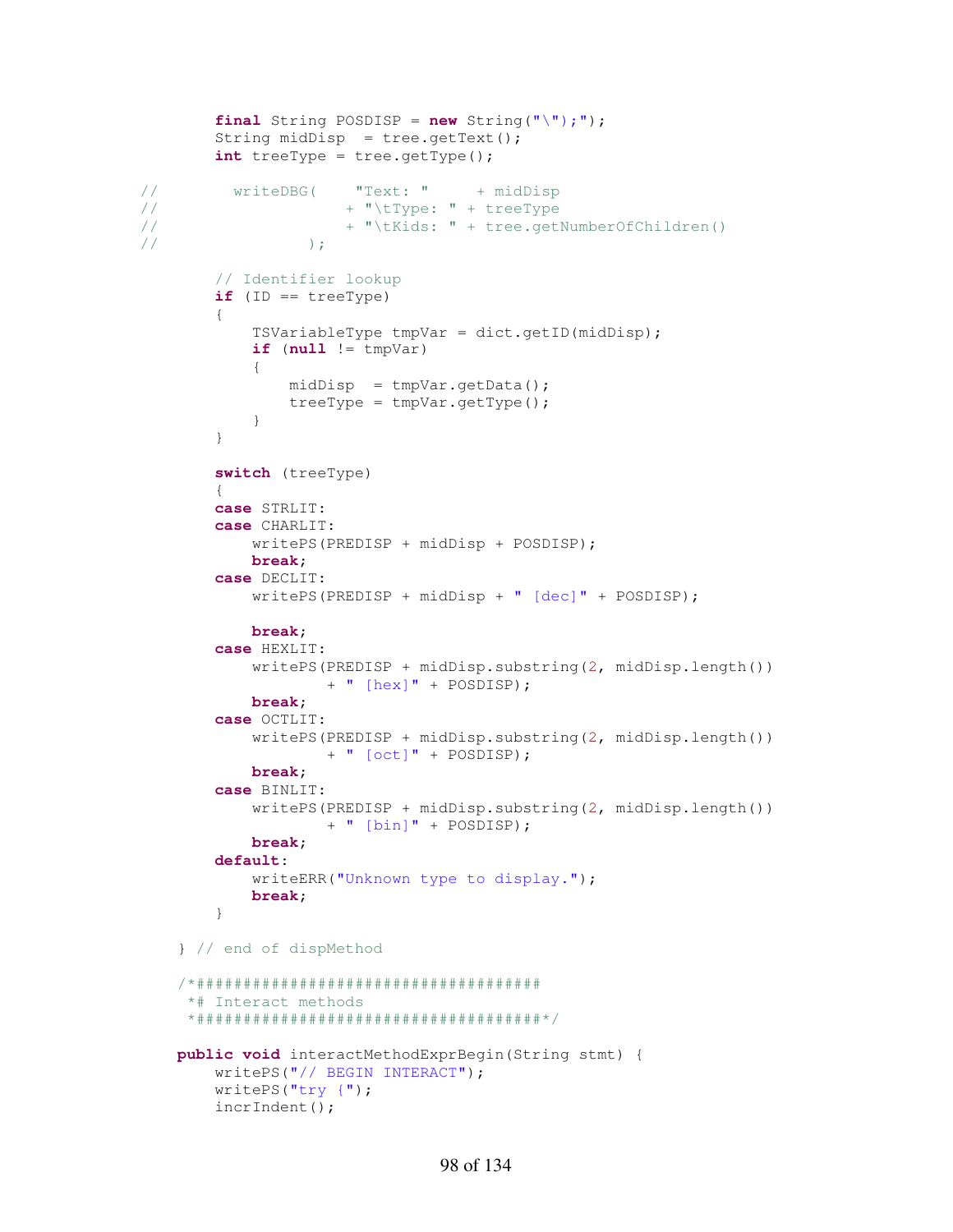```
writePS("boolean gotSpecified = false;");
     writePS("while (!gotSpecified) {"); 
     incrIndent(); 
     writePS("scratchString = (new BufferedReader(" + 
             "new InputStreamReader(System.in)).readLine());");
    writePS("if (false) { /* do nothing */ }");
 } // end of ifMethodExprBegin
 public void interactMethodExprEnd(String stmt, AST tree) { 
     writePS("else if ( scratchString.equals(" + 
             "String.valueOf(\langle ' " + tree.getText() + "\\'') \rangle )";
     writePS("{"); 
     incrIndent(); 
 } // end of interactMethodExpr
 public void interactMethodStmtEnd(String stmt) { 
    writePS("qotSpecialied = true;" decrIndent(); 
     writePS("}"); 
 } // end of interactMethodStmtEnd
 public void interactMethodEnd(String stmt) { 
     writePS("else {"); 
     incrIndent(); 
     writePS("System.out.println(\"Unexpected character \" + " + 
              "scratchString);"); 
     decrIndent(); 
    writePS("] ");
     decrIndent(); 
     writePS("} // end of while"); 
     decrIndent(); 
     writePS("} catch (IOException ieo) {}"); 
     writePS("// END OF INTERACT"); 
 } // end of interactMethodEnd
 /*##################################### 
  *# Expect methods 
  *#####################################*/
 public void expectMethodExprBegin(String stmt) { 
     if (openCalled) { 
         writePS("// BEGIN EXPECT"); 
 // writePS("try {");
 // incrIndent(); 
         //writePS("scratchString = (new BufferedReader(" +
         // "new InputStreamReader(System.in)).readLine());")
        writePS("scratchString = tsport.recvData();");writePS("if (false) { /* do nothing */ }");
     } else { 
         writeERR("Must call open command prior to expect."); 
     } 
 } // end of expectMethodExprBegin
 public void expectMethodExprEnd(String stmt, AST tree) { 
     if (openCalled) { 
         writePS("else if ( scratchString.equals(" +
```

```
99 of 134
```
;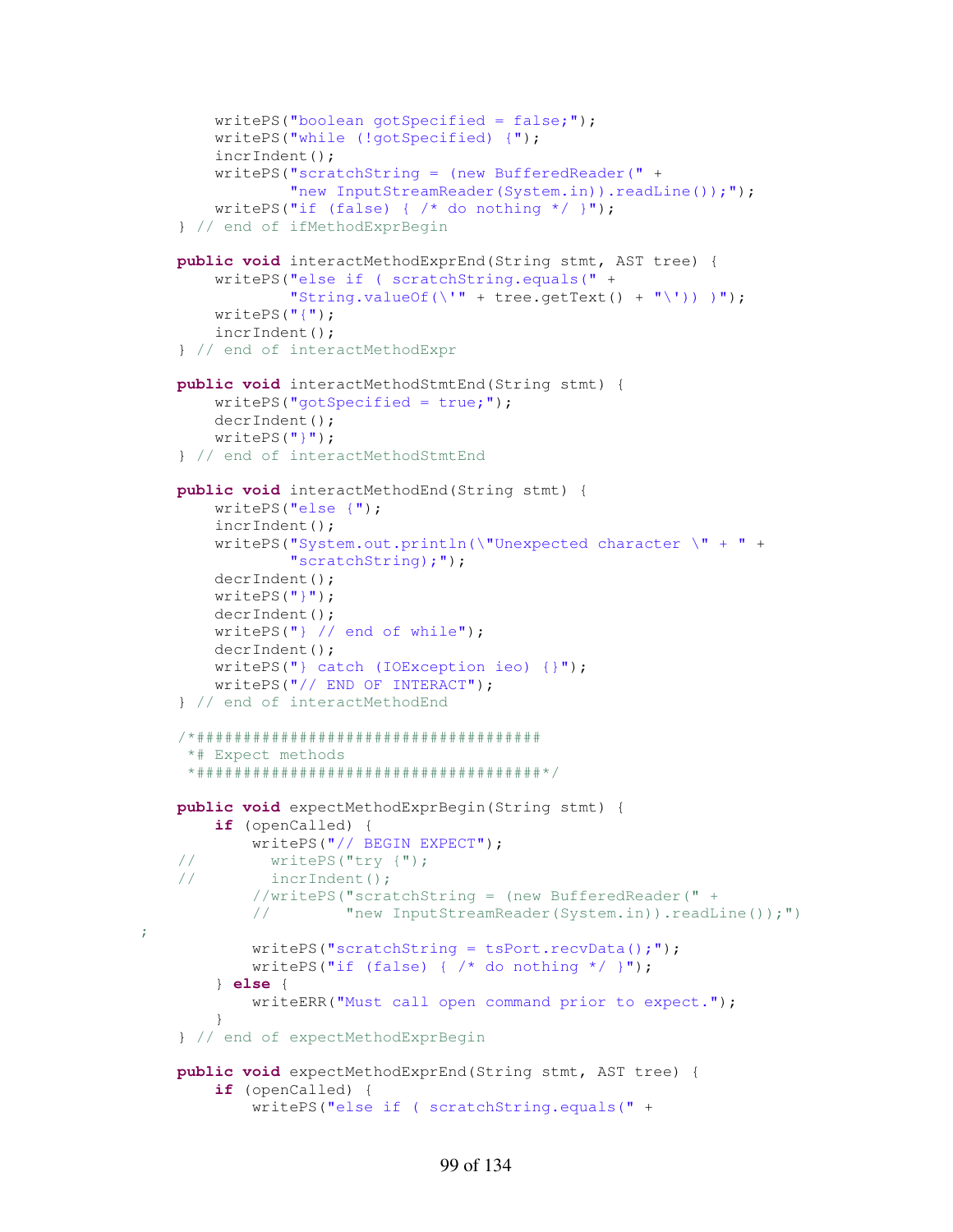```
"String.valueOf(\langle"" + tree.getText() + "\langle")) )");
             writePS("{"); 
             incrIndent(); 
         } 
     } // end of expectMethodExpr
     public void expectMethodStmtEnd(String stmt) { 
         if (openCalled) { 
             decrIndent(); 
             writePS("}"); 
         } 
     } // end of expectMethodStmtEnd
     public void expectMethodEnd(String stmt) { 
         if (openCalled) { 
// decrIndent();
// writePS("} catch (IOException ieo) {");
// incrIndent();
// writePS("System.out.println(\"Got I/O Error.\");");
// decrIndent();
// writePS("}");
             writePS("// END OF EXPECT"); 
         } 
     } // end of expectMethodEnd
     public void expectMethodNoCatch(String stmt) { 
         if (openCalled) { 
             writePS("else {"); 
             incrIndent(); 
             writePS("System.out.println(\"Unexpected data received.\");
"); 
             decrIndent(); 
             writePS("}"); 
         } 
     } // end of expectMethodNoCatch
     /*##################################### 
      *# Catch methods 
      *#####################################*/
     public void catchMethodBegin(String stmt) { 
         writePS("else {"); 
         incrIndent(); 
     } // end of catchMethodBegin
     public void catchMethodEnd(String stmt) { 
         decrIndent(); 
        writePS("]");
     } // end of catchMethodEnd 
     /*##################################### 
      *# Assignment method 
      *#####################################*/
     /**
      * Assignment statement
      * @param stmnt - name of statement type
```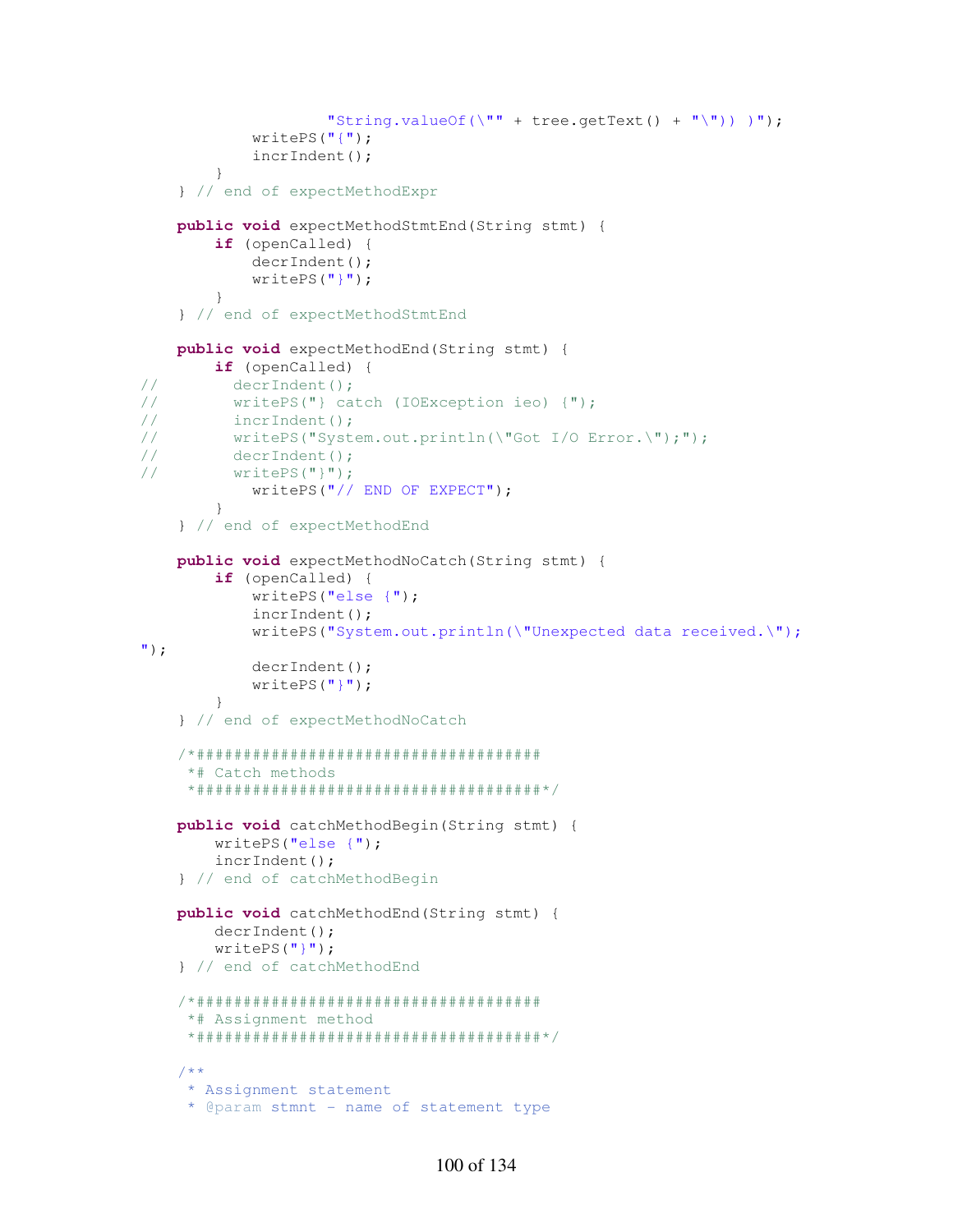```
 * @param tree - subtree for this statement
      */ 
     public void assignMethod(String stmt, AST tree) { 
         int leftNodeType = tree.getType(); 
         String leftString = tree.getText(); 
// writeDBG( "Text: " + tree.getText()
// + "\tType: " + tree.getType()<br>
+ "\tKids: " + tree.getNumber
// + "\tKids: " + tree.getNumberOfChildren()<br>// ):
               );
        if (ID == leftNodeType) {
             AST rightNode = tree.getNextSibling(); 
              String rightString = rightNode.getText(); 
              int rightType = rightNode.getType(); 
             if (ID == rightType) {
                  // Resolve right-hand identifier
                 if (dict.checkID(rightString)) { 
                      TSVariableType tmpV = null; 
                     tmpV = dict.getID(rightString); 
                     rightString = tmpV.getData();
                     rightType = tmpV.getType(); } else { 
                      // semantic error
                     writeERR("Undefined right identifier in assignment.
");
                 } 
 } 
              // Walker code
             dict.putNode(leftString, rightString, rightType);
              // Generate code
             writePS("symTable.putNode(\lvert \cdot \rvert"" + leftString + "\lvert \cdot \rvert", \lvert \cdot \rvert"" +
                     rightString + "\langle", " + rightType + ");");
         } else { 
             writeERR("Left assignment operand must be an identifier."); 
 } 
     } // end of assignMethod
     /*##################################### 
      *# Equal method 
      *#####################################*/
     /**
      * Equality statement
      * @param stmnt - name of statement type
      * @param tree - subtree for this statement
 */ 
     public void equalMethod(String stmt, AST tree) { 
         // Note to self...
        // ID == ID (not useful as of now)// ID == LITERAL (OK)
```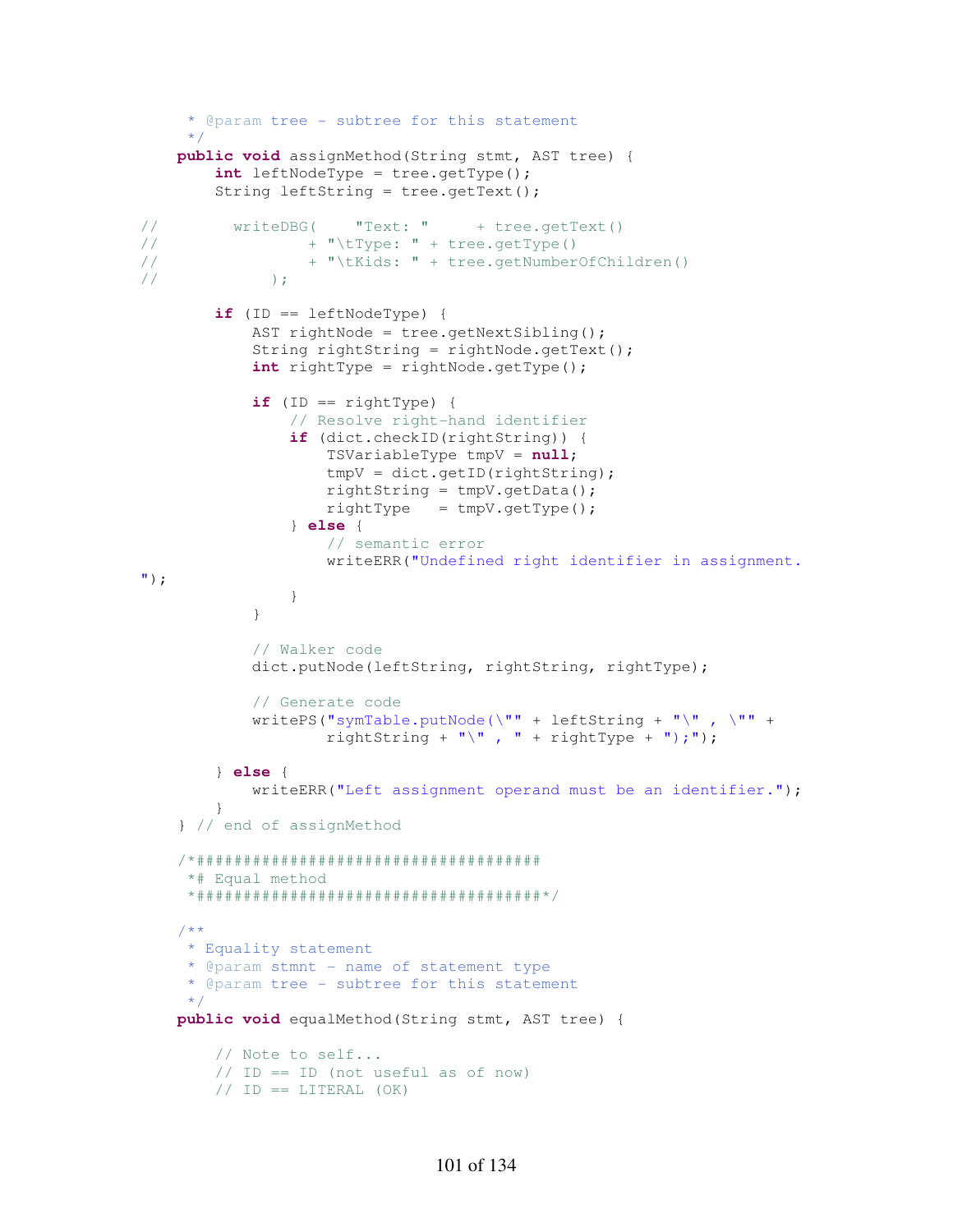```
 int leftType = tree.getType(); 
        String leftString = tree.getText();
// writeDBG( "Text: " + tree.getText()
// + "\tType: " + tree.getType()
// + "\tKids: " + tree.getNumberOfChildren() 
// );
        if (ID == leftType) {
             AST rightNode = tree.getNextSibling(); 
             String rightString = rightNode.getText(); 
             int rightType = rightNode.getType(); 
            if (ID := rightType) {
                 if ( dict.checkID(leftString) ) { 
                     writePS("symTable.compareSymbolToRawData(\"" + left
String + "\n\ \mathbf{w}, \mathbf{w}+ rightString + "\langle", " + rightType + ")");
                 } else { 
                     // Semantic error
                    writeERR("Undefined identifier."); 
 } 
             } else { 
                 // Semantic error
                 writeERR("Right equality operand cannot be an identifie
r."); 
             } 
         } else { 
             // Syntactical error
            writeERR("Left equality operand must be an identifier.");
         } 
     } // end of equalMethod
     /*##################################### 
      *# Not Equal method 
      *#####################################*/
     /**
      * Equality statement
      * @param stmnt - name of statement type
      * @param tree - subtree for this statement
      */
     public void notEqualMethod(String stmt, AST tree) { 
         int leftType = tree.getType(); 
         String leftString = tree.getText(); 
        if (ID == leftType) {
            AST rightNode = tree.getNextSibling();
             String rightString = rightNode.getText(); 
             int rightType = rightNode.getType(); 
             if (ID != rightType) { 
                 if ( dict.checkID(leftString) ) { 
                     writePS("!(symTable.compareSymbolToRawData(\"" + le
ftString + "\" , \""
                             + rightString + "\langle", " + rightType + "))")
```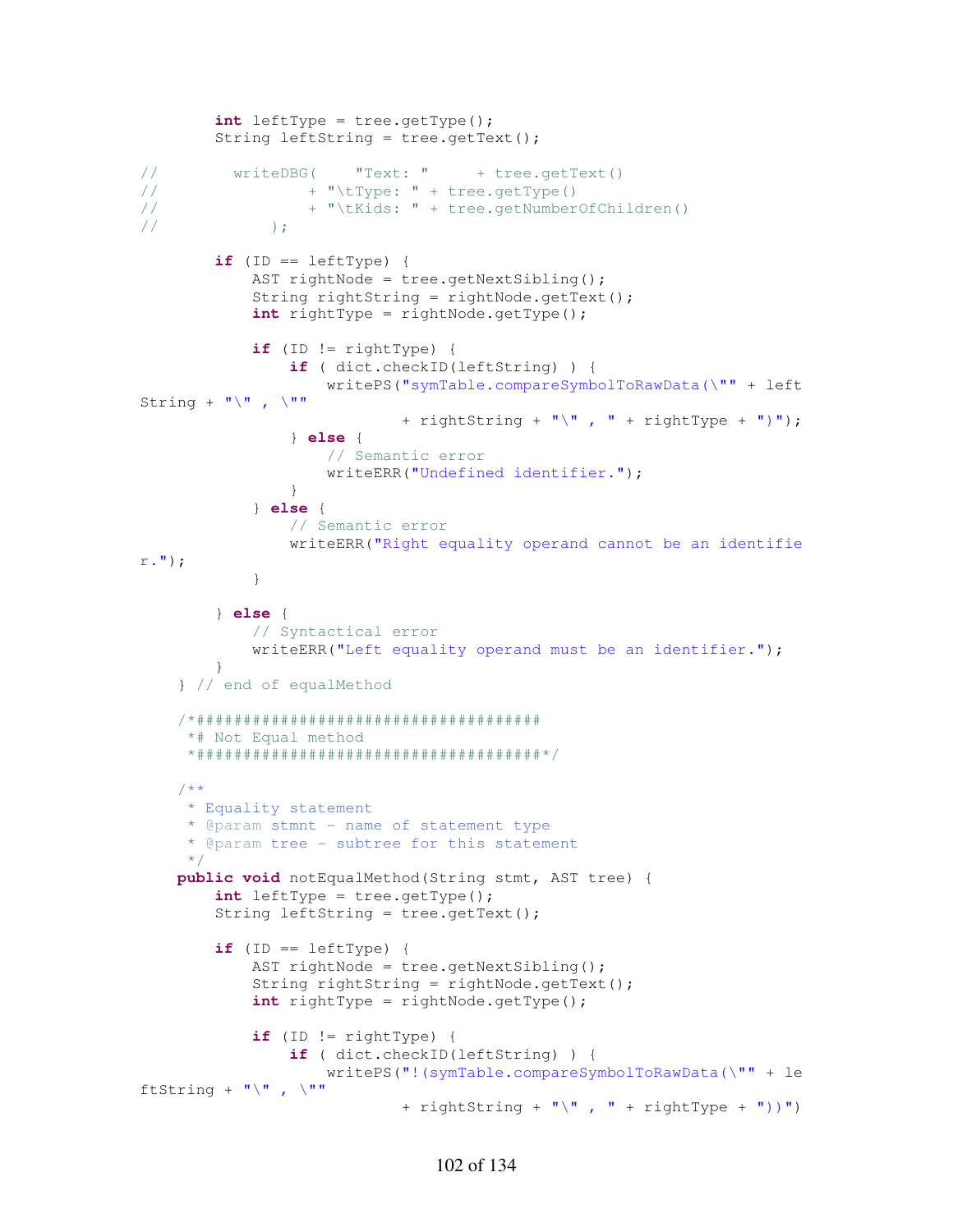```
; 
                 } else { 
                     // Semantic error
                    writeERR("Undefined identifier."); 
 } 
             } else { 
                 // Semantic error
                 writeERR("Right equality operand cannot be an identifie
r."); 
 } 
         } else { 
             // Syntactical error
             writeERR("Left equality operand must be an identifier."); 
 } 
     } // end of notEqualMethod
     /*##################################### 
      *# While methods 
      *#####################################*/
     public void whileMethodExprBegin(String stmt) { 
         writePS("while ("); 
     } // end of whileMethodExprBegin
     public void whileMethodExprEnd(String stmt) { 
        writePS(") {";
         incrIndent(); 
     } // end of whileMethodExprEnd
     public void whileMethodEnd(String stmt) { 
         decrIndent(); 
         writePS("}"); 
     } // end of whileMethodEnd
     /*##################################### 
      *# If methods 
      *#####################################*/
     public void ifMethodExprBegin(String stmt) { 
         writePS("if ("); 
     } // end of ifMethodExprBegin
     public void ifMethodExprEnd(String stmt) { 
        writePS(") { incrIndent(); 
     } // end of ifMethodExprEnd
     public void ifMethodEnd(String stmt) { 
         decrIndent(); 
         writePS("}"); 
     } // end of ifMethodEnd
     public void ifMethodNoElse(String stmt) { 
         decrIndent(); 
        writePS("] ");
     } // end of ifMethodNoElse
```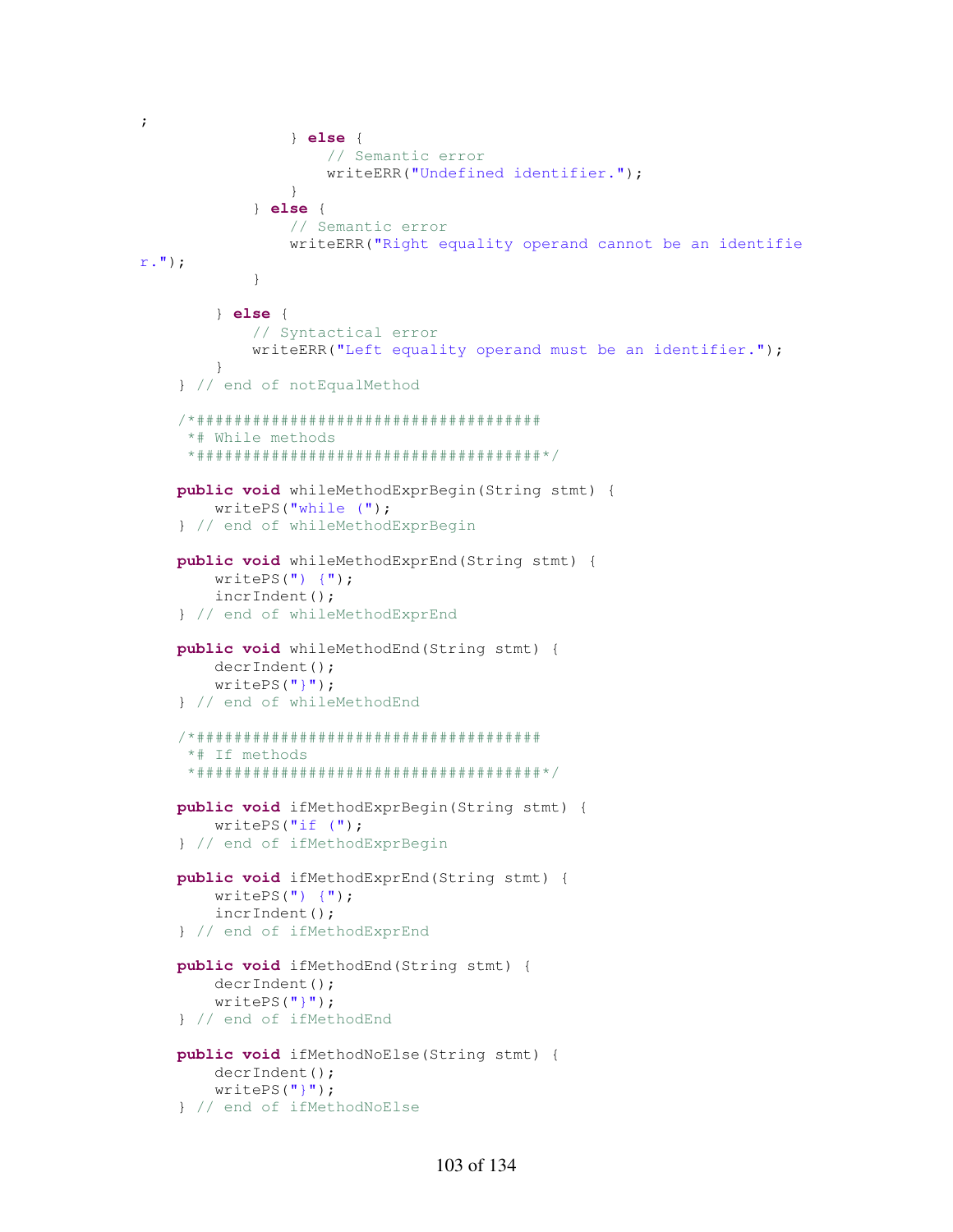```
 /*##################################### 
      *# Else methods 
      *#####################################*/
    public void elseMethodBegin(String stmt) { 
         decrIndent(); 
         writePS("} else {"); 
         incrIndent(); 
     } // end of elseMethodBegin
     public void elseMethodEnd(String stmt) { 
         decrIndent(); 
        writePS("]");
     } // end of elseMethodEnd 
     /*##################################### 
      *# Wait method 
      *#####################################*/
     /**
      * Wait for designated number of milliseconds
      * @param stmnt - name of statement type
      * @param tree - subtree for this statement
      */
    public void waitMethod(String stmt, AST tree) { 
        String treeText = tree.getText();
        int treeType = tree.getType();
         if (DECLIT == treeType) { 
            writePS("try { Thread.sleep(" + treeText + "); }) writePS("catch (InterruptedException et) {} "); 
         } else { 
             writeERR("Only decimal literals allowed after wait"); 
         } 
     } // end of waitMethod
     /*##################################### 
      *# Exit method 
      *#####################################*/
     /**
      * Exit scenario
      * @param stmnt - name of statement type
      * @param tree - subtree for this statement
      */ 
    public void exitMethod(String stmt) { 
// decrIndent();
// writePS("}// end of while"); // End of while 
         decrIndent(); 
        writePS(")/ end of run"); // End run()
         writePS(""); 
         writePS("public static void main(String[] args) {"); 
         incrIndent(); 
         writePS(scnFileName + " tsThread = new " + 
                scnFileName + "(); ");
```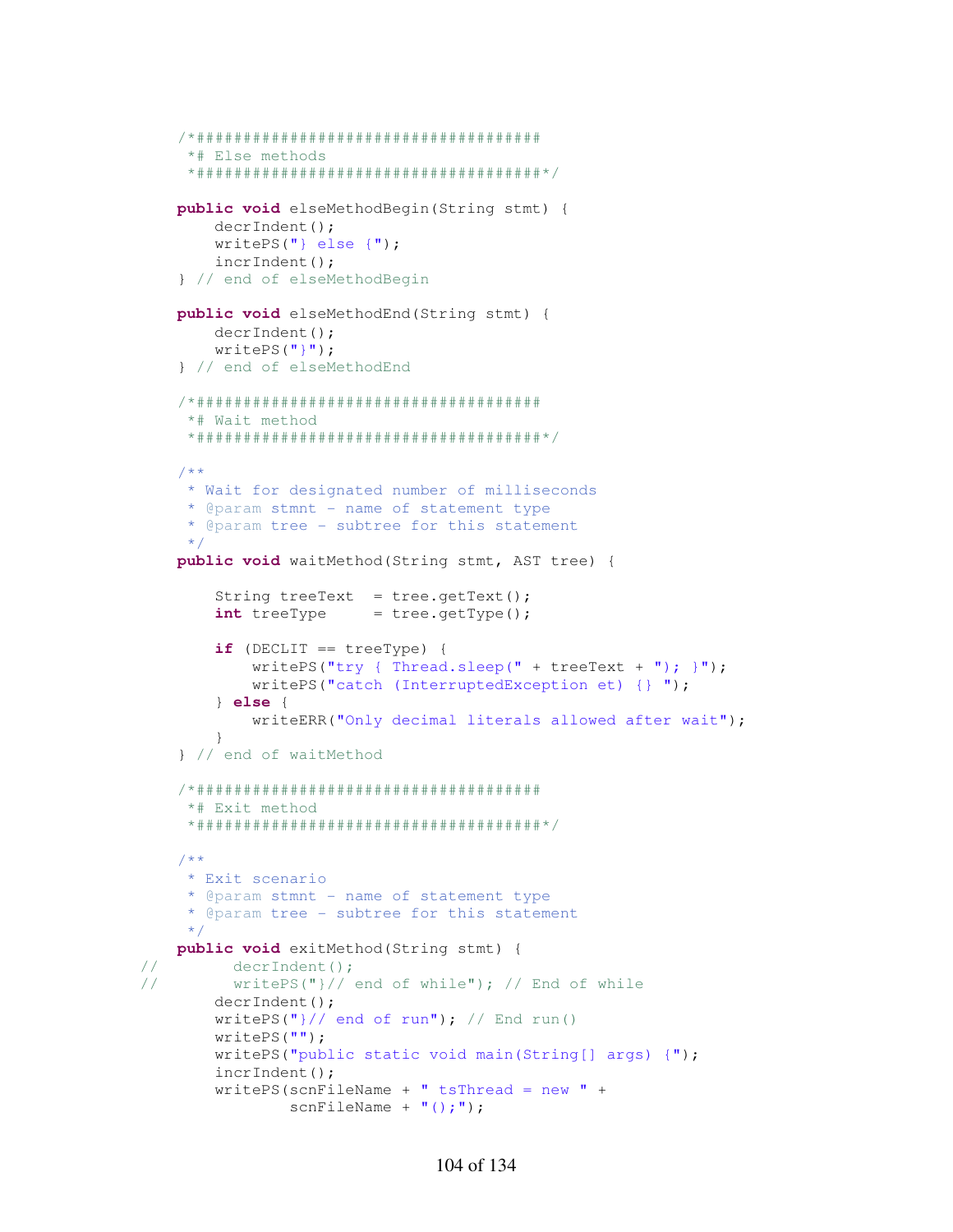```
writePS("tsThread.start();");
        decrIndent(); 
       writePS("]"); // End main()
         decrIndent(); 
       writePS("]"); // End of SCNFile()
     } // end of exitMethod
    /*##################################### 
      *# Open method 
      *#####################################*/
     /**
      * Open communication port
      * @param stmnt - name of statement type
      * @param tree - subtree for this statement
      */
    public void openMethod(String stmt, AST tree) { 
         if (!openCalled) { 
            String portType = tree.getText();
            String portLoc = null; int sendPortNum = 0; 
             int recvPortNum = 0; 
            AST tmpVar = tree.getNextSibling();
            portLoc = tmpVar.getText();tmpVar = tmpVar.getNextSibling();sendPortNum = Integer.parseInt(tmpVar.getText());
            tmpVar = tmpVar.getNextSibling();
             recvPortNum = Integer.parseInt(tmpVar.getText()); 
             writePS("tsPort.openPort(\"" + portType + "\", \"" 
                    + portLoc + "\rangle, "\rangle + sendPortNum + "\rangle, "\rangle + recvPortNum + ");"); 
             openCalled = true; 
         } else { 
            writeERR("Can only call open once. Ignoring this one.");
 } 
    } // end of openMethod
    /*##################################### 
     *# Print methods 
      *#####################################*/
     /**
      * Write string to file
      * @param ps - String to write to out buffer
      */
    private void writePS(String ps) { 
         String niceStr = new String(); 
         int counter = currIndent; 
        while(0 != counter)niceStr += "\t t";
             counter--; 
         }
```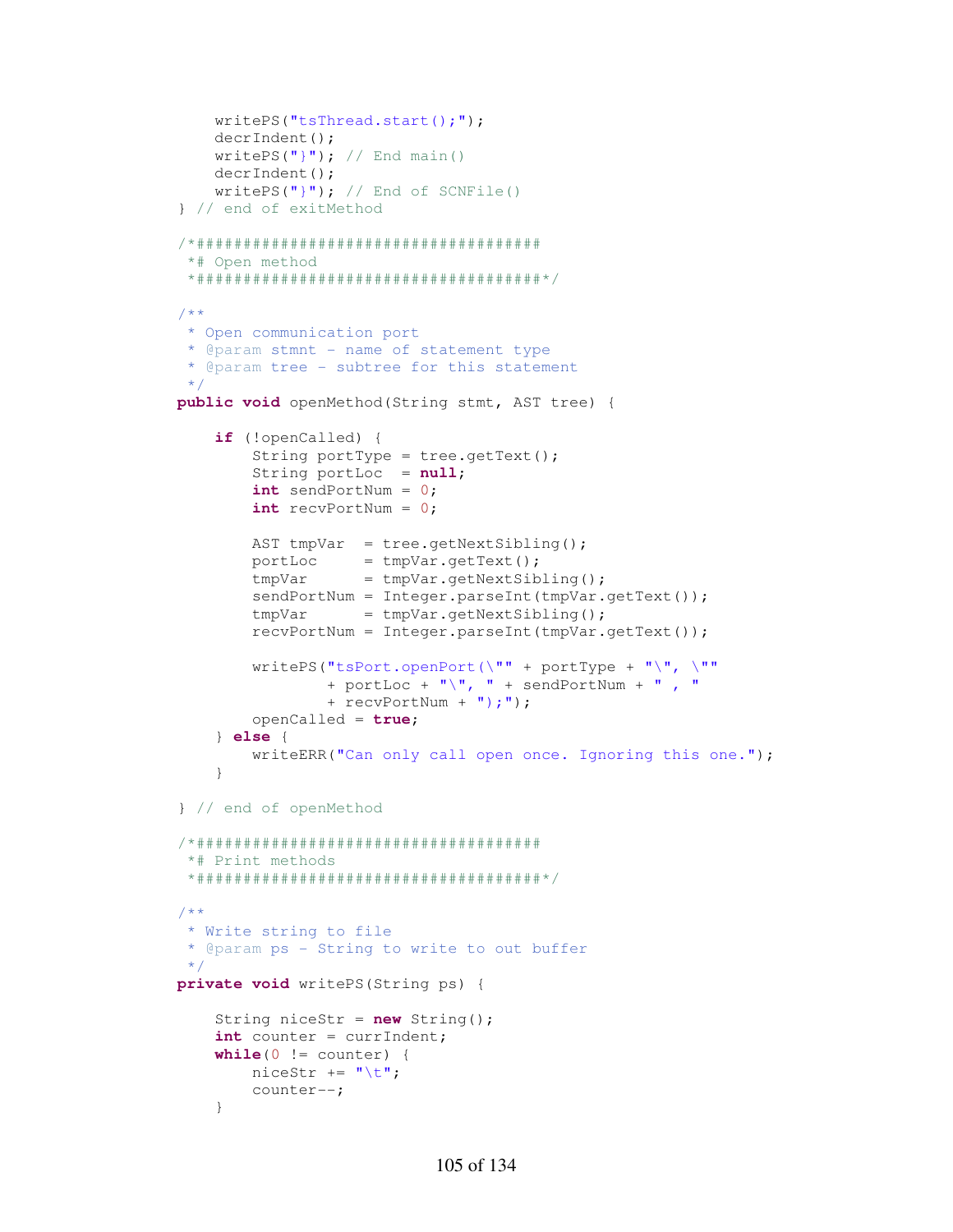```
 niceStr += ps; 
    niceStr += "\n"; programString += niceStr; 
     try { 
         scnFile.write(niceStr); 
         scnFile.flush(); 
     } catch (IOException ioe) { 
         writeERR("Cannot write scenario file"); 
     } 
 } // end of writePS
 /**
  * Write error string.
  * @param es - Error string to write.
  */
 private void writeERR(String es) { 
     semanticFlag = false; 
    System.out.println("ERR-> " + es);
 } // end of writeERR
 /**
  * Write debug string.
  * @param ds - Debug string to write
  */
 private void writeDBG(String ds) { 
     if (debugFlag) { 
         System.out.println("DBG->" + ds); 
     } 
 } // end of writeDBG
 /**
  * Write entire scenario
  */
 private void writeSCN() { 
     try { 
        scnFile.write(programString);
     } catch (IOException ioe) { 
        writeERR("Cannot write scenario file"); 
     } 
 } // end of writeSCN
 /*##################################### 
  *# Misc methods 
  *#####################################*/
 /** 
  * Tab beautification
  */
 private void incrIndent() { 
    currIndent++; 
 } // end of incrIndent
 /**
 * Tab beautification
  */
```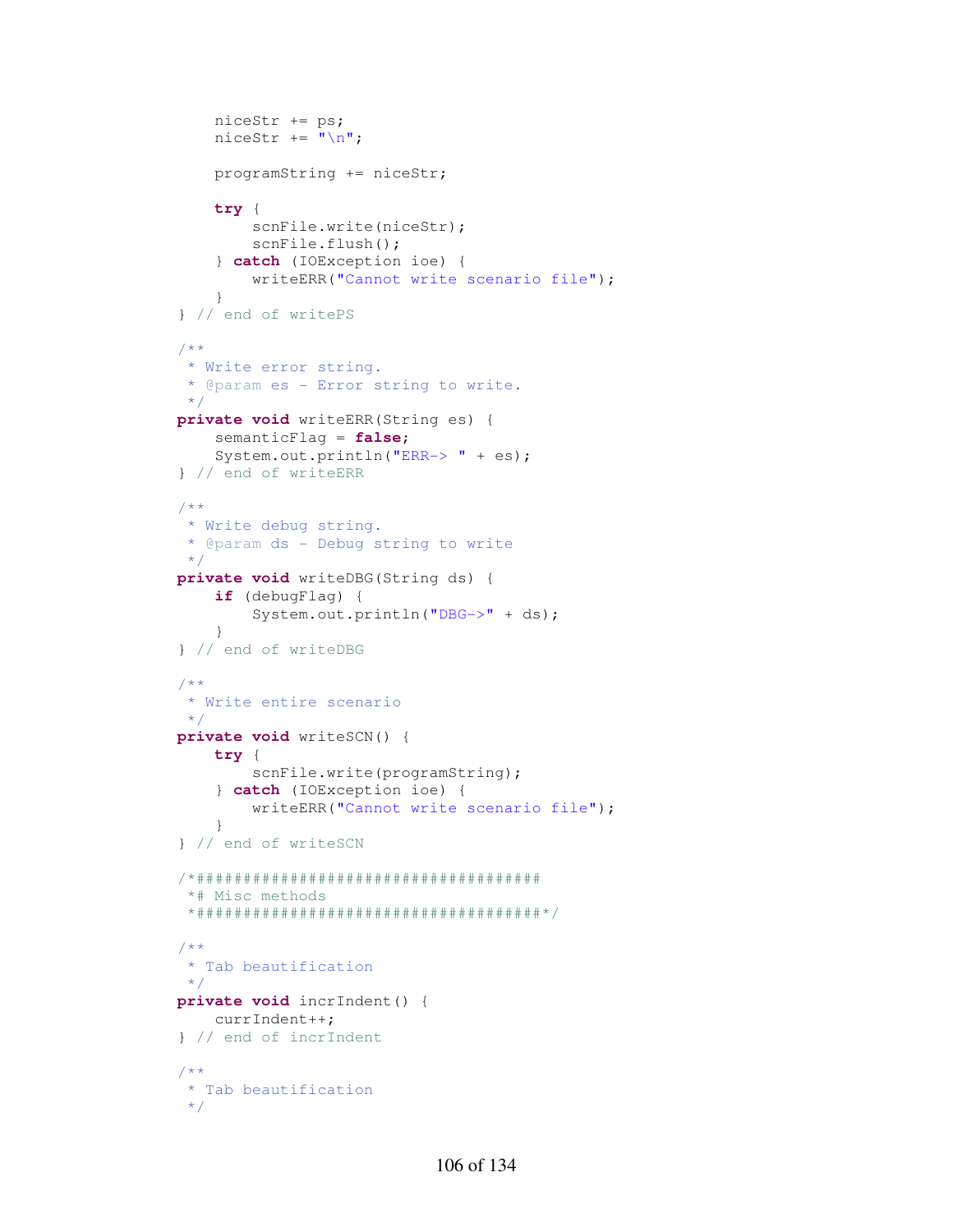```
 private void decrIndent() { 
     currIndent--; 
     if (currIndent<0) { 
         writeERR("Indent counter miscount: " + currIndent); 
     } 
 } // end of decrIdent
 /**
  * Generate a unique string. 
  * @return - String for unique variable name usage
  */
 private String getUnique() { 
     return Long.toString(System.nanoTime()); 
 } // end of getUnique
```

```
} // end of TSInterpreter
```
# **9.4.3 TSMain.java**

```
package com.tingtech.tingstim;
```

```
/*
* TSMain.java: Launcher application.
 * 
 * @author Alvin Ting - at2337@columbia.edu | ating410@yahoo.com
 * 
 */
import java.io.*; 
import antlr.*; 
public class TSMain { 
     /**
      * @param args
      */
     public static void main(String[] args) { 
         // TODO Auto-generated method stub
         String fileName = null; 
        if \text{(args.length)} > 0 {
            fileName = \arg[0];
              //System.out.println("Input file: " + fileName);
          } 
         try { 
              InputStream input = ( null != fileName ) ? 
                       (InputStream) new FileInputStream( fileName ) : 
                           (InputStream) System.in; 
             if (null == fileName) {
                 fileName = "testcase01";
                  System.out.println("Type valid statement(s) and press C
```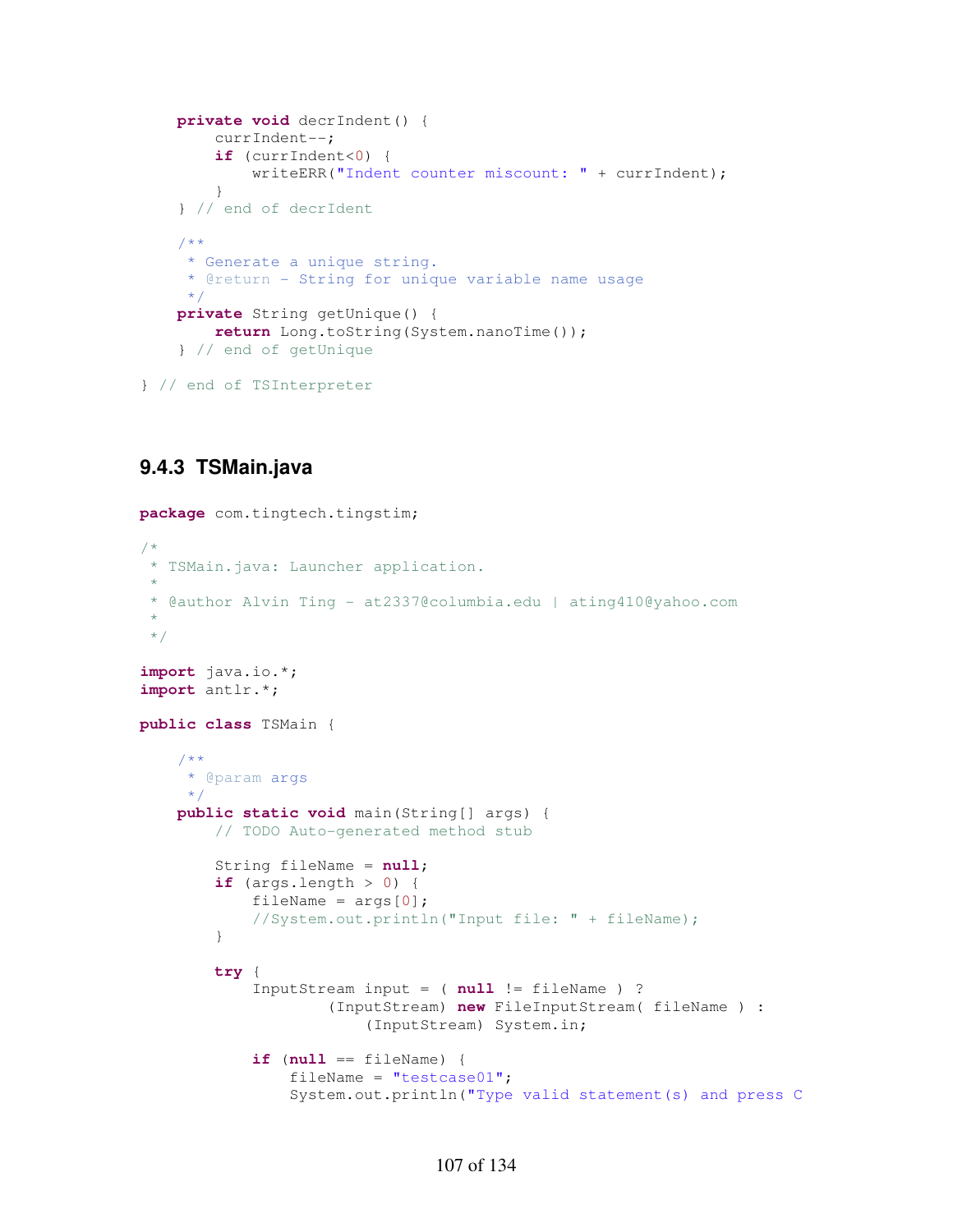```
TRL-Z to run."); 
             } else { 
                  // Remove ".scn"
                 fileName = fileName.substring(0, fileName.length() -
 4); 
             } 
             TSLexer myLexer = new TSLexer(input); 
             TSParser myParser = new TSParser(myLexer); 
             TSWalker myWalker = new TSWalker(); 
             myParser.progie(); 
             CommonAST myAST = (CommonAST)myParser.getAST(); 
             // Print the resulting tree out in LISP notation
             System.out.println(myAST.toStringList()); 
             //antlr.debug.misc.ASTFrame frame = new antlr.debug.misc.AS
TFrame("the tree", myAST);
             //frame.setVisible(true);
             myWalker.configure(fileName); 
             myWalker.progie(myAST); 
             myWalker.exitProgie(); 
         } catch( IOException e ) { 
            System.err.println( "ERR-> I/O: " + e );
         } catch( RecognitionException e ) { 
             System.err.println( "ERR-> Recognition: " + e ); 
         } catch( TokenStreamException e ) { 
             System.err.println( "ERR-> Token stream: " + e ); 
         } catch( Exception e ) { 
            System.err.println( "ERR-> " + e );
         } 
         //System.exit(0);
     } 
} // end of TSMain
```
# **9.4.4 TSSymbolTable.java**

```
package com.tingtech.tingstim; 
/*
* TSSymbolTable.java: Used by TSInterpreter and generated
 * java source file to determine value and validity of
 * identifiers.
 * 
 * @author Alvin Ting - at2337@columbia.edu | ating410@yahoo.com
 * 
 */
```

```
import java.util.Hashtable;
```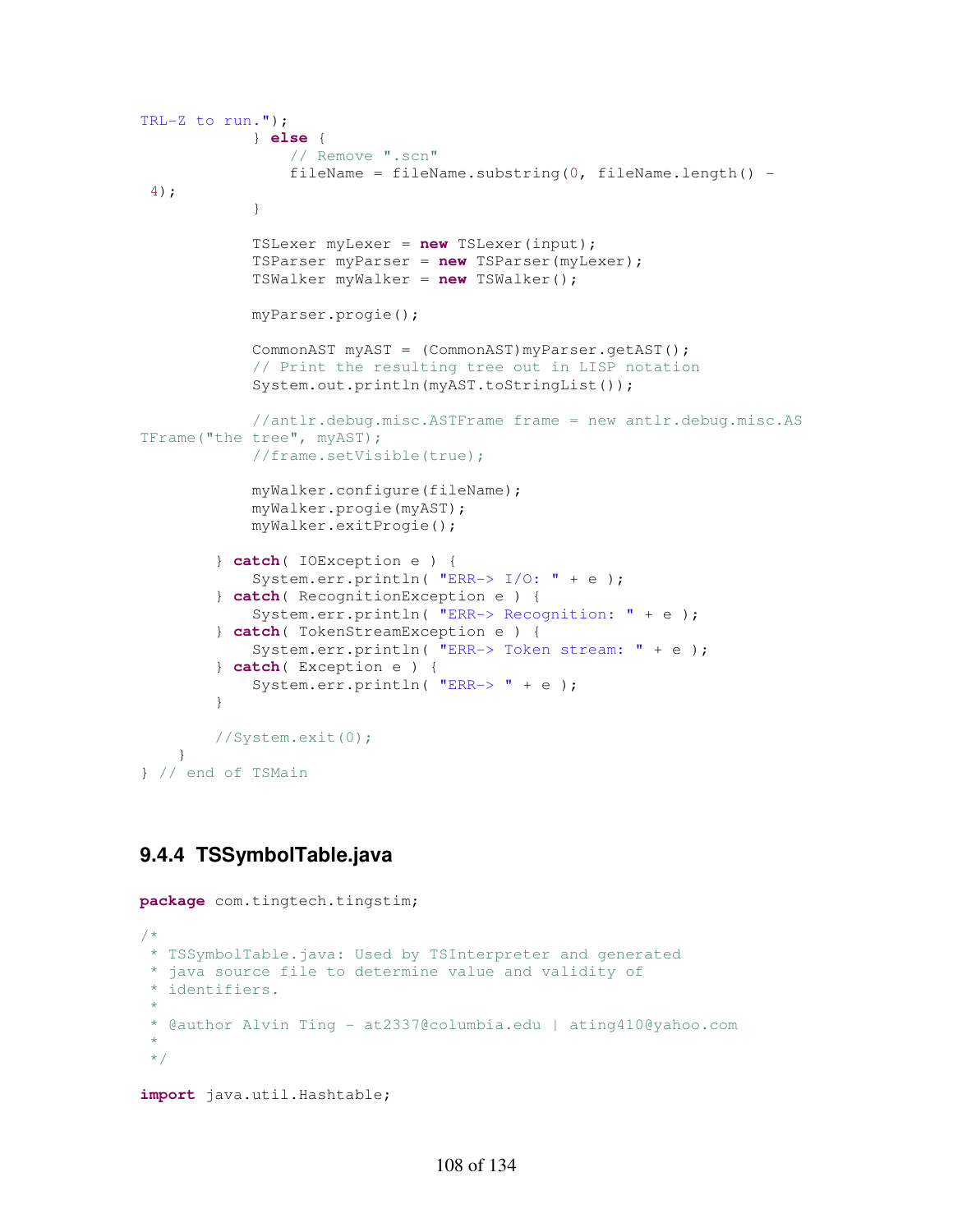```
public class TSSymbolTable implements TSWalkerTokenTypes { 
     /* Store variables */
     private Hashtable dict; 
     /*##################################### 
      *# Hash methods 
      *#####################################*/
     // Constructor
     public TSSymbolTable() { 
         dict = new Hashtable(); 
     } // end of TSSymbolTable
     /**
      * @return if Key is in Hash
      */
     public boolean checkID(String idStr) { 
         return dict.containsKey(idStr); 
     } 
     /**
      * Retrieve from Hash
      * @param idStr - Key into Hash 
      * @return TSVariableType Object if found
      */
     public TSVariableType getID(String idStr) { 
         TSVariableType tempVar = null; 
         if (checkID(idStr)) { 
              tempVar = (TSVariableType)(dict.get(idStr)); 
         } else { 
              //System.out.println("Undefined identifier. Please assign v
alue prior to use.");
         } 
         return tempVar; 
     } // end of getID
     /**
      * Store in Hash
      * @param idName - Identifier name/key.
      * @param entry - Contains data and data type.
      */
     public void putID(String idName, TSVariableType entry) { 
        dict.put(idName, entry);
     } // end of putID
     /**
      * Compare two identifiers
      * @param key1 - key to first identifier
      * @param key2 - key to second identifier
      * @return -1,0,1 standard definition for compareTo...
      */
     public int compareSymbols(String key1, String key2) {
```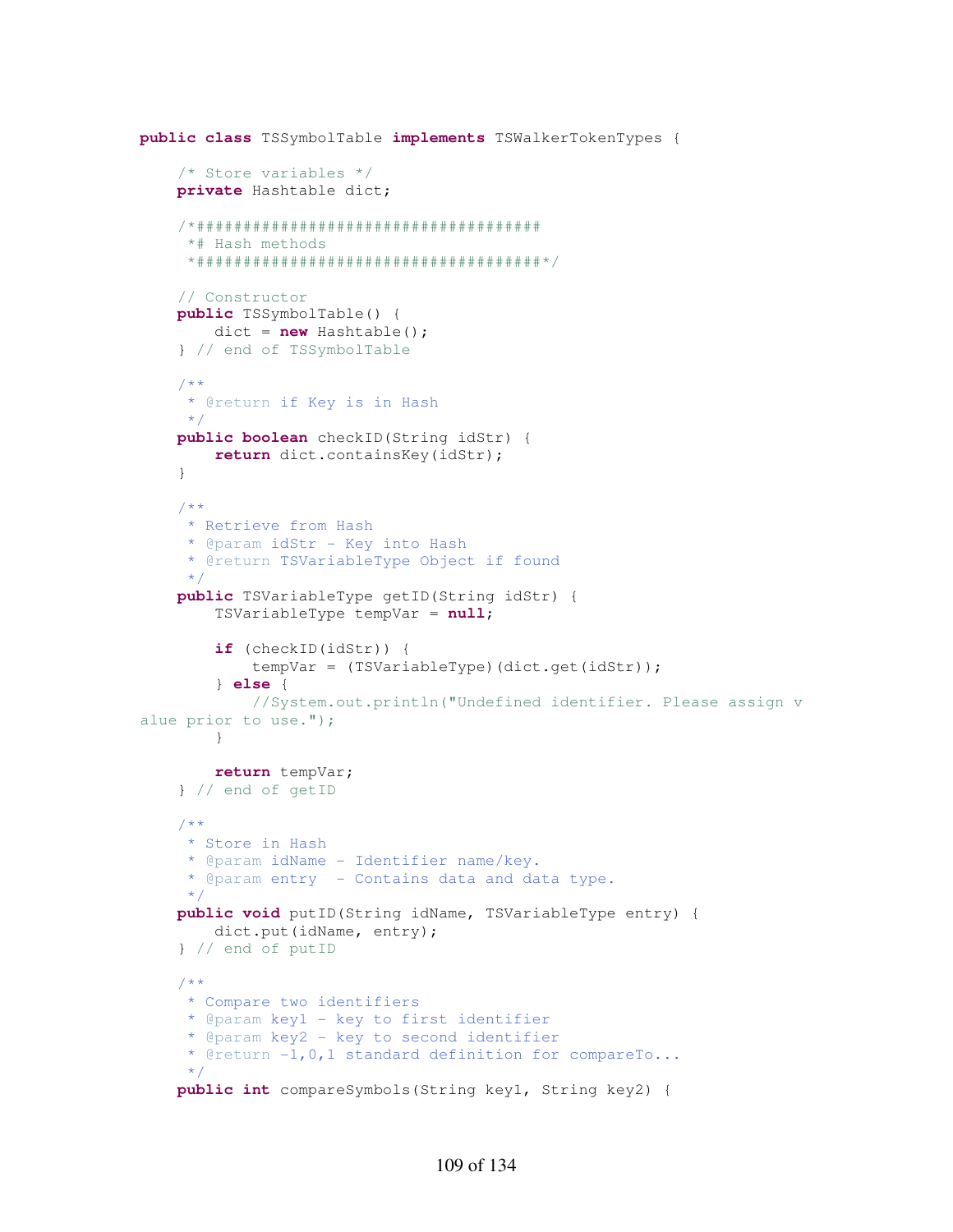```
 int returnVal = SYM_NOT_EQUAL; 
         TSVariableType tsv1 = (TSVariableType)dict.get(key1); 
         TSVariableType tsv2 = (TSVariableType)dict.get(key2); 
        if (null == tsvl) {
             returnVal = SYM_LT_ERROR; 
         } else if (null == tsv1) { 
             returnVal = SYM_RT_ERROR; 
         } else { 
             if (tsv1.getData().equals(tsv2.getData())) 
\{ returnVal = SYM_EQUAL; 
 } 
 } 
         return returnVal; 
     } // end of compareSymbols
     /**
      * Store value in Hash
     * @param key - key to use 
      * @param data - Data to store
      * @param type - Type of the stored data
     */
    public void putNode(String key, String data, int type) { 
         TSVariableType tempVar = new TSVariableType( 
                 data, type); 
         putID(key, tempVar); 
     } // end of putNode
     /**
      * Lookup identifier values and compare with passed in values
     * @param leftKey - key to matching identifier
      * @param rightData - String
     * @param rightType - int
      * @return true if identifier values and passed in are same
 */
    public boolean compareSymbolToRawData(String leftKey, 
             String rightData, int rightType) { 
        boolean theResult = true; 
         TSVariableType leftVar = getID(leftKey); 
         TSVariableType rightVar = new TSVariableType( 
                     rightData, rightType); 
         theResult = leftVar.equals(rightVar); 
         //System.out.println("Result of compare is: " + theResult);
        return theResult; 
     } // end of compareSymbolToRawData
} // end of TSSymbolTable
```

```
110 of 134
```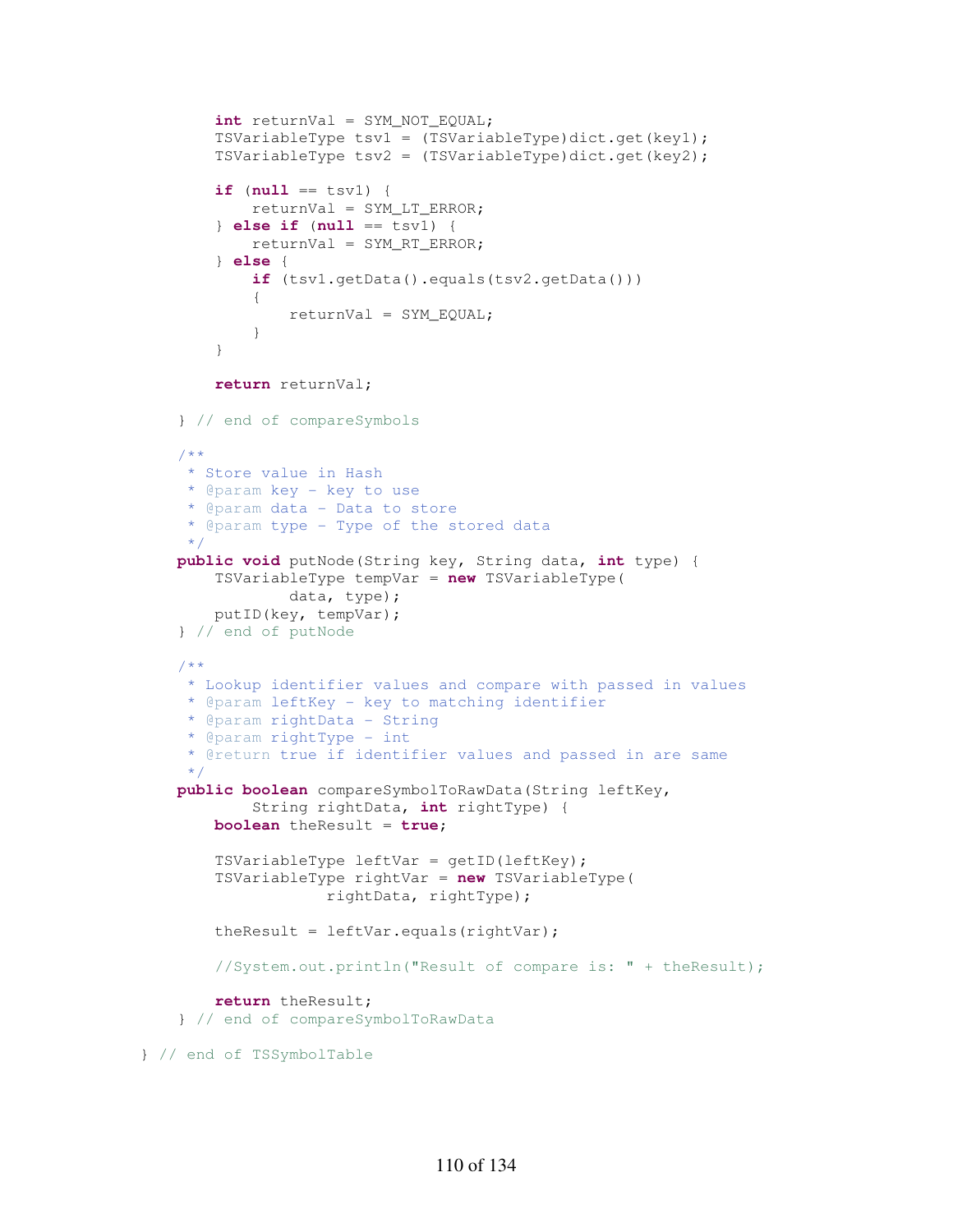# **9.4.5 TSVariableType.java**

**package** com.tingtech.tingstim;

```
/*
 * TSVariableType.java: Used by TSInterpreter to handle literals
 * and identifiers.
 * 
 * @author Alvin Ting - at2337@columbia.edu | ating410@yahoo.com
 * 
 */
public class TSVariableType implements TSWalkerTokenTypes { 
     private String myData; 
     private int myType; 
     // Constructors
     public TSVariableType() { 
         myData = new String(); 
        myType = 0; } // end of TSVariableType
     public TSVariableType(String data, int type) { 
        myData = data; myType = type; 
     } // end of TSVariableType 
     /**
      * String - literal or identifier
      * @return - Store data string
      */
     public String getData() { 
        return myData; 
     } // end of getData
     /**
      * Type - See TokenTypes interface file for parser/walker
      * @return - Type of stored data
 */
     public int getType() { 
        return myType; 
     } // end of getType
     /**
      * Compare current attribute and another's
      * @param other - the object to compare with
      * @return - true if this and other object are equivalent
      */
     public boolean equals(TSVariableType other) { 
         boolean theResult = true; 
        String leftStr = getData();
         switch (getType()) { 
             case BINLIT: 
                 leftStr = convertToDecLit(leftStr,2);
```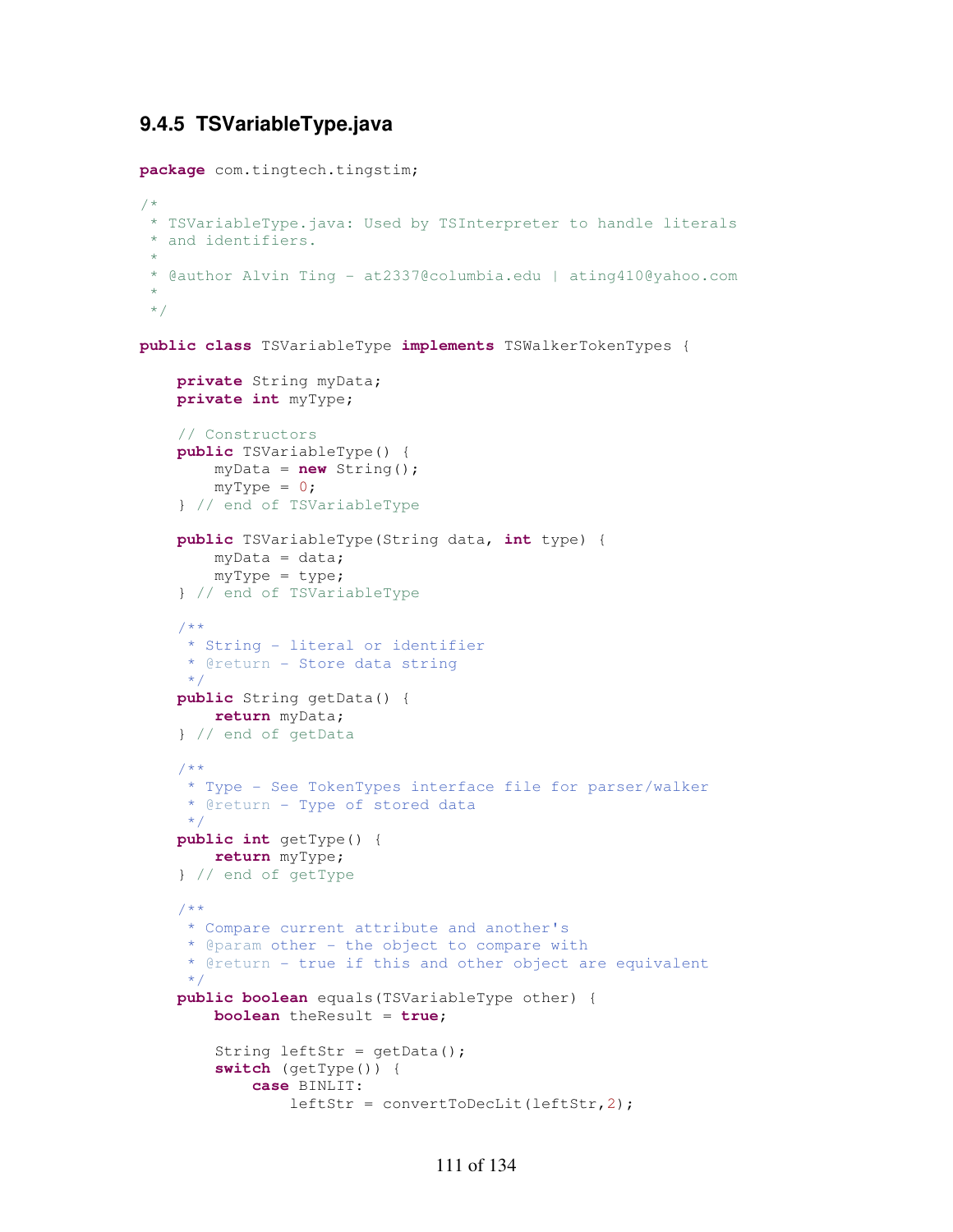```
 break; 
             case OCTLIT: 
                 leftStr = convertToDecLit(leftStr,8); 
             case HEXLIT: 
                 leftStr = convertToDecLit(leftStr,16); 
                break; 
             default: 
                 break; 
         } // end of switch 
        String rightStr = other.getData();
         switch (other.getType()) { 
             case BINLIT: 
                 rightStr = convertToDecLit(rightStr,2); 
             break; 
             case OCTLIT: 
                rightStr = convertToDecLit(rightStr, 8);
                break; 
             case HEXLIT: 
                rightStr = convertToDecLit(rightStr, 16);
                break; 
             default: 
                 break; 
         } // end of switch 
        // System.out.println("left = " + leftStr + " right = " + rightS")tr);
         theResult = leftStr.equals(rightStr); 
// System.out.println("left: " + this.getData() + " " + this.get
Type());
// System.out.println("righ: " + other.getData() + " " + other.g
etType());
// theResult = theResult && this.getData().equals(other.getData(
));
// theResult = theResult &( (this.getType() == other.getType());
         return theResult; 
     } // end of equals
     /**
      * Convert from other number based literal to base 10
      * @param text - Original string
      * @param radix - Base of original number string
      * @return Decimal equivalent string
      */
     private String convertToDecLit(String text, int radix) { 
        String theResult = text.substring(2, text.length());
         theResult = Integer.toString(Integer.parseInt(theResult, radix)
); 
         return theResult; 
     } // end of converToDecLit
} // end of TSVariableType
```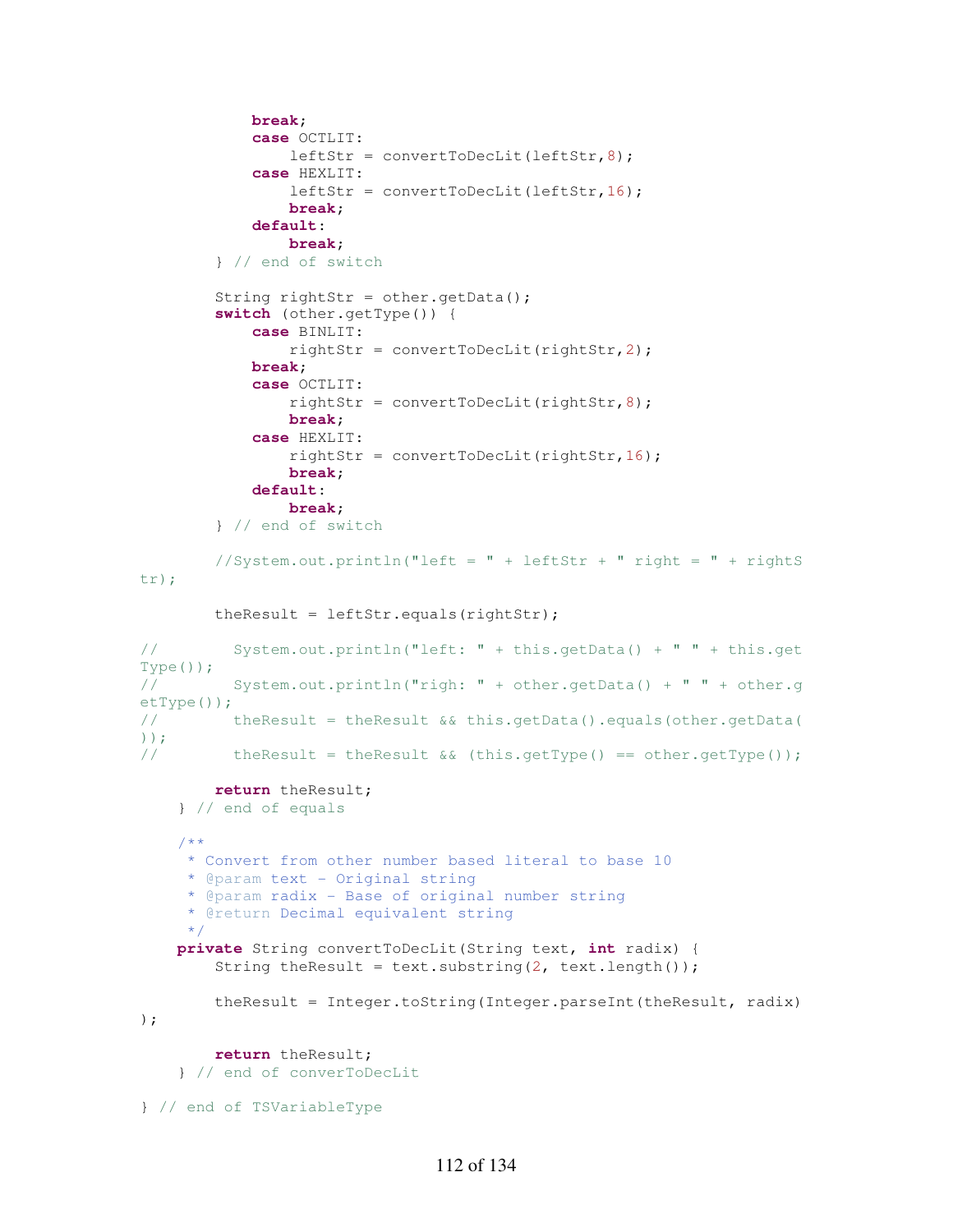# **9.5 ANT Build Script**

## **9.5.1 build.xml**

```
<?xml version="1.0" encoding="UTF-8"?>
<project name="TingStim" default="jar" basedir=".">
        <! -- build.xml: Build the tingstim program
         @author Alvin Ting - at2337@columbia.edu | ating410@yahoo.com
        --\rightarrow <property name="srcdir" value="com/tingtech/tingstim"/>
     <property name="destdir" value="build"/>
     <property name="deploy" value="deploy"/>
         <property name="antlrfile" value="C:\utilities\antlr-
2.7.6\antlr.jar" />
         <target name="init">
                 <! -- <delete includeemptydirs="true">
                         <fileset dir="${destdir}" includes="**/*"/>
                  </delete>
                 --&>\langle!--
                  <delete includeemptydirs="true">
                          <fileset dir="${deploy}" includes="**/*"/>
                  </delete>
                 --&> <mkdir dir="${deploy}"/> 
                  <mkdir dir="${destdir}"/> 
         </target>
         <target name="tsgrammar">
                  <antlr target="${srcdir}/TSGrammar.g" 
                         outputdirectory="${destdir}" />
                  <antlr target="${srcdir}/TSWalker.g" 
                          outputdirectory="${destdir}" />
         </target>
    <target name="compile" depends="init, tsgrammar">
             <javac srcdir="${srcdir}" destdir="${destdir}" 
                  classpath="${antlrfile}" />
     </target>
         <target name="jar" depends="compile">
                  <copy file="${antlrfile}" todir="${deploy}"/>
                  <jar destfile="${deploy}/tingstim.jar"
basedir="${destdir}" >
                     \langle!-- excludes="**/*.java" > -->
```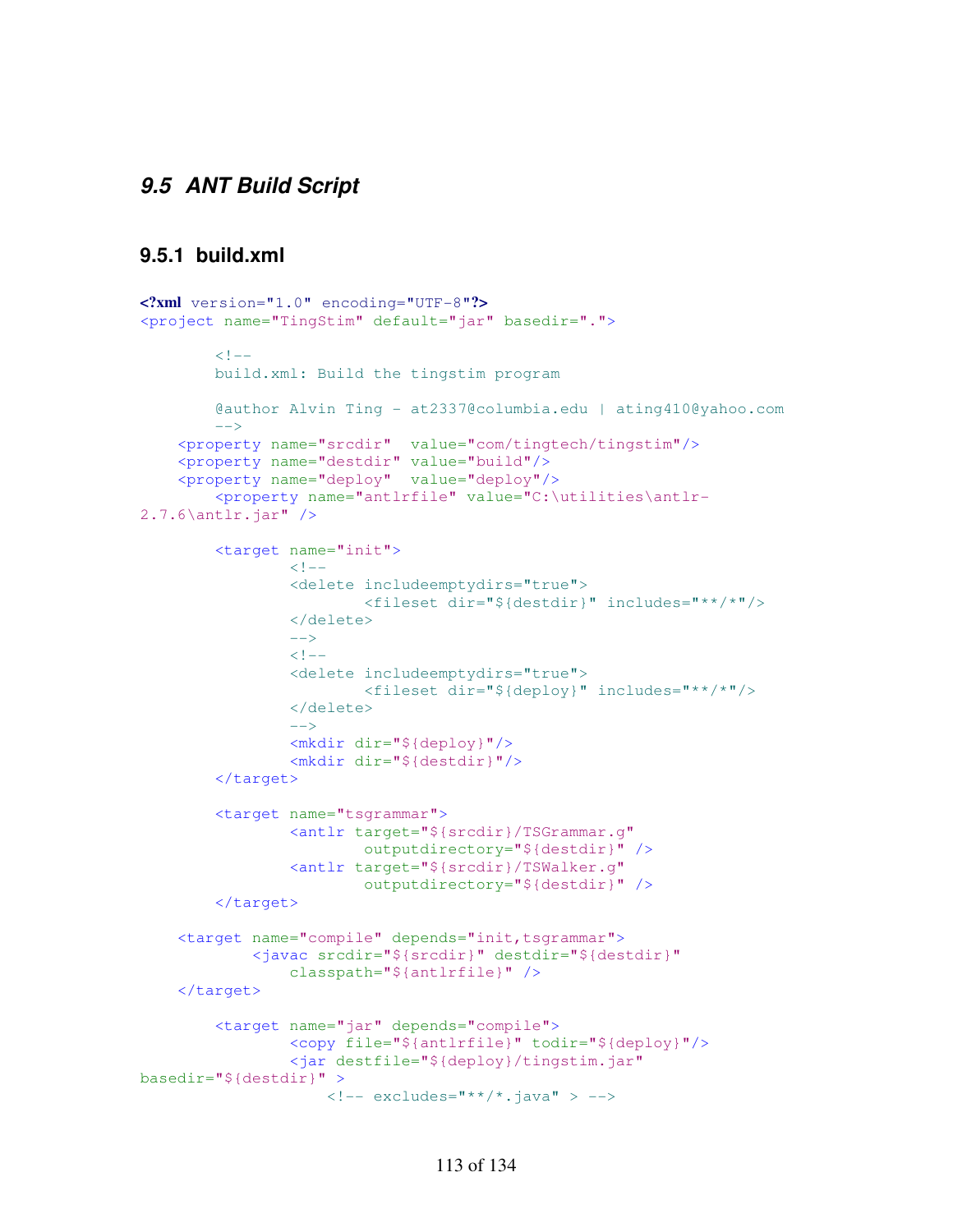```
 <manifest>
                                    <attribute name="Built-By" value="Alvin 
Ting"/>
                  <attribute name="Main-Class"
value="com.tingtech.tingstim.TSMain"/>
                  <attribute name="Class-Path" value="antlr.jar"/>
                  </manifest>
                 \langle/jar\rangle </target>
```
</project>

# **9.6 Test Scenarios**

# **9.6.1 Unit Tests**

#### **9.6.1.1 test\_disp.scn**

```
\frac{1}{2} / \star* test_disp.scn: Unit test for display statement.
  3 * 
 \frac{4}{5} * @author Alvin Ting - at2337@columbia.edu | ating410@yahoo.com
   ^{\star} 6 * CMD> java -jar tingstim.jar test_disp.scn
  7 * CMD> javac -classpath tingstim.jar test_disp.java
  8 * CMD> java test_disp
9 * /10 
11 disp "Hello, world"; 
12 disp 4563; 
13 disp 0x11D3; 
14 disp 0o10723; 
15 disp 0b1000111010011; 
16 disp 'g'; 
17 
18 /*
19 disp 566 6666; // Only one literal per display statement 
20 // ERR-> Recognition: line 14:10: expecting 
SEMI, found '6666';
21 disp ; // Missing argument<br>22 // ERR-> Re
                   // ERR-> Recognition: line 16:6: unexpected token: ;
23 * /
```
# **9.6.1.2 test\_disp.java**

```
//package com.tingtech.tingstim;
import com.tingtech.tingstim.*; 
import java.io.*;
```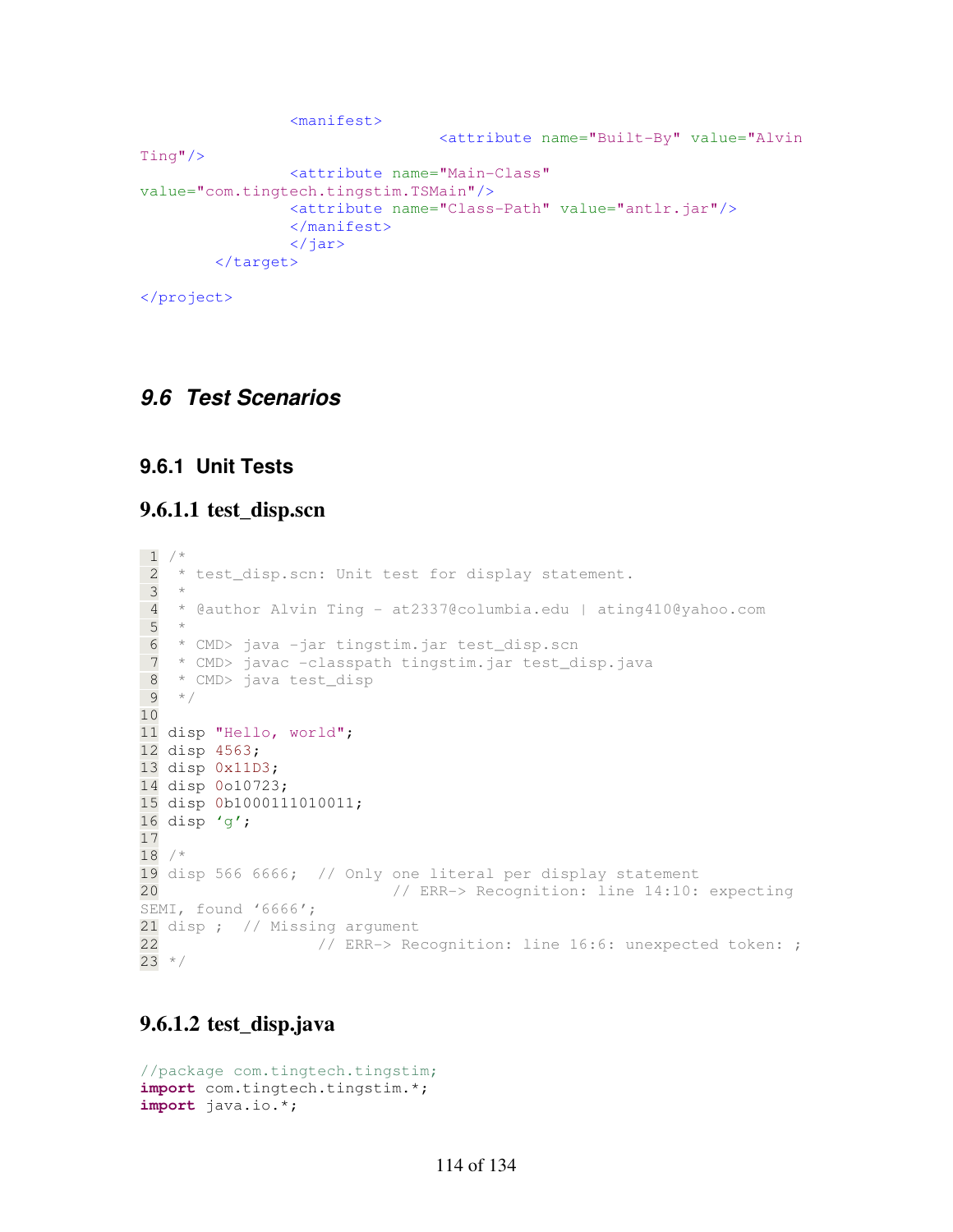```
public class test_disp implements Runnable { 
     private TSSymbolTable symTable; 
     private Thread currThread; 
     private String scratchString; 
     private TSConnectorPort tsPort; 
     test_disp() { 
         symTable = new TSSymbolTable(); 
         tsPort = new TSConnectorPort(); 
     } 
     public void start() { 
         if (null == currThread) { 
              currThread = new Thread(this, "test_disp"); 
              currThread.start(); 
 } 
     } 
     public void stop() { 
         currThread = null; 
     } 
     public void run() { 
         System.out.println("Hello, world"); 
         System.out.println("4563 [dec]"); 
         System.out.println("11D3 [hex]"); 
         System.out.println("10723 [oct]"); 
         System.out.println("1000111010011 [bin]"); 
         System.out.println("g"); 
     }// end of run
     public static void main(String[] args) { 
         test_disp tsThread = new test_disp(); 
         tsThread.start(); 
     } 
}
```
# **9.6.1.3 test\_assign.scn**

```
1 / * 2 * test_assign.scn: Unit test for assignment statement.
  3 * 
  4 * @author Alvin Ting - at2337@columbia.edu | ating410@yahoo.com
  5 * 
  6 * CMD> java -jar tingstim.jar test_assign.scn
  7 * CMD> javac -classpath tingstim.jar test_assign.java
  8 * CMD> java test_assign 
  9 */
10 
11 animal = "monkey";
12 disp animal; 
13 
14 numAnimals = 3;15 disp numAnimals; 
16 
17 numAnimals = 0 \times 0003;
```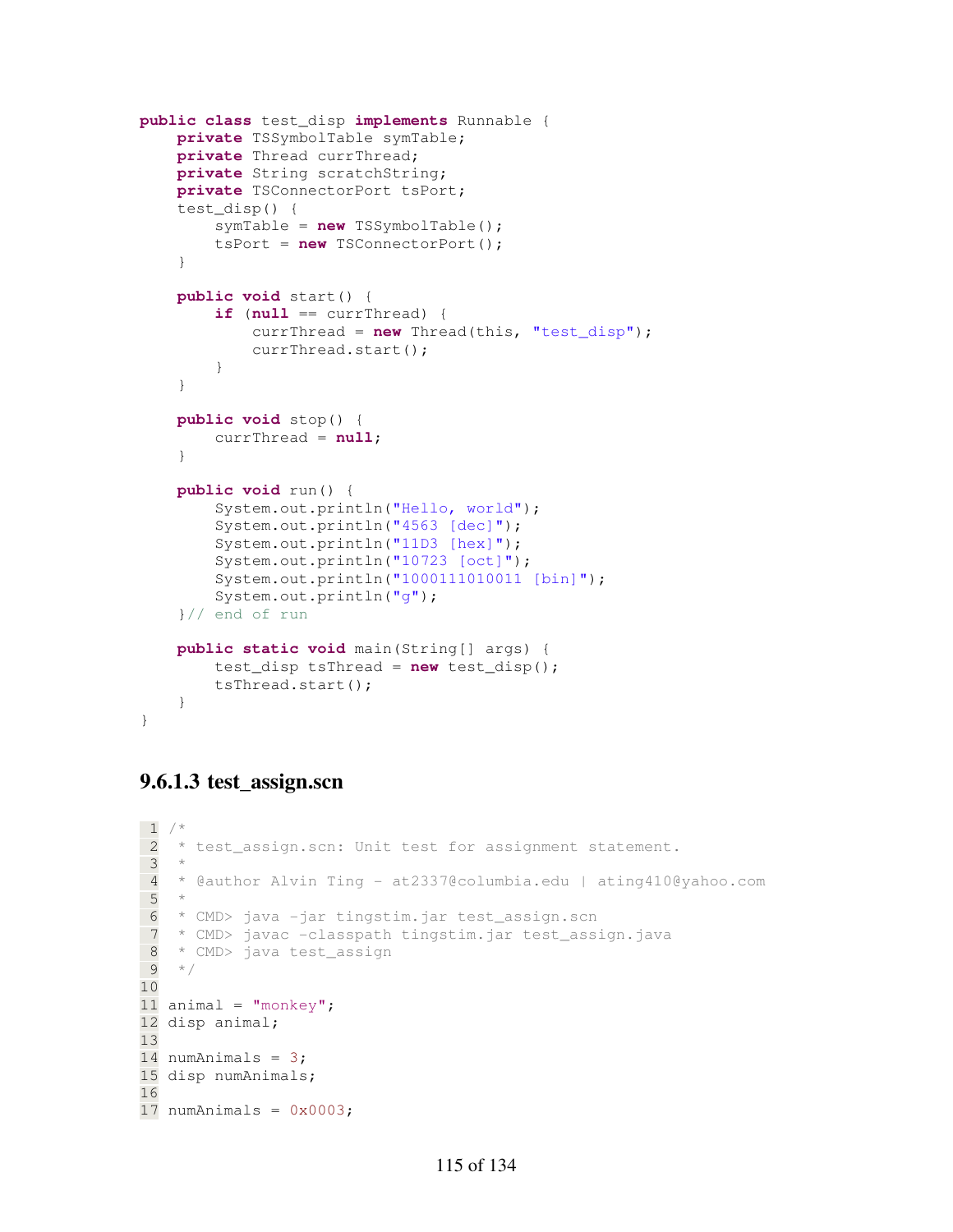```
18 disp numAnimals; 
19 
20 mammal = "goat";
21 animal = mammal;
22 disp animal; 
23 
24 //10 = animal; // Left operand must be an identifier
25 // ERR-> Recognition: line 24:1: unexpected 
token: test
26 //animal = unknownVar; // Variable not defined prior to usage
27 // ERR-> Undefined right identifier
in assignment.
28 //disp unknownVar; // Variable not defined prior to usage
29 // ERR-> Unknown type to display.
30
```
## **9.6.1.4 test\_assign.java**

```
//package com.tingtech.tingstim;
import com.tingtech.tingstim.*; 
import java.io.*; 
public class test_assign implements Runnable { 
     private TSSymbolTable symTable; 
     private Thread currThread; 
     private String scratchString; 
     private TSConnectorPort tsPort; 
     test_assign() { 
         symTable = new TSSymbolTable(); 
         tsPort = new TSConnectorPort(); 
     } 
     public void start() { 
        if (null == currThread) {
             currThread = new Thread(this, "test_assign"); 
             currThread.start(); 
         } 
     } 
     public void stop() { 
         currThread = null; 
     } 
     public void run() { 
        symTable.putNode("animal", "monkey", 21);
         System.out.println("monkey"); 
         symTable.putNode("numAnimals" , "3" , 18); 
        System.out.println("3 [dec]");
         symTable.putNode("numAnimals" , "0x0003" , 22); 
         System.out.println("0003 [hex]"); 
         symTable.putNode("mammal" , "goat" , 21); 
         symTable.putNode("animal" , "goat" , 21); 
         System.out.println("goat"); 
     }// end of run
```
**public static void** main(String[] args) {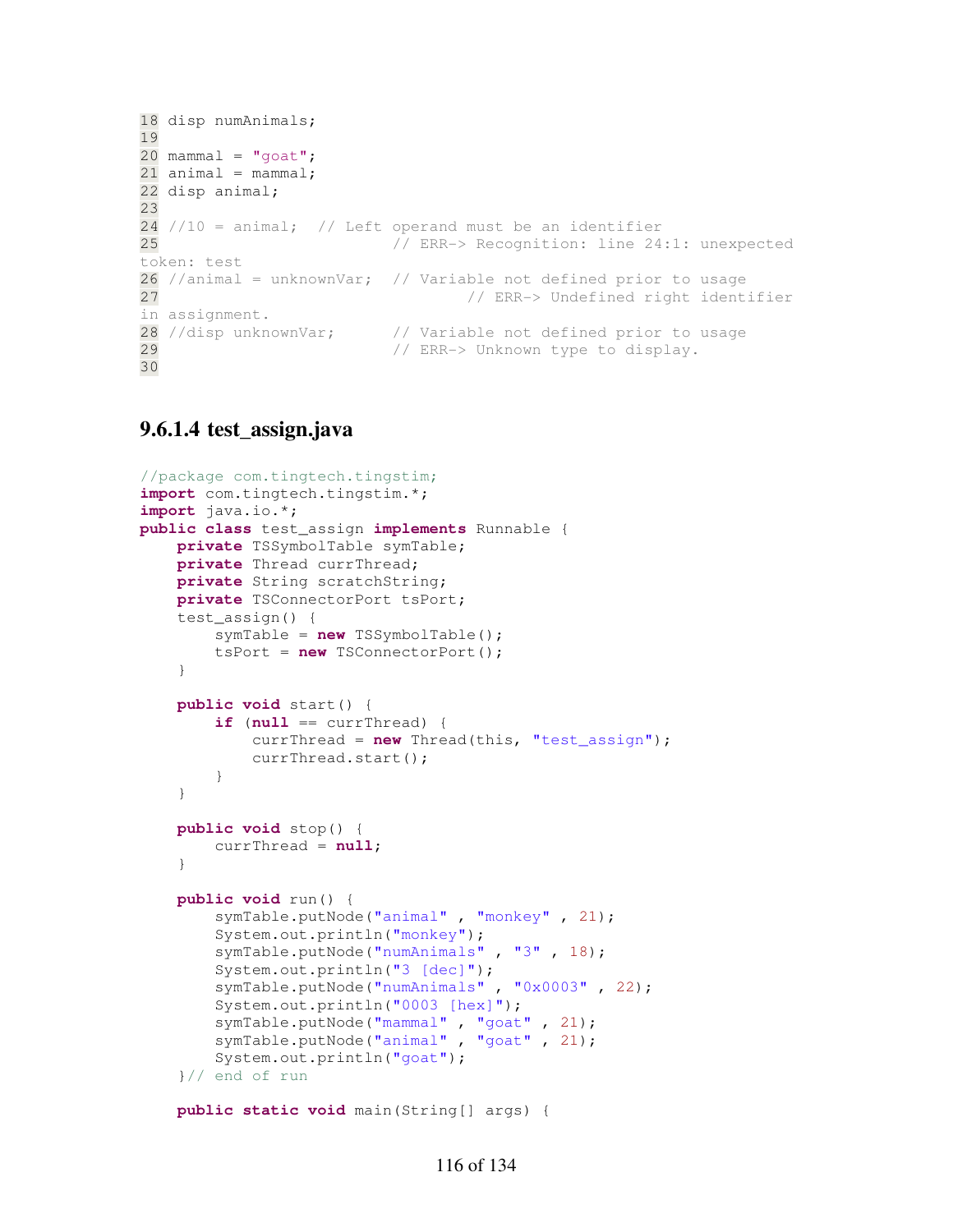```
 test_assign tsThread = new test_assign(); 
         tsThread.start(); 
     } 
}
```
## **9.6.1.5 test\_if.scn**

```
1 / * 2 * test_if.scn: Unit test for conditional statement.
  3 * 
  4 * @author Alvin Ting - at2337@columbia.edu | ating410@yahoo.com
  5 * 
  6 * CMD> java -jar tingstim.jar test_if.scn
  7 * CMD> javac -classpath tingstim.jar test_if.java
  8 * CMD> java test_if 
  9 */
10 
11 animal = "monkey";
12 
13 if (animal == "horse") { 
14 disp "I wanted a pony!";
15 } else { 
16 disp "You can't have a pony!"; 
17 }; 
18 
19 if (animal != "horse") {
20 disp "Haha, you didn't get a pony..."; 
21 }; 
22 
23 if (animal == "monkey") {
24 disp "you got a monkey instead!";
25 }; 
26 
27 numToes = 10;
28 if (numToes == 0xA) { 
29 disp "That is equal."; 
30 } else { 
31 disp "That is NOT equal."; 
32 }; 
33 
34 if (numToes == 0o666) { 
35 disp "That is equal."; 
36 } else { 
37 disp "That is NOT equal."; 
38 }; 
39 
40 if (numToes == "test") { 
41 disp "That is equal."; 
42 } else { 
43 disp "That is NOT equal."; 
44 }; 
45 
46 if (numToes != 't') { 
47 disp "that's good";
```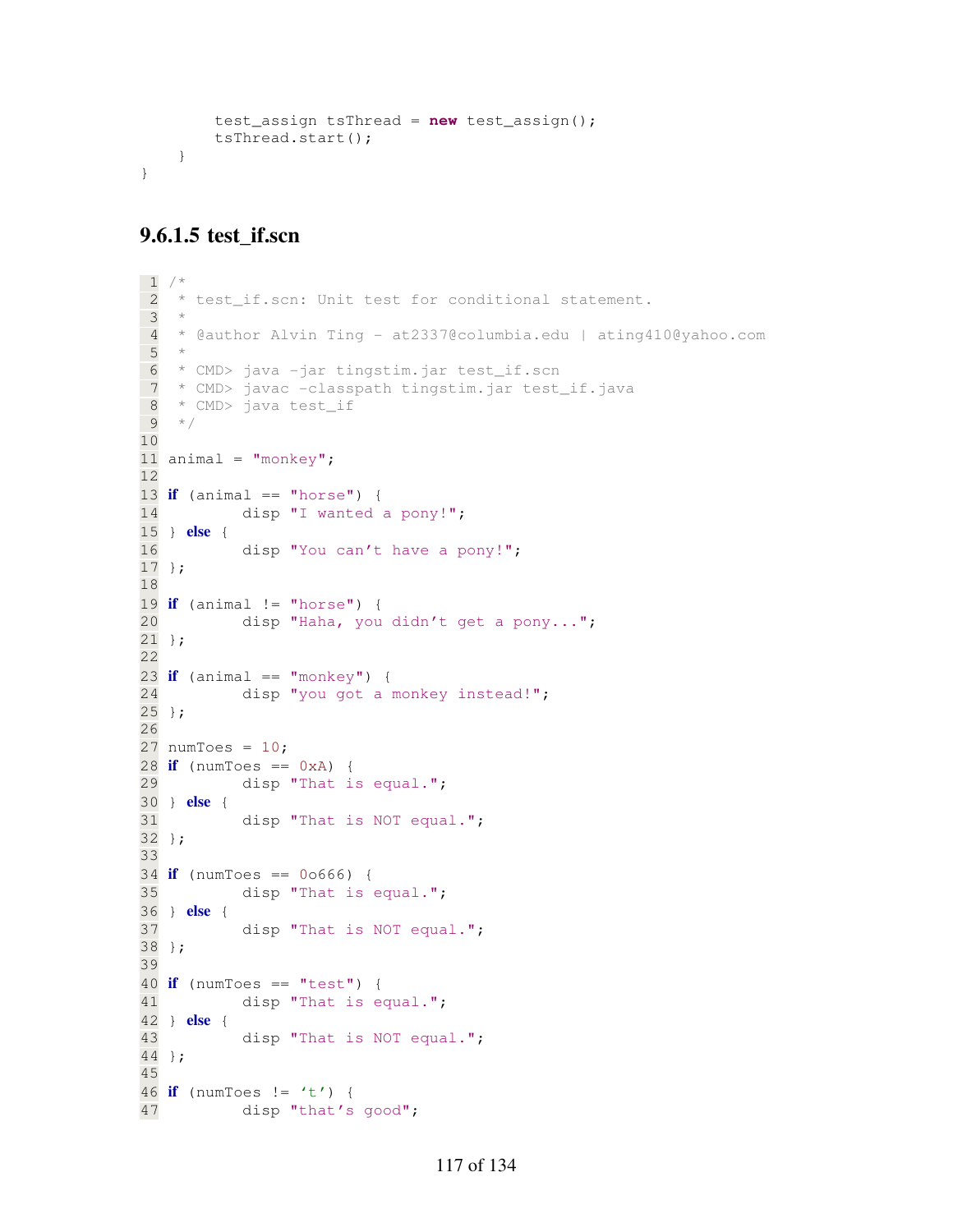```
48 }; 
49 
50 
51 /*
52 if (numToes == unknownVar) { // Variable not 
defined prior to usage
53 disp "Something wrong here."; // ERR-> 
Recognition: line 35:16: 
54 }; \frac{1}{2}unexpected token: unknownVar
55 */
56
```
# **9.6.1.6 test\_if.java**

```
//package com.tingtech.tingstim;
import com.tingtech.tingstim.*; 
import java.io.*; 
public class test_if implements Runnable { 
     private TSSymbolTable symTable; 
     private Thread currThread; 
     private String scratchString; 
     private TSConnectorPort tsPort; 
     test_if() { 
         symTable = new TSSymbolTable(); 
         tsPort = new TSConnectorPort(); 
     } 
     public void start() { 
        if (null == currThread) {
             currThread = new Thread(this, "test_if"); 
             currThread.start(); 
         } 
     } 
     public void stop() { 
         currThread = null; 
     } 
     public void run() { 
        symTable.putNode("animal", "monkey", 21);
         if ( 
         symTable.compareSymbolToRawData("animal" , "horse" , 21) 
         ) { 
              System.out.println("I wanted a pony!"); 
         } else { 
              System.out.println("You can't have a pony!"); 
 } 
         if ( 
         !(symTable.compareSymbolToRawData("animal" , "horse" , 21)) 
         ) { 
              System.out.println("Haha, you didn't get a pony..."); 
         } 
         if (
```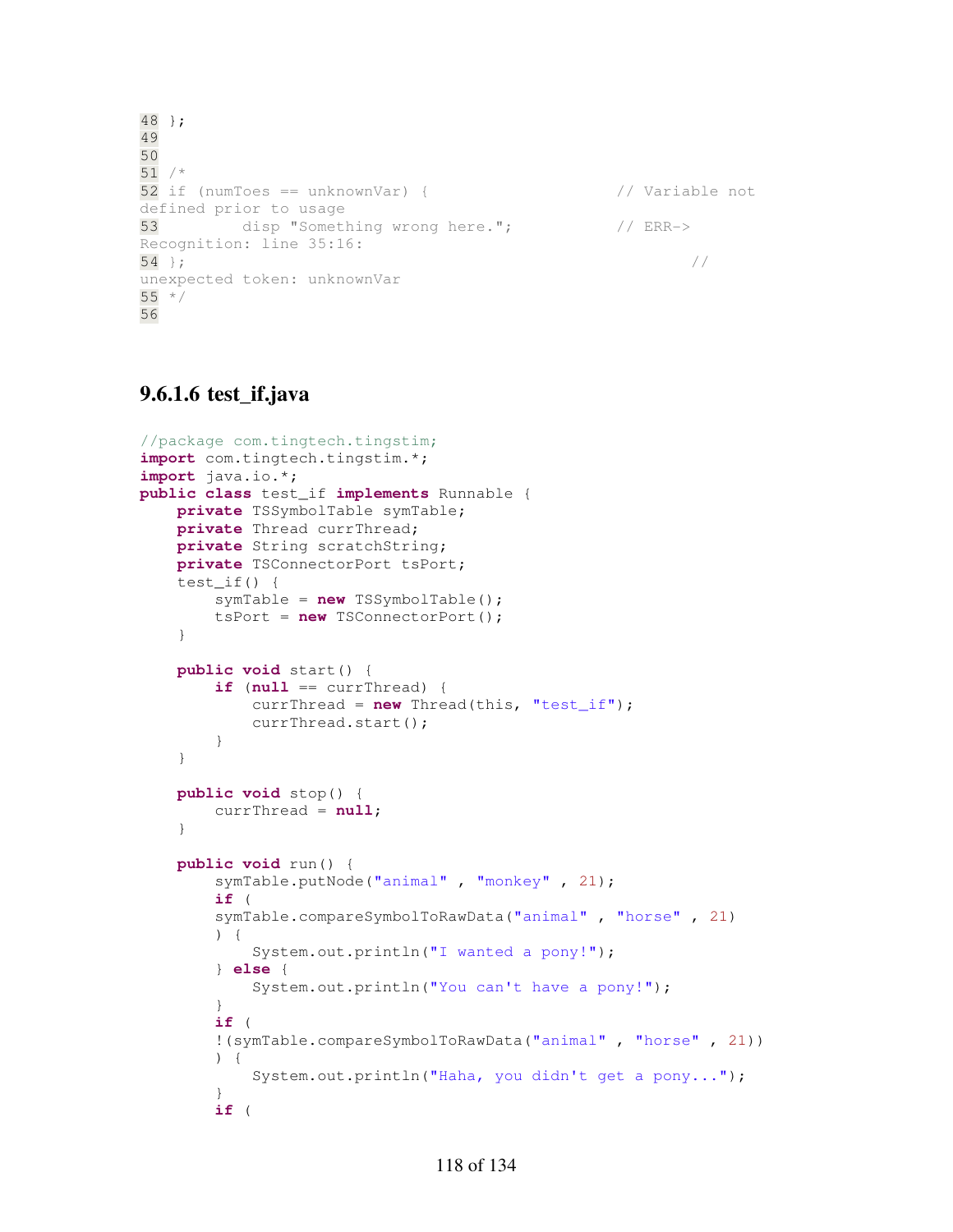```
 symTable.compareSymbolToRawData("animal" , "monkey" , 21) 
         ) { 
            System.out.println("you got a monkey instead!");
         } 
         symTable.putNode("numToes" , "10" , 18); 
         if ( 
         symTable.compareSymbolToRawData("numToes" , "0xA" , 22) 
         ) { 
             System.out.println("That is equal."); 
         } else { 
            System.out.println("That is NOT equal.");
         } 
         if ( 
         symTable.compareSymbolToRawData("numToes" , "0o666" , 23) 
         ) { 
             System.out.println("That is equal."); 
         } else { 
            System.out.println("That is NOT equal.");
         } 
         if ( 
         symTable.compareSymbolToRawData("numToes" , "test" , 21) 
         ) { 
             System.out.println("That is equal."); 
         } else { 
            System.out.println("That is NOT equal.");
         } 
         if ( 
         !(symTable.compareSymbolToRawData("numToes" , "t" , 26)) 
         ) { 
             System.out.println("that's good"); 
 } 
    }// end of run
    public static void main(String[] args) { 
         test_if tsThread = new test_if(); 
         tsThread.start(); 
     }
```
# **9.6.1.7 test\_while.scn**

}

```
1 / * 2 * test_while.scn: Unit test for loop statement.
 3 * 
  4 * @author Alvin Ting - at2337@columbia.edu | ating410@yahoo.com
  5 * 
  6 * CMD> java -jar tingstim.jar test_while.scn
  7 * CMD> javac -classpath tingstim.jar test_while.java
  8 * CMD> java test_while 
 9 */
10 
11 
12 expression = "nothing";
13 while (expression != "something") {
```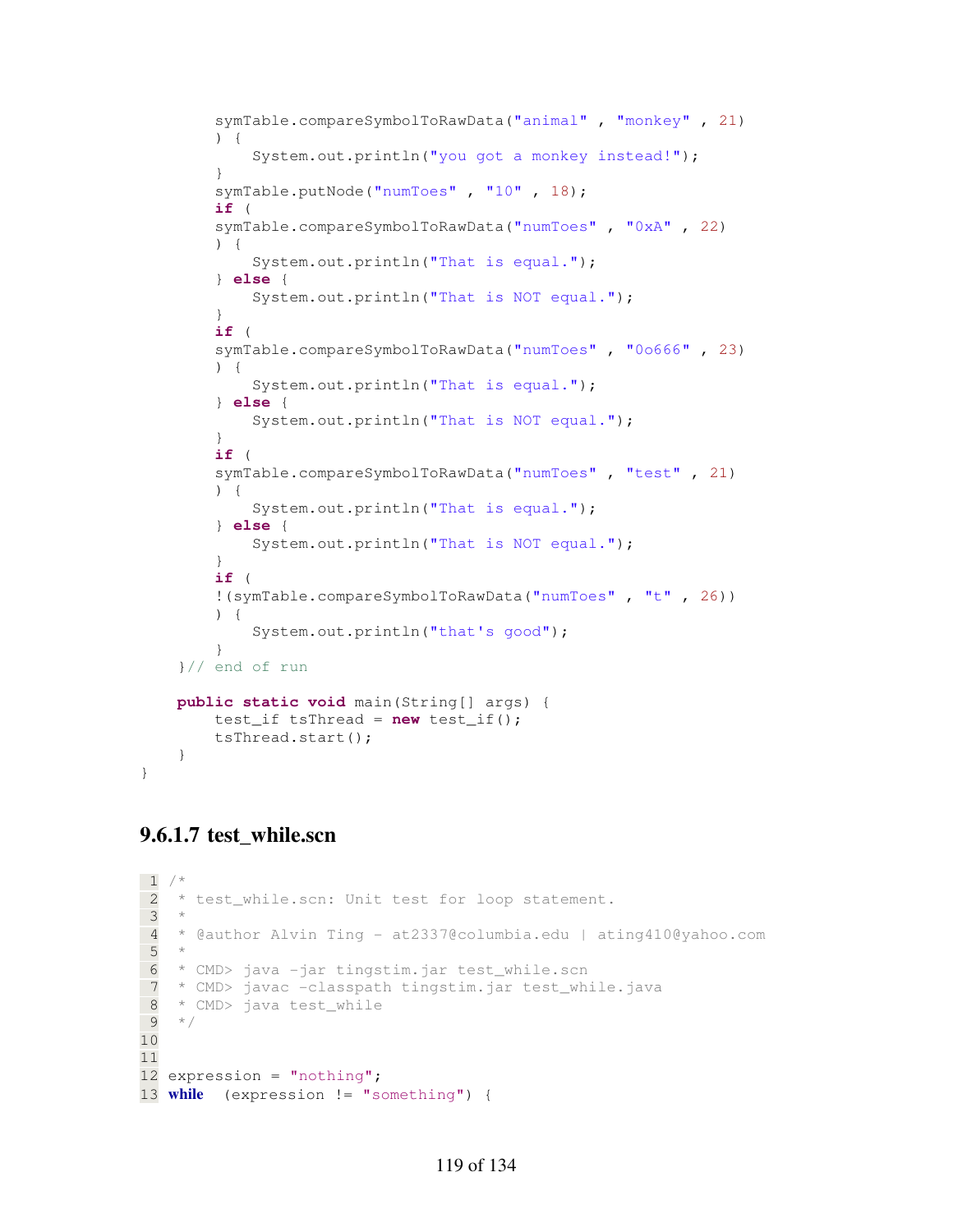```
14 wait 1000;<br>15 disp "wait
        disp "waiting...";
16 }; 
17 
18 /*
19 while () { // Missing equality expression
20 disp "nothings"; // ERR-> Recognition: line 18:8: 
expecting ID, found ')'
21 };
22 * /23 
24 / *25 while (expression == unknownVar) { // Variable not 
defined prior to usage
26 disp "Something wrong here."; // ERR->
Recognition: line 35:16: 
27 };
28 * /unexpected token: unknownVar
29 
30
```
# **9.6.1.8 test\_while.java**

```
//package com.tingtech.tingstim;
import com.tingtech.tingstim.*; 
import java.io.*; 
public class test_while implements Runnable { 
     private TSSymbolTable symTable; 
     private Thread currThread; 
     private String scratchString; 
     private TSConnectorPort tsPort; 
     test_while() { 
         symTable = new TSSymbolTable(); 
         tsPort = new TSConnectorPort(); 
     } 
     public void start() { 
        if (null == currThread) {
              currThread = new Thread(this, "test_while"); 
              currThread.start(); 
         } 
     } 
     public void stop() { 
        currThread = null; 
     } 
     public void run() { 
         symTable.putNode("expression" , "nothing" , 21); 
         while ( 
         !(symTable.compareSymbolToRawData("expression" , "something" , 
21)) 
         ) {
```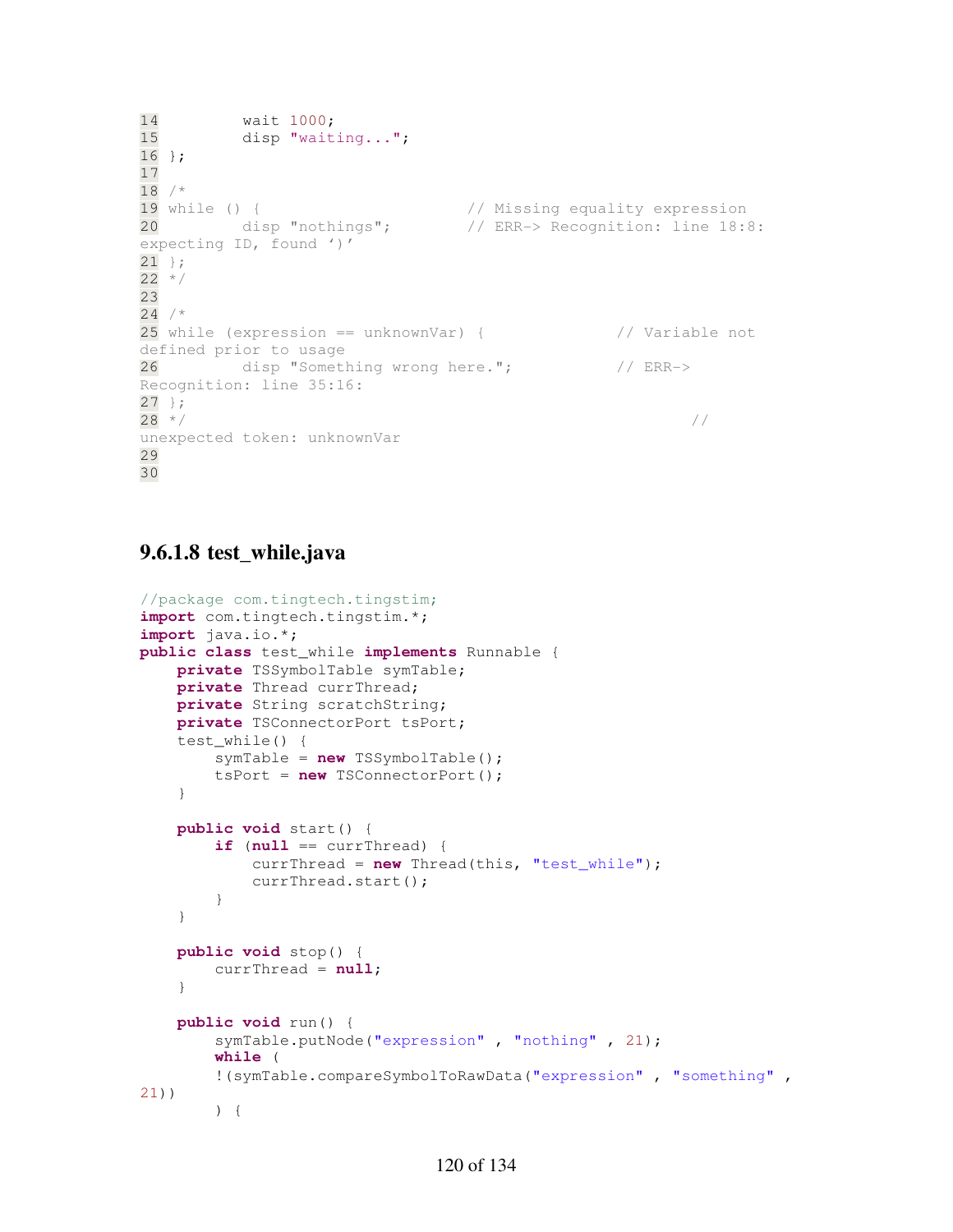```
 try { Thread.sleep(1000); } 
             catch (InterruptedException et) {} 
             System.out.println("waiting..."); 
 } 
     }// end of run
    public static void main(String[] args) { 
         test_while tsThread = new test_while(); 
         tsThread.start(); 
     } 
}
```
# **9.6.1.9 test\_wait.scn**

```
1 / * 2 * test_wait.scn: Unit test for wait statement.
 3 * 
  4 * @author Alvin Ting - at2337@columbia.edu | ating410@yahoo.com
  5 * 
  6 * CMD> java -jar tingstim.jar test_wait.scn
 7 * CMD> javac -classpath tingstim.jar test_wait.java
  8 * CMD> java test_wait 
 9 */
10 
11 expression = "nothing"; 
12 while (expression != "something") { 
13 wait 1000; 
14 disp "tick"; 
15 }; 
16 
17 /*
18 wait ; // Missing millisecond argument
19 // ERR-> Recognition: line 11:6: expecting DECLIT, 
found ';';
20 * /21 
22
```
## **9.6.1.10 test\_wait.java**

```
//package com.tingtech.tingstim;
import com.tingtech.tingstim.*; 
import java.io.*; 
public class test_wait implements Runnable { 
     private TSSymbolTable symTable; 
     private Thread currThread; 
     private String scratchString; 
     private TSConnectorPort tsPort; 
     test_wait() { 
         symTable = new TSSymbolTable(); 
         tsPort = new TSConnectorPort();
```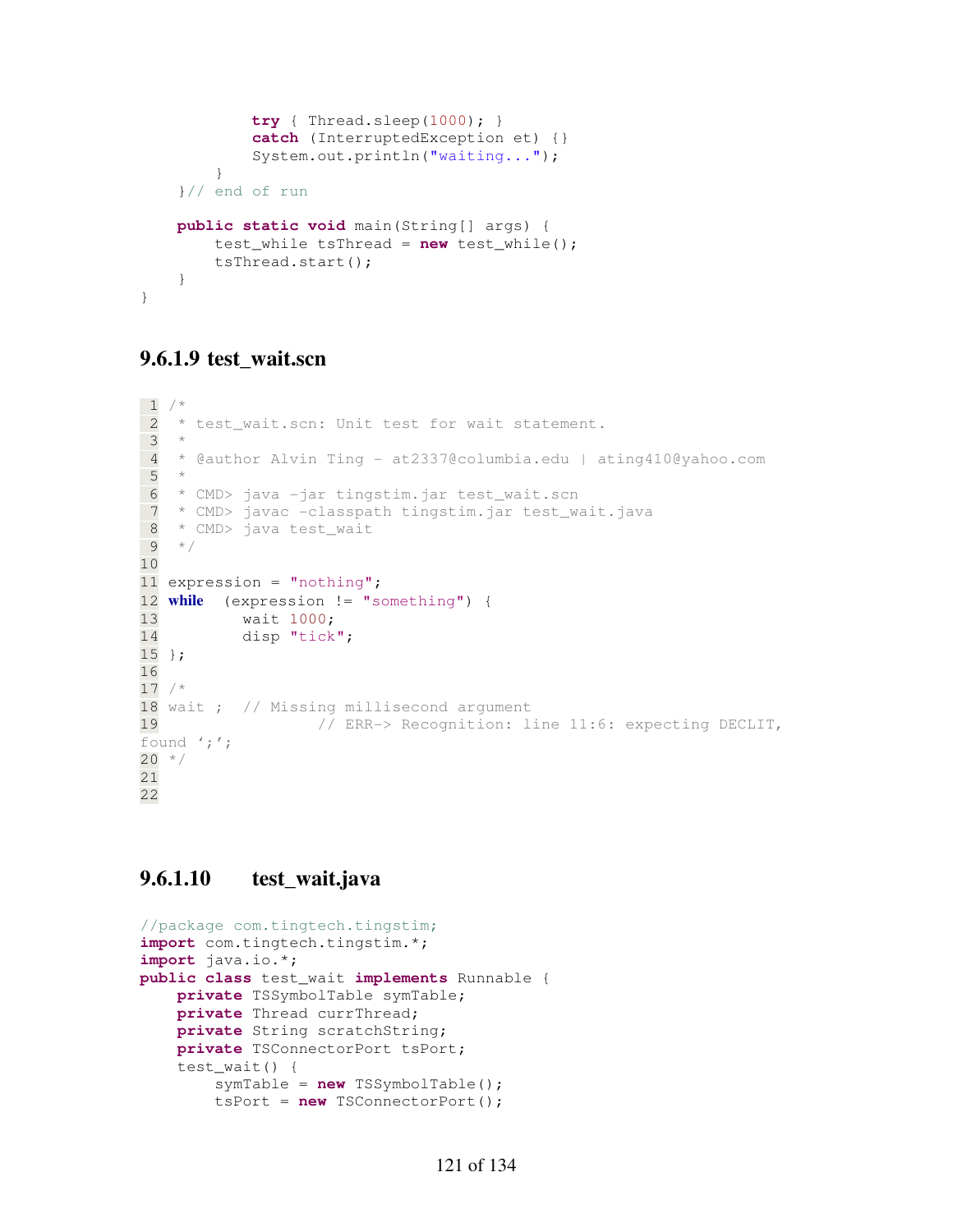```
 } 
     public void start() { 
        if (null == currThread) {
              currThread = new Thread(this, "test_wait"); 
              currThread.start(); 
         } 
     } 
     public void stop() { 
         currThread = null; 
     } 
     public void run() { 
         symTable.putNode("expression" , "nothing" , 21); 
         while ( 
         !(symTable.compareSymbolToRawData("expression" , "something" , 
21)) 
         ) { 
              try { Thread.sleep(1000); } 
              catch (InterruptedException et) {} 
              System.out.println("tick"); 
 } 
     }// end of run
     public static void main(String[] args) { 
         test_wait tsThread = new test_wait(); 
         tsThread.start(); 
     } 
}
```
## **9.6.1.11 test\_interact.scn**

```
1 / * 2 * test_wait.scn: Unit test for interact statement.
  3 * 
  4 * @author Alvin Ting - at2337@columbia.edu | ating410@yahoo.com
  5 * 
  6 * CMD> java -jar tingstim.jar test_interact.scn
 7 * CMD> javac -classpath tingstim.jar test_interact.java
 8 * CMD> java test_interact 
9 * /10 
11 disp "Press b<ENTER> to continue"; 
12 interact 'b' { disp "got b"; };
13 
14 killThis = "dont";15 disp "Press a<ENTER> or b<ENTER> or 1<ENTER>"; 
16 while ( killThis == "dont" ) 
17 { 
18 interact { 
19 a' { disp "I believe I got an a"; }
20 'b' { disp "I believe I got an b"; }
```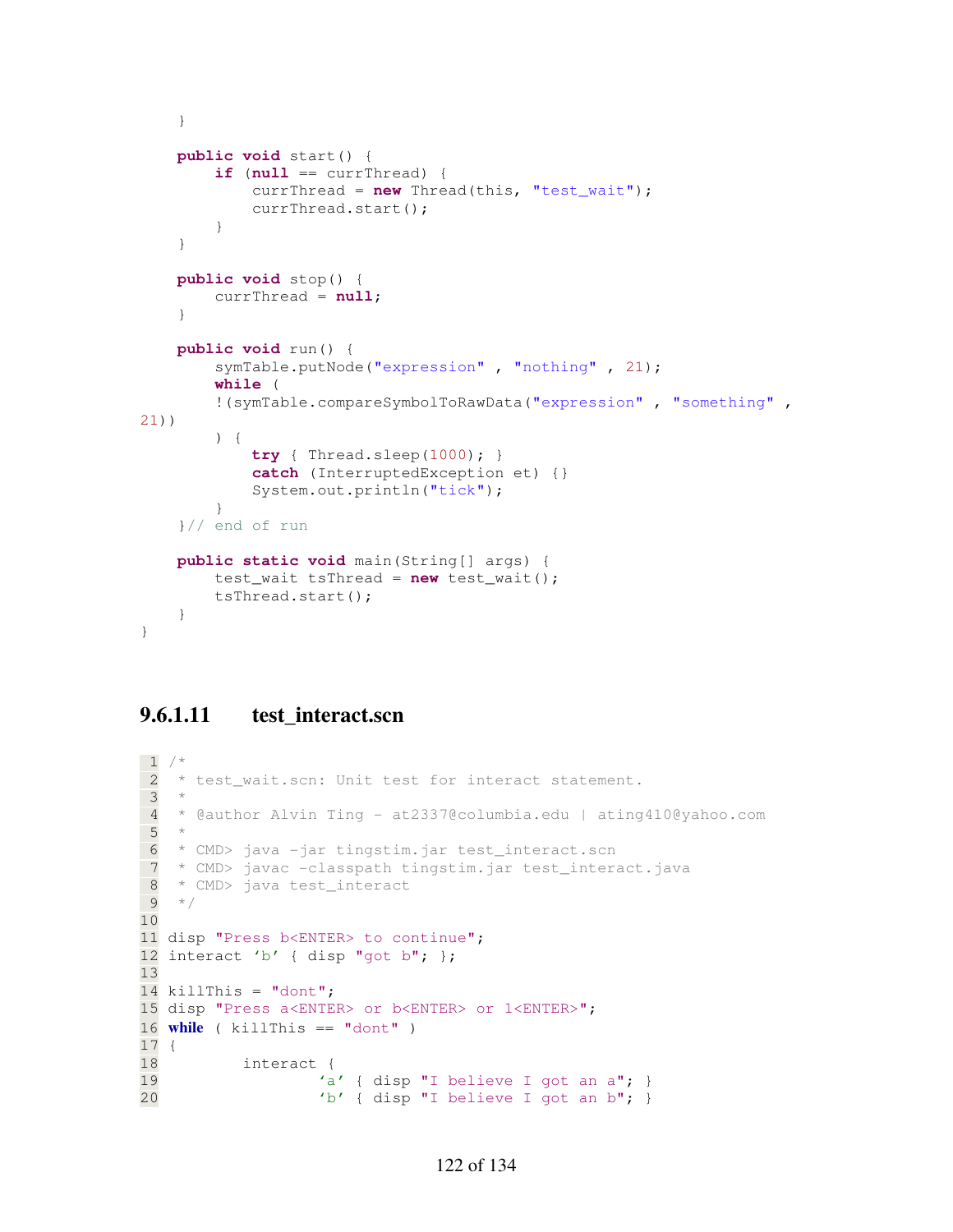```
\frac{21}{22} '1' {
                    disp "Exiting...";
23 wait 2000; 
24 killThis = "exit"; 
25 } 
26 }; 
27 }; 
28 
29 /*
30 interact 'a' // Interacts do not nest
31 interact 'b' { disp "oh oh"; }; // ERR-> Recognition: 
line 30:9:
32 }; \frac{1}{2} // unexpected token: interact
33 
34 interact "abc" { disp "something"; }; // Expect only character 
literals
35 // ERR-> Recognition: line 30:10: 
36 // unexpected token: abc
37 * /38
```
#### **9.6.1.12 test\_interact.java**

```
//package com.tingtech.tingstim;
import com.tingtech.tingstim.*; 
import java.io.*; 
public class test_interact implements Runnable { 
     private TSSymbolTable symTable; 
     private Thread currThread; 
     private String scratchString; 
     private TSConnectorPort tsPort; 
     test_interact() { 
         symTable = new TSSymbolTable(); 
         tsPort = new TSConnectorPort(); 
     } 
     public void start() { 
        if (null == currThread) {
              currThread = new Thread(this, "test_interact"); 
              currThread.start(); 
         } 
     } 
     public void stop() { 
         currThread = null; 
     } 
     public void run() { 
         System.out.println("Press b<ENTER> to continue"); 
         // BEGIN INTERACT
         try { 
              boolean gotSpecified = false; 
              while (!gotSpecified) { 
                  scratchString = (new BufferedReader(new InputStreamRead
```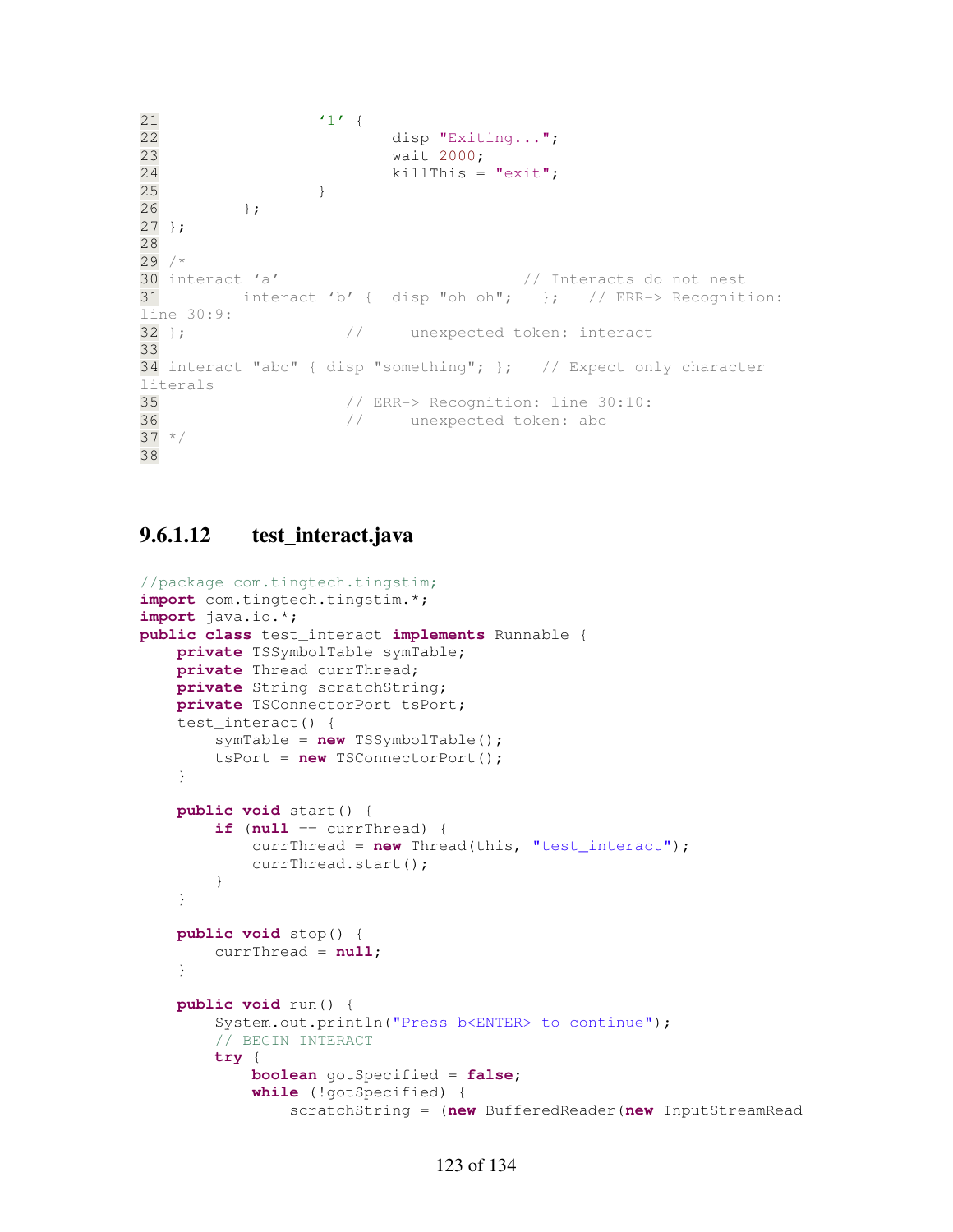```
er(System.in)).readLine()); 
                if (false) { /* do nothing */ } 
               else if ( scratchString.equals(String.valueOf('b')) )
 { 
                    System.out.println("got b"); 
                   gotSpecified = true; 
 } 
               else { 
                    System.out.println("Unexpected character " + scratc
hString); 
 } 
            } // end of while
        } catch (IOException ieo) {} 
        // END OF INTERACT
        symTable.putNode("killThis" , "dont" , 21); 
        System.out.println("Press a<ENTER> or b<ENTER> or 1<ENTER>"); 
        while ( 
        symTable.compareSymbolToRawData("killThis" , "dont" , 21) 
        ) { 
            // BEGIN INTERACT
            try { 
                boolean gotSpecified = false; 
                while (!gotSpecified) { 
                    scratchString = (new BufferedReader(new InputStream
Reader(System.in)).readLine()); 
                    if (false) { /* do nothing */ } 
                    else if ( scratchString.equals(String.valueOf('a'))
  ) 
\{System.out.println("I believe I got an a");
                      gotSpecified = true; 
 } 
                   else if ( scratchString.equals(String.valueOf('b'))
  ) 
\{ System.out.println("I believe I got an b"); 
                      gotSpecified = true; 
 } 
                   else if ( scratchString.equals(String.valueOf('1'))
  ) 
\{ System.out.println("Exiting..."); 
                      try { Thread.sleep(2000); } 
                      catch (InterruptedException et) {} 
                      symTable.putNode("killThis" , "exit" , 21); 
                       gotSpecified = true; 
 } 
                   else { 
                       System.out.println("Unexpected character " + sc
ratchString); 
 } 
                } // end of while
            } catch (IOException ieo) {} 
            // END OF INTERACT
        } 
     }// end of run
```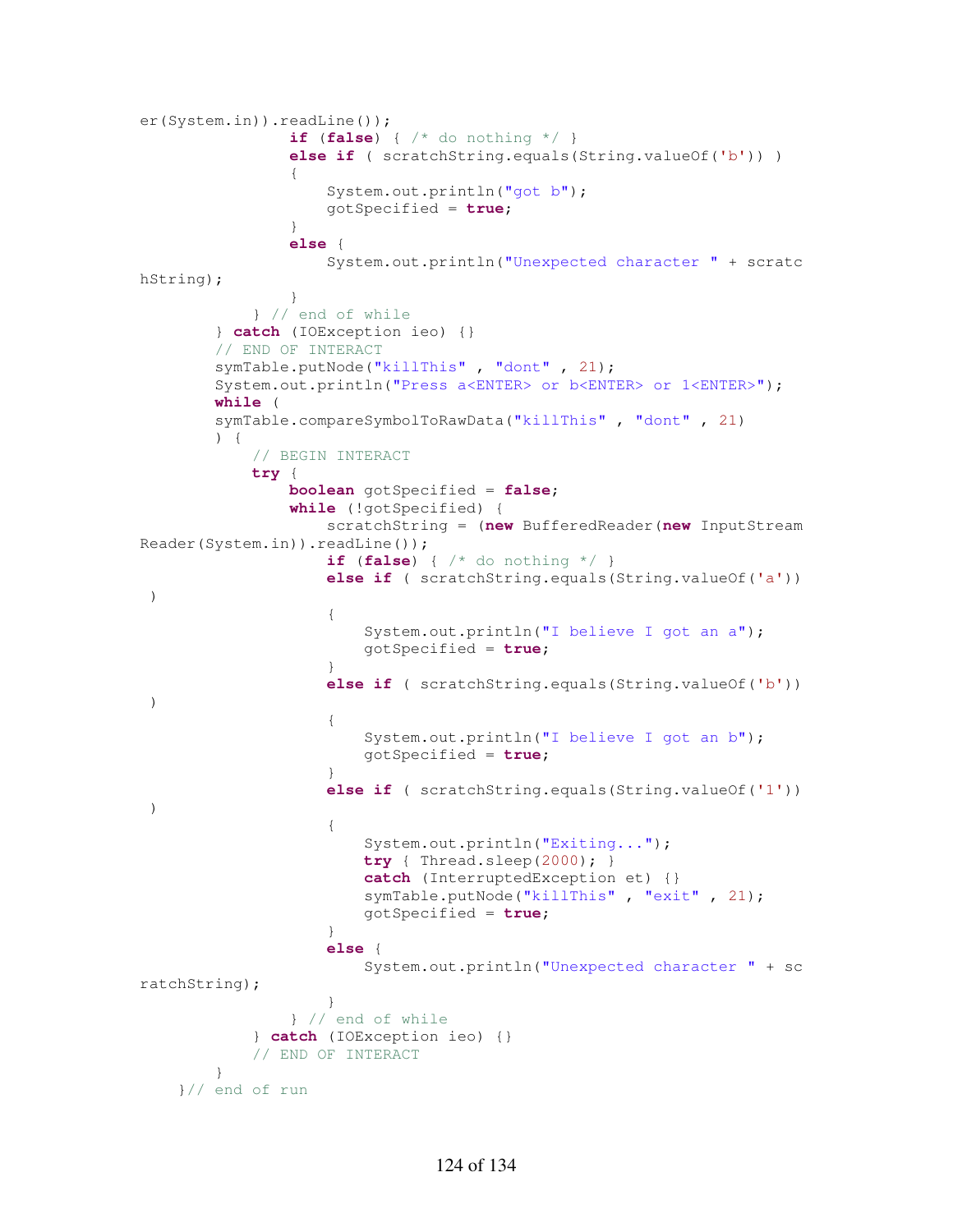```
 public static void main(String[] args) { 
         test_interact tsThread = new test_interact(); 
         tsThread.start(); 
     } 
}
```
# **9.6.1.13 test\_send.scn**

```
1 / *2 * test_send.scn: Unit test for send statement.
 3 * 
  4 * @author Alvin Ting - at2337@columbia.edu | ating410@yahoo.com
 5 * 
  6 * CMD> java -jar tingstim.jar test_send.scn
 7 * CMD> javac -classpath tingstim.jar test_send.java
 8 * CMD> java test_send 
9 * /10 
11 //send "something" // Missing open command prior to send
12 // ERR-> Must use open command prior to send.
13 
14 open "Ethernet" "localhost" 2000 3000; 
15 
16 send "test"; 
17 send 100023; 
18 send 0x0932 0x3432; 
19 send 0o0003 0o3343 0o0001; 
20 send 0b0101010101010101; 
21 
22 foobar = "barfoo";
23 send foobar; 
24 
25 foobar = 0 \times F03;
26 send foobar; 
27 
28 /*
29 send 0b1010 0o04214 0o34243; // Literals must be of same type
30 // ERR-> Recognition: line 
11:13: 
31 // expecting SEMI, found 
10004214'32 
33 send 0xFFFF 0xFFFF 0xFFFF 0xFFFF; // Send integer size out of
bounds
34 // ERR-> Exceeded 
integer maximum 
35 \hspace{0.5cm} value:
2147483647
36 * /
```
# **9.6.1.14 test\_send.java**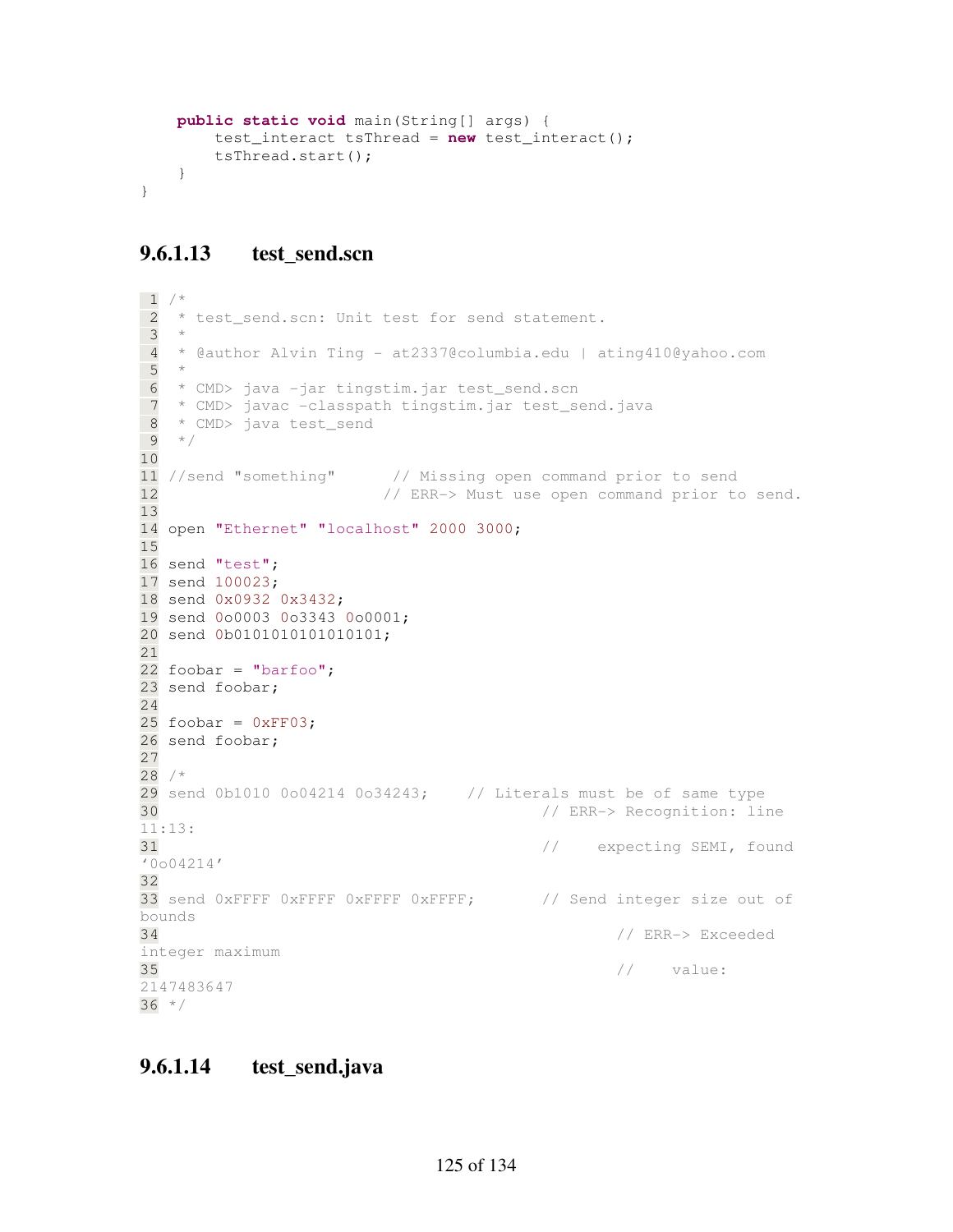```
//package com.tingtech.tingstim;
import com.tingtech.tingstim.*; 
import java.io.*; 
public class test_send implements Runnable { 
     private TSSymbolTable symTable; 
     private Thread currThread; 
     private String scratchString; 
     private TSConnectorPort tsPort; 
     test_send() { 
         symTable = new TSSymbolTable(); 
         tsPort = new TSConnectorPort(); 
     } 
     public void start() { 
         if (null == currThread) { 
             currThread = new Thread(this, "test_send"); 
             currThread.start(); 
         } 
     } 
     public void stop() { 
         currThread = null; 
     } 
     public void run() { 
         tsPort.openPort("Ethernet", "localhost", 2000 , 3000); 
         tsPort.sendData("test"); 
         tsPort.sendData("100023"); 
         tsPort.sendData("154285106"); 
         tsPort.sendData("57552897"); 
         tsPort.sendData("21845"); 
         symTable.putNode("foobar" , "barfoo" , 21); 
         tsPort.sendData("foobar"); 
        symTable.putNode("foobar", "0xFF03", 22);
         tsPort.sendData("foobar"); 
     }// end of run
     public static void main(String[] args) { 
         test_send tsThread = new test_send(); 
         tsThread.start(); 
     }
```
### **9.6.1.15 test\_expect.scn**

}

```
1 / * 2 * test_expect.scn: Unit test for expect statement.
 3 * 
 4 * @author Alvin Ting - at2337@columbia.edu | ating410@yahoo.com
 5 * 
 6 * CMD> java -jar tingstim.jar test_expect.scn
 7 * CMD> javac -classpath tingstim.jar test_expect.java
 8 * CMD> java test_expect
```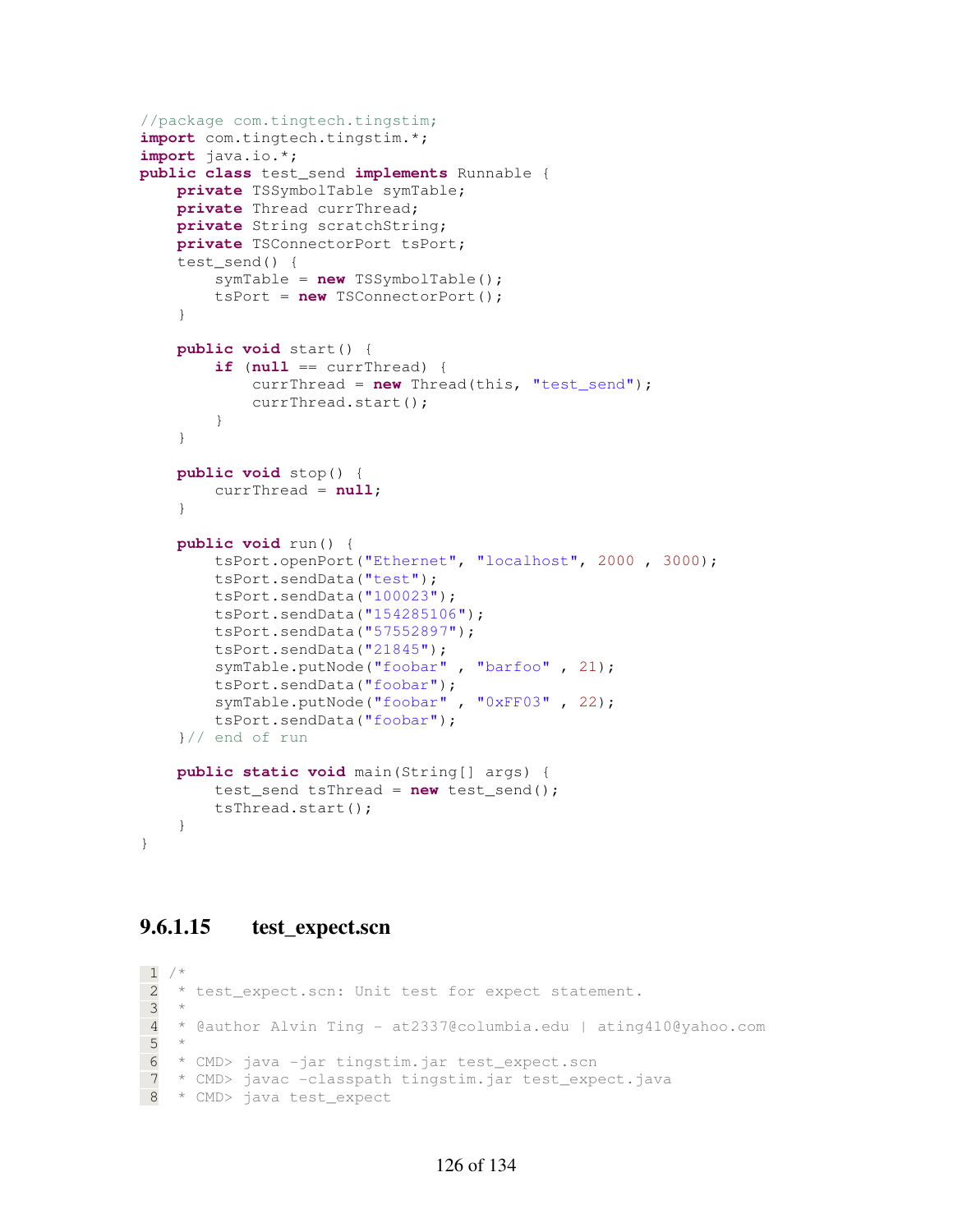```
9 * /10 
11 //expect 100 { disp "100"; }; // Must use open command before 
expect
12 // ERR-> Must call open command prior to expect.
13 
14 open "Ethernet" "localhost" 5000 9000; 
15 
16 expect "something" { disp "I got something"; }; 
17 
18 expect { 
19 0xFEED { 
20 wait 2000; 
21 testVar = "test";
22 disp "testing"; 
23 } 
24 "ad" { disp "got a"; } 
25 100304 { disp "got a number"; } 
26 }; 
27 
28 / *29 expect "cool" { // Expects do not nest
30 expect "beans" { disp "oh oh"; }; 
// ERR-> Recognition: line 29:9:
31 }; \qquad\qquad\qquad\qquad\qquad // unexpected token: expect
32 
33 
34 expect 0xddd {// Only two valid expect forms allowed, can't mix them
35 0xfdf { disp "oh oh"; } // ERR-> Recognition: line 29:9: 
unexpected token: 0xfdf
36 };
37 
38 */
```
# **9.6.1.16 test\_expect.java**

```
//package com.tingtech.tingstim;
import com.tingtech.tingstim.*; 
import java.io.*; 
public class test_expect implements Runnable { 
     private TSSymbolTable symTable; 
     private Thread currThread; 
     private String scratchString; 
     private TSConnectorPort tsPort; 
     test_expect() { 
         symTable = new TSSymbolTable(); 
         tsPort = new TSConnectorPort(); 
     } 
     public void start() { 
        if (null == currThread) {
              currThread = new Thread(this, "test_expect"); 
              currThread.start(); 
         }
```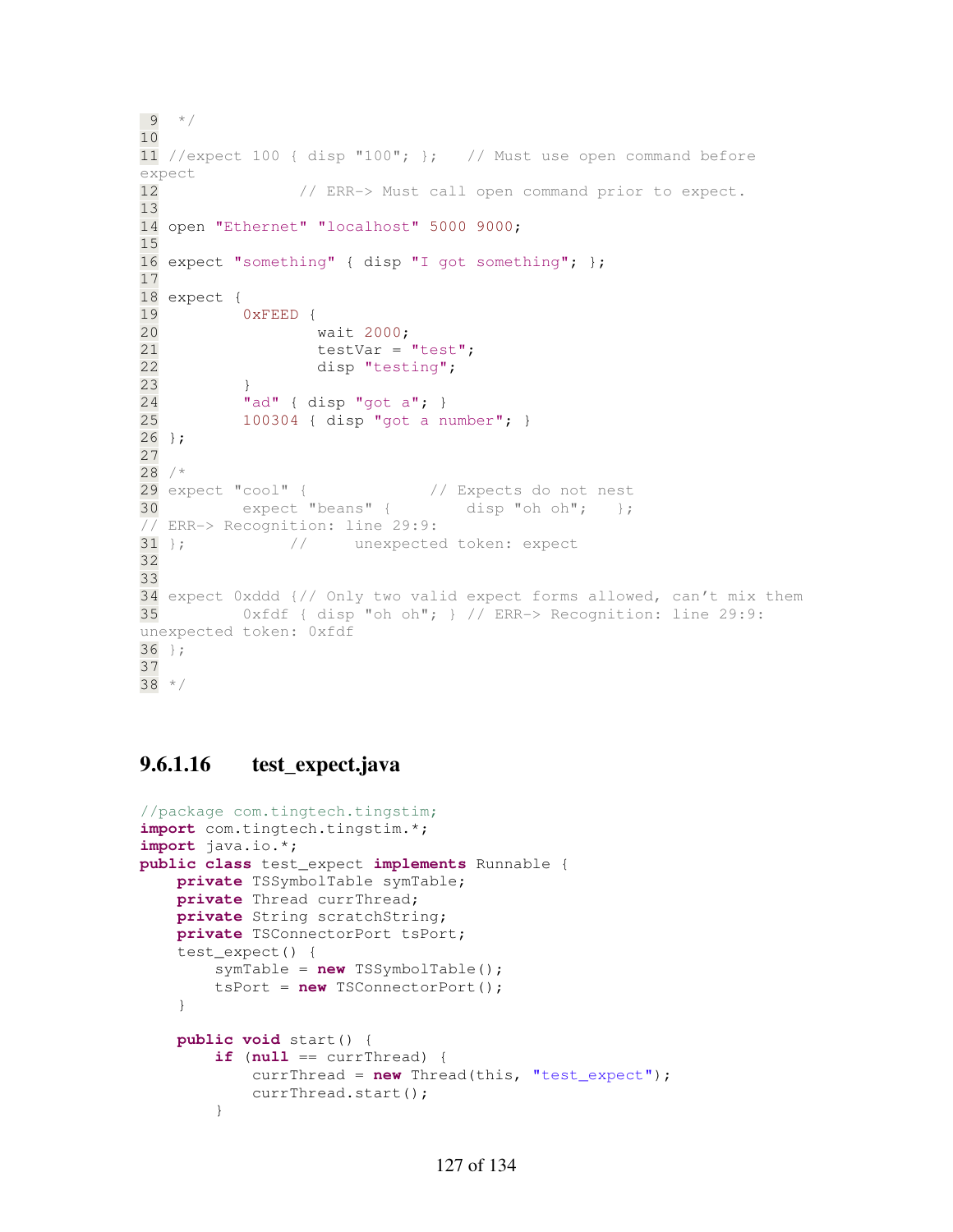```
 } 
    public void stop() { 
        currThread = null; 
     } 
    public void run() { 
        tsPort.openPort("Ethernet", "localhost", 5000 , 9000); 
         // BEGIN EXPECT
       scratchString = tsPort.recvData();
        if (false) { /* do nothing */ } 
       else if ( scratchString.equals(String.valueOf("something")) )
\{ System.out.println("I got something"); 
         } 
         else { 
             System.out.println("Unexpected data received."); 
 } 
         // END OF EXPECT
         // BEGIN EXPECT
       scratchString = tsPort.recvData();
        if (false) { /* do nothing */ } 
        else if ( scratchString.equals(String.valueOf("0xFEED")) ) 
\{ try { Thread.sleep(2000); } 
             catch (InterruptedException et) {} 
             symTable.putNode("testVar" , "test" , 21); 
             System.out.println("testing"); 
         } 
        else if ( scratchString.equals(String.valueOf("ad")) )
         { 
             System.out.println("got a"); 
 } 
         else if ( scratchString.equals(String.valueOf("100304")) ) 
\{ System.out.println("got a number"); 
 } 
        else { 
             System.out.println("Unexpected data received."); 
 } 
         // END OF EXPECT
    }// end of run
    public static void main(String[] args) { 
        test_expect tsThread = new test_expect(); 
        tsThread.start(); 
    }
```
# **9.6.1.17 test\_open.scn**

}

```
1 / *2 * test_expect.scn: Unit test for open statement.
 3 * 
 4 * @author Alvin Ting - at2337@columbia.edu | ating410@yahoo.com
```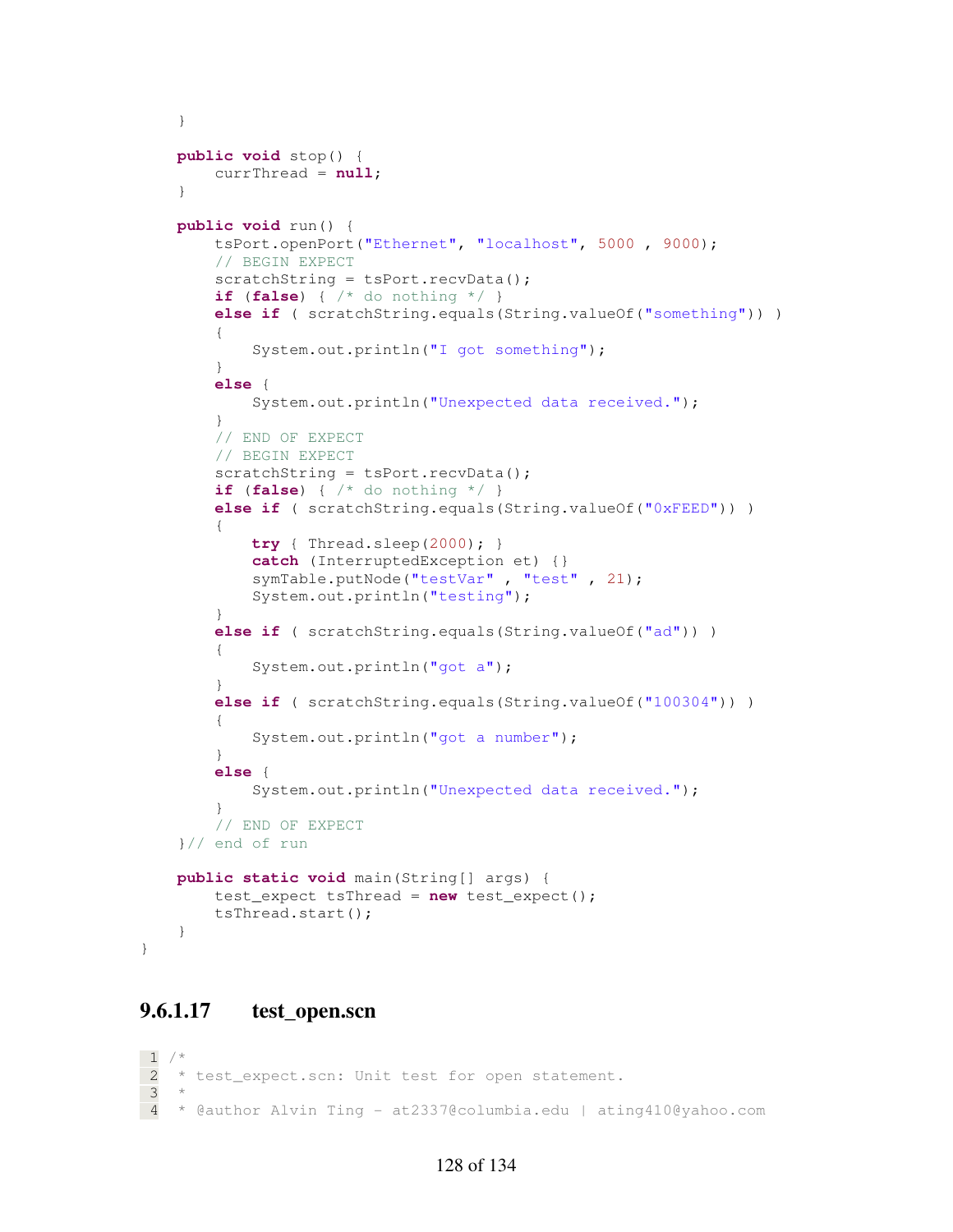```
 5 * 
 6 * CMD> java -jar tingstim.jar test_open.scn
 7 * CMD> javac -classpath tingstim.jar test_open.java
 8 * CMD> java test_open 
9 * /10 
11 open "Ethernet" "localhost" 12000 10020; 
12 
13 /*
14 open "Ethernet" "localhost" 12000; // Missing parameter
15 // ERR->
Recognition: line 13:34:
16 // expecting
DECLIT, found ';'
17 
18 
19 open 10 10 "Ethernet" "test"; // Parameters are incorrect
20 // ERR-> Recognition: line 
13:6: 
21 \frac{1}{2} expecting STRLIT,
found '10'
22 
23 
24 open "Ethernet" "localhost" 12001 10021; // Only one call to 
open
25 // ERR-> Can 
only call open once. 
26Ignoring this one.
27 * /
```
## **9.6.1.18 test\_open.java**

```
//package com.tingtech.tingstim;
import com.tingtech.tingstim.*; 
import java.io.*; 
public class test_open implements Runnable { 
     private TSSymbolTable symTable; 
     private Thread currThread; 
     private String scratchString; 
     private TSConnectorPort tsPort; 
     test_open() { 
         symTable = new TSSymbolTable(); 
         tsPort = new TSConnectorPort(); 
     } 
     public void start() { 
         if (null == currThread) { 
            currThread = new Thread(this, "test open");
              currThread.start(); 
         } 
     } 
     public void stop() {
```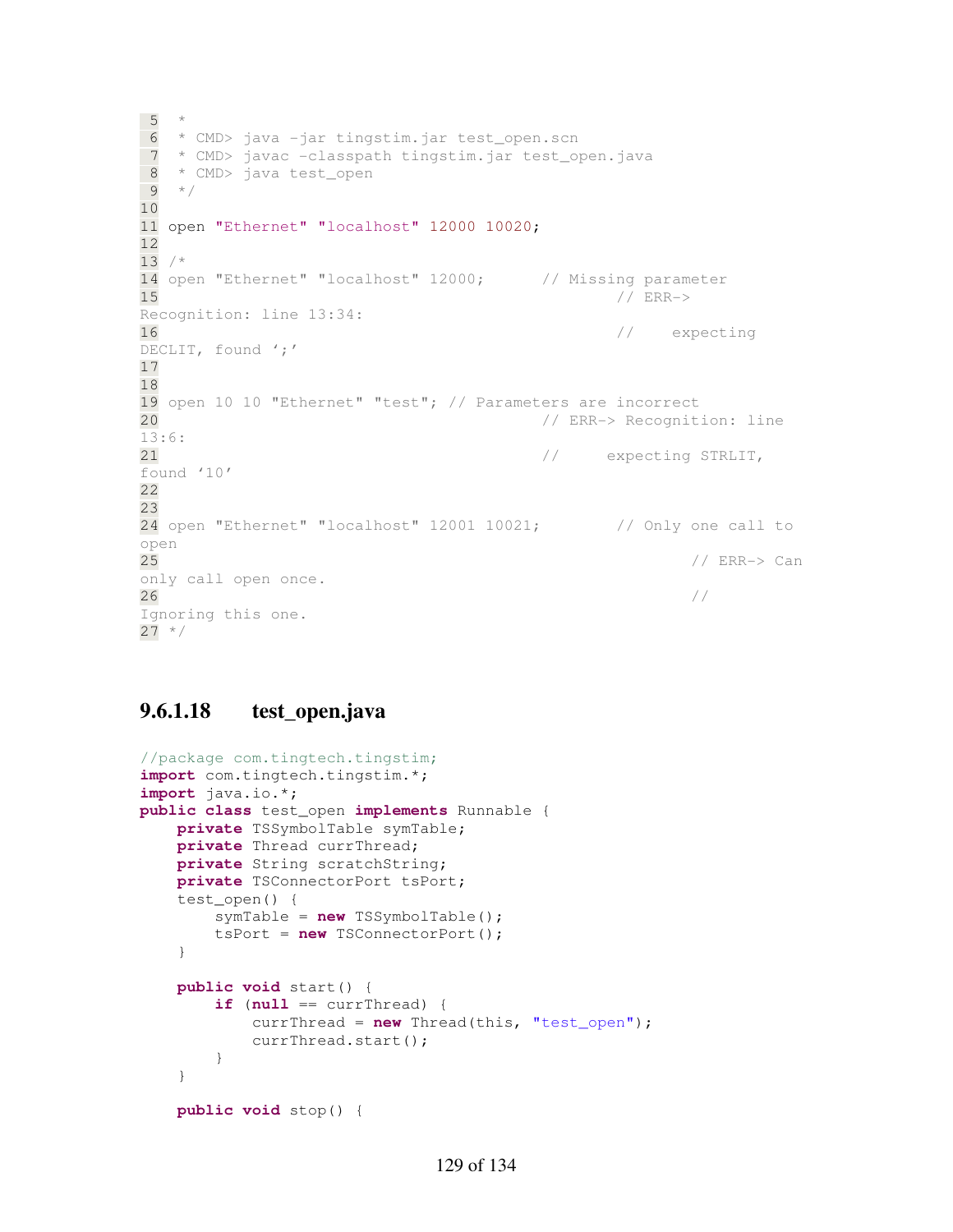```
 currThread = null; 
     } 
     public void run() { 
         tsPort.openPort("Ethernet", "localhost", 12000 , 10020); 
     }// end of run
     public static void main(String[] args) { 
         test_open tsThread = new test_open(); 
         tsThread.start(); 
     } 
}
```
# **9.6.2 Integration Tests**

#### **9.6.2.1 test\_comms\_client.scn**

```
1 / * 2 * test_comms_client.scn: Unit test for communication statements.
  3 * 
  4 * @author Alvin Ting - at2337@columbia.edu | ating410@yahoo.com
  5 * 
  6 * CMD> java -jar tingstim.jar test_comms_client.scn
  7 * CMD> javac -classpath tingstim.jar test_comms_client.java
  8 * CMD> java test_comms_client 
  9 */
10 
11 
12 disp "Initializing client..."; 
13 disp "Opening port...";
14 open "Ethernet" "localhost" 5000 6000; 
15 
16 send "RTS"; 
17 expect "CTS" { 
18 disp "Server is ready";
19 send 0b1010 0b1111 0b1110 0b1001; 
20 }; 
21 
22 disp "I'm going to kill the server!";
23 wait 1000; 
24 send 0xDEAD; 
25 
26 wait 2000; 
27 disp "done!"; 
28 
29
```
# **9.6.2.2 test\_comms\_client.java**

```
//package com.tingtech.tingstim;
import com.tingtech.tingstim.*; 
import java.io.*;
```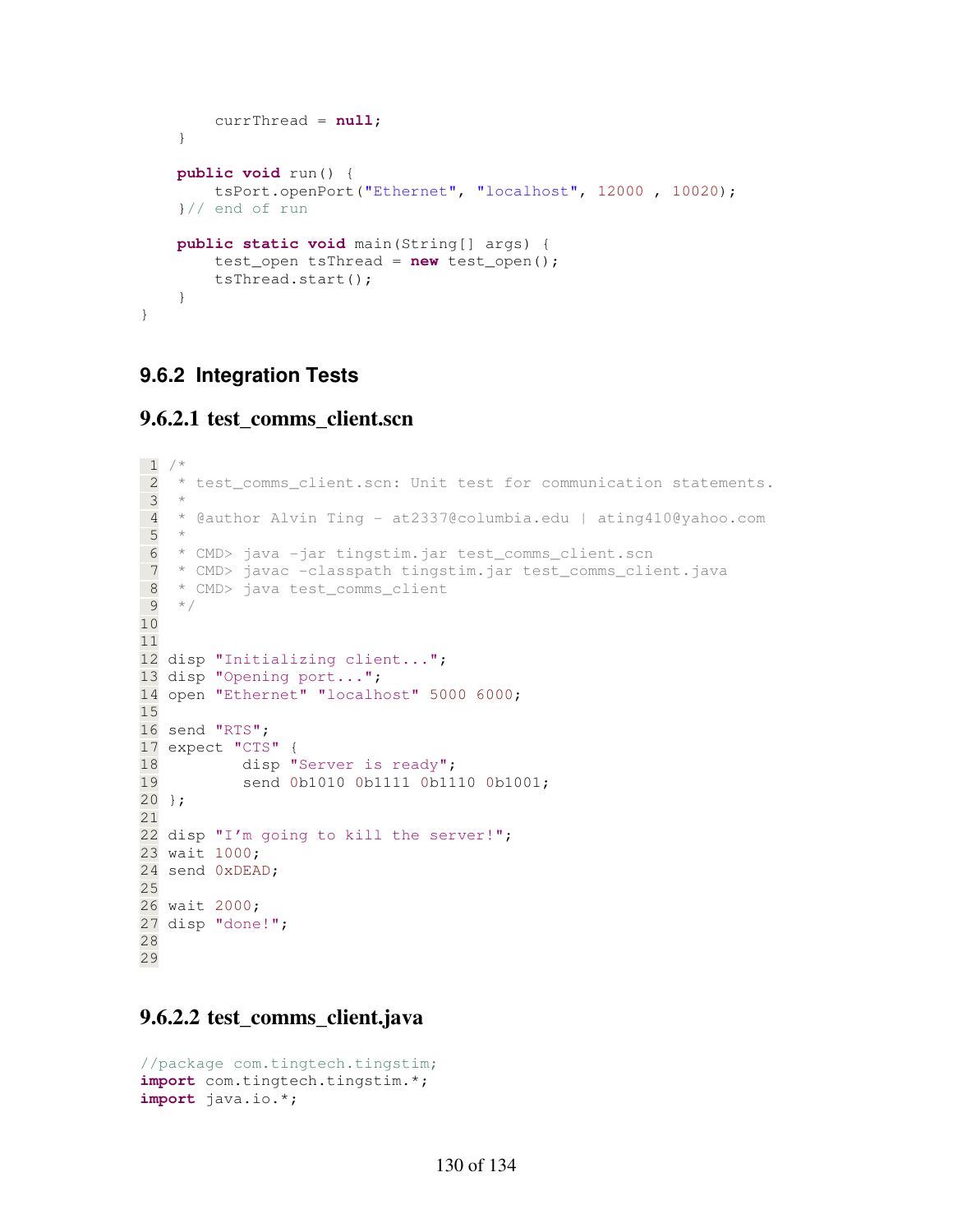```
public class test_comms_client implements Runnable { 
     private TSSymbolTable symTable; 
     private Thread currThread; 
     private String scratchString; 
     private TSConnectorPort tsPort; 
    test comms client() {
         symTable = new TSSymbolTable(); 
         tsPort = new TSConnectorPort(); 
     } 
     public void start() { 
        if (null == currThread) {
              currThread = new Thread(this, "test_comms_client"); 
              currThread.start(); 
 } 
     } 
     public void stop() { 
         currThread = null; 
     } 
     public void run() { 
         System.out.println("Initializing client..."); 
         System.out.println("Opening port..."); 
         tsPort.openPort("Ethernet", "localhost", 5000 , 6000); 
         tsPort.sendData("RTS"); 
         // BEGIN EXPECT
        scratchString = tsPort.recvData();
         if (false) { /* do nothing */ } 
         else if ( scratchString.equals(String.valueOf("CTS")) ) 
\{ System.out.println("Server is ready"); 
              tsPort.sendData("45033"); 
         } 
         else { 
              System.out.println("Unexpected data received."); 
 } 
         // END OF EXPECT
         System.out.println("I'm going to kill the server!"); 
         try { Thread.sleep(1000); } 
         catch (InterruptedException et) {} 
         tsPort.sendData("57005"); 
         try { Thread.sleep(2000); } 
         catch (InterruptedException et) {} 
         System.out.println("done!"); 
     }// end of run
     public static void main(String[] args) { 
         test_comms_client tsThread = new test_comms_client(); 
         tsThread.start(); 
     } 
}
```
#### **9.6.2.3 test\_comms\_server.scn**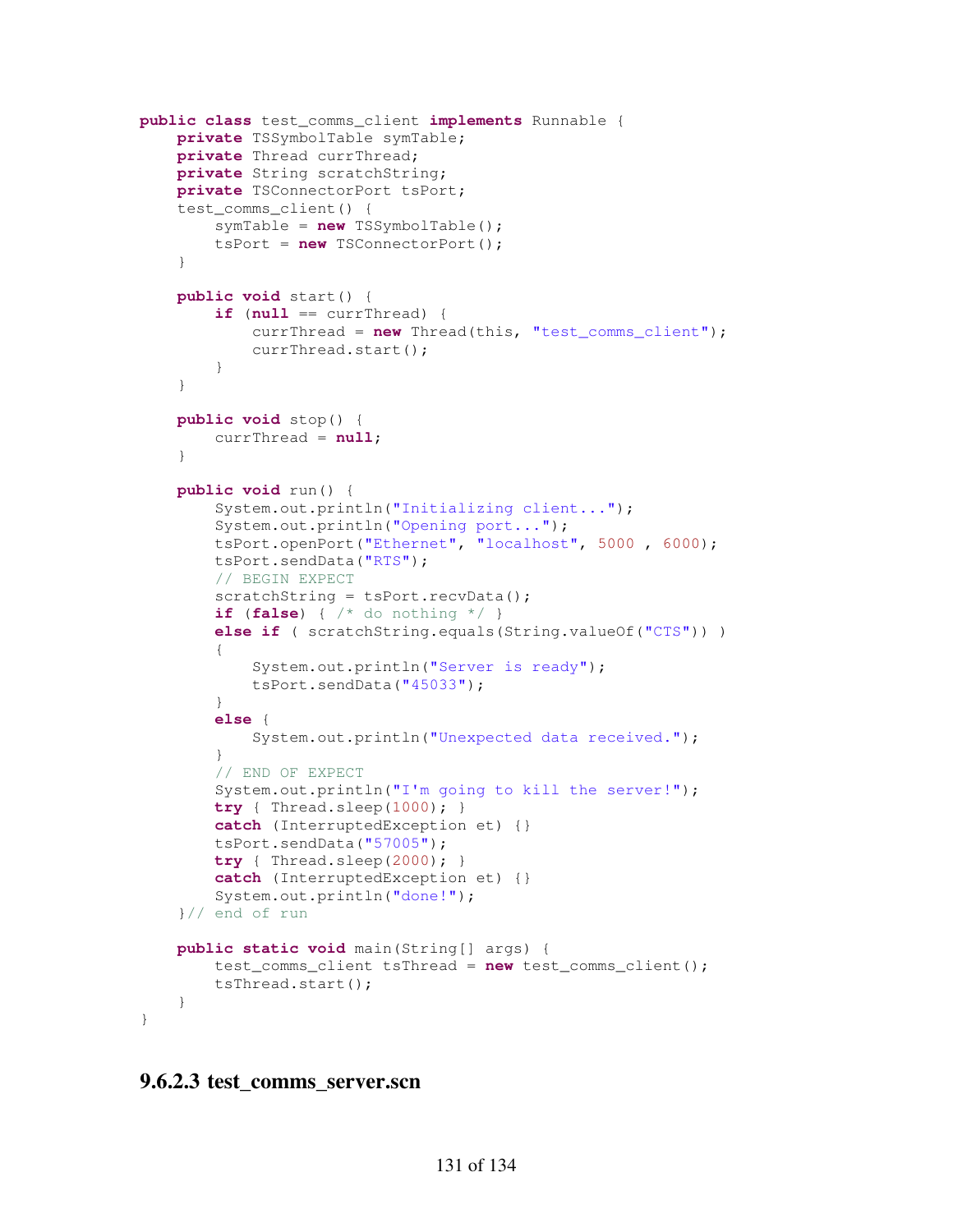```
\frac{1}{2} / \star 2 * test_comms_client.scn: Unit test for communication statements.
  3 * 
  4 * @author Alvin Ting - at2337@columbia.edu | ating410@yahoo.com
  5 * 
  6 * CMD> java -jar tingstim.jar test_comms_server.scn
  7 * CMD> javac -classpath tingstim.jar test_comms_server.java
\begin{array}{ll} 8 & * \text{ CMD} > \text{java test\_comms\_server} \\ 9 & * \end{array}\star /
10 
11 
12 disp "Initializing server..."; 
13 disp "Opening port..."; 
14 open "Ethernet" "localhost" 6000 5000; 
15 
16 killMe = "domt";17 if (killMe == "domt")18 { 
19 expect { 
20 "RTS" { 
21 disp "Client is ready";
22 wait 2000; 
23 send "CTS"; 
24 } 
25 0xDEAD { 
26 disp "Client killed me!"; 
27 wait 2000; 
28 killMe = "DEAD"; 
29 } 
30 }; 
31 }; 
32 
33 wait 2000; 
34 disp "done!";
```
#### **9.6.2.4 test\_comms\_server.java**

```
//package com.tingtech.tingstim;
import com.tingtech.tingstim.*; 
import java.io.*; 
public class test_comms_server implements Runnable { 
     private TSSymbolTable symTable; 
     private Thread currThread; 
     private String scratchString; 
     private TSConnectorPort tsPort; 
     test_comms_server() { 
         symTable = new TSSymbolTable(); 
         tsPort = new TSConnectorPort(); 
     } 
     public void start() { 
        if (null == currThread) {
              currThread = new Thread(this, "test_comms_server"); 
              currThread.start();
```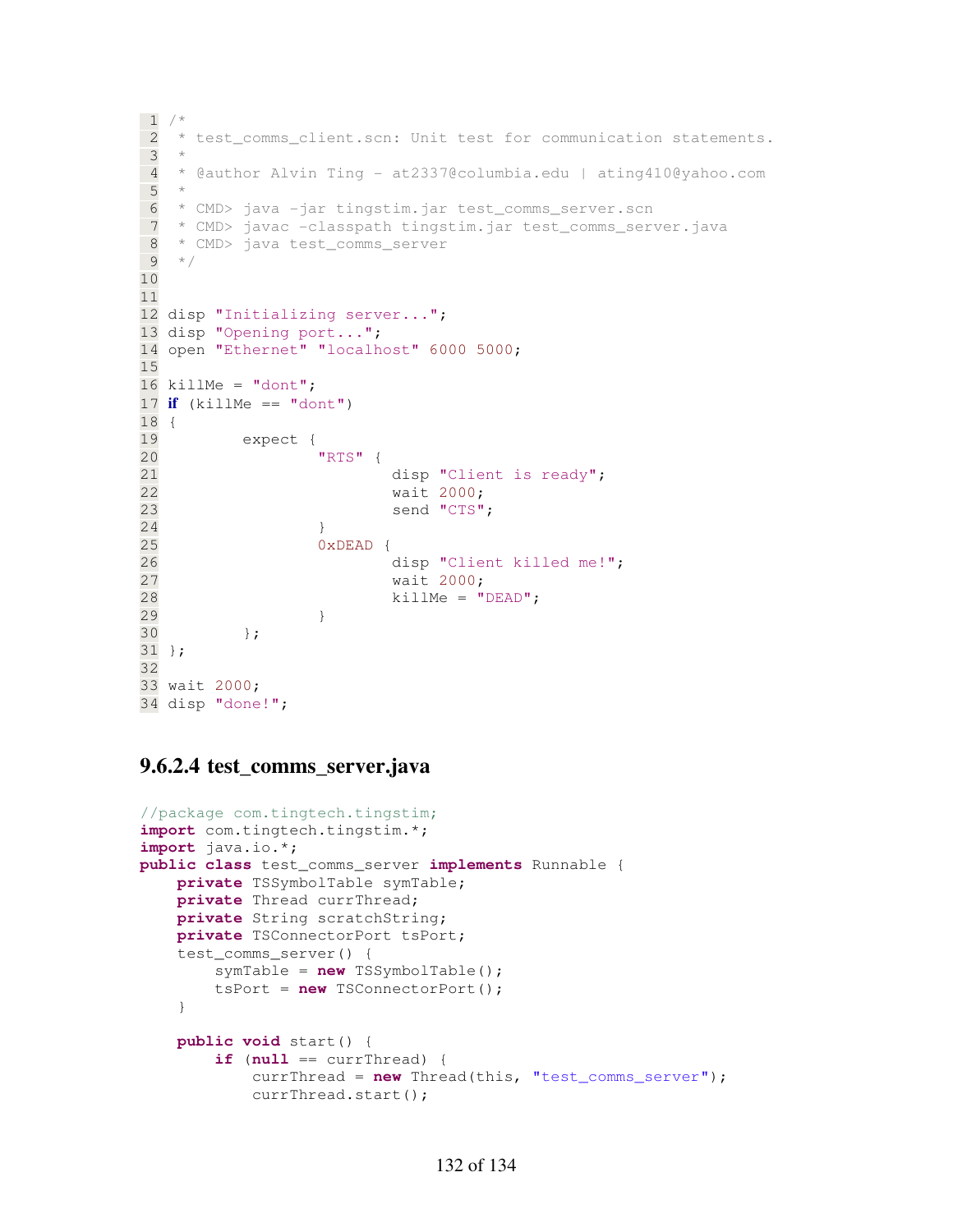```
 } 
    } 
    public void stop() { 
        currThread = null; 
    } 
    public void run() { 
        System.out.println("Initializing server..."); 
        System.out.println("Opening port..."); 
 tsPort.openPort("Ethernet", "localhost", 6000 , 5000); 
 symTable.putNode("killMe" , "dont" , 21); 
        if ( 
        symTable.compareSymbolToRawData("killMe" , "dont" , 21) 
        ) { 
            // BEGIN EXPECT
           scratchString = tsPort.recvData();
            if (false) { /* do nothing */ } 
           else if ( scratchString.equals(String.valueOf("RTS")) )
\{ System.out.println("Client is ready"); 
               try { Thread.sleep(2000); } 
                catch (InterruptedException et) {} 
                tsPort.sendData("CTS"); 
 } 
            else if ( scratchString.equals(String.valueOf("0xDEAD")) ) 
\{ System.out.println("Client killed me!"); 
               try { Thread.sleep(2000); } 
                catch (InterruptedException et) {} 
                symTable.putNode("killMe" , "DEAD" , 21); 
 } 
            else { 
                System.out.println("Unexpected data received."); 
 } 
            // END OF EXPECT
 } 
        try { Thread.sleep(2000); } 
        catch (InterruptedException et) {} 
        System.out.println("done!"); 
    }// end of run
    public static void main(String[] args) { 
        test_comms_server tsThread = new test_comms_server(); 
        tsThread.start(); 
    }
```
}